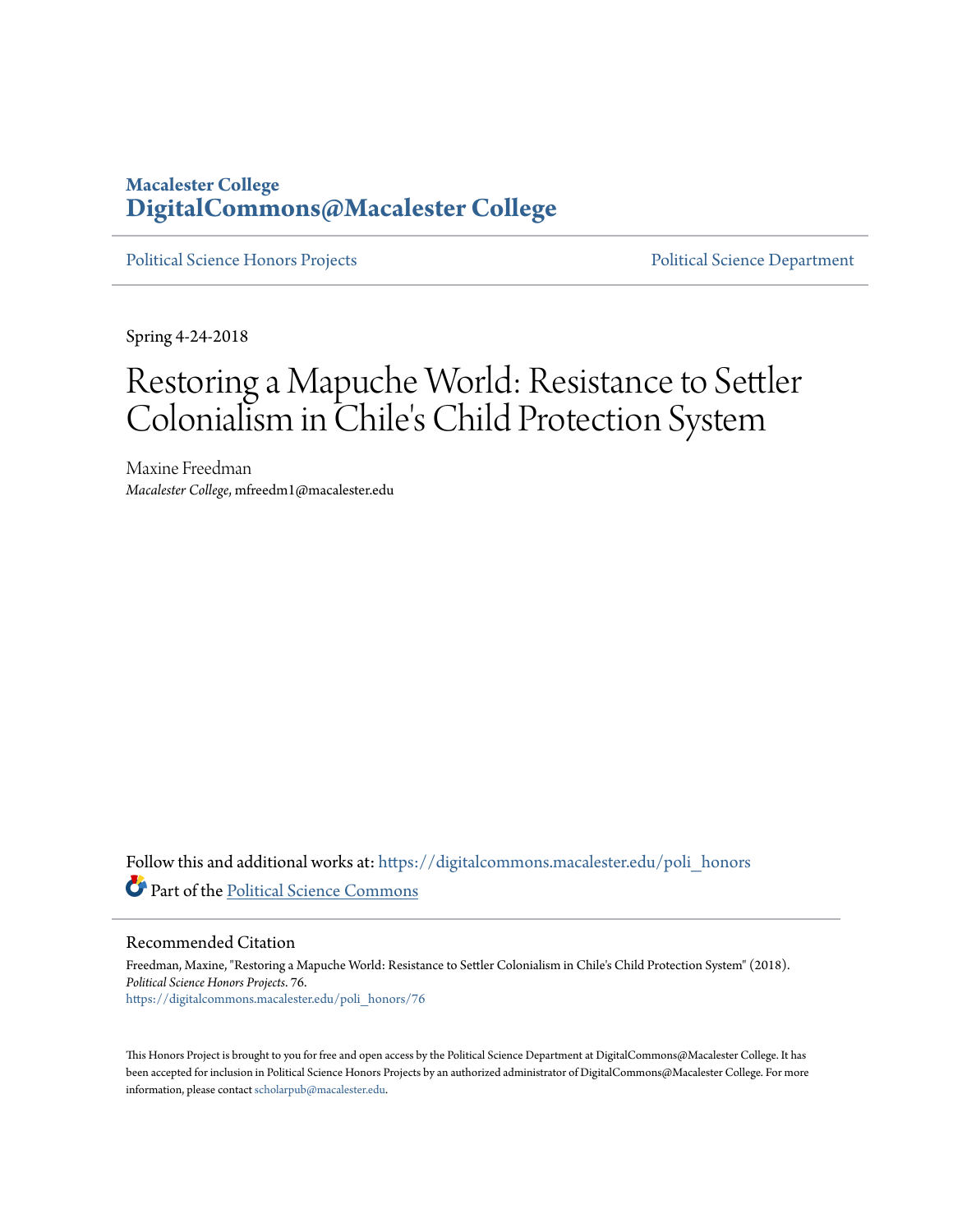Restoring a Mapuche World: Resistance to Settler Colonialism in Chile's Child Protection System

> Maxine Freedman Honors Independent Adviser Paul Dosh Political Science Spring 2018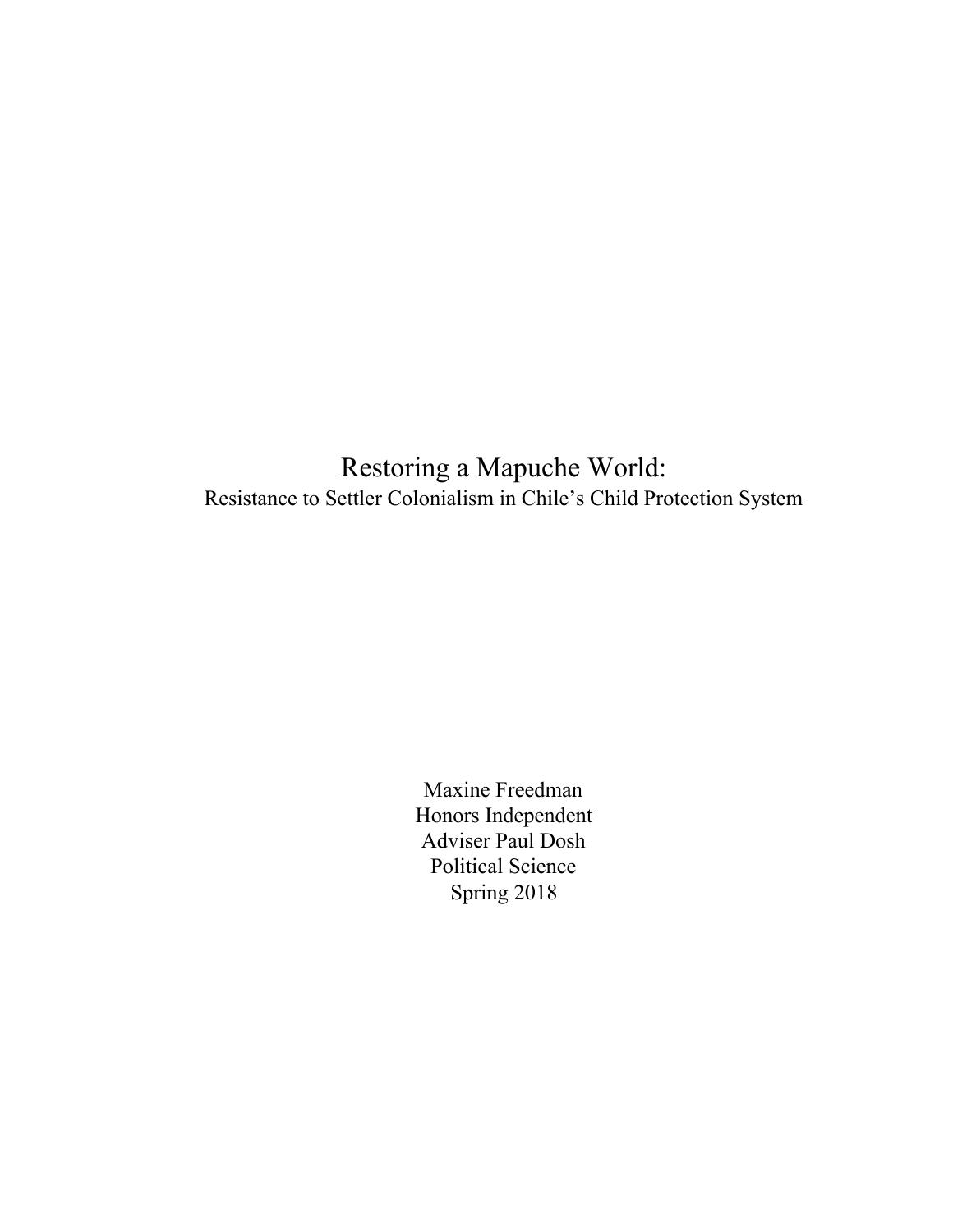#### **Abstract**

How do Mapuche families engage with and resist settler colonialism in order to move toward decolonization? I argue that Mapuche families, especially youth, who are subjected to settler colonialism, envision and fight for a decolonized world. Grounded in the dispossession of indigenous land, settler colonialism permeates Chilean institutions including the child protection system, SENAME. SENAME targets indigenous families with tactics such as child removal, confinement, and criminalization, and its attempts at intercultural reform further assimilate families into settler culture. Yet, Mapuche people sustain their indigenous world. Youth promote Mapuche autonomy and knowledge through their discourse. Their vision might serve to decolonize Chilean child welfare. Recognizing Chile as a settler colonial state reveals that decolonization may require the restoration of ancestral Mapuche territory.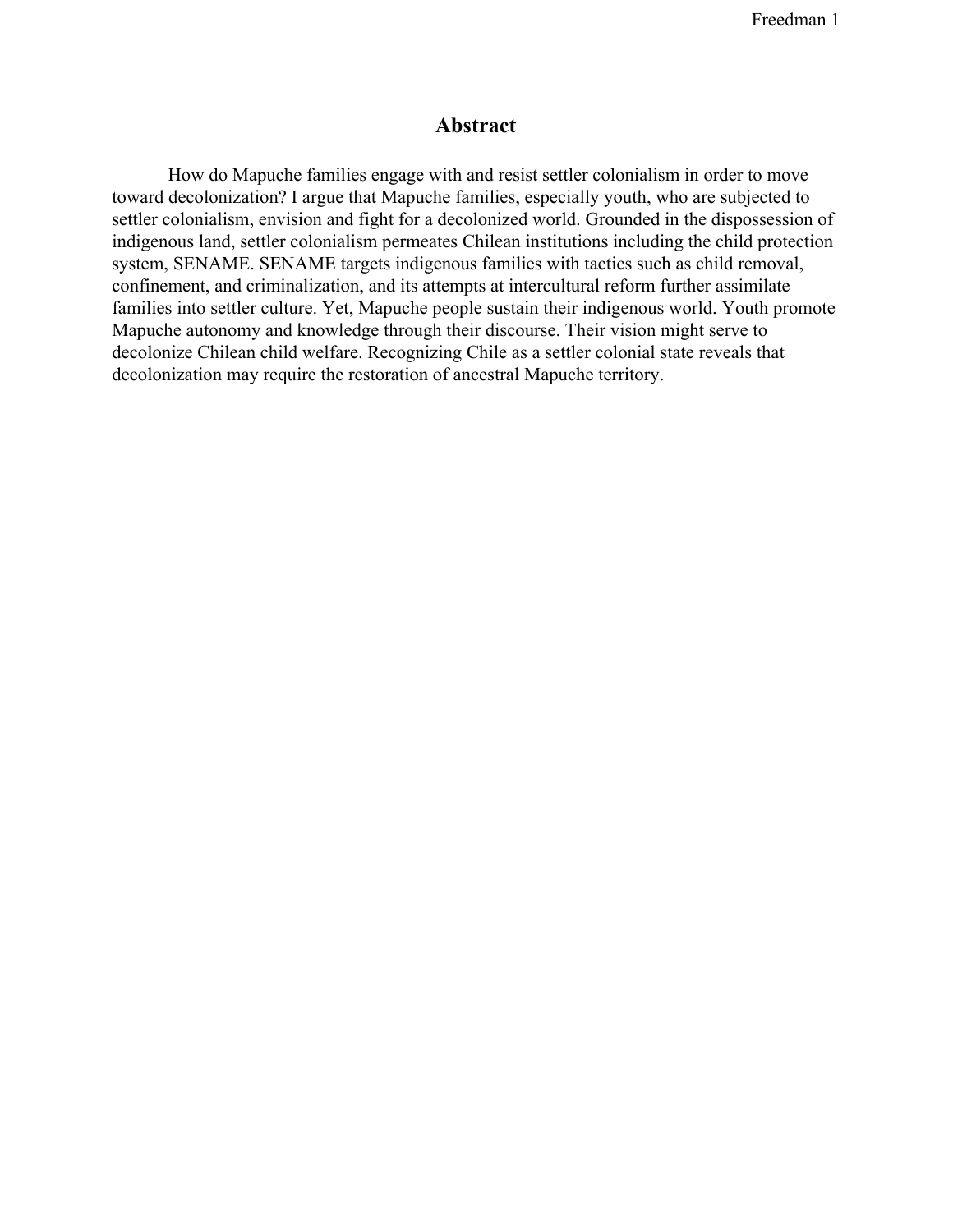## **Table of Contents**

| <b>Introduction</b>                             | 3  |
|-------------------------------------------------|----|
| <b>Chapter 1</b>                                | 11 |
| Chile's settler colonial legacy                 |    |
| Dispossession of land                           | 12 |
| Confinement                                     | 17 |
| Assimilation                                    | 19 |
| Structural violence                             | 23 |
| Criminalizing resistance                        | 26 |
| The significance of the Chilean case            | 28 |
| <b>Chapter 2</b>                                | 31 |
| Mapuche families and Chilean child protection   |    |
| The politics of recognizing Mapuche families    | 32 |
| Child protection in Chile                       | 35 |
| Mapuche families and SENAME                     | 39 |
| SENAME's intercultural reforms                  | 43 |
| Mapuche self-recognition in SENAME              | 47 |
| <b>Chapter 3</b>                                | 49 |
| A Mapuche youth vision of a decolonized Chile   |    |
| Productive power, discourse, and decolonization | 50 |
| A brief history of the Mapuche student movement | 53 |
| FEMAE's mission                                 | 55 |
| Mapuche youth decolonize an indigenous world    | 63 |
| Conclusion                                      | 74 |
| <b>Acknowledgments</b>                          | 79 |
| <b>Bibliography</b>                             | 80 |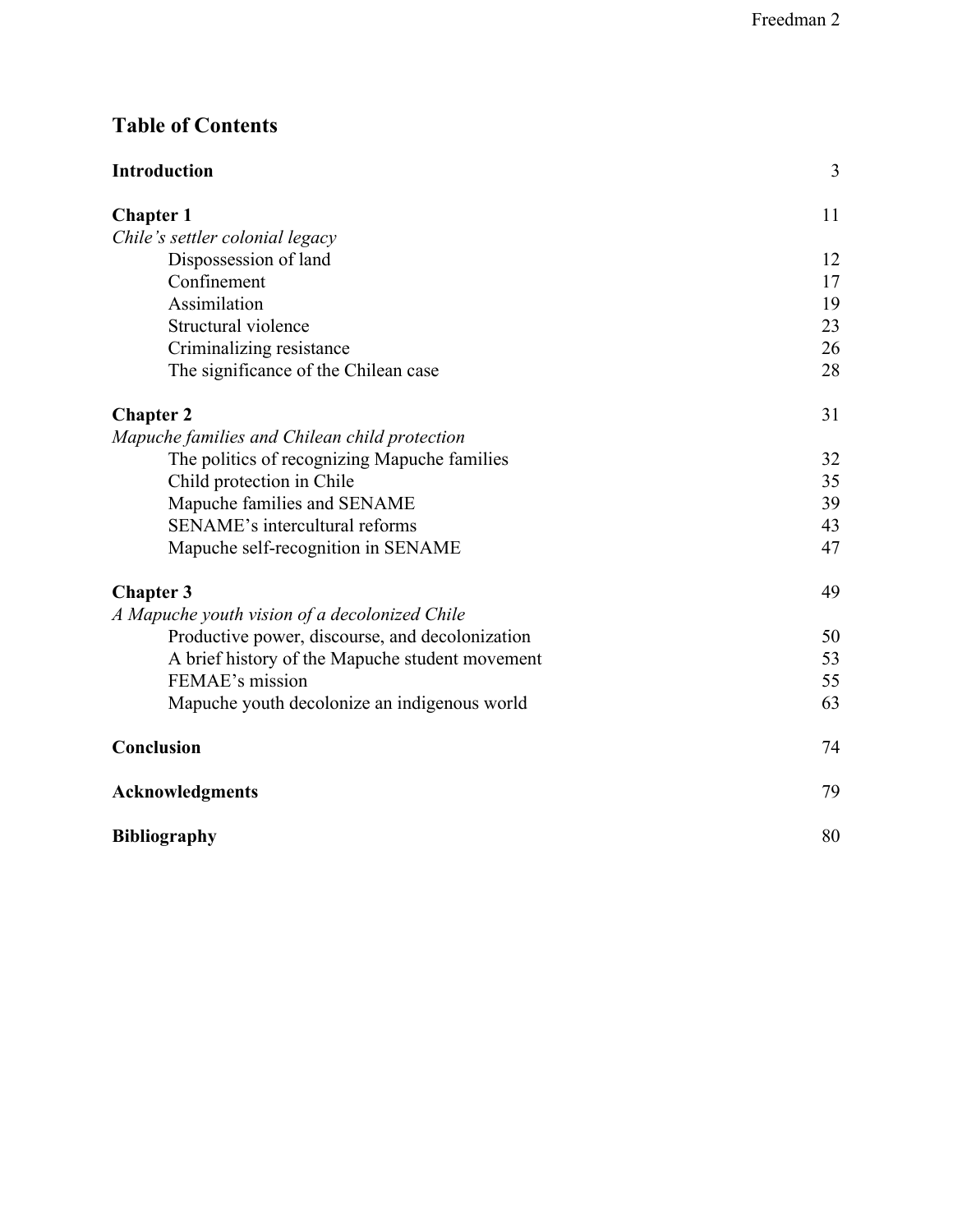#### **Introduction**

It is a sunny November day in the southern hemisphere. A small circle of Mapuche youth sit on the grass of a schoolyard and chat excitedly about the harvest festival their community will soon be hosting, their Mapuzugun classes, and the relationships between their families. They discuss the role of their *lonco,* or chief, in planning the festival and brag about their first time participating in community ceremonies on behalf of their families.<sup>1</sup> This group was established by an organization called the *Oficina de Protección de Derechos* (Office of the Protection of Rights or OPD) in an effort to better support vulnerable youth in the region. The OPD is a partner organization of the *Servicio Nacional del Menor* (SENAME or National Service of the Minor), Chile's child protection system (Lombaert 2016). SENAME and its collaborators increasingly introduce intercultural programs, like this indigenous youth group, to serve populations from diverse backgrounds. Interculturalism is the idea that encounters between people from different cultures can be based on mutual respect and understanding.

SENAME's intercultural reforms have been targeted at recognizing and accommodating Mapuche families (Manquian 2016). The Mapuche are Chile's largest indigenous group, comprising 84% of the indigenous population. Besides significant Mapuche populations in Chile's urban centers like Santiago and Concepcion, the Mapuche are mostly situated in the Araucania region south of the Biobio River, with the city of Temuco at its center (Minority Rights Group 2018). SENAME's growing commitment to interculturalism and Mapuche families is in part a response to the historical trauma and oppression Mapuche people face at the hands of the Chilean State. Though it is rarely considered as such, Chile is a settler colonial state, which

<sup>&</sup>lt;sup>1</sup> Participant observation by author. Cunco, Chile, November 11, 2016.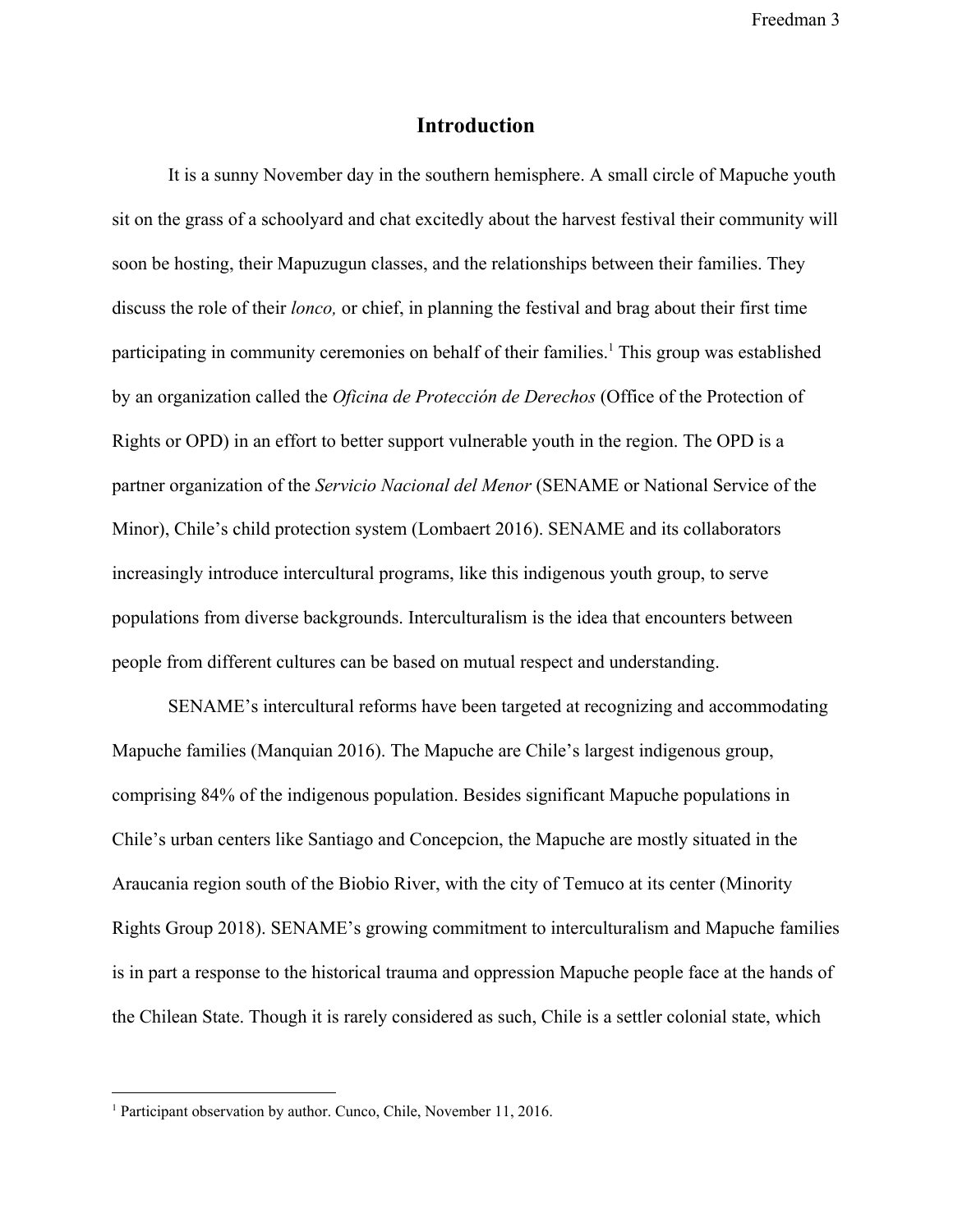means that since its inception, it has used a variety of tactics to eliminate the Mapuche in an ongoing campaign to control Mapuche territory. Settler colonialism permeates the institutions of the State, including the child protection system, to eliminate indigenous peoples, but Mapuche families continue to find ways to thrive and strive towards decolonization.

In this project, I attempt to answer the question: how do Mapuche families engage with and resist settler colonialism in Chile in order to move towards decolonization? I argue that Mapuche families, especially youth, who are subjected to settler colonialism, envision and fight for a decolonized world.

Mapuche people have long faced violence from Chilean settlers. Throughout the 1800s, the newly independent State of Chile invaded and conquered Mapuche territory, a process that included murder, enslavement, assimilation, and incarceration of the Mapuche (Gott 2007). Settlers often kidnapped Mapuche children and sent them to become servants (Milanich 2009). By the early 1900s, many Mapuche people were confined to a system of reservations. The Chilean State continued to expand its apparatus of control, including educating Mapuche youth to speak Spanish rather than their native Mapuzugun. In 1970, however, Salvador Allende was elected President of Chile, and as part of his socialist agenda, he encouraged collective land ownership, including reparation and recognition of Mapuche ancestral territory. His government's legislation seemed to represent a significant turning point in the relationship between indigenous groups and the Chilean State (Gómez-Barris 2012).

In 1973, the military staged a coup against Allende and began to put in place neoliberal economic systems that intensified the violence against the Mapuche. As a result of this coup, General Augusto Pinochet rose to power and ruled Chile as an authoritarian dictator until 1990.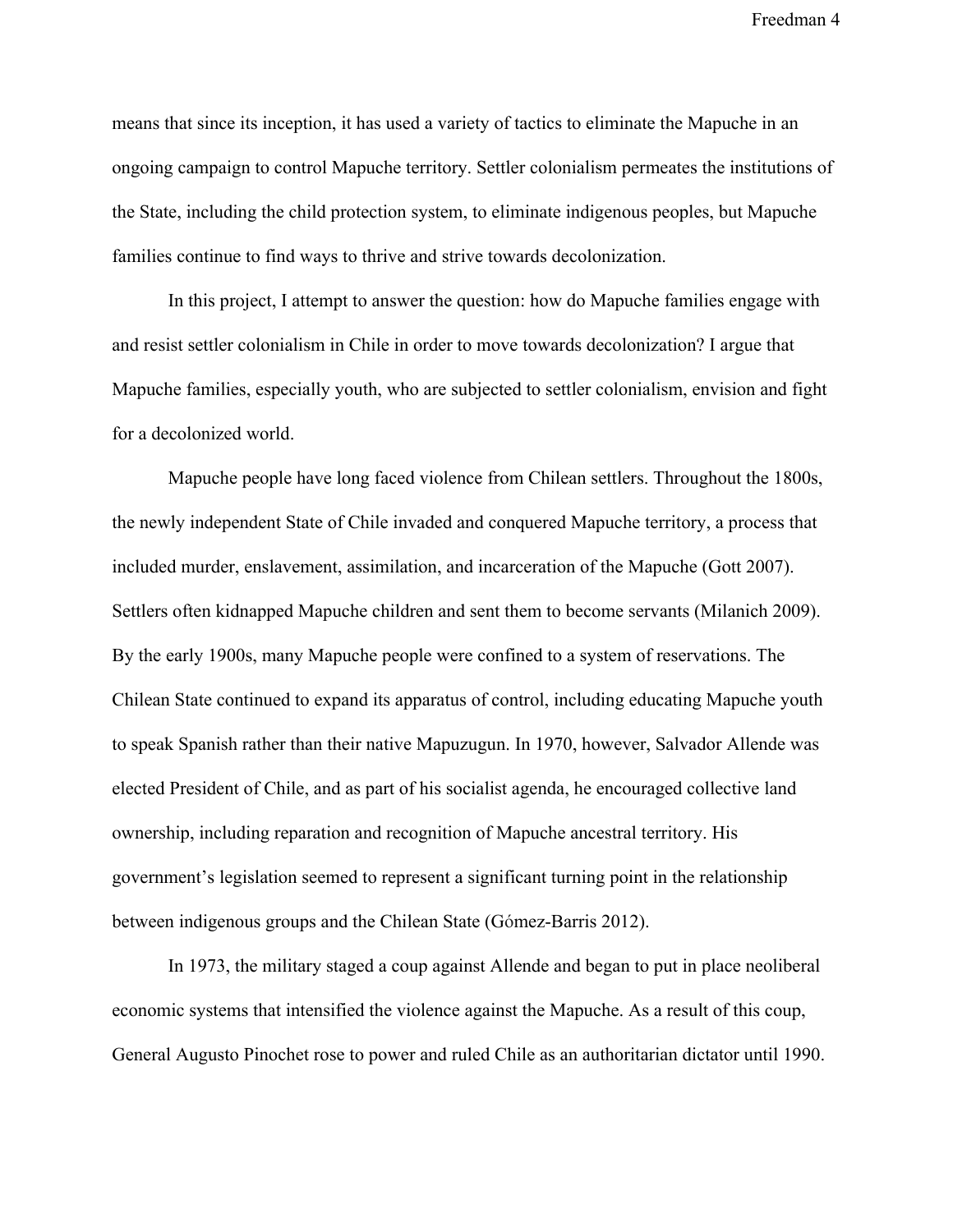His regime implemented a neoliberal doctrine of economic freedom and profit-making, including decentralizing, privatizing, and devolving State services such as health care, education, and pensions. Pinochet privatized all collectively held Mapuche lands in 1979 in an effort to promote individual economic development, a move that subjected the Mapuche to another major dispossession of their lands as corporations purchased their territory (Richards 2010). Pinochet sought to enforce obedience and complete subscription to State values by assimilating all Chileans into the State's vision of citizenship in a process his regime called "Chileanization", erasing indigenous identity. To quash any opposition, Pinochet passed an Anti-Terrorist Law in 1984, which he leveraged against opponents to his regime, including effectively criminalizing indigenous resistance (Llaitul 2014).

Beginning in 1990, Chile has transitioned to democratic governance, but it has yet to cast off many of the organizing principles of Pinochet's dictatorship. It continues to adhere to the doctrine of neoliberalism, disregarding the legitimacy of collective ownership and the drawbacks of privatized social services. Chile has also done little in the way of reparations for the land Pinochet stole from the Mapuche when he privatized their territory in 1979. Mapuche youth still attend boarding schools away from their communities where they are taught the value of private property, the appropriate State channels for dissent, and the dangers of political resistance (Radcliffe, Webb 2016). The Anti-Terrorist Law remains in effect and continues to be wielded against Mapuche activists who participate in resistance against the State (Llaitul 2014). Intercultural reforms give the appearance that Chile welcomes diversity without shifting power away from the neoliberal economic structure towards marginalized groups (Gómez-Barris 2012).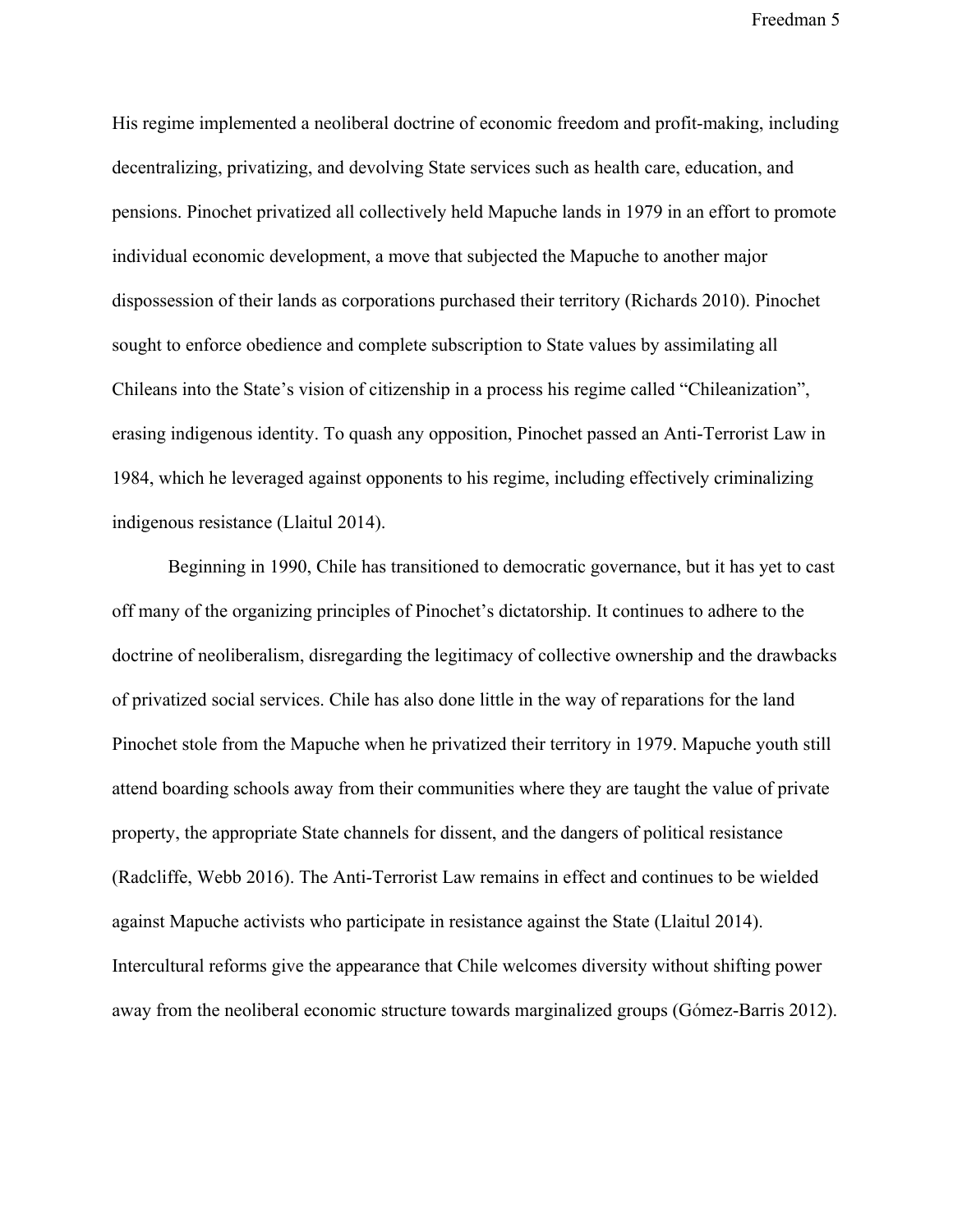Thus, the settler colonial structure maintains its dominance in Chile and characterizes the Chilean State's actions against the Mapuche population.

Mapuche people have never been passive recipients of settler colonial violence; they play an active role in resisting and shaping the settler colonial structure. Mapuche resistance takes many forms. More radical factions directly oppose the seizure of Mapuche territory by private and State interests. They occupy privately owned land, burn trucks that belong to forestry companies, or block roads. The State classifies these activists as terrorists (Llaitul 2014). Other Mapuche people navigate resistance within State structures. Mapuche people who work for the government support Mapuche activism, embody their Mapuche identity, and advocate for Mapuche families who are in contact with the State (Park & Richards 2007). Many Mapuche people who have left ancestral Mapuche territory in search of economic opportunity in urban centers redesign indigenous rituals, practices, and resistance, demonstrating to the State that there is no singular Mapuche identity. Mapuche people create diverse channels that force the State to renegotiate its tactics, confront its hypocrisy, and reconsider its occupation of Mapuche lands.

Mapuche youth are instrumental in fostering Mapuche resistance and envisioning decolonization of the Chilean settler state. The Federation of Mapuche Students (FEMAE) demands official recognition of State violence in Mapuche territory, incorporation of Mapuzugun into school curricula, and autonomous Mapuche educational institutions (FEMAE 2015). Embedded in these goals is Mapuche cosmovision: conceptions of personhood, relationship building, and transmission of community wisdom. Thus, FEMAE grounds its decolonial project in Mapuche students' indigenous world as they assert their power and vision for its restoration.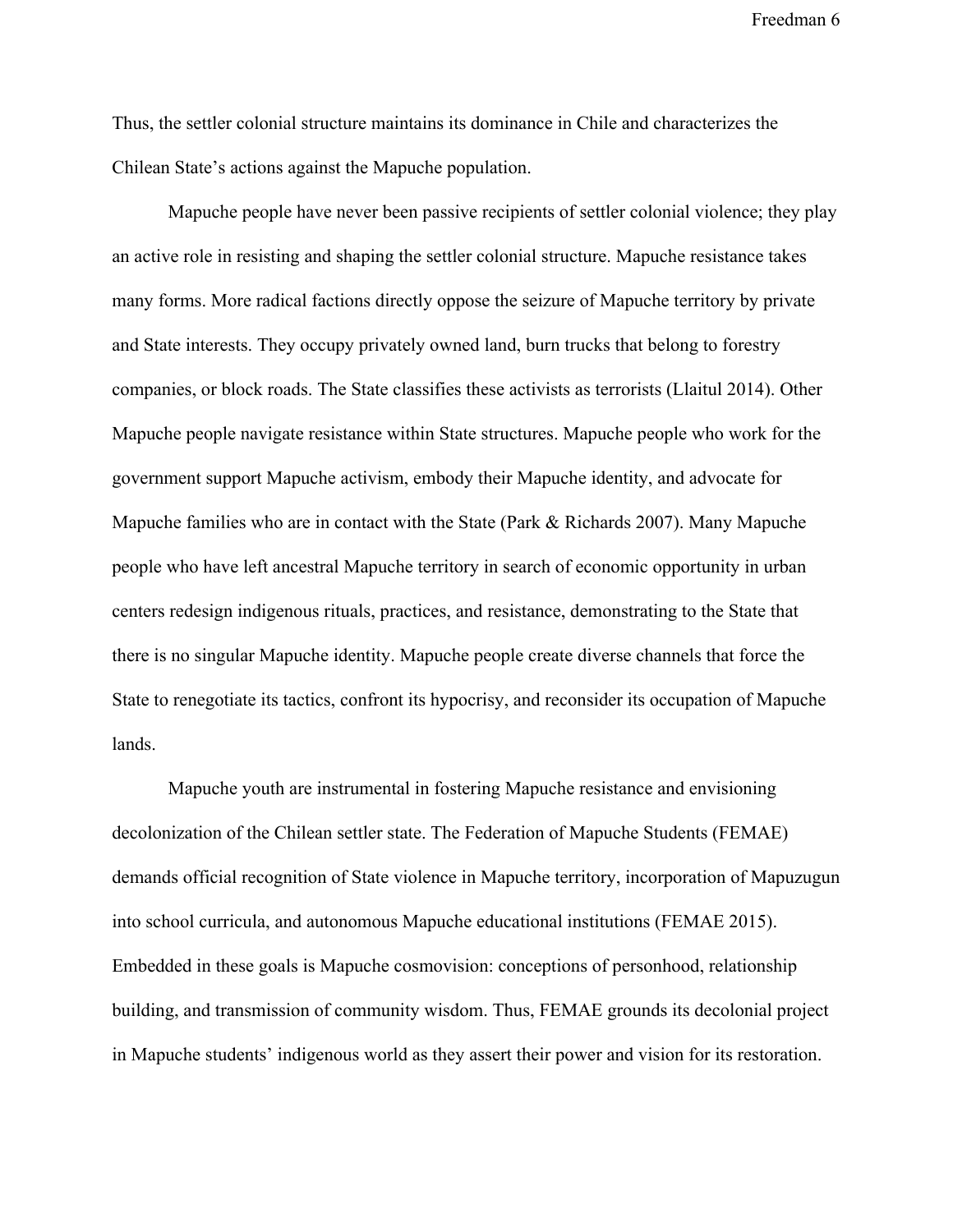FEMAE operates in direct resistance to the settler colonial tendency to target indigenous families with tactics like child removal and re-education policies. In this project, I focus on children and families because native children present the biggest threat to the settler colonial structure: their very existence guarantees indigenous futurity. The settler state sequesters native children in education and child protection systems in an effort to maintain domination, often in a way that undermines indigenous families by declaring native parents unfit to care for their children. Once indigenous children are forced into these systems, they are taught how to work within the settler economy. In Chile, Mapuche children were kidnapped from the Araucania region and sent to work as servants for the Chilean upper class; establishing poor children as servants for wealthy families was one of the primary interventions of the child welfare system at the time (Milanich 2009). Training indigenous children as workers accomplishes the process of social reproduction, whereby capitalism is reproduced across generations as children are taught to contribute productive labor (Marx 1867). Indigenous child removal by settlers in the name of protection not only seeks to divorce children from their indigenous identity but also renders them productive laborers subordinated to the settler economy. SENAME executes Mapuche child removal and assimilation on behalf of the Chilean State.

Mapuche children are not simply victims of a vicious child protection system, however; they use their strengths to resist it from within. In 2010, Luis Marileo, a 17-year-old Mapuche community member, was detained in his high school and incarcerated by SENAME after being accused of terrorist activity. After five months of imprisonment, Marileo initiated a hunger strike with fellow incarcerated Mapuche youth. By engaging in a hunger strike, Marileo was decolonizing his body in resistance to a settler regime that seeks to govern indigenous physicality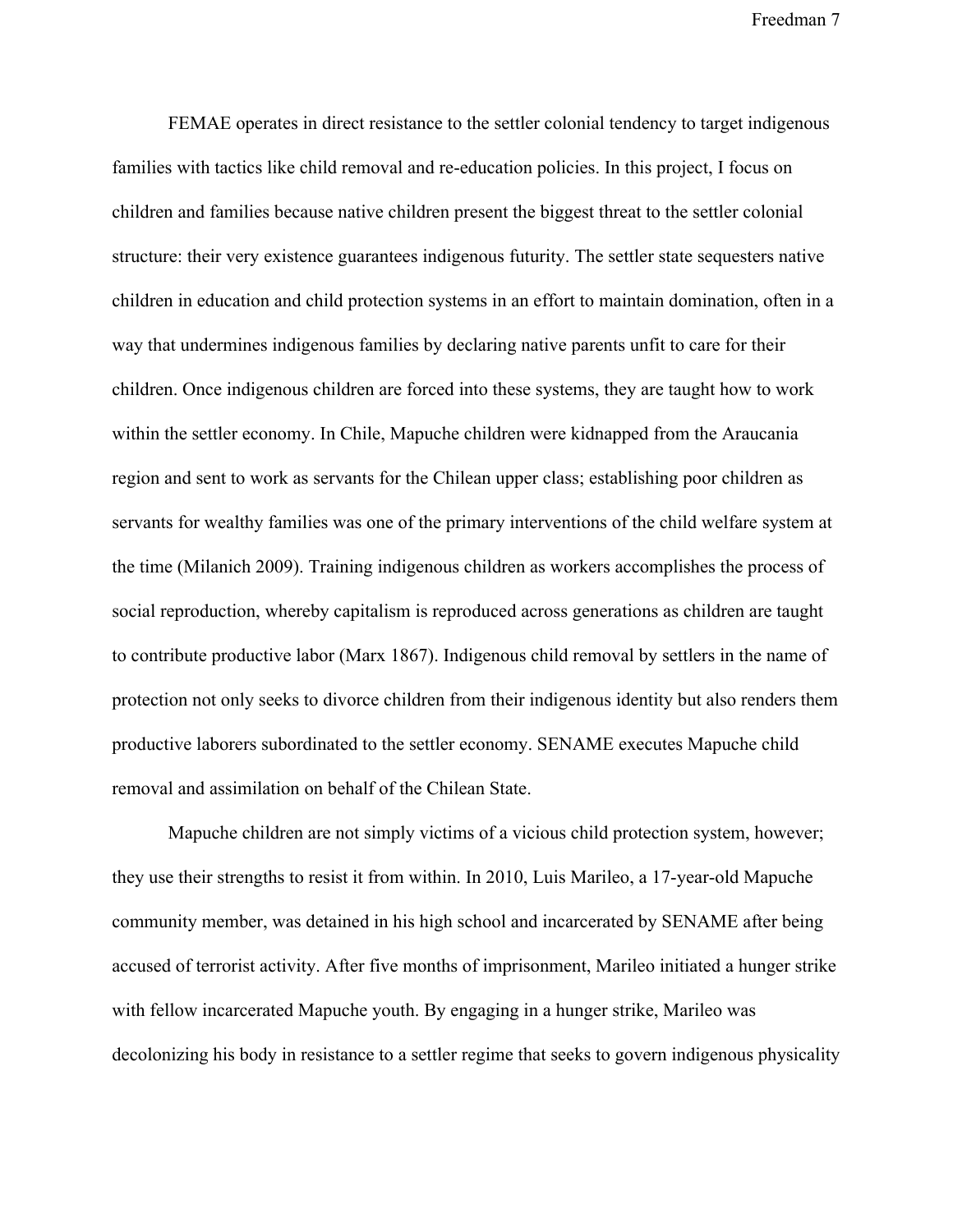by occupying Mapuche territory and incarcerating Mapuche bodies (Gómez-Barris 2012). His protest also sparked institutional response from SENAME as it began to grapple with its own violations of Mapuche children's rights. He participates in a tradition of youth and other Mapuche community members thwarting the settler state as they lift up their voices and celebrate their Mapuche identity. In the following three chapters, I investigate this tension between settler colonialism and indigenous worlds by looking at the practices of SENAME and the discourse of the Federation of Mapuche Students.

In Chapter 1, I build an interpretive framework using historical examples from well documented settler colonial states, which allows me to identify five diagnostic elements of settler colonialism and describe how these elements manifest in Chile. I use moments of interaction between indigenous peoples and the State from the United States, Canada, and Australia to illustrate the defining elements of the settler colonial process: dispossession of land, confinement, assimilation, structural violence, and criminalizing resistance. This allows me to show how Chile fits these categories and must be considered a settler state as well as to discuss why Chile is usually omitted from this cohort. I also draw attention to the settler colonial focus on indigenous children and families and the tendency for settler colonialism and capitalism to flourish together.

In Chapter 2, I describe the Chilean child protection system's role in upholding the settler colonial structure and the difficulty of implementing effective reforms to better serve Mapuche families. Interviews with SENAME and UNICEF officials in Chile inform my understanding of how the child protection system has historically worked with the Mapuche as well as the structure of its new reforms. In conversation with the theoretical work of indigenous scholar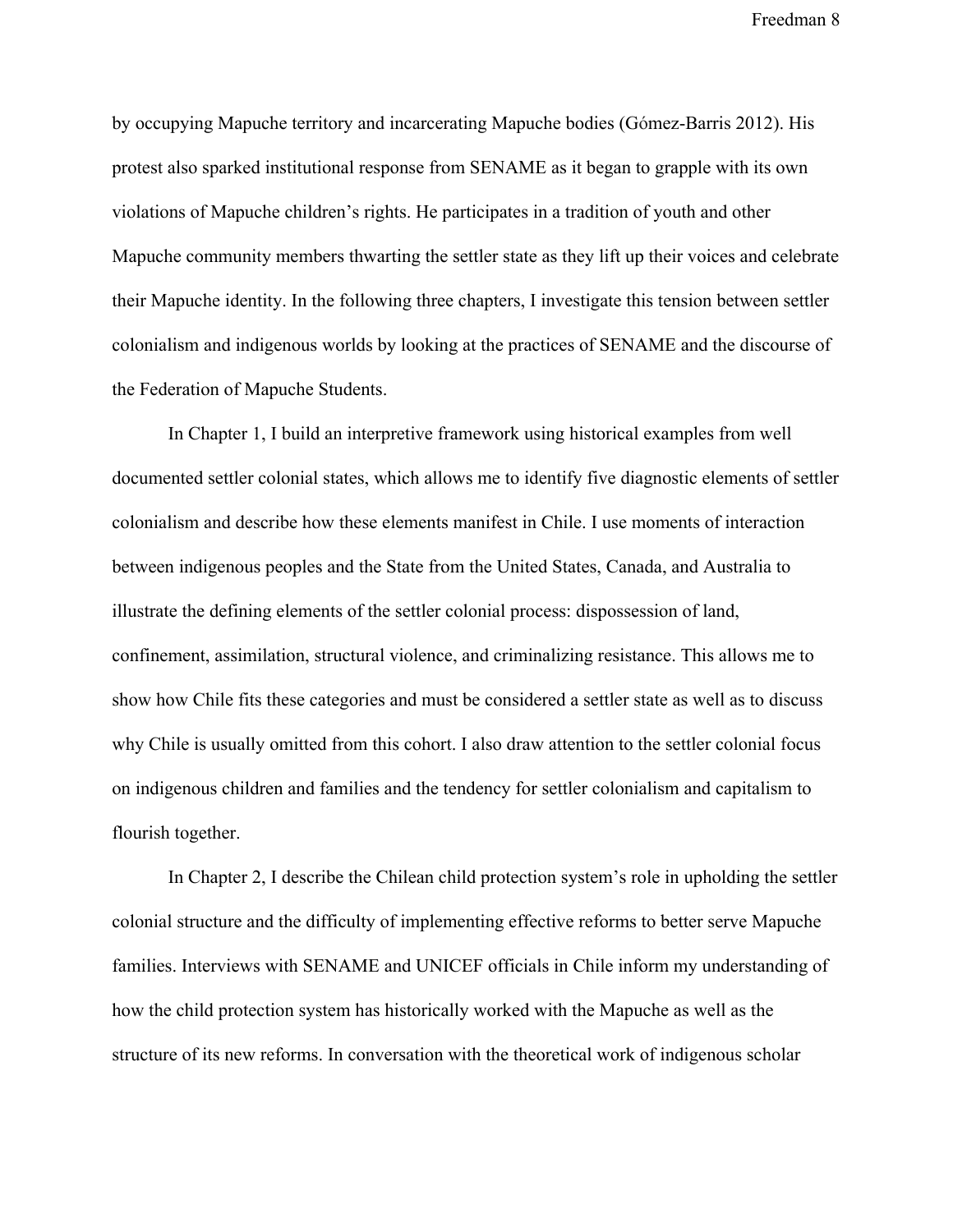Glen Sean Coulthard, I discuss how SENAME's reforms function to translate Mapuche families into an acceptable form within the confines of the settler state rather than unsettling settler state structures and providing autonomous space for Mapuche families to care for their children.

In Chapter 3, I perform a discourse analysis of FEMAE's mission statement in order to visibilize not only how the organization seeks to decolonize the Chilean education system but also how Mapuche youth resistance is deeply rooted in an indigenous world. The settler colonial system intends to disempower and erase all but its own hegemonic worldview. In an attempt to contribute to decolonial science, I assert the productive power of Mapuche youth in generating their own discourse regarding their indigenous identity and vision for a decolonized Chile. Their work is rooted in the living knowledge traditions of their community.

Acknowledging Chile as a settler state enables me to visibilize settler colonialism at work in SENAME and the need for ongoing decolonization. Though Mapuche students provide many insights into possible approaches to decolonization, dismantling settler colonialism may require more than comprehension of Mapuche knowledge and being. The Chilean settler state is based on stolen Mapuche territory. Only by relinquishing its false claims to that land can settlers be unsettled and an indigenous world restored (Tuck, Yang 2012). FEMAE's work is essential to the process of self-affirming Mapuche identity and knowledge traditions in resistance to the settler state, but restoration of Mapuche lands is key to decolonizing settler colonialism.

In this project, I hope to contribute to decolonial science by dismantling settler colonial knowledge production in my own academic context.<sup>2</sup> I do not pretend that I have discovered

<sup>&</sup>lt;sup>2</sup> I have struggled throughout this project to understand my own positionality in relation to the Chilean State and the Mapuche people as I attempt to contribute to decolonial science. I am a white citizen of the United States, a country with its own settler colonial history, and the source of the neoliberal logics that have devastated Chile and the Mapuche people since their introduction in the 1970s. I condemn the efforts of SENAME's Mapuche employees seeking to reform the system though I have never had to navigate the tension of supporting my community while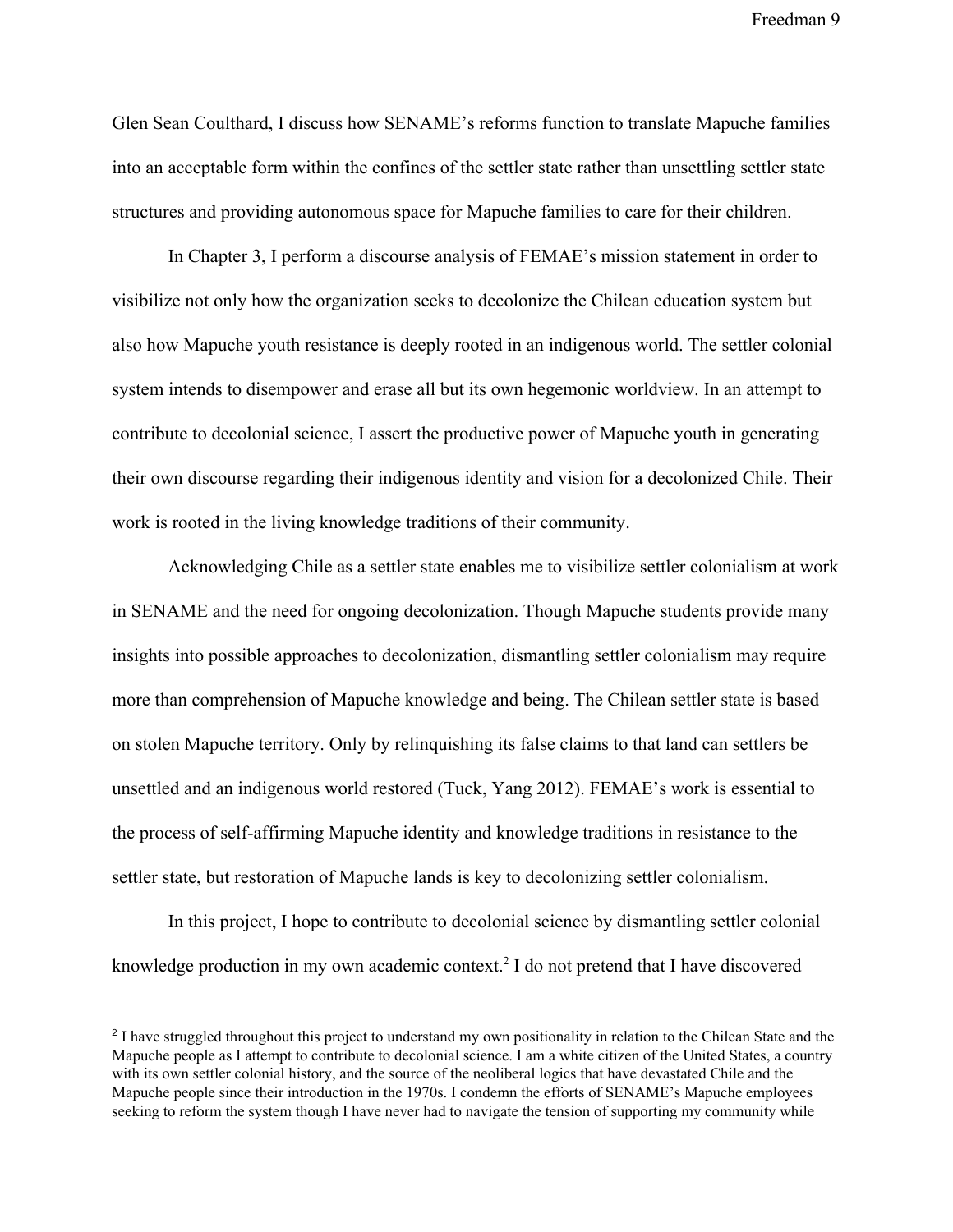something new in these pages: Mapuche territory was never empty, and Mapuche people are equipped with the knowledge to inhabit their indigenous identity in a settler colonial world. I am excited, though, to share aspects of their knowledge and to illuminate the role of indigenous families, both as resistors of settler control and facilitators of knowledge transmission and care.

working for a State system that was built to destroy my people. I suggest a particular vision of a Mapuche world even though presenting a single definition of indigeneity advances settler hegemony; Mapuche people have survived and even thrived by finding means to adapt to a settler colonial society, and there is no one way to be Mapuche. I discuss the shortcomings of FEMAE's approach as Mapuche students confront settler colonial violence in their communities and at school and still cultivate plans of resistance while I attend an elite liberal arts school on stolen American Indian territory.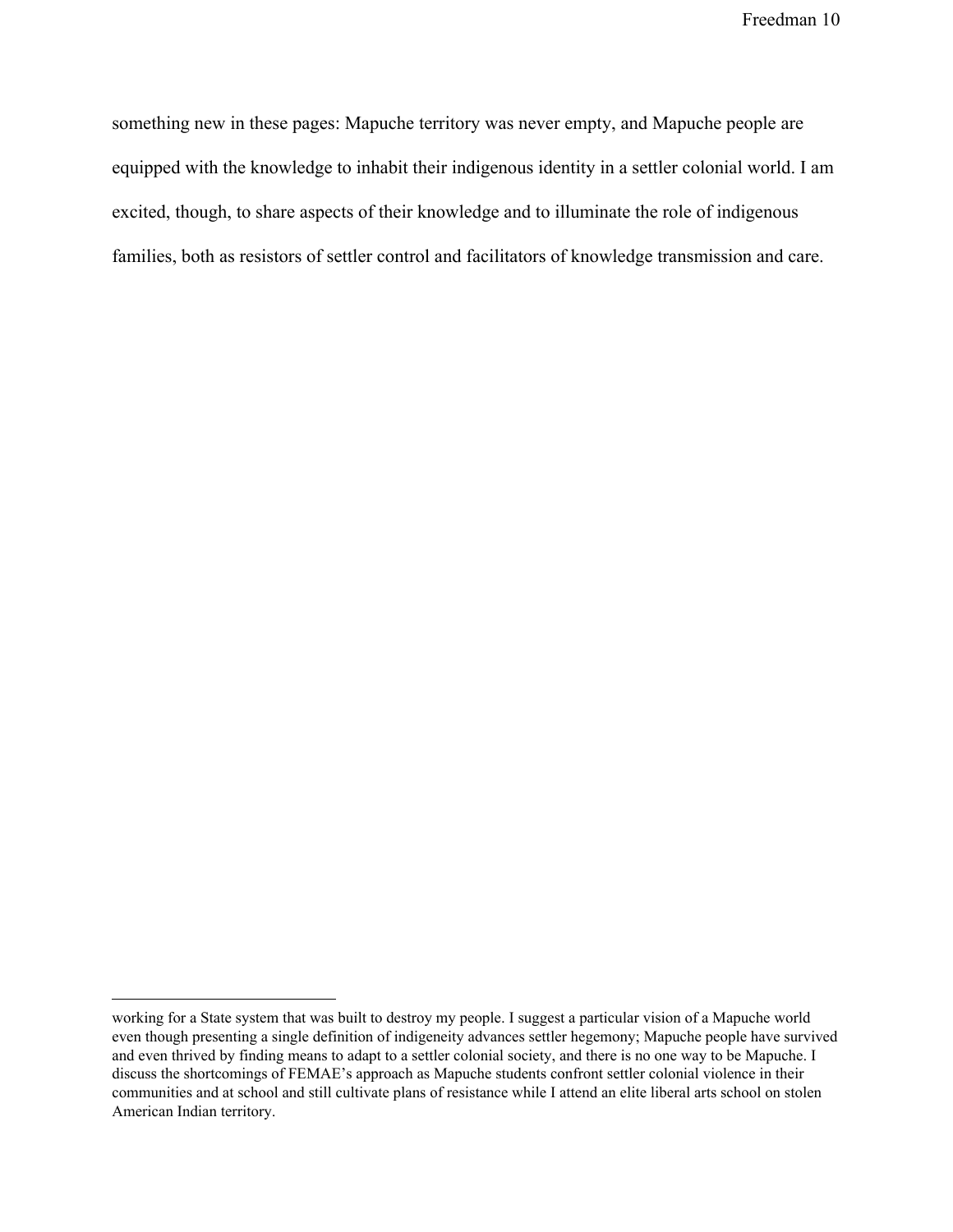#### **Chile's Settler Colonial Legacy**

Between 1826 and 1990, 94% of Mapuche territory disappeared - it was devoured by white settlers and the Chilean State (Gómez-Barris 2012). Settler colonial studies is intended to illuminate the relationship of ongoing violence between white settler states and their indigenous populations. The Chilean State is rarely included in the cohort of settler states despite its conflict with the Mapuche population, in which it utilizes tactics associated with settler colonialism. In this chapter, I describe five strategies that often characterize the settler colonial mission to eliminate indigenous peoples: dispossession of indigenous land for settlement; confinement on reservations or in prisons; assimilation by child removal and re-education; structural violence by limiting access to resources; which is reflected in health, social, and economic services; and finally, criminalizing the indigenous resistance movements that inevitably arise.

Using this interpretive framework built from the settler colonial theory of scholars like Lorenzo Veracini (2010), Patrick Wolfe (2006), and Evelyn Nakano Glenn (2015), I provide examples of how settler states like the United States, Canada, and Australia have employed these practices to erase their native populations. Engaging these examples in the context of the framework I created shows that Chile exhibits each of these five characteristics of settler colonialism in historical and ongoing crusades against the Mapuche. I also propose explanations for why it has been excluded from this category, including its mestizo identity and its exploitation by powerful Western states. Throughout, I emphasize the intersections between settler colonialism and capitalism because capitalism's expansionist and exploitative nature has been integral to the formation of white settler states. By classifying Chile as a settler colonial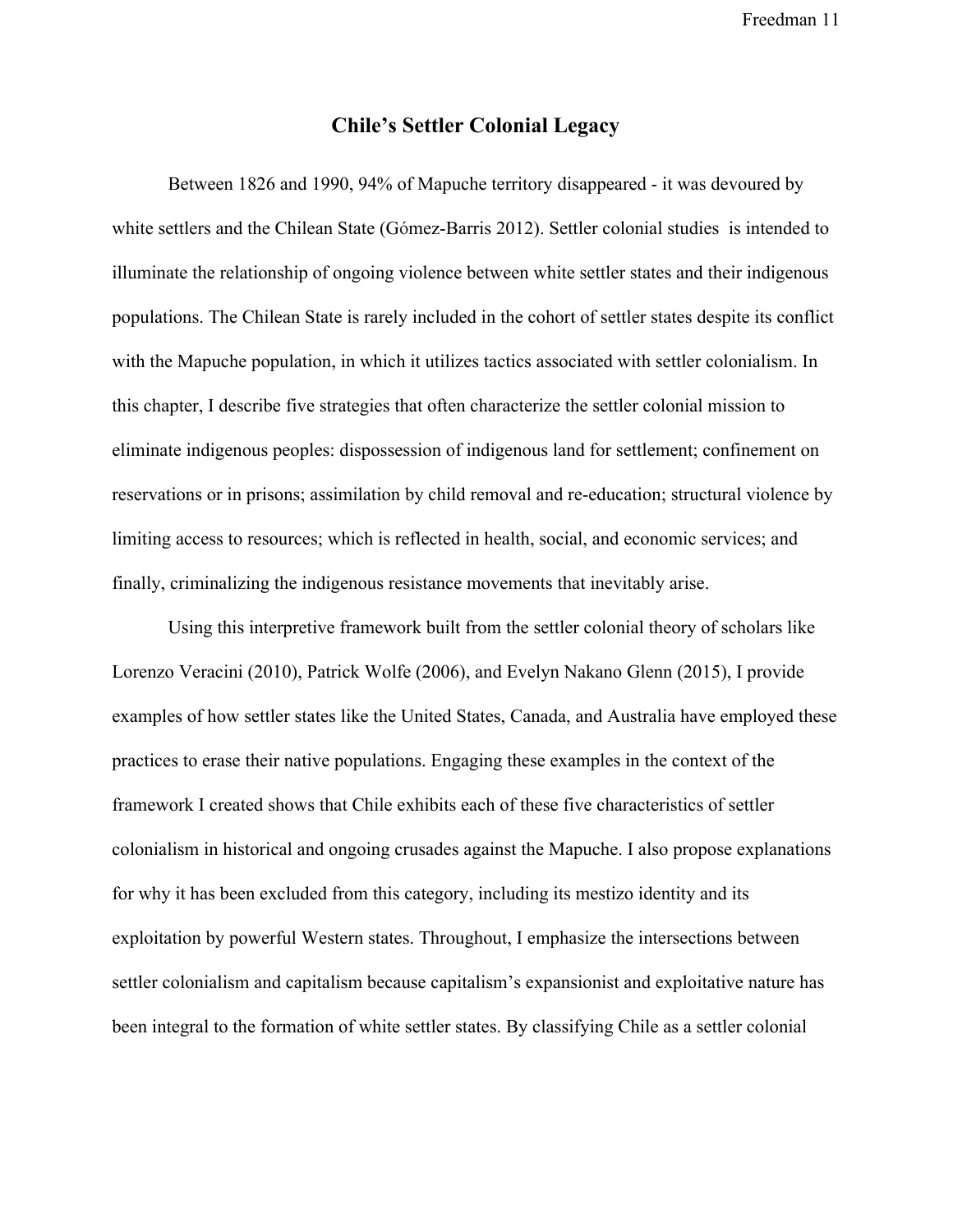state, I reveal how State institutions subjugate Mapuche families and interrogate how youth

understand their Mapuche identity as they work to decolonize the State.

|                         | Dispossession<br>of Land                                      | Confinement                         | Assimilation                             | Structural<br>Violence                                                | Criminalizing<br>Resistance |
|-------------------------|---------------------------------------------------------------|-------------------------------------|------------------------------------------|-----------------------------------------------------------------------|-----------------------------|
| United<br>States/Canada | Settlement,<br>Indian<br>Removal Act,<br>Dawes Act            | Reservations,<br>incarceration      | Boarding<br>Schools                      | Poverty, lack<br>of resources                                         | Anti-Terrorist<br>Law       |
| Australia               | Settlement,<br>pastoralism                                    | Reserve<br>system,<br>incarceration | Child<br>removal                         | Poverty, lack<br>of resources                                         | Demonizing<br>protests      |
| Chile                   | Pacification<br>of Araucania,<br>1979 private<br>property law | Reservations,<br>occupation         | Child<br>removal,<br>boarding<br>schools | Lack of<br>resources,<br>integration<br>into<br>neoliberal<br>economy | Anti-Terrorist<br>Law       |

Table 1: Interpretive framework on diagnostic elements of settler colonialism

*This table provides a visual of the interpretive framework I used in establishing five diagnostic categories for settler colonialism. Though there are many other settler colonial states than the four represented here, I chose to share representative snapshots clearly detailed in the literature from these cases in the body of this chapter.*

#### **Dispossession of Land**

The primary element of settler colonialism is dispossession of indigenous lands. Land value fundamentally distinguishes settler colonialism from traditional colonialism. Traditional colonies are established to exploit labor and resources for the colonial center abroad (Veracini 2010). Meanwhile, for settlers from a colonial power "it is exploitation of land that yields supreme value. In order for settlers to usurp the land and extract its value, indigenous peoples must be destroyed, removed, and made into ghosts" (Arvin et al. 2013, 12). Settlers subscribe to the *terra nullius* myth that lands were uninhabited before their arrival in an effort to discredit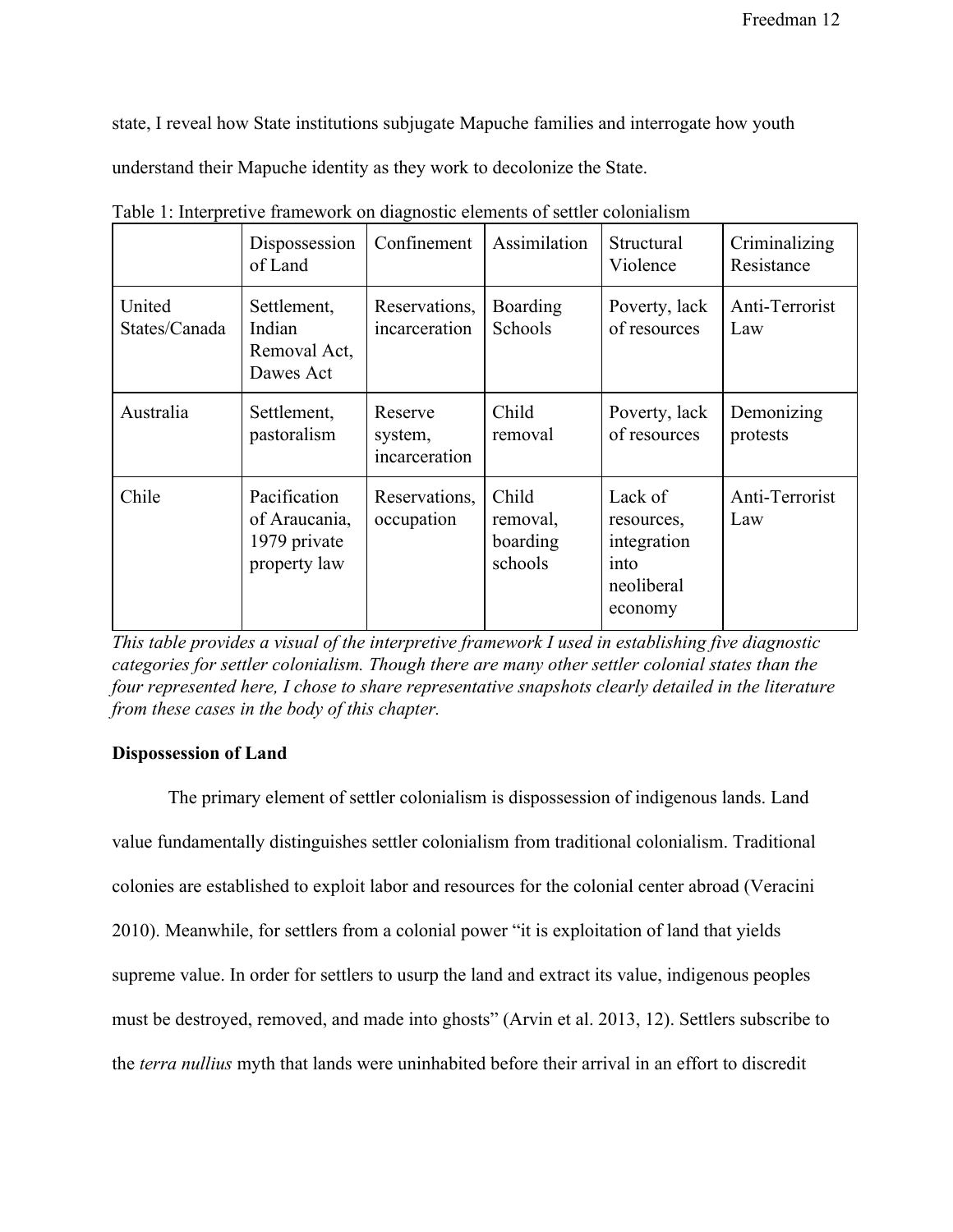indigenous land claims. The justification of emptiness allows settlers to engage in the violent removal of indigenous communities as they assert ownership over what they claim is uncultivated territory (Wolfe 2006).

Part of settler conquest is the transformation of land into property, which paves the way for a strong relationship between settler colonialism and capitalism. In his *Two Treatises of Government*, John Locke, whose work during the early modern period was foundational to the United States Declaration of Independence and Constitution, argues that man can only claim ownership of land if he has used his labor to make it productive. His land becomes property, which leads to the formation of political society as communities seek protection for their individual property holdings (Locke 1772). In precolonial North America and other indigenous societies, however, land belonged to the collectivity. Land rights were inalienable, and the community was inseparable from its relations with the land. Native communities would never have understood their treaties with settlers as transferring rights to property because land was attached to community history and the activities the community enacted there (Tully 1994, 155). As Locke's theories suggest, settlers used their understanding of private property to dismiss or make inferior indigenous relationships with land, which set the terms enabling them to usurp it.

The main tactics employed by settlers to seize indigenous lands included warfare, disease, and property laws. In the United States, military and vigilante violence accompanied infectious diseases to devastate indigenous populations, allowing settlement to progress before it was codified with laws like the Indian Removal Act of 1830 and the Dawes Act of 1887. In Australia, settlers obsessed with the *terra nullius* myth and establishing their permanency violently removed Aboriginal people that they saw as an obstacle to homesteading. In Chile,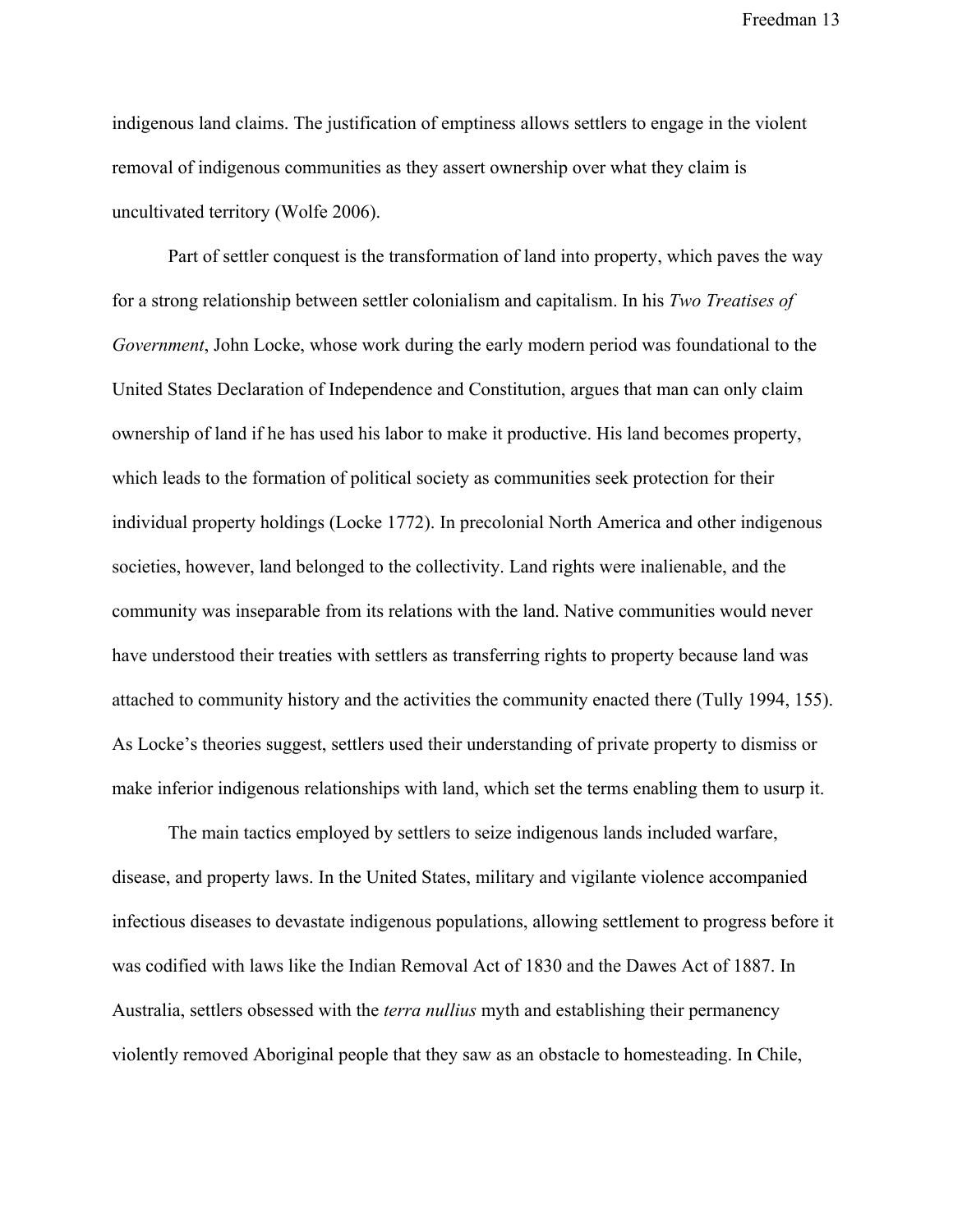initial settlement also deployed warfare and disease, and Pinochet's regime passed a private property law in 1979 that cemented settler control over the majority of ancestral Mapuche territory.

The murderous coincidence of armed campaigns with fatal bacteria formed the initial attack in the United States; settlers cleared and took over native lands. In the seventeenth, eighteenth and nineteenth centuries, there was near constant warfare between settlers and indigenous populations; these violent crusades by official military forces and vigilantes often involved slaughtering indigenous women, children, infants, and the elderly, and sometimes taking indigenous women and children as slaves (Glenn 2015, 55). Unfamiliar pathogens introduced by settlers tore through indigenous populations to the extent that one-third to one-half of the natives of the American continent were killed (Aboriginal Healing Foundation, Smolewski 2004). The conjunction of ongoing epidemics with warfare against settlers destabilized native communities and left them vulnerable to poverty and chronic diseases, opening their territories for settlement.

As the United States government apparatus developed after independence, it was empowered to seek legal claim to tribal lands. Tribes were tricked into signing over their land in treaties, and their relocations resulted in many deaths. In 1830, U.S. President Andrew Jackson passed the Indian Removal Act, targeting the Five Civilized Tribes (Choctaw, Seminole, Cherokee, Chickasaw, and Muscogee-Creek) that inhabited the Deep South. The Cherokee and Choctaw had been well on their way to assimilation, but that could not protect them from the voracious hunger of settlers for land. Although treaties were ostensibly intended to include tribes in the decision making process, the Senate ratified these treaties whether the tribes signed them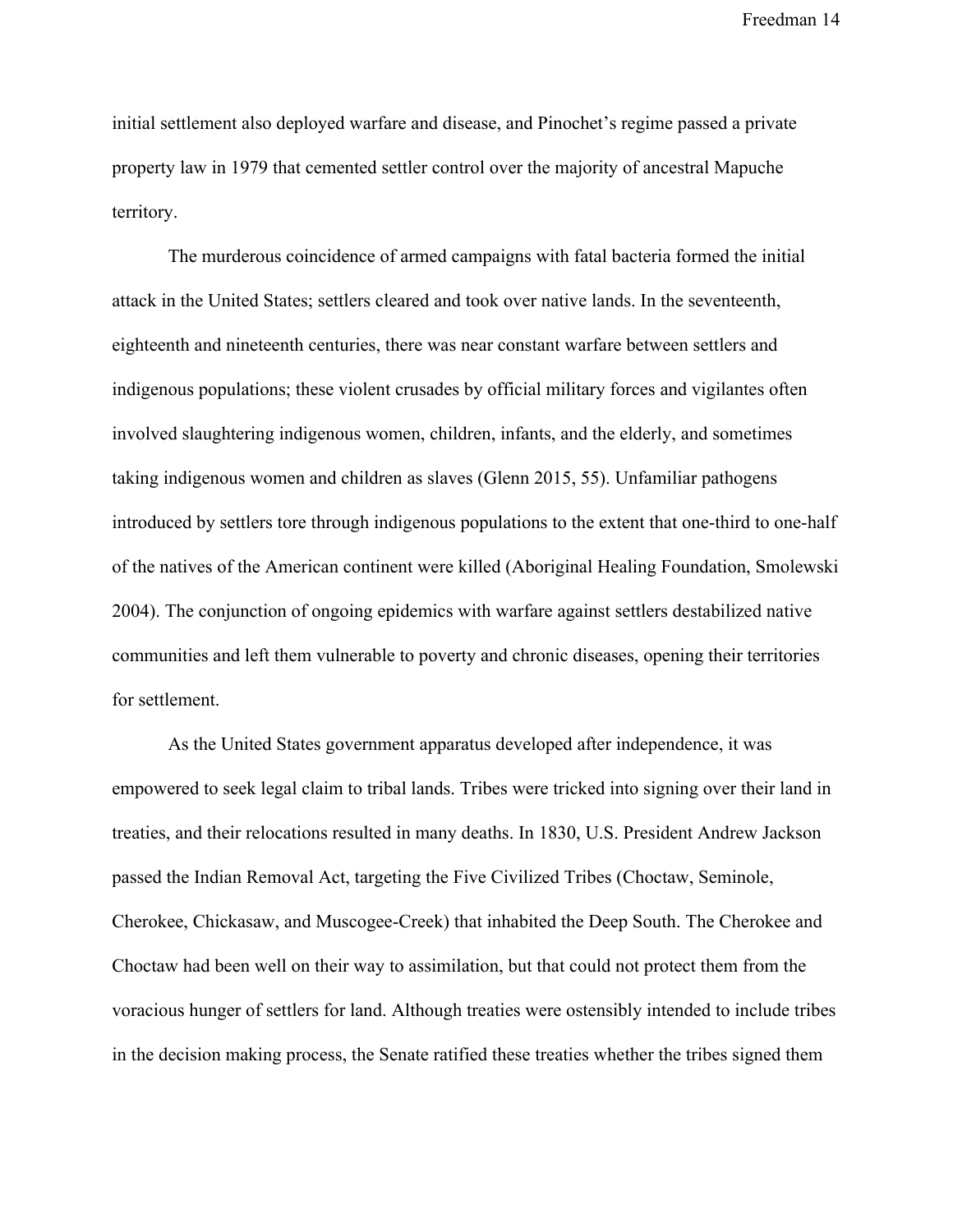or not.<sup>3</sup> The process of removal was violent, comprised of death marches thousands of miles long to reach the newly reserved "Indian Territory" in the central United States (Cave 2003).

After being forced to re-settle far from their ancestral lands, American Indians were subjected to the Dawes Act, which employed privatization to steal native land. The act divided up tribal territory based on settlers' individualistic understanding of property ownership and habitation. Territory was redistributed such that each native man was allocated a forty acre swath of land. The leftover was then sold to white settlers (Glenn 2015, 56). The Dawes Act not only sought to disrupt tribes' historical relationships with land and systems of land management but also lay the groundwork for their incorporation and exploitation by capitalist systems.

In Australia, the settler colonial legal structure did not recognize Aboriginal land claims with treaties but rather championed the *terra nullius* myth. From their arrival, British settlers "claimed all land for the Crown and turned all Aboriginal people into British subjects. Beginning in 1793 officers who administered the colony were eligible for land grants of unlimited size, and freed convicts and soldiers each received small land allotments of up to twenty hectares" (Jacobs 2009, 16). The Crown took control and distributed the land as though it were empty rather than inhabited by Aboriginals. As settlers spread across the continent, violent clashes with Aboriginal communities defending their territory enabled the Crown to send further militarized reinforcements to protect its white subjects. Australian settlers' embrace of pastoralism signed a death warrant for Aboriginal peoples because sheep required huge swaths of land, and settlers felt unsafe keeping their sheep close to Aboriginal lands due to the threat of frontier violence. Over time, thousands of Aboriginal peoples were killed by unfamiliar diseases or white violence.

<sup>&</sup>lt;sup>3</sup> The Seminoles fought a series of wars during this time period in opposition to this removal from their ancestral lands. As a result, some Seminole were ultimately able to stay in Florida, but many were removed alongside the other tribes (Florida Department of State 2018).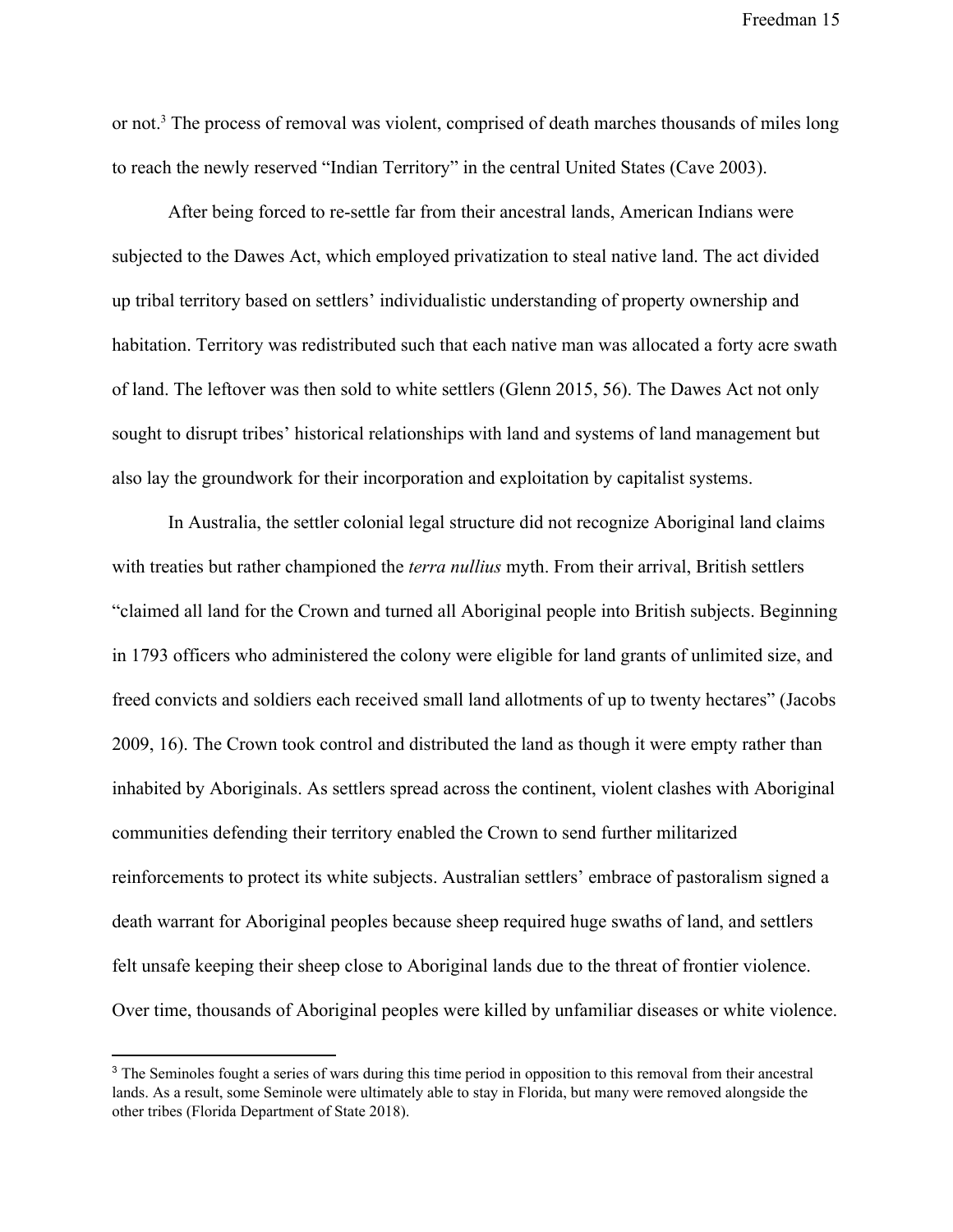Survivors were relocated to a reserve system and subjected to assimilatory processes as British settlers imagined that the "indigenous threat had disappeared altogether" (Moses 2000).

In Chile, Spanish settlers used similar tactics to decimate the Mapuche and occupy indigenous lands. After the Spanish arrival, two smallpox epidemics hit the Mapuche population in 1590 and 1620; the same epidemics whose contagion wreaked destruction in native populations across the American land mass. Diseases cleared the way for the encroachment of Spanish settlers, but they were never able to gain control over significant portions of Mapuche territory. Eventually, the Spanish gave up on conquering the Mapuche and set the Biobio River <sup>4</sup> as the border between the Spanish colony and the Mapuche. Chilean settlers resented rulings from the Spanish crown to abandon appropriation of Mapuche lands and continued to settle south of the Biobio. After independence in 1826, settler campaigns of elimination and assimilation against the Mapuche began to take root. Settlers of European descent dismissed the value of indigenous bodies and ways of life. New immigrants from Europe flooded indigenous territories, and the slaughter of indigenous peoples opened up these lands for settlement (Gott 2007).

In 1973, the rise of Augusto Pinochet's dictatorship and the subsequent institution of neoliberal economic policy had devastating consequences for Mapuche domain of their ancestral territory. Law 2568, passed in 1979, privatized all Mapuche land, forbade communal land ownership, and erased indigenous identity by categorizing all Mapuche people as Chilean peasants. Pinochet deployed the tenets of neoliberal economics that demand universal privatization to appropriate indigenous lands for private interests (Carter 2010). Even thirty years after military rule, the Mapuche cannot access much of their land; instead the neoliberal

<sup>4</sup> Before Chilean independence, the Mapuche were known as a people that had never been conquered. The Incas had intended to subsume the Mapuche into their empire, but they were unsuccessful. When the Spanish arrived in Chile, they too sought to defeat the Mapuche in war with limited success (Long 1992).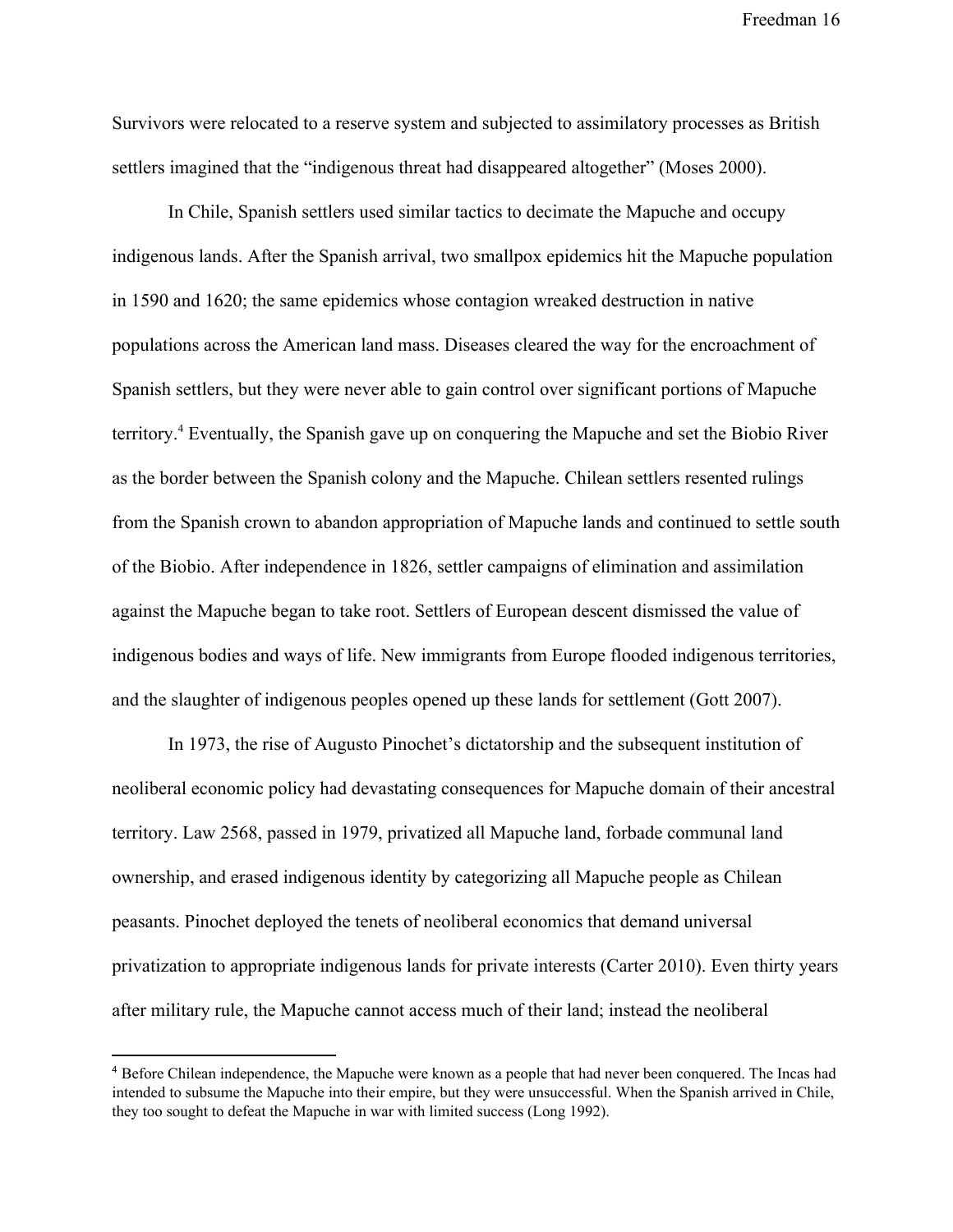economy privileges forestry and hydroelectric corporations that have no relationship with Mapuche territory or care for sustainable land practices.<sup>5</sup> The ongoing dispossession of Mapuche lands by settler and capitalist interests exemplify Chilean settler colonialism and its parallels to the violence perpetrated by settler regimes in the United States and Australia.

#### **Confinement**

Confinement is a second key element of settler colonialism; once settlers have taken over indigenous territory and established their property regimes, they begin to confine or incarcerate remaining native peoples to keep them away from settler communities. Incarceration is paradigmatic of the modern state. It has become a legitimated form of State violence that ensures the geographic isolation, body immobilization, and civil/social death of the imprisoned and is emblematic of the settler state's efforts to eliminate indigenous peoples (Rodriguez 2017; Leong, Caprio 2016). In fact, indigenous peoples in settler regimes across the globe are incarcerated at disproportionately high rates, suggesting that imprisonment of indigenous bodies is another mechanism that maintains settler control (Grant 2016, 27). However, incarceration is not reducible to present-day, brick and mortar institutional spaces (Rodriguez 2017). Rather, the settler state has long used carceral practices to contain indigenous peoples on reservations or behind walls, rendering them immobile and severely limited in the territory they control. In the United States and Australia, the reservation system confined indigenous populations and indigenous groups continue to be disproportionately incarcerated. In Chile, the Chilean State

<sup>5</sup> Since democratization, the Chilean state has sought to make amends; the indigenous law 19253 passed in 1993 after the fall of the dictatorship established CONADI, the National Corporation for Indigenous Development, which is a government entity that buys back Mapuche lands from private entities. This law, rather than redistributing territory or power in recognition of settler colonial violence, subsumes Mapuche land ownership to the logic of private property that obliterated ancestral land claims while privileging the ownership of corporations and white settlers (Gómez-Barris 2012).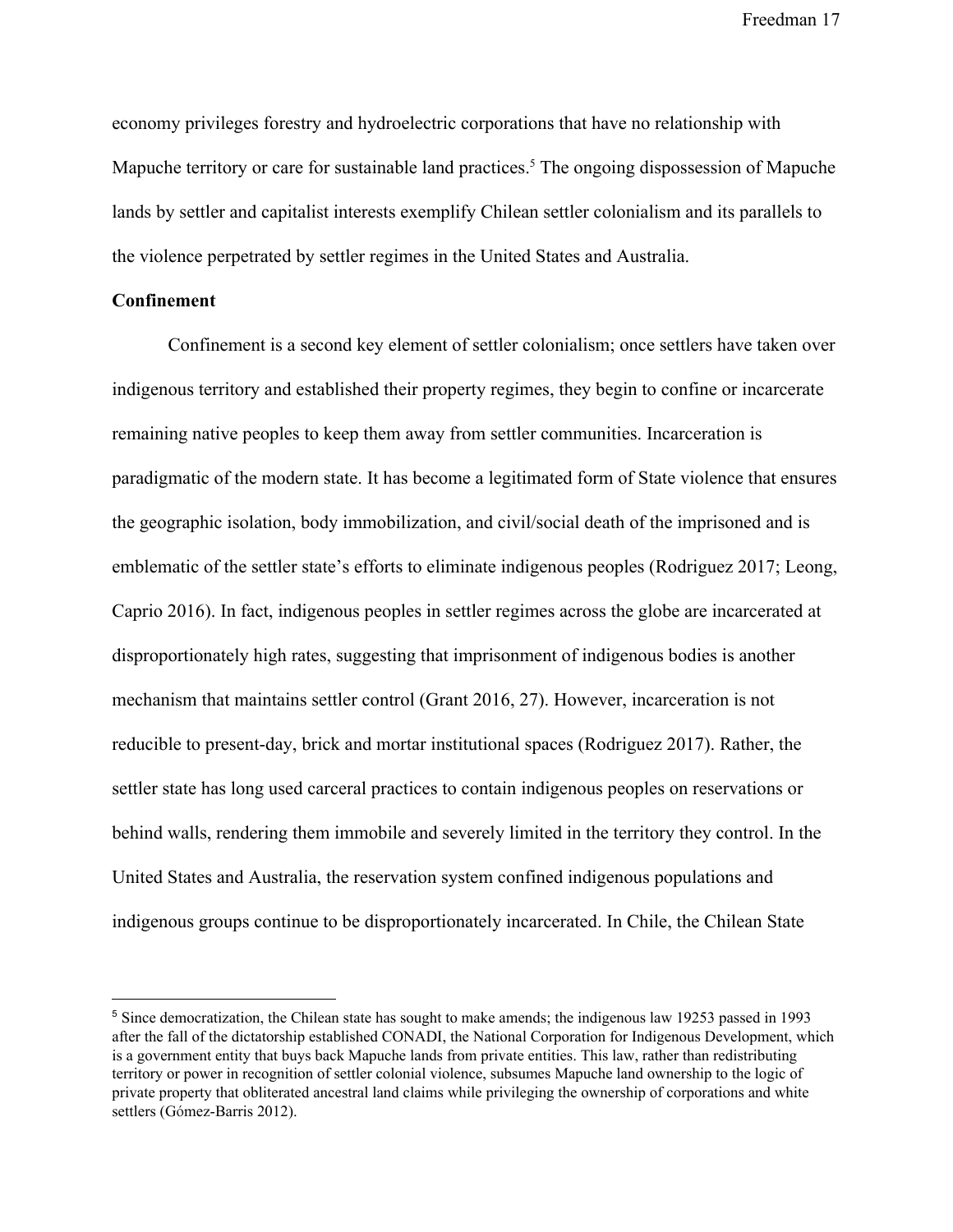established reservations and continues to use police forces to occupy Mapuche communities, wielding its carceral power to secure control of historically Mapuche lands.

Both the United States and Australia established systems of reservations or settlements to confine indigenous peoples and continue to confine them behind bars. The Indian Appropriations Act of 1851 established the reservation system in the United States, forcing natives onto small parcels of land after their removal from their ancestral territory under acts like the Indian Removal Act. This allowed the government to restrict tribes' access to hunting and fishing grounds, and although it promised to supplement food rations, it often failed to follow through on these commitments, leaving native communities without access to nourishment and livelihood (Heat-Moon 2013). Meanwhile, Australia never had an official system of reservations for Aboriginal people because for the most part the Australian government did not recognize the right of Aboriginal groups to own land. Still, it enforced boundaries between white settlers and Aboriginal peoples as a means of confining natives to limited territory and keeping them off of their ancestral land (Jacobs 2009). Today, the rates of incarceration of indigenous peoples in both countries far outstrips the rates for the population overall (Cunneen 2011).<sup>6</sup> Confinement has often been a response to settlers who feel threatened by native people living close to them and keeps the indigenous population inhabiting as little land as possible.

 $6$  Chris Cunneen (2011) shares the statistics: "In the United States, on any given day, an estimated one in twenty-five American Indians eighteen years and older is under the jurisdiction of the nation's criminal justice system. This is 2.4 times the rate for whites and 9.3 times the per capita rate for Asians but about half the rate for blacks. The number of American Indians per capita confined in state and federal prisons is about 38 percent above the national average. The rate of confinement in local jails is estimated to be nearly four times the national average. In Australia in December 2009, Indigenous imprisonment rates were 2,338 per 100,000 of the adult Indigenous population compared to a general imprisonment rate of 171 per 100,000. Twenty-six percent of the total prisoner population wa Indigenous people" (310-311).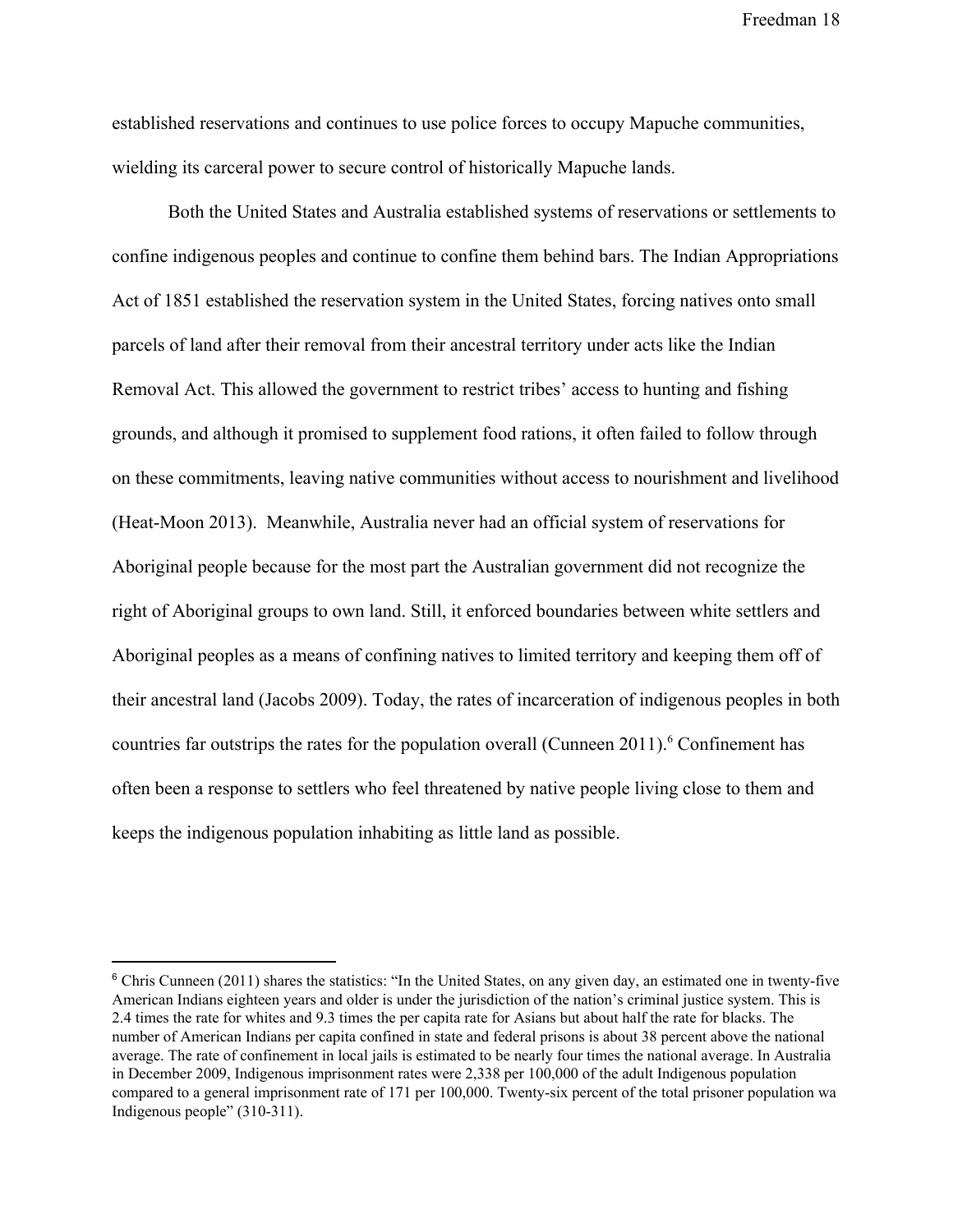The Chilean State has used both reservation systems and police occupation to confine the Mapuche. The occupation of Araucania began in earnest in the 1860s, and once the Chilean military had established control, it concentrated the remaining Mapuche people on reservations called *reducciones*. By 1929, there were about 3,000 reducciones that geographically separated the Mapuche from white settlers moving into the region in the region; the Mapuche held collective ownership over this territory (Calbucura 1996). Some Mapuche majority communities are presently occupied by the Chilean police force that treat community members as prisoners. Police regularly detain the Mapuche for participating in movements that fight for land restitution, and officers abuse the detainees. These detentions and instances of physical violence often have no explicit explanation and occur according to the whim of officers (Carrasco, Porras 2010). The occupation of majority Mapuche communities keeps them from accessing or even fighting for greater access to ancestral territory. Like reservations and prisons in the United States and Australia, settler colonial mechanisms in Chile confine the Mapuche, ensuring that their lands stay under settler state control.

#### **Assimilation**

When indigenous populations have been neutralized as an immediate threat, settlers mobilize a third element of settler colonialism, assimilating indigenous peoples, which often includes the establishment of a racial hierarchy.<sup>7</sup> The establishment of racial hierarchies is

<sup>7</sup> Anibal Quijano's conception of "coloniality of power" addresses the interaction between race, capitalism, and modernity that leads to exploitative world systems that are Eurocentric. Upon the arrival of Spanish and Portuguese colonists in Latin America, race became the justification for the consolidation of power in the hands of a few white European elite as well as for the exploitation of the labor of other races, in particular black or African peoples. (Quijano 2000, 534). Hierarchies of race and class that allowed Europe to benefit from capitalist systems of subjugation continue to render Europe the center of relationships of power and exchange across the world. Race and capitalism both play important role in explaining how settlers maintain control and perpetuate violence against indigenous peoples like the Mapuche, but Quijano primarily describes this coloniality of power in the relations between Latin American states and Europe rather than within Latin American states. Settler colonial theory, with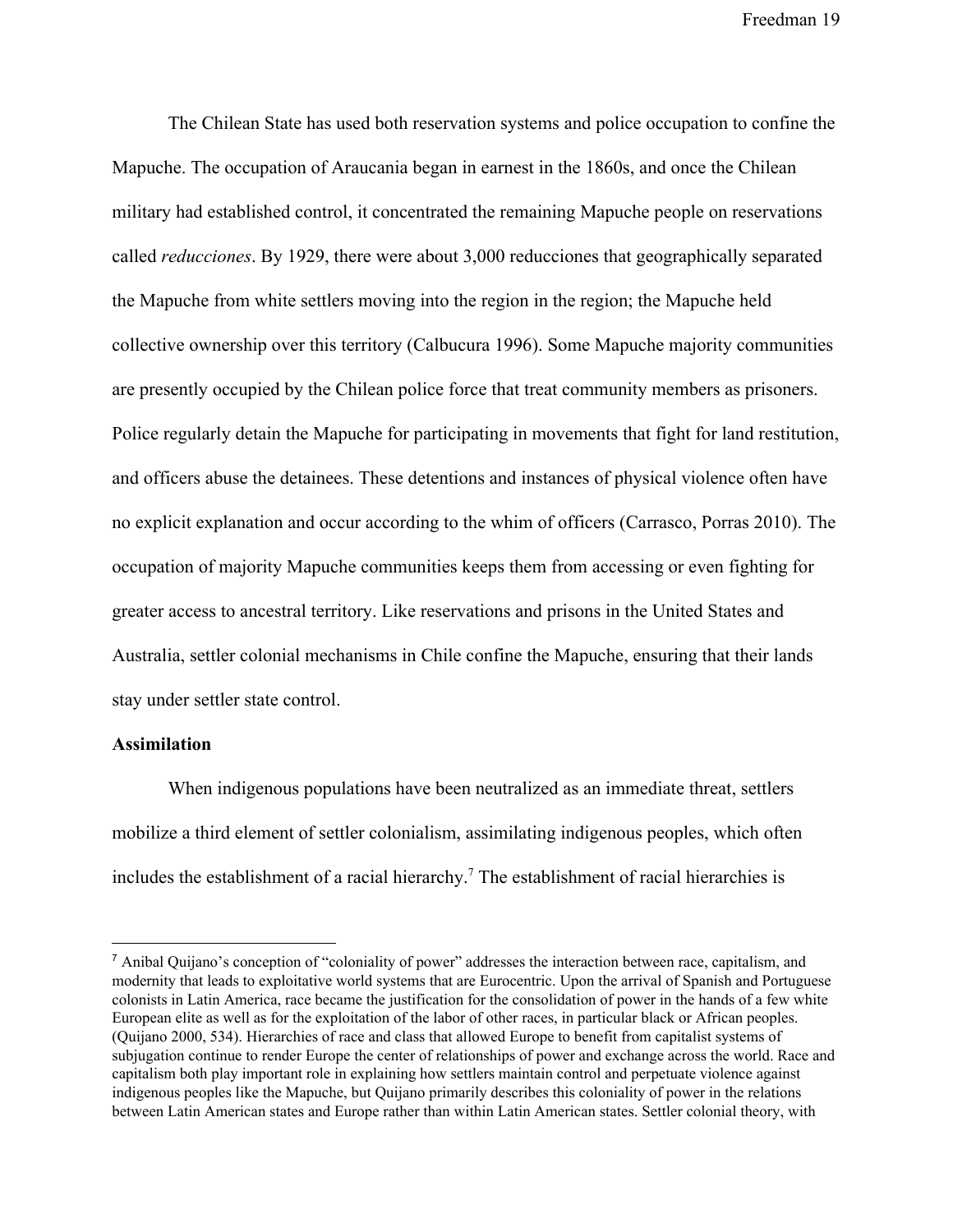common in settler colonial states as they seek to differentiate themselves from the "savage" native, which in turn allows them to manage native access to land, labor, and services (Glenn 2015, 59). One strategy that has been common to many settler colonial societies is the abduction and re-education of native children, which alienates indigenous children from their practices and traditions as they are indoctrinated to acknowledge the supremacy of the white settler, with potentially dangerous implications for the future of native populations and cultures. The United States and Canada enrolled indigenous children in boarding schools to assimilate them into white settler ideology and culture. Indigenous child removal policies implemented in Australia in the 1900s were intended to play a similar role of culture erasure as boarding schools in North America. The Chilean State also used child removal and residential boarding schools to violently integrate the Mapuche into settler society.

Both the United States and Canada established boarding schools for indigenous children in an initiative to violently reimagine native futurity. Indian children from tribes across the nation were recruited, and sometimes coerced, to attend the schools. Once there, they were expected to cast off their native culture in favor of education and assimilation into white settler practices. At its peak in the early 1900s, the Indian boarding school system comprised 25 federally-funded boarding schools in 15 states and territories with about 6000 students in attendance from nearly 50 distinct tribes (Glenn 2015, 57).

The methods used by boarding schools to transform students from Indians to acceptable members of white society were often physically and emotionally abusive. Militarization and discipline characterized the activities and treatment of the students. Students were forced to cut

emphasis on racial hierarchy and capitalism, more appropriately addresses the ongoing settler state violence against the Mapuche in Chile.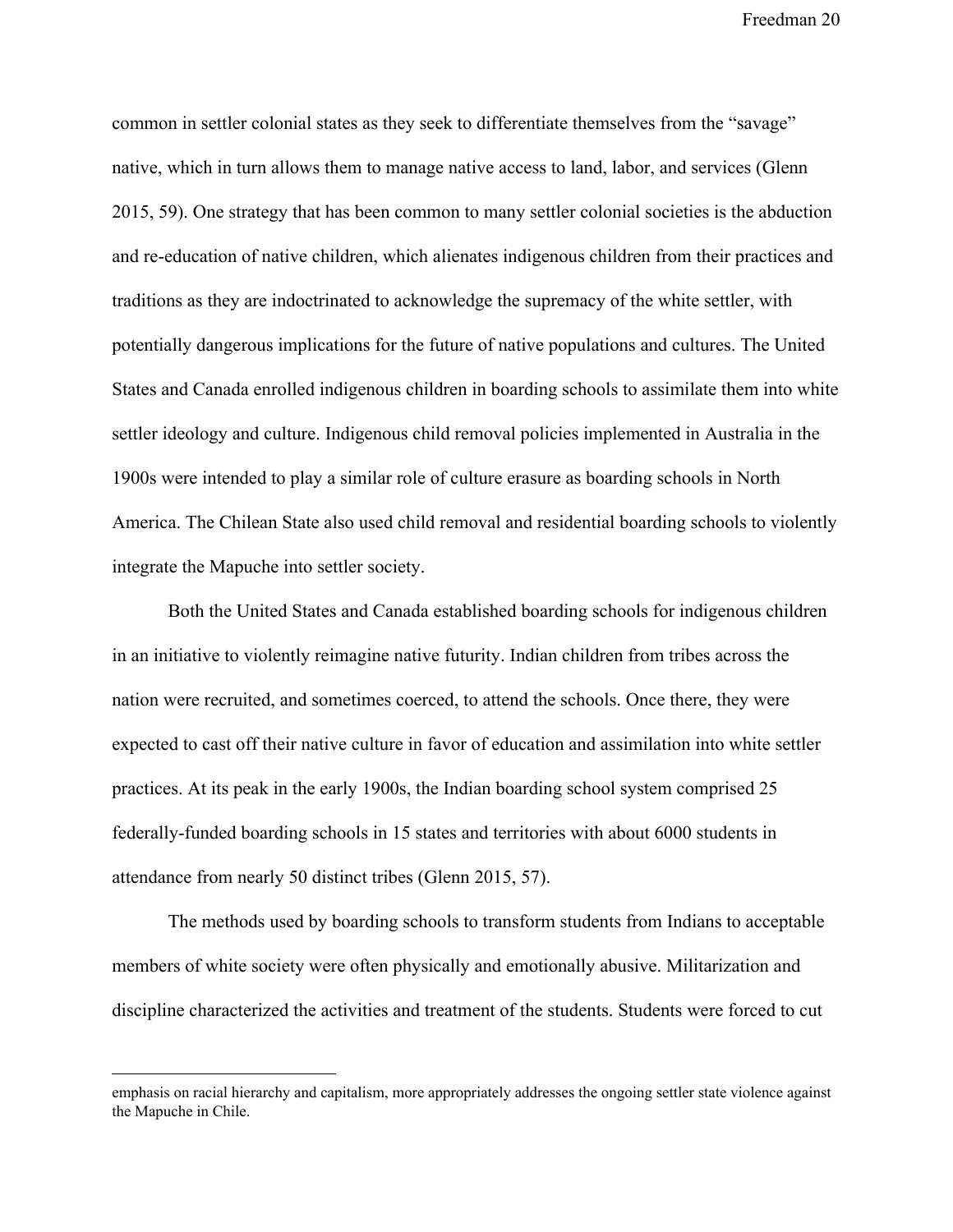their hair, violating an important symbol of pride in many native communities. They were expected to dress according to strict codes and were forbidden from engaging in their traditional cultural practices, including speaking their native languages. There was a clear gendered division of labor as boys were taught how to be productive farmers or laborers, and girls were taught how to carry out the domestic labor of the farmwife (Lomawaima 1993, 228). Many students suffered corporal punishment and sexual assault. Children that died during their time in boarding school were not returned to their families and their homelands but were buried and left forever on the boarding school campus. Keeping children off-reservation and away from the influence of their communities disrupted the process of cultural teaching across generations in an attempt to destroy any possibility of native futurity outside the confines of the settler colonial structure (Trafzer et al. 2006, 19). Students were not only subjected to direct violence from their white teachers at school, but also a systematic initiative to eliminate their ties to their communities and their heritage in favor of white heteropatriarchal norms.

Though boarding schools attempted to eliminate the native from within the child, native youth subverted the boarding school, embracing their native identity and resisting State violence. They engaged in knowledge sharing by attending boarding school and accessed new economic opportunities; parents felt pride in their children for learning from the white man. Some youths describe learning more Indian cultural practices at boarding school than they had among their tribe. They would break school rules in order to smoke cob pipes under cover of darkness and build community with each other using their traditions (Adams 2006). Overall, boarding schools were not successful in wiping out native culture, which suggests that youth remained resilient and in some cases strengthen their cultural ties while attending boarding school.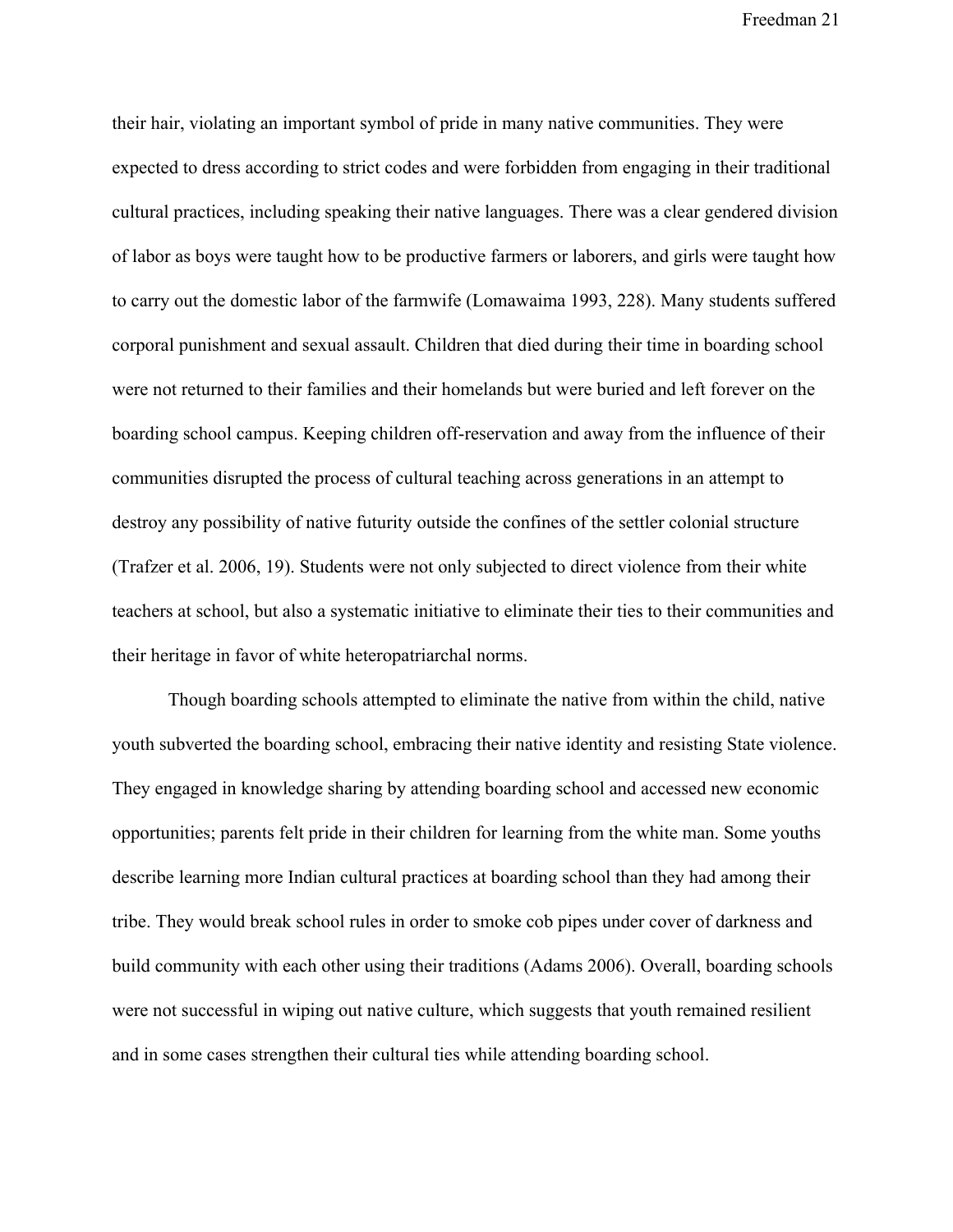Child removal policies implemented in Australia in the 1900s were intended to play a similar role of indigenous culture erasure as boarding schools in North America. White Australian settlers were convinced that Aboriginal people were naturally going to die out, so when white people and Aboriginal people began reproducing, the state considered the new generation of so-called "half-caste" children a threat to its carefully cultivated racial hierarchy. The government implemented a series of policies to remove Aboriginal children from their homes, place them into State institutions, and eventually adopt them out to white foster families. This initiative was intended to "whiten" native children and transform Aborigines into a productive source of labor that white settlers could exploit, much as boarding schools in North America sought to integrate native children into acceptable settler forms of economy (Jacobs 2006, 20). Although there is no official count of child abductions, some estimate that this policy separated about two-thirds of aboriginal children from their parents between 1912 and 1962 (Krieken 1999).

As in the United States and Australia, white settlers in Chile abducted and trained Mapuche children for productive use. While Chilean settlers fought for independence against the Spanish and began to conquer Mapuche territory in the 1800s, they increasingly trafficked Mapuche children to the capital to become slaves or servants in what "became an officially sanctioned aspect of frontier warfare" (Milanich 2009, 185). Despite the abolition of slavery in the 1820s, Mapuche children continued to be kidnapped and sold into servitude much later (Milanich 2009, 186). Children were removed from their indigenous context as settlers sought to control and oppress Mapuche families and then subordinated to the settler economy as servants for the Chilean upper class.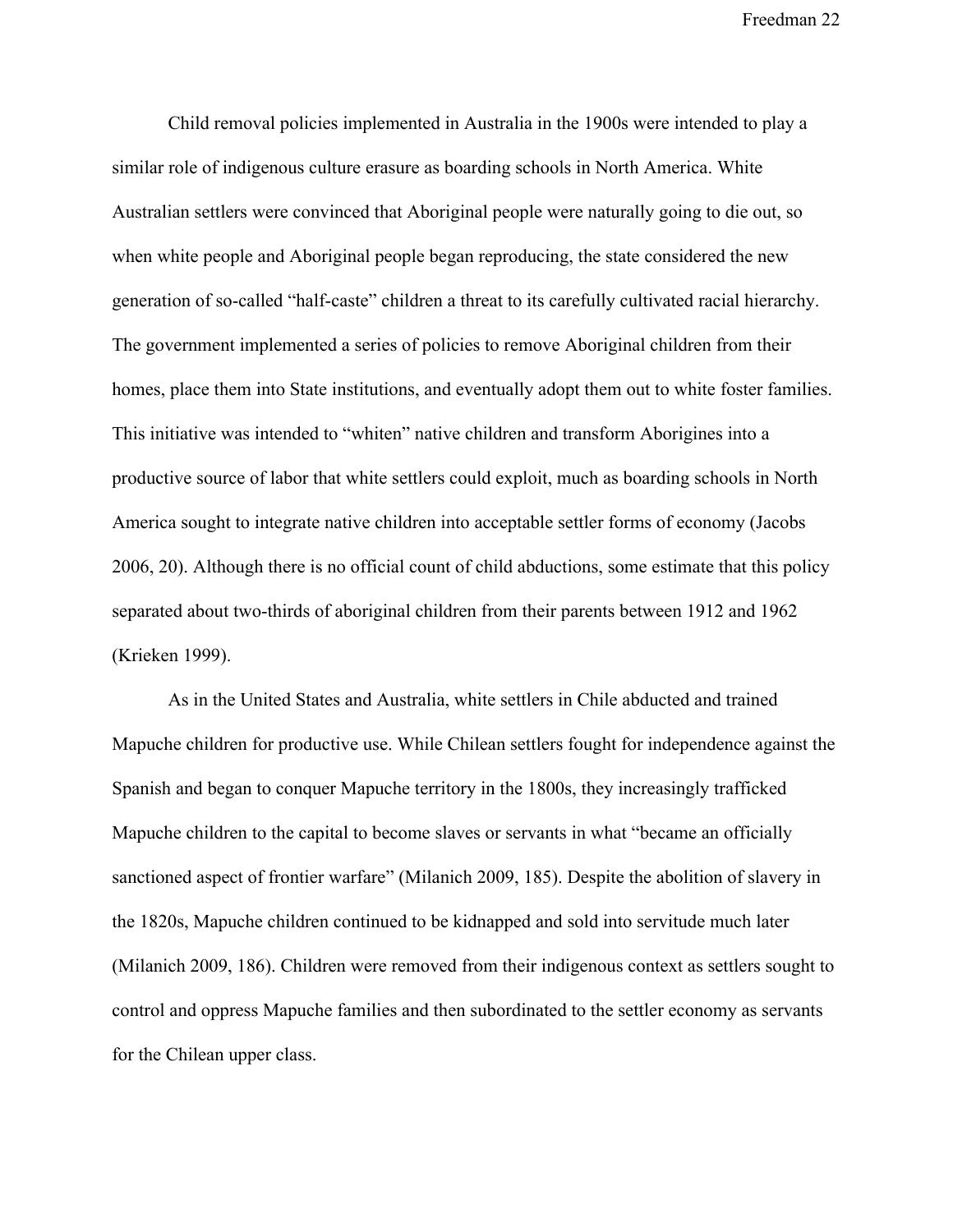Today, many Mapuche students attend boarding schools outside their communities that, like Indian boarding schools in North America, execute an assimilationist agenda. Boarding schools isolate youth from their families and their territory to teach them Chile's neoliberal values, which often conflict with Mapuche conceptions of land and resistance. Students are taught that land is defined by ownership within a private property regime and that the State has the appropriate channels to address indigenous grievances without conflict, which criminalizes radical instances of Mapuche resistance such as setting fires to or occupying stolen territory (Radcliffe, Webb 2016). The assimilationist narrative of boarding schools has the potential to alienate youth from their communities' values as it normalizes the hegemonic settler structure.<sup>8</sup> The Chilean State sequesters and educates Mapuche youth to integrate them into its principles, erase indigenous ways of life, and maintain control over Mapuche territory, indicating that settler colonialism is at work in the relationship between Mapuche families and the Chilean State.

#### **Structural Violence**

As settlement continues, settlers begin to embed a fourth element of settler colonialism into their society's institutions, structural violence against indigenous peoples. Johan Galtung (1969) introduced the concept of structural violence: it permeates institutions and practices to reinforce domination by the group in power.<sup>9</sup> It is not perpetrated by one identifiable actor but instead plays out continuously as marginalized groups interact with systems of power, in this

<sup>&</sup>lt;sup>8</sup> Of course, there are a multiplicity of Mapuche community values that differ across communities and even across families. There is not one way of being Mapuche or having Mapuche beliefs, and Mapuche knowledge systems have been shaped by their contact with settler colonialism, even as settlers are shaped by indigenous modes of being (Webb, Radcliffe 2015; Bacigalupo 2003).

<sup>9</sup> Galtung (1969) differentiates between personal or direct violence and structural violence by examining the actor that perpetuates each type of violence. In the case of direct violence, an actor causes harm to an individual or group. Direct violence includes physical, emotional, and sexual violence like warfare, kidnapping, and rape where people are hurt or manipulated by an identifiable individual (170).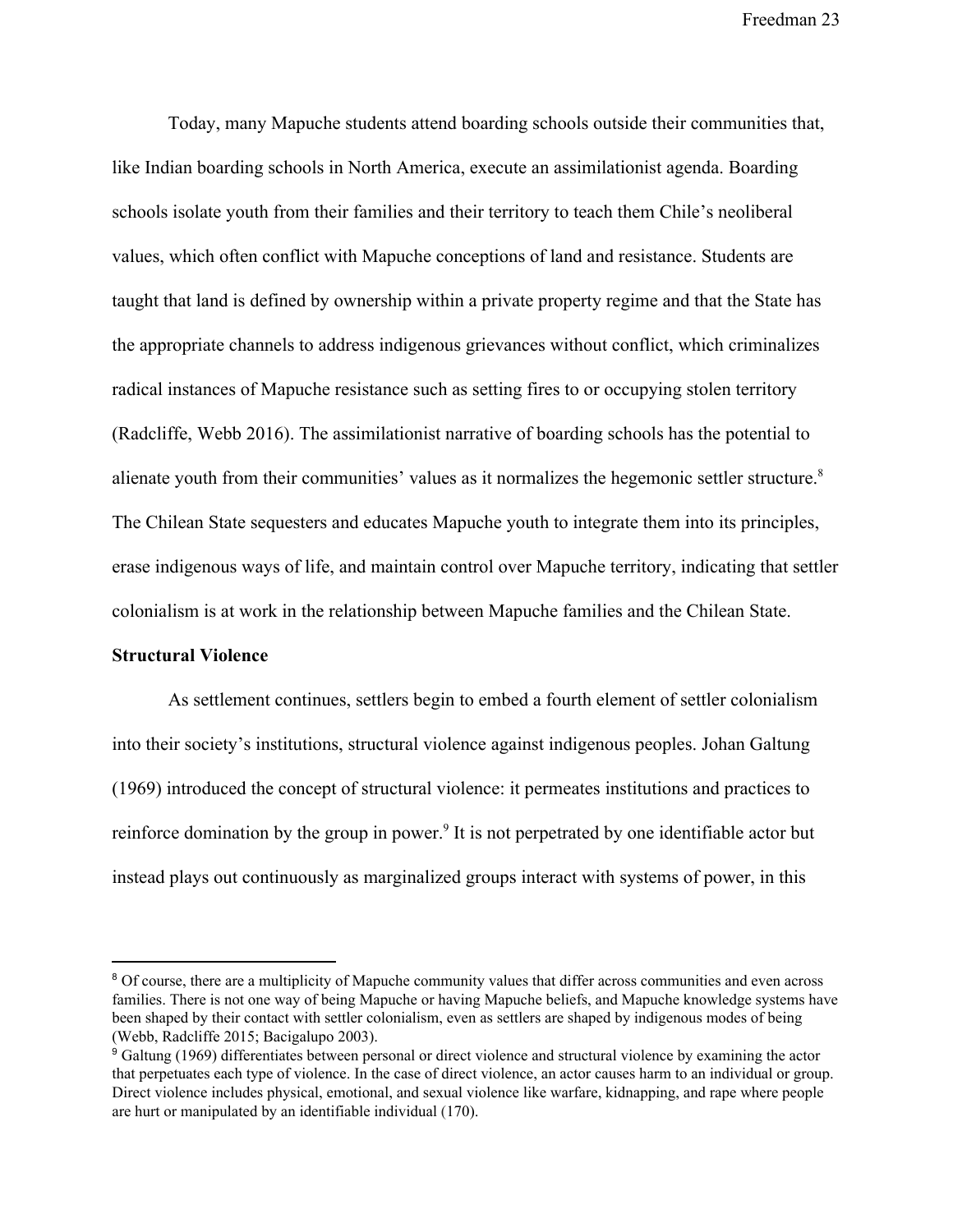case indigenous people with white settler states. As Galtung (1969) explains: "The violence is built into the structure and shows up as unequal power and consequently as un-equal life chances", which includes unequal health, economic, social, and political outcomes for indigenous populations in comparison with settlers  $(171)$ .<sup>10</sup> A capitalist society may inherently contain elements of structural violence because it precludes impoverished individuals from accessing essential services like health care. Cycles of poverty are rooted in racial hierarchies that have been in place since the colonization of the Americas (Quijano 2000, 544). Settler colonialism must be conceptualized, then, as a structure embedded in State institutions, ensuring the continuous marginalization of indigenous populations by the State (Glenn 2015). In the United States, painting natives as dependents of the State has limited their access to resources by ignoring the ramifications of State-generated historical trauma. In Chile, similar discursive tools as well as the advent of neoliberal economic and social policies affect Mapuche peoples' access to economic opportunity, health care, and education.

Many indigenous communities in North America experience structural violence and the negative outcomes that accompany intense historical trauma. The study of epigenetics reveals that longstanding violence by the State against native peoples and the resulting trauma to native communities affects the way their DNA is read and transcribed across generations. The effects of settler violence are felt at the biological level even as they continue to be felt at the structural level. Native communities are more susceptible to chronic diseases as well as prone to coping

 $10$  Farmer et al. (2006) explains the impact of structural violence in the realm of public health. He describes how discrimination based on race and poverty led to increased mortality of African-Americans with AIDs in Baltimore because the structures in place barred them from receiving care. Physicians implemented interventions that addressed the disparities poor African-Americans experience, including lowering cost of care, paying for transportation, and treating comorbid conditions like drug addiction and mental illness. This led to a drastic improvement of health outcomes for this community because physicians were able to recognize the threat structural violence poses to public health (449).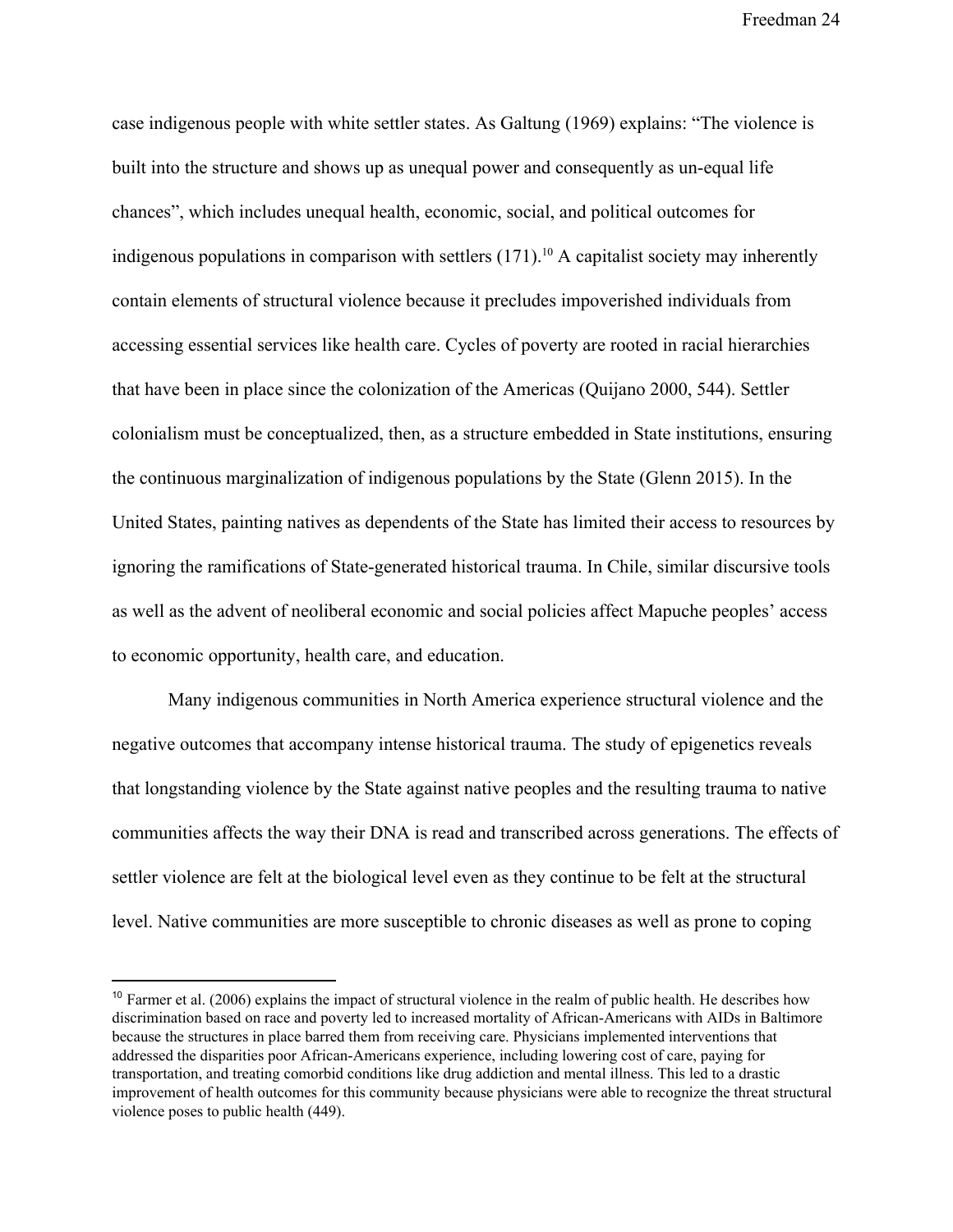with the intense pain of settler colonialism by resorting to alcoholism or drug use (Brockie et al. 2013). Despite the higher prevalence of these health conditions, settlers continue to limit native access to services including health and education in a way that impoverishes reservations and native families and maintains their dependence on the settler colonial structure (Nelson 2011). The high rates of disease, addiction, and poverty in the North American native population is in no way born out of damage inherent in the indigenous community. Rather, these statistics reveal that the settler colonial structure is very much still at work in its mission to eliminate native peoples. They also suggest the severe impact of settler colonialism on the physicality and spirituality of native communities, which in turn renders all the more striking the strength and vibrancy of native communities as they continue to celebrate and practice their native identities while under constant assault from the white settler (Tuck 2009).

The Chilean State exercises structural violence against the Mapuche community by appropriating or restricting access to economic opportunities. The Chilean state and associated private entities like forestry companies appropriated and now occupy Mapuche land without reparations to Mapuche people who depended on that land for subsistence. The Mapuche economic system before colonization was distinct from global systems of capitalism, but Mapuche people were forced to integrate into the world economy to access settler wealth (Alianza Territorial Mapuche 2012). Often, Mapuche people feel that to stay in Mapuche territory, which is primarily rural, is to live in poverty, so they migrate to urban centers. Many Mapuche people live in Temuco, the urban center of the Araucania region, or in Santiago, the capital of Chile. In the city, it is more difficult to live out Mapuche identities because it requires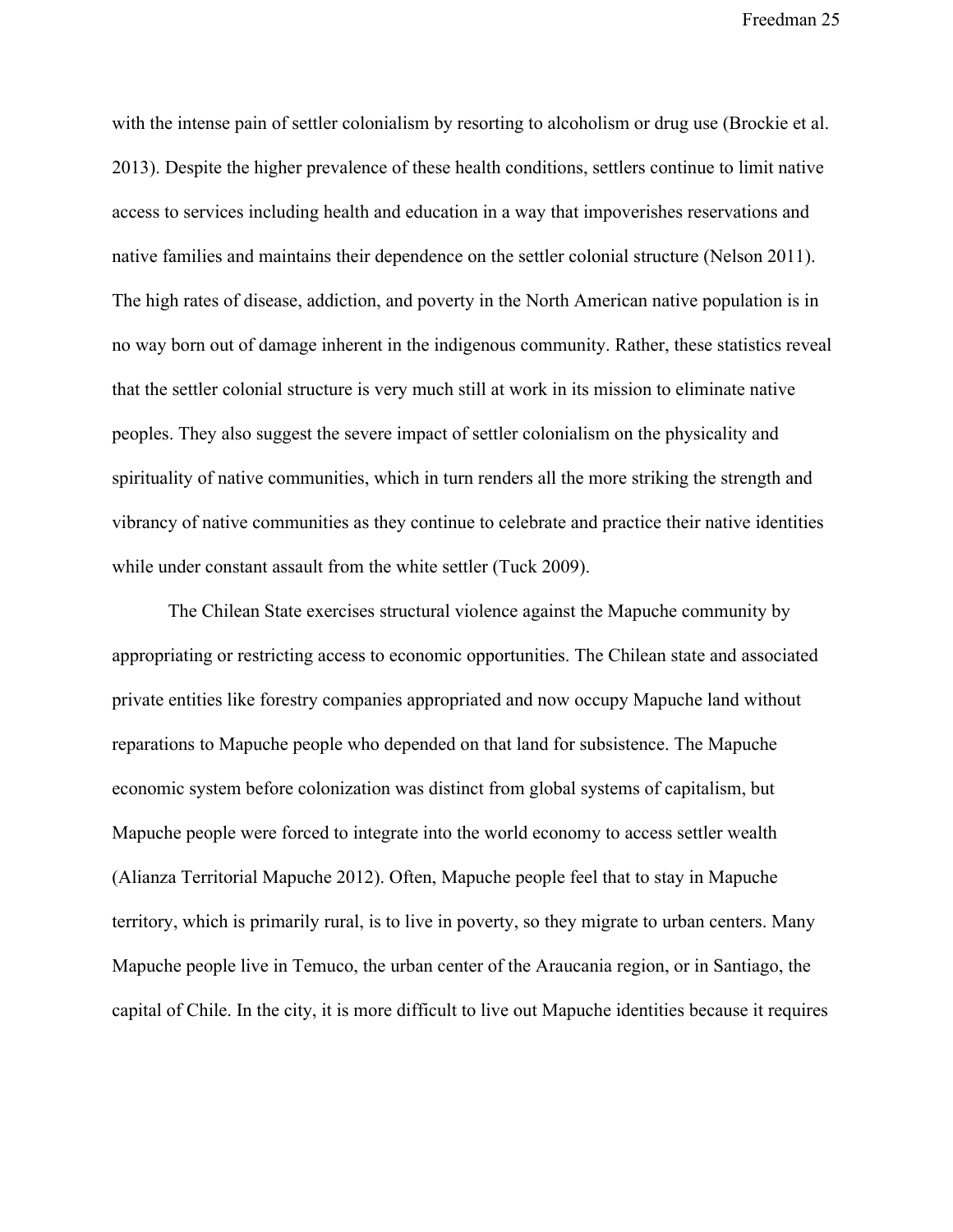leaving the land and the family, which are central to Mapuche life and assimilating to a lifestyle created by settlers (Gissi 2004).

Widespread poverty means that Mapuche communities often lack resources like healthcare and education. The Mapuche also endure discrimination because of their identity. They are unwelcome and shut out from employment opportunities and services because of cultural and language barriers, a manifestation of their ongoing dispossession by the settler colonial structure (Merino et al. 2009). For example, the healing practices of the Machi, Mapuche shamans, are excluded from many clinics, and the *mapuzugun* language of the Mapuche is not taught in the majority of schools. Mapuche families do not have access to their ancestral territory because of its privatization and distribution to settlers and corporations (Cancino 2013).

Structural violence in Mapuche communities has grave consequences for Mapuche youth. Mapuche youth may feel excluded by the settler society that dispossesses them. The rates of suicide among indigenous youth in Chile are higher than for non-indigenous youth, and more indigenous youth leave their school before completing their program of study (Pedrero 2016). Everyday interaction with a discriminatory and inequitable settler colonial system causes untold harm on Mapuche families; structural violence against the Mapuche in Chile furthers the settler colonial agenda of elimination and control, much as it does in the United States.

#### **Criminalizing Resistance**

The settler state's ongoing abuse of indigenous peoples inevitably gives rise to native resistance movements, so settlers enact a fifth element of settler colonialism: the criminalization of indigenous resistance. In the era following 9/11, anti-colonial struggles around the world have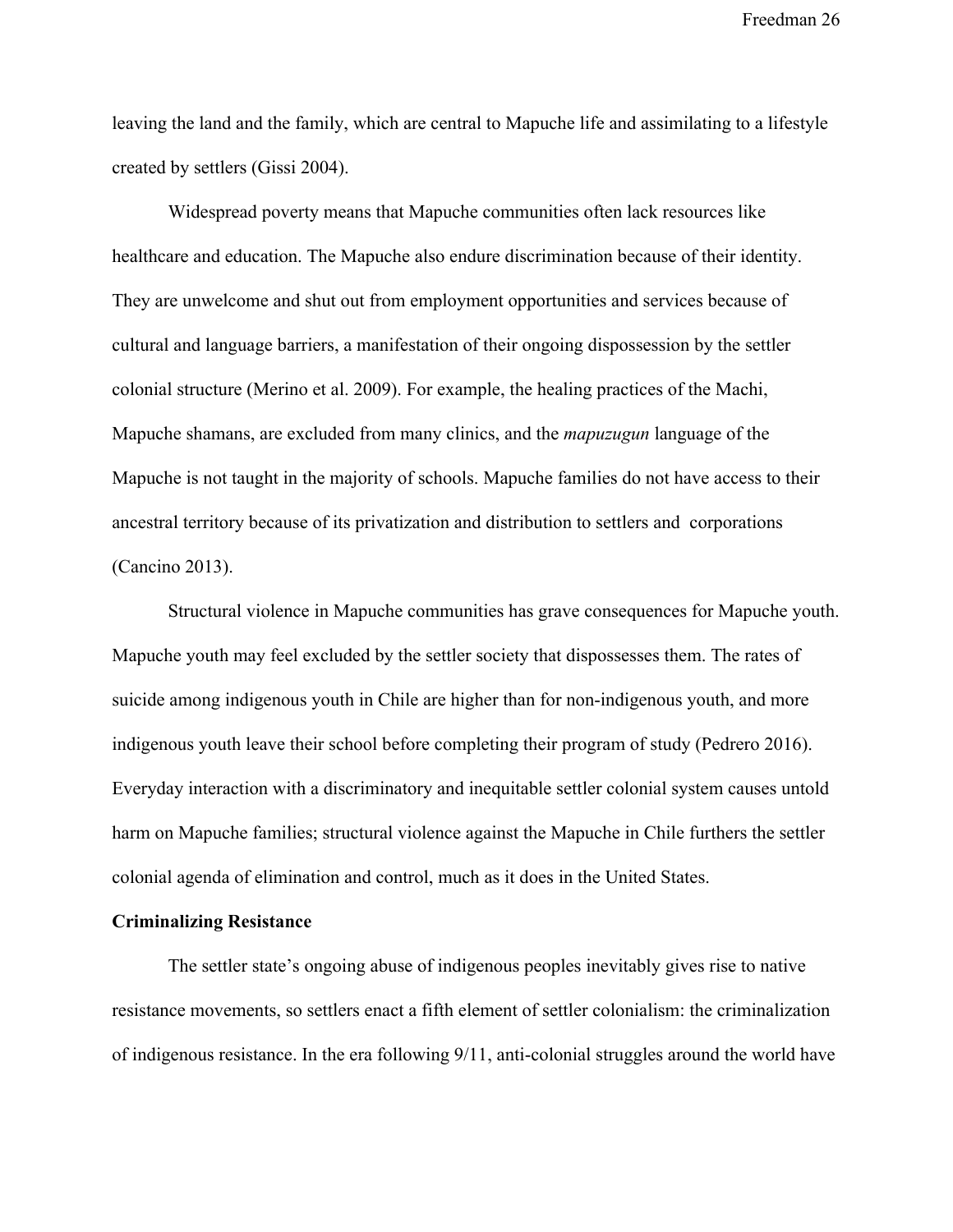increasingly been conceptualized as terrorism against a legitimate state rather than reclamation of stolen territory and indigenous identity. Anti-terrorist laws in places like Canada and Chile have been utilized to quash and contain indigenous activism. Criminalizing resistance fits neatly under the helm of settler colonialism because it is a rhetorical and legal effort meant to accomplish the same goal as the *terra nullius* myth; that is, indigenous peoples are terrorists because they are understood as "nonstate actors, those groups that *lack* an officially recognized territorial foundation" (Wakeham 2012, 8). Erasing indigenous claims to land in order to violently remove or repress them has been the core of the settler colonial playbook for centuries.

In Canada, the criminalization of indigenous peoples began before 9/11 and intensified as global fear of terrorism took root. In 1990 during the Gulf War, the Canadian government announced plans to develop property on ancestral Mohawk lands, which included a tribal burial ground. When the native community formed a blockade in response, the government labeled it terrorist activity, cut the community off from the outside world, and subjected it to constant surveillance (Wakeham 2012, 15). In the wake of  $9/11$ , Canadian officials quickly passed a new Anti-Terrorist Law, despite protest from the Assembly of First Nations' demanding that the law explicitly exclude efforts by indigenous peoples to resist the settler state and reclaim indigenous lands. Over the next several years, the Canadian government regularly identified indigenous groups as counterinsurgents and deployed military force against First Nations activists (Wakeham 2012, 16). The Canadian government has made some attempts at reconciliation in recent years such as issuing official apologies but continues to employ many of the same tactics of surveillance and repression to keep a tight hold on indigenous lands. (Wakeham 2012, 18).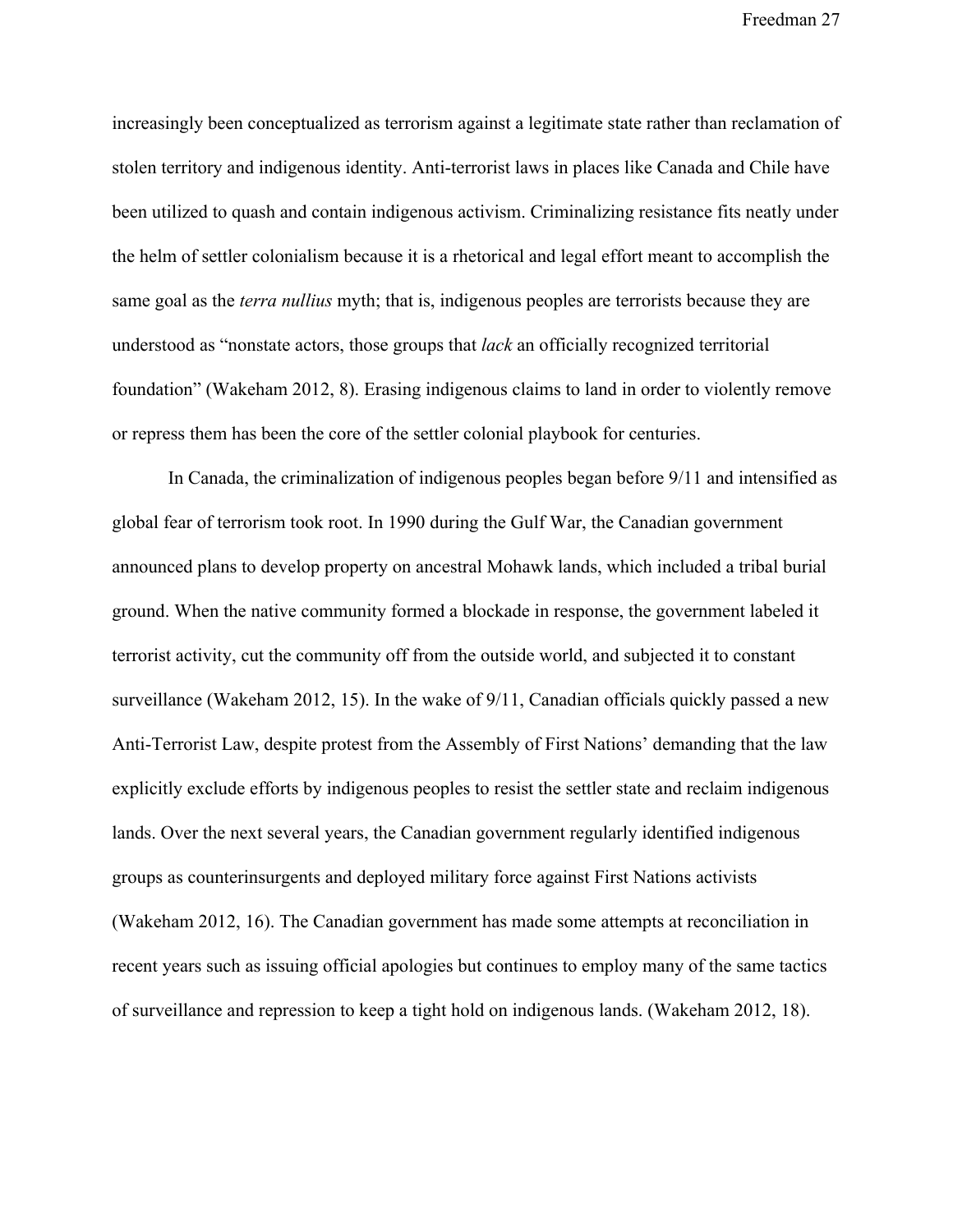Chile's Anti-Terrorist Law was established and used to stifle indigenous resistance well before the impetus of the international "War on Terror." The Pinochet regime passed the law in 1984 as a means to subdue opposition to the brutality of the military dictatorship. After the transition to democracy, the reach of the law only grew as the democratic government expanded it to include arson. The more radical factions of Mapuche resistance against the State burn the equipment of forestry and hydroelectric companies along with occupying stolen territory and blocking roads, so this new measure was targeted at these forms of indigenous resistance. The law has been used countless times to indict and incarcerate Mapuche people resisting State violence and encroachment on Mapuche territory, and until 2011, was applicable and wielded against Mapuche youth. Between 2008 and February of 2010, President Michelle Bachelet called on the Anti-Terrorist Law in cases of Mapuche resistance seven times, resulting in the incarceration of 54 Mapuche community members (Llaitul 2014). As in Canada, the Chilean Anti-Terrorist Law is meant to communicate that the Mapuche do not have a legitimate claim to their ancestral lands, painting Mapuche activism to reclaim territory as terrorism and further embedding settler colonialism in the Chilean State structure.

#### **The Significance of the Chilean case**

Though Chile exhibits five diagnostic elements of settler colonialism, it is not often identified as a settler colonial power. Each settler society including the United States and Australia has had a distinct approach to establishing racial hierarchy, which may have kept Chile from being considered settler colonial. Settlers in Australia were so concerned about the potential threat of "half-castes" to the settler establishment that they kidnapped a large proportion of Aboriginal children over the course of the 20th century. Blood quantum laws regulating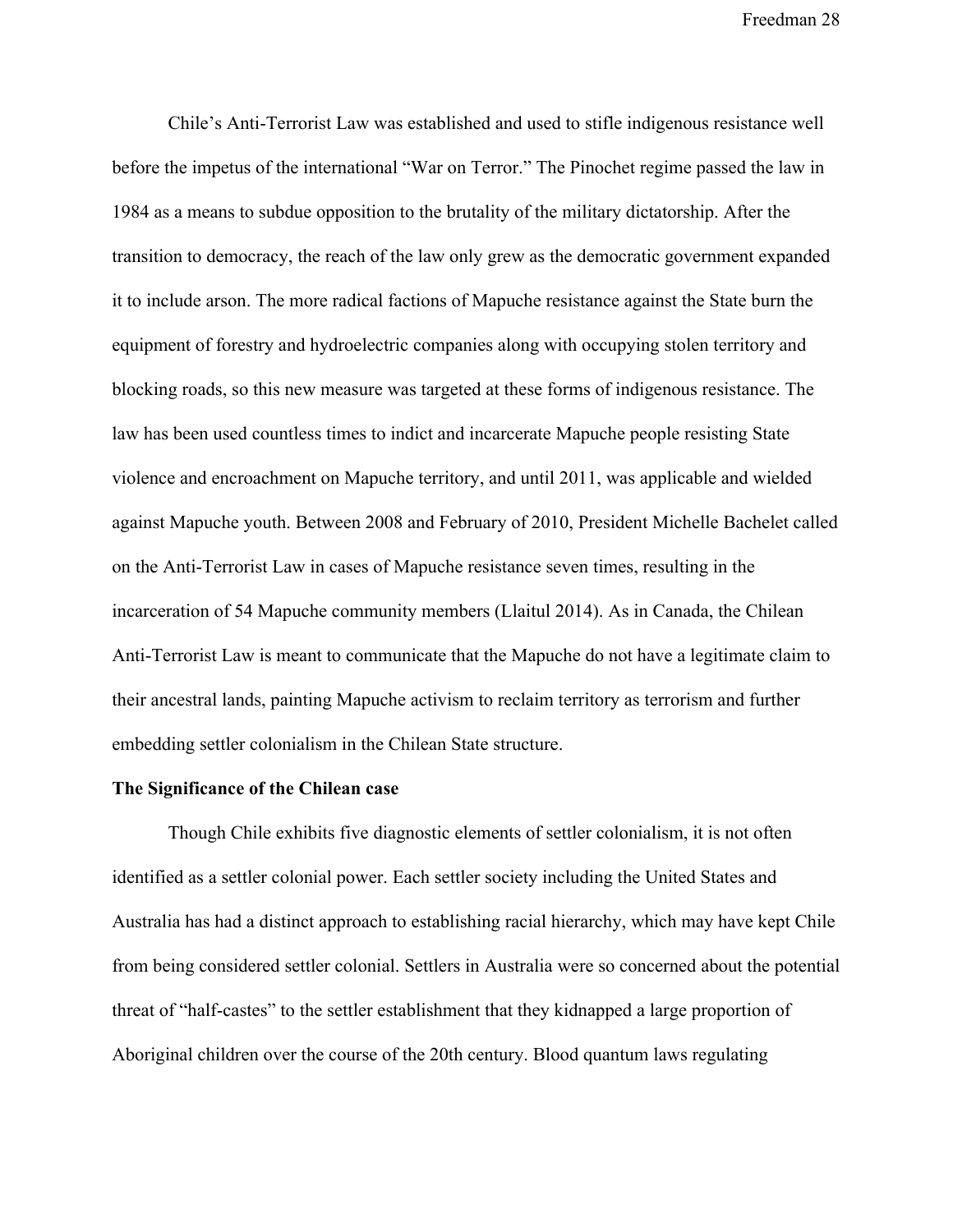indigenous groups ensured that once natives had a small percentage of white blood, they were no longer entitled to tribal lands, which served the settlers' agenda of privatization and redistribution of lands that belonged to native collectivities. The question of how much native blood is required to be considered truly native continues to divide indigenous communities in the United States to this day as tribes look for ways to reclaim and maintain their hold on ancestral lands. Alienating natives from their tribal identities using blood quantum laws helped settlers accumulate land (Wolfe  $2006$ ,  $396$ ).<sup>11</sup>

By contrast, in Chile, Spanish colonizers used mestization as a strategy to consolidate power over indigenous peoples. Settler colonists were primarily male, and mixing with the indigenous population was welcome. According to Richard Gott, this was a strategy to "whiten" the indigenous population that so greatly outnumbered incoming white settlers (Gott 2007, 272). As the mestizo population grew, these new Chileans expressed an increasing sense of identification and ownership over the territory they occupied. The widespread mestization that occurred in Latin America allowed settlers to claim a connection with and inheritance of the land, even as they excluded, warred with, and assimilated indigenous populations (Rojas 2002).

Chile also may not be identified as a settler state because of its position in relation to Western foreign policy. As Ella Shohat (1992) points out, "in Latin America, similarly, formal "cre-ole" independence did not prevent Monroe Doctrine-style military interventions, or Anglo-American free-trade hegemony" (Shohat 1992, 105). As recently as the 1970s, Chile has been treated by the West as a peripheral experiment ground for the capitalist economy. The

<sup>11</sup> United States settlers defined the composition of other races according to each group's relationship with settler property. People in the United States with even one drop of African blood were considered black and eligible for enslavement, which served the same purpose of property accumulation that blood quantum laws did with indigenous communities (Wolfe 2006, 396).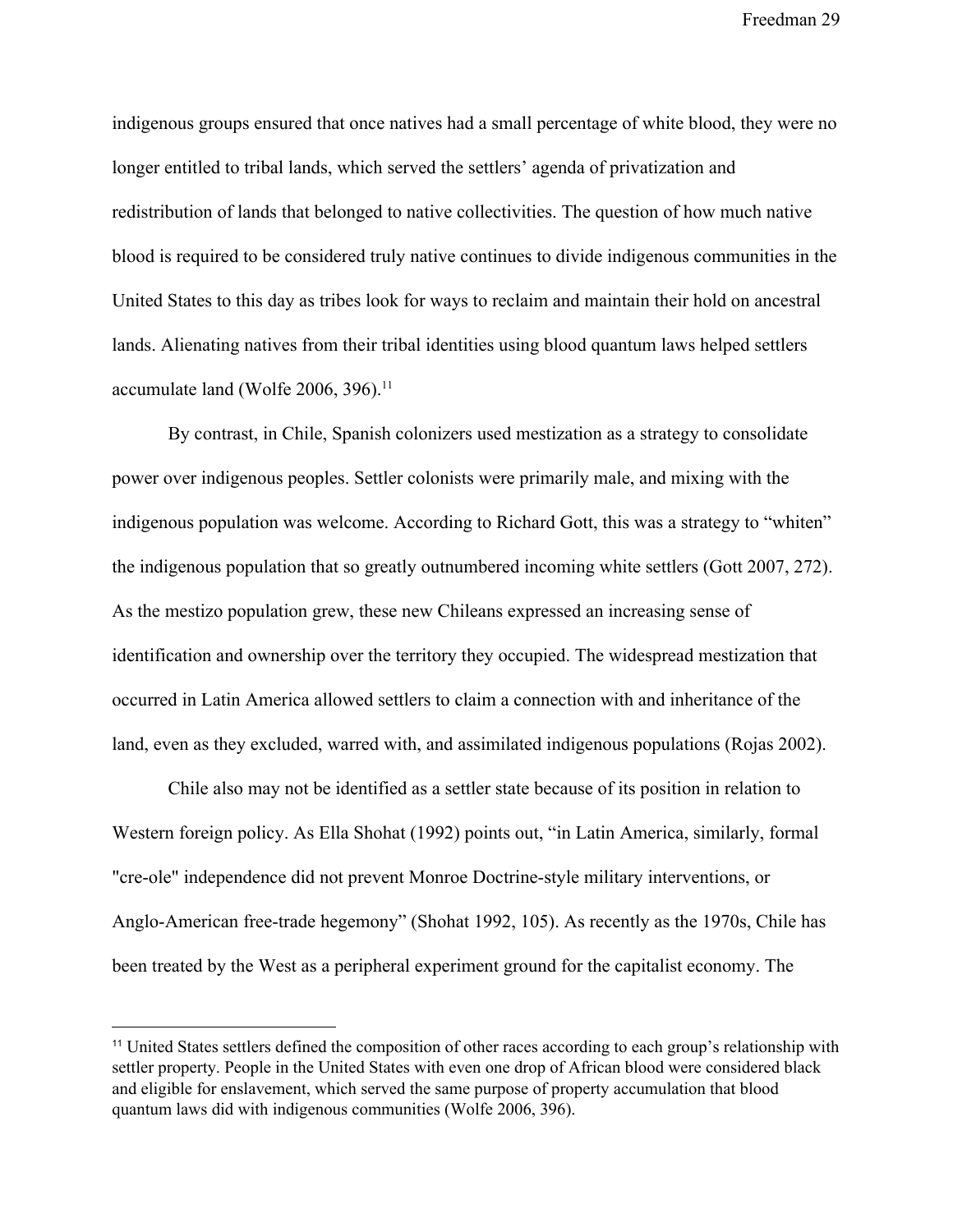subjugation of the white Chilean state by capitalist systems centered around Europe and the United States must not obscure lopsided power dynamics that exist within Chile. Though neoliberalism exploits and disadvantages many Chileans, its effects are felt differentially by those who identify as Mapuche (Shohat 1992, 102). Despite its peripheral position on the global stage, the Chilean settler state continues to enact structural and direct violence against the Mapuche.

Much of settler colonial theory excludes Chile from its analysis in part because of the complexity of mestization and hierarchy of world systems, but recognizing it as a settler colonial state can give us new insights. When we acknowledge the presence of settler colonialism in Chile, it reveals the deep-rooted and systematic nature of the marginalization of the Mapuche people. It forces recognition of the need for decolonizing processes to continue in Chile including the restoration of indigenous lands as well as the great potential for anti-colonial organizing and knowledge cultivation for indigenous groups subjected to settle colonialism internationally. I explore these consequences of recognizing Chile as settler colonial in the next two chapters, first by discussing how settler colonialism manifests itself in the Chilean child protection system's approach to care and reform, and then by engaging a Mapuche youth movement's discourse on decolonization.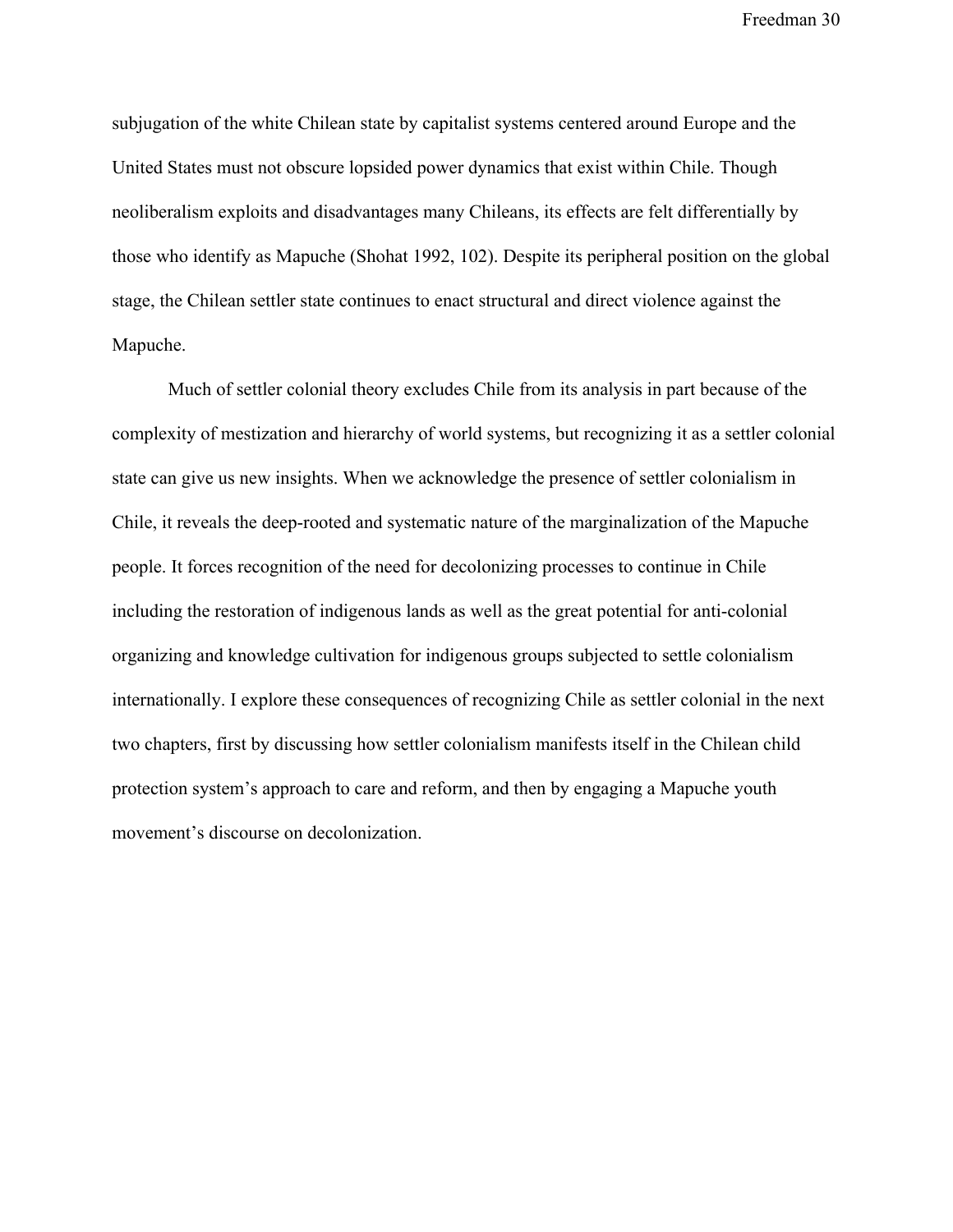#### **Mapuche Families and Chilean Child Protection**

Child protection systems express the intention to support vulnerable children and families in the mission of fostering a thriving society. For example, the Convention on the Rights of the Child guides Chile's child protection system, el Servicio Nacional de Menores (SENAME or The National Service of Minors). The Convention promises children not only basic fundamental rights, but also rights to autonomy and citizenship, including political participation and community membership. Indigenous families, who may be particularly vulnerable to poverty, violence, and other structural injustice due to settler colonial regimes, could derive significant benefit from the guarantee and provision of these rights and services.

Child protection services, however, often participate in and even amplify violence against indigenous families. Settler colonial states employ child removal as a tactic to destabilize and force the assimilation of indigenous families. SENAME is an unusual example of a child protection system because it not only provides protection to children who have experienced a violation of their rights but also rehabilitates youth who have broken the law. Both of SENAME's departments oversee residential care facilities for youth. This means that SENAME performs some of the carceral work of the state, which is often integral to upholding settler colonial structures. SENAME's incarceration of Mapuche youth is one manifestation of the continuing role of child removal in the Chilean context. Another is its legal basis for determining if children have experienced a violation of their rights and need to be entered into the system, which targets impoverished families. Once in the system, Mapuche youth are denied access to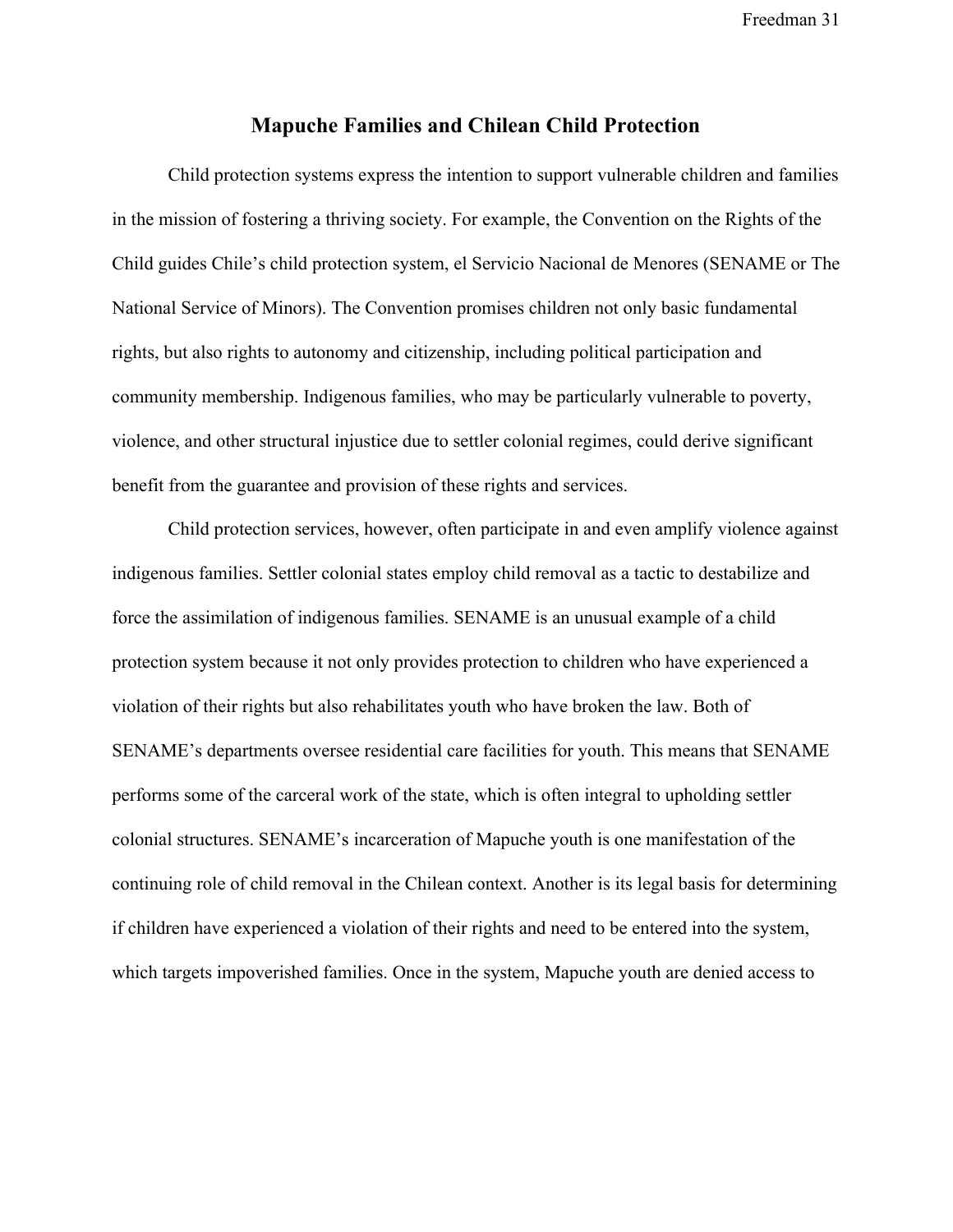what child protection systems claim to provide: various aspects of their indigenous world including family, land, and culture. This denial harms their mental health and well-being.<sup>12</sup>

In this way, SENAME perpetuates both direct and structural violence against Mapuche families entering the system, and their attempts at intercultural reform may simply serve to further incorporate the Mapuche into an assimilationist state apparatus. First, I discuss the politics of recognition in terms of how systems like SENAME erase, subsume, or accommodate indigenous identity. Then, I examine the history of SENAME, emphasizing how it has developed to fit the needs of the settler colonial state apparatus. Next, I describe the relationship between SENAME and the Mapuche population, including lack of recognition and incarceration by the institution. Finally, I explore the work of Mapuche individuals and international organizations like UNICEF to reform SENAME to better address the needs of Mapuche families. I use the case of Luis Marileo, who was incarcerated in SENAME for violating Chile's Anti-Terrorist Law and initiated a hunger strike in response to his unjust treatment, to illustrate the impact of SENAME's discriminatory practices and the shortcomings of its intercultural approach. Through his strength to resist, Marileo also demonstrates the potential for Mapuche self-affirmation even from within settler colonial systems.

#### **The Politics of Recognizing Mapuche Families**

Recognition can be a key political tool because it connotes the power to verify or affirm individual and group identity. The politics of recognition relate to how States choose to include or accommodate different groups in policies and practices, with the expectation that the State

 $12$  Gone (2013) describes instances where counselors in North America used culturally sensitive therapy to engage indigenous clients on indigenous identity, community, and spirituality. This approach allowed clients to draw on the wisdom of their communities to heal, effectively neutralizing the harmful mental and emotional effects of colonization.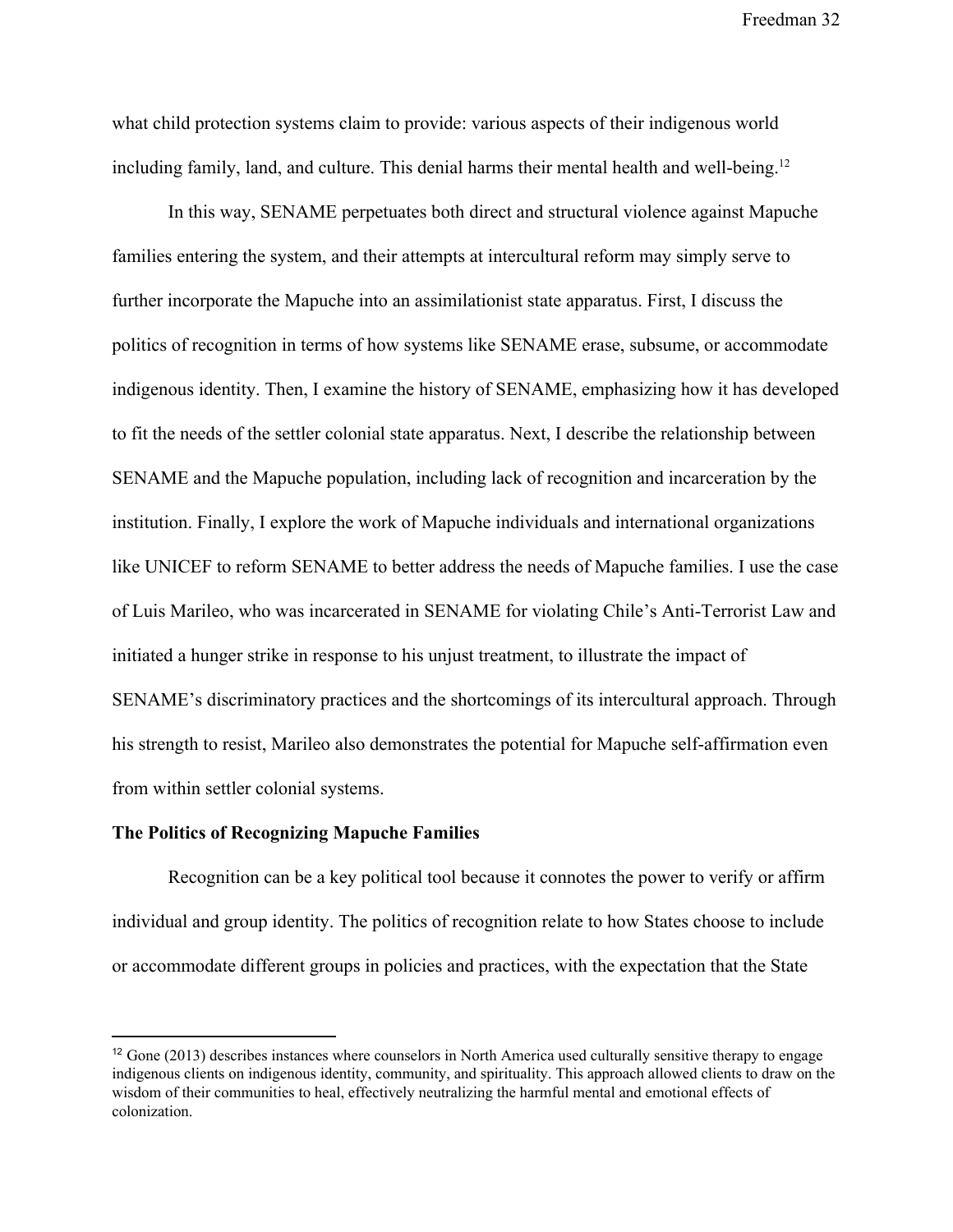recognizes the full complexity of each individual's identity.<sup>13</sup> Marginalized peoples are left to feel excluded and disempowered without access to parts of their identity when the state and society refuse to recognize them (Taylor 1992).<sup>14</sup> SENAME exercises the politics of recognition in its intercultural reforms aimed at Mapuche families in an effort to address its previous erasure of Mapuche identity. According to Park and Richards (2007) and Coulthard (2014), however, these reforms for recognition further assimilate the Mapuche into the settler state. Coulthard (2014) recommends a process of self-recognition by indigenous peoples to liberate them from the controlling gaze of the settler.

Recognition initiatives often manifest as neoliberal multiculturalism, even when indigenous peoples employed by the State oversee intercultural reforms. Neoliberal multiculturalism refers to State programs that promote the inclusion of diverse populations in order to mitigate marginalized people from organizing for more radical change without changing the structures that marginalize them. Employment discrimination means that job opportunities for Mapuche people are limited, so working for the government can be the best option, even for Mapuche people who oppose the State's treatment of the Mapuche. The State employs Mapuche people, especially in programs targeted at the Mapuche population, to demonstrate what it considers to be acceptable forms of indigenous political participation.

<sup>&</sup>lt;sup>13</sup> Hegel (1869) imagines a mutual process of recognition, even between actors with power differentials. He describes a master-slave dynamic in which ongoing recognition affirms each actor's personhood. At first, the master subordinates the slave, but as the master becomes dependent on the slave's labor, she becomes dependent on the slave's recognition even as the slave begins to recognize herself through her labor. Hegel claims that this ongoing process of misrecognizing and self-recognizing will lead to freedom for the slave.

<sup>&</sup>lt;sup>14</sup> Taylor (1992) uses the example of Canada to demonstrate the potential for a liberal politics of recognition. Canada employs the language of universal rights, but implementing those rights in Quebec, a region that is culturally different, must be distinct from how they are implemented elsewhere. The people of Quebec must have access to their language and be able to maintain their culture without being subsumed by the universal principles of liberalism employed by the Canadian state (55).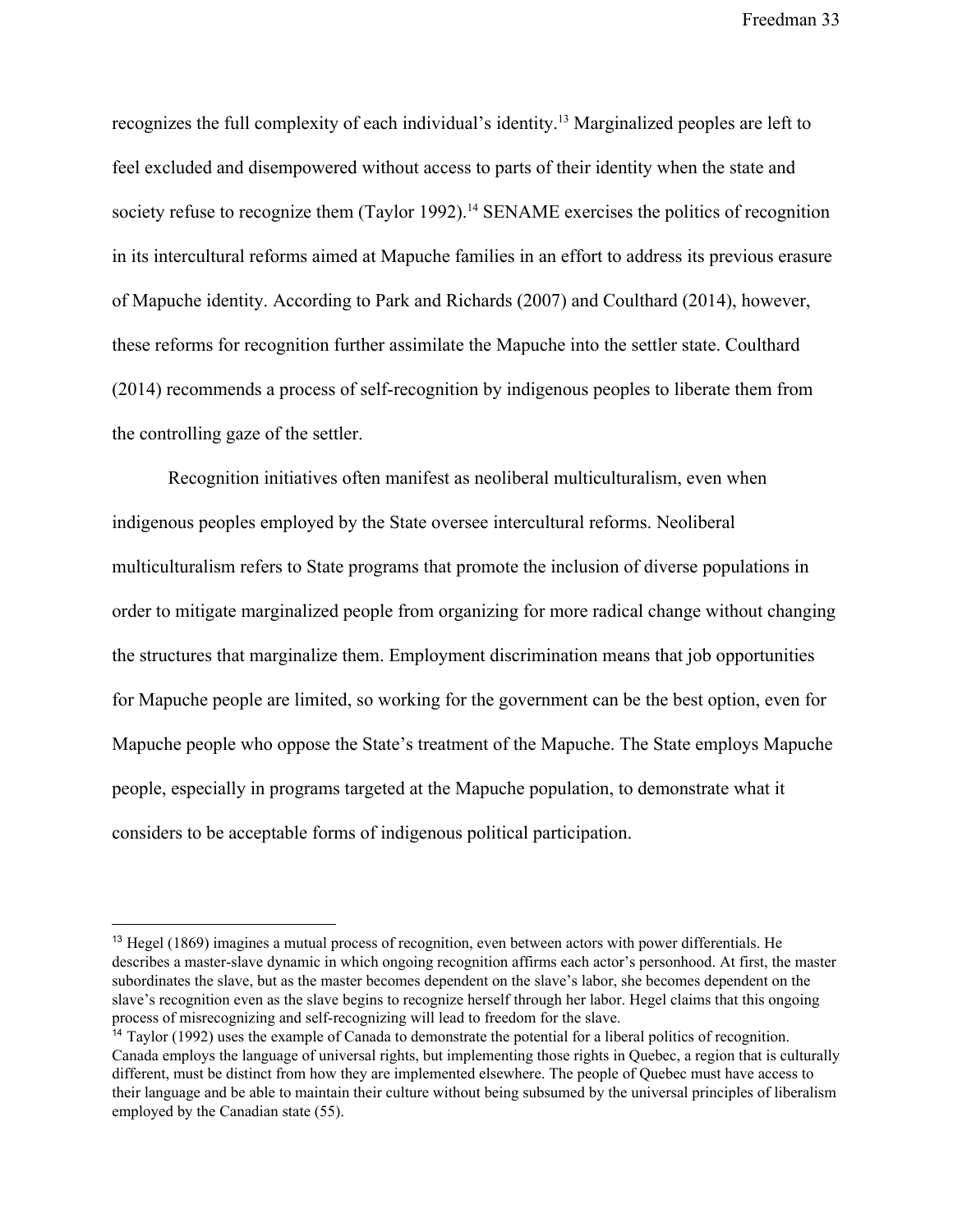Many of SENAME's attempts at reform have been spearheaded by Mapuche professionals; Park and Richards (2007) discuss how Mapuche people employed by the State navigate assimilation and resistance in their work. Park and Richards (2007) describe the various actions of Mapuche workers within the system: many participate in anti-state resistance movements, critique the State for its indigenous policies, and encourage Mapuche people to take advantages of State resources to promote equity. Despite their ambivalence towards the system in which they work, these individuals help to justify neoliberal multicultural State programs and foment greater buy-in to government work by the Mapuche population. Although they can support other Mapuche people in navigating oppressive State systems and accessing State resources, they have little effect on the settler colonial structure that continues to dispossess, assimilate, and criminalize Mapuche people.

Coulthard (2014) questions the value of any State politics of recognition and suggests that indigenous groups must engage in their own process of self-recognition. He is skeptical of settler state efforts to include indigenous peoples in their policies and practices as they continue to carry out settler colonial violence, including the dispossession of lands. He argues that multicultural initiatives attempt further assimilation of indigenous peoples, reproducing them in the image of the settler state and rendering them productive for the settler economy. He also doubts the settler state is suited to recognize the autonomy of indigenous peoples because to endow the State with the power of recognition is to legitimize settler occupation of stolen indigenous lands. The settler state can only recognize indigenous groups within the context of its own statehood, which fundamentally dispossesses indigenous people. Instead, Coulthard recommends not only that there is "critical individual and collective *self-*recognition on the part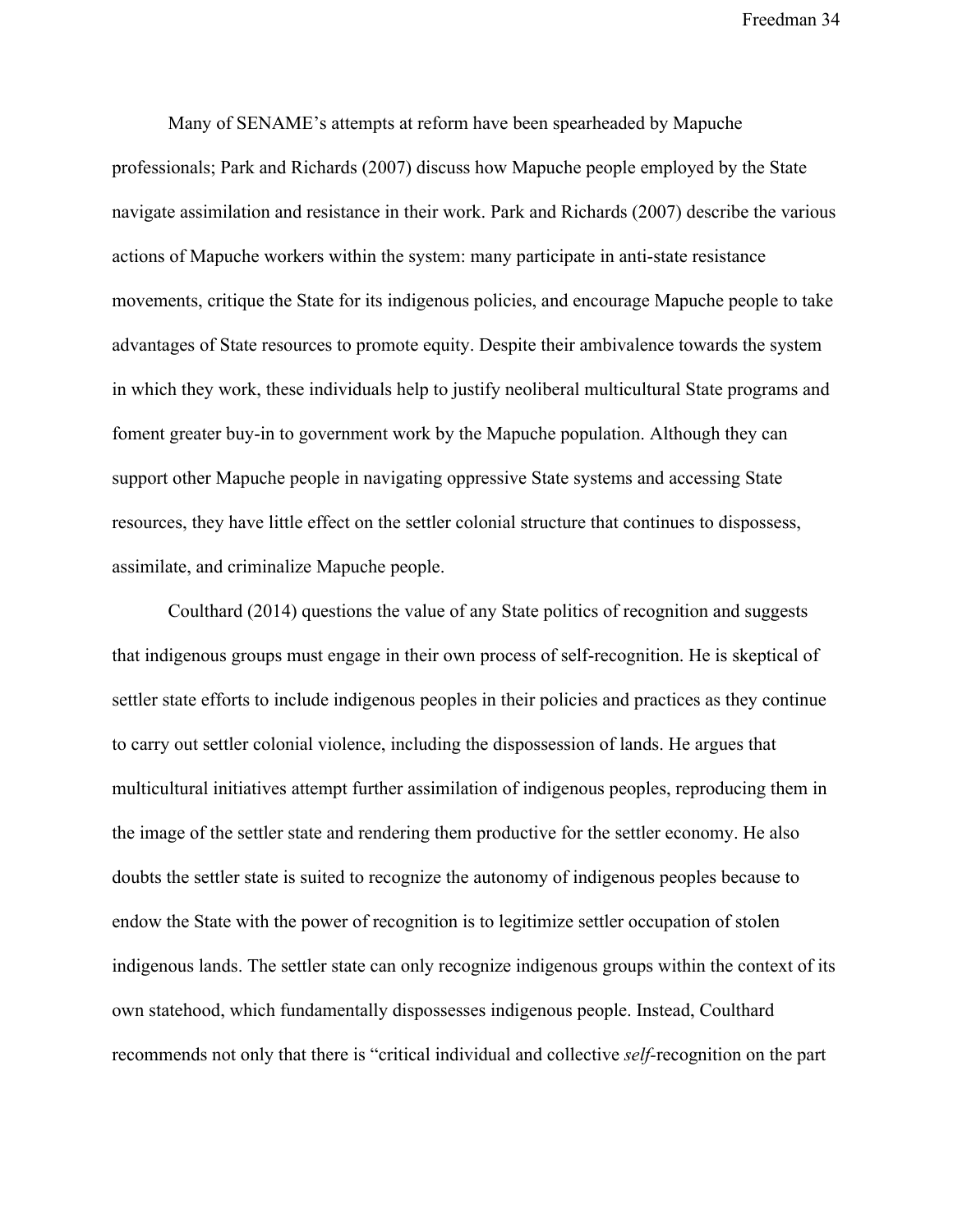of Indigenous societies", but also "with the understanding that our cultural practices have much to offer regarding the establishment of relationships within and between peoples and the natural world built on principles of reciprocity and respectful coexistence" (48). Indigenous peoples can exercise their power to inhabit their indigenous identity and build connections with the world around them based on their community's culture and practices.

Recognition remains fundamental to understanding SENAME's violence against the Mapuche, attempts at reform, and inability to divorce its work from the settler colonial structure. SENAME's mistreatment of Mapuche families is born in part out of the system's limited recognition of the existence of the indigenous children it serves or the violence these children face at the hands of the State. The collaborative reforms of Mapuche professionals and UNICEF are predicated on the idea of a better politics of recognition but instead perpetuate neoliberal multiculturalism, which translates Mapuche families for assimilation into the State. As Coulthard suggests, autonomous self-recognition may allow indigenous communities to best identify and serve themselves outside the confines of the settler state.

## **Child Protection in Chile**

Since its inception, the Chilean State has used child protection as a channel to determine acceptable family structure and care. In the latter half of the 19th century, Chilean child protection focused on the abuse and neglect of poor children; the child welfare system would either place vulnerable children in an asylum or under the care of a wealthy benefactor where they would be trained as servants. Nara Milanich (2009) explains that kinship structures are essential to determining class and rights in Chile. When poor and illegitimate children entered the child welfare system, it negated many of the rights to which present and legitimate kinship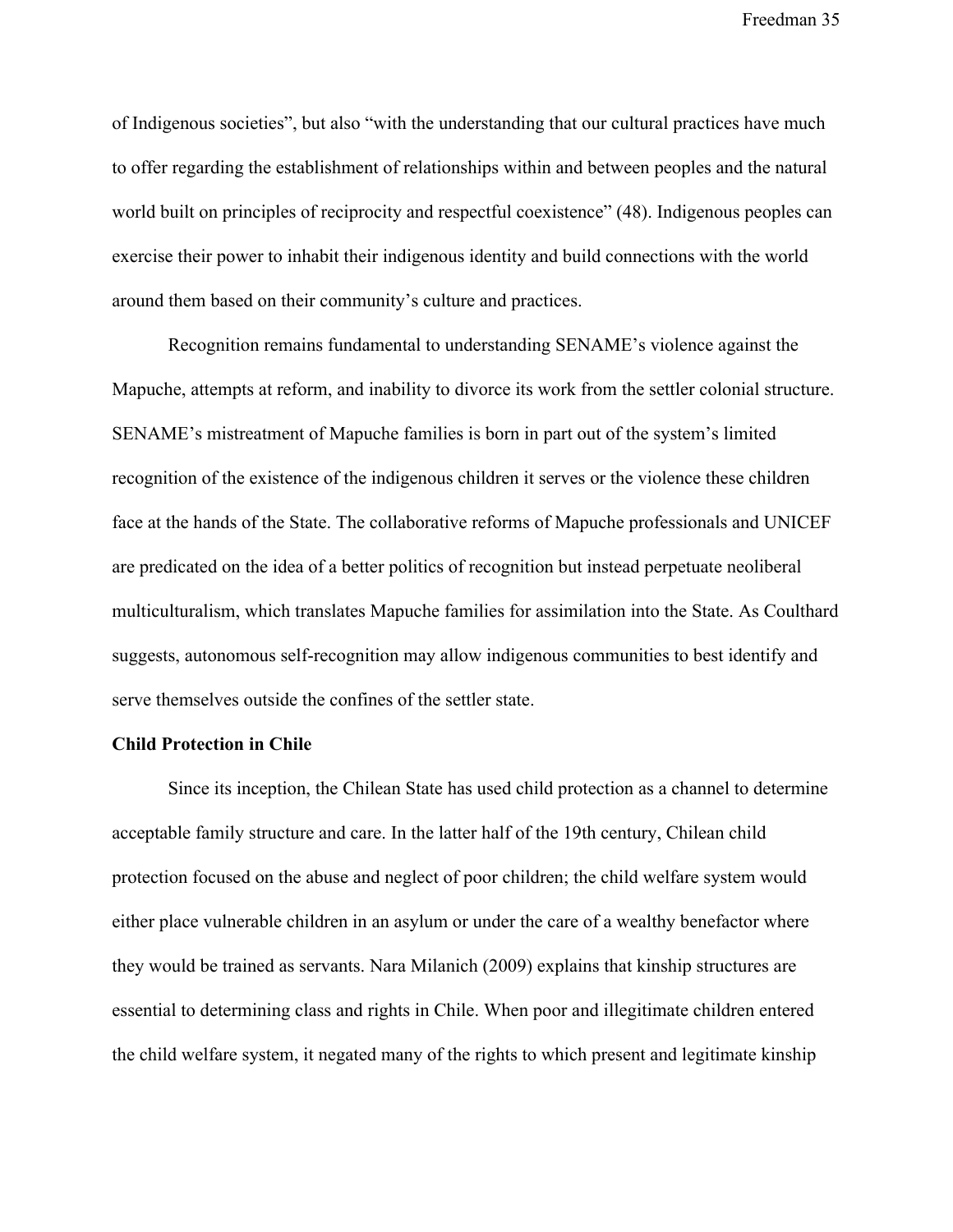ties entitled them as their wellbeing became based on the largesse of their benefactors rather than the personhood bestowed upon them by their familial relationships. The model for acceptable family structure in Chile was determined by upper-class families, many of whom could identify their ancestors over the course of many generations, demonstrating the importance of kinship. In response, the child welfare system reproduced class hierarchy by basing its protective acts and care on the upper-class model through targeting mostly impoverished and illegitimate children (Milanich 2009, 7). During this time, Chilean settlers were kidnapping Mapuche children, whose families were facing occupation and pacification by the new State, and sending the children to wealthy families to work as servants (Milanich 2009, 186). Thus, Mapuche children were also entering a child welfare system that judged their families unacceptable and destined them to a life in an impoverished class.

In 1979, the Chilean government established el Servicio Nacional de Menores (SENAME) to protect the rights of children who were in vulnerable situations. SENAME fell under the umbrella of the Ministry of Justice and had two major departments. One department was established to respond to the needs of children who had their rights violated and the other reintegrated youth who had broken the law into their communities. The State tasked SENAME with creating programs and residential care facilities for children in dangerous situations or who had broken the law. SENAME was also intended to oversee and inform the policies and practices of private organizations that could provide services in collaboration with SENAME's protection work (Chile Ministry of Justice 1979). The system functioned retroactively; it worked with children at the court's discretion in cases where parents had subjected the child to abuse or neglect or if the child needed to be incarcerated. The courts were most concerned with whether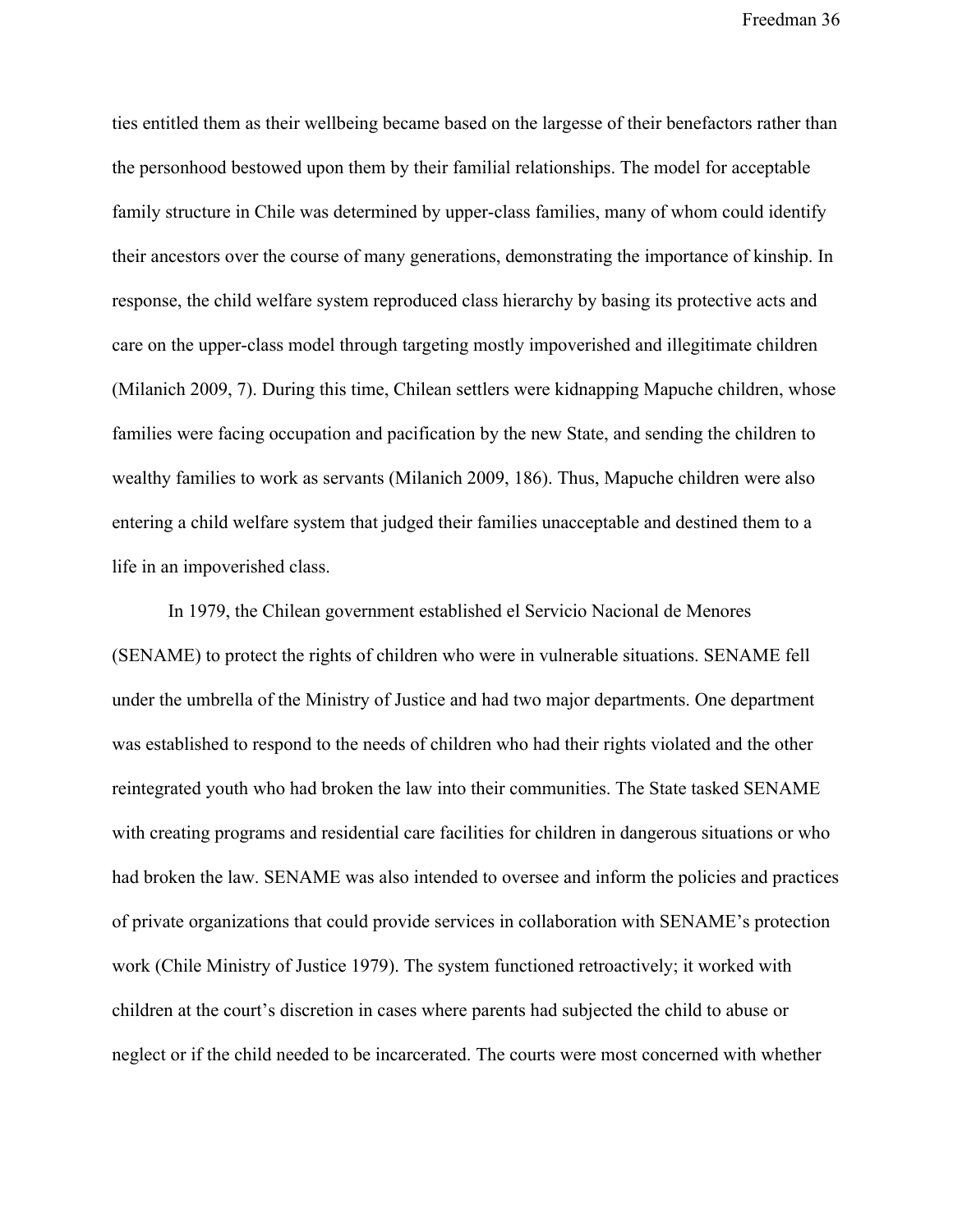children had their rights violated by a parent, and often, parents accused of violating a child's rights were poor and unable to provide for all of a child's needs for healthy development (Lombaert 2016). Poor families were targeted because the Chilean upper class still determined the family paradigm and children's rights. Thus, from the start, SENAME carried out the same principles that the Chilean child welfare system had always acted on, entrenching class hierarchies by targeting poor families and negating poor children's kinship in the name of protecting their rights.

The Convention on the Rights of the Child, which Chile ratified in 1989, became the primary legal basis that was intended to shape the provision of service by SENAME, but its structure changed little in response to the new declaration. The Convention on the Rights of the Child first guarantees the fundamental rights of children, such as food, water, shelter, and security, but it is concerned with political and social rights of children as well. It states that children be able to participate in political processes and access quality and affordable education. Article 30 of the Convention outlines the rights of indigenous children, declaring that they "shall not be denied the right, in community with other members of his or her group, to enjoy his or her own culture, to profess and practise his or her own religion or to use his or her own language", promising indigenous children not only the rights guaranteed to all children, but also access to their indigenous culture and practices (Convention on the Rights of the Child 1989).

SENAME adopted the Convention as the legal foundation for its services but did not adjust its policies and practices to reflect its new commitment. Instead, the judicialization and privatization of the system continued. SENAME's reliance on the courts to admit youth to their system means that the basis for determining whether youth need care or rehabilitation is legal.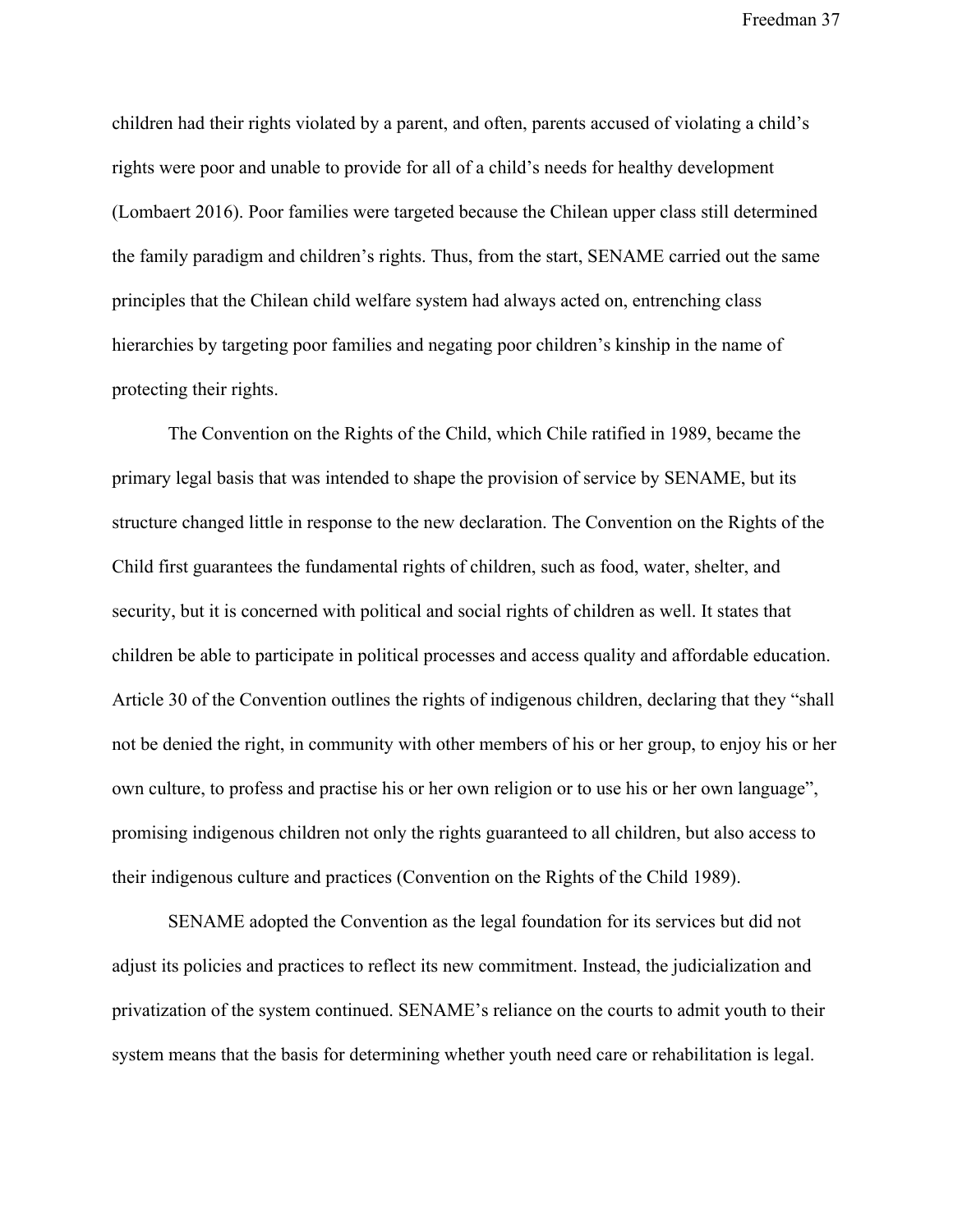The court has the capacity to determine whether children have had their rights violated or broken the law based only on codified law. The judicialized approach facilitates the criminalization of parents because they are accused of abuse or negligence under the letter of the law; it does not enable preventive or restorative care with children and families (Lombaert 2016). The process for admittance to SENAME is judicialized, while its provision of services is privatized. The State always intended for SENAME to collaborate with private actors in its provision of care. The privatization of residential and counseling services make it difficult for SENAME to establish universal standards of care across its many collaborators and force the doctrine of neoliberal profit-making into the realm of child protection (Miranda 2013). Critics of SENAME argued that these factors corrupted the system, making it impossible for SENAME to provide adequate care to the children and youth under its supervision.

In 2016, SENAME faced a crisis when the public discovered the mistreatment children faced in the system. Countless stories came to light of healthy parents who were bereft at having their children removed and placed in residential care because parents had been accused of negligence. Children experienced so much physical, emotional, and sexual abuse in SENAME programs that they often ran away because they preferred to be homeless than interred in one of SENAME's centers. Children receiving psychological treatment from SENAME regularly overdosed on the drugs they were prescribed. The media reported that hundreds of Chilean children had died in SENAME's care. Estimates differed dramatically, from 200 to 1300 deaths, because SENAME does not keep careful records of what happens to the children that pass through the system (Lorca 2017).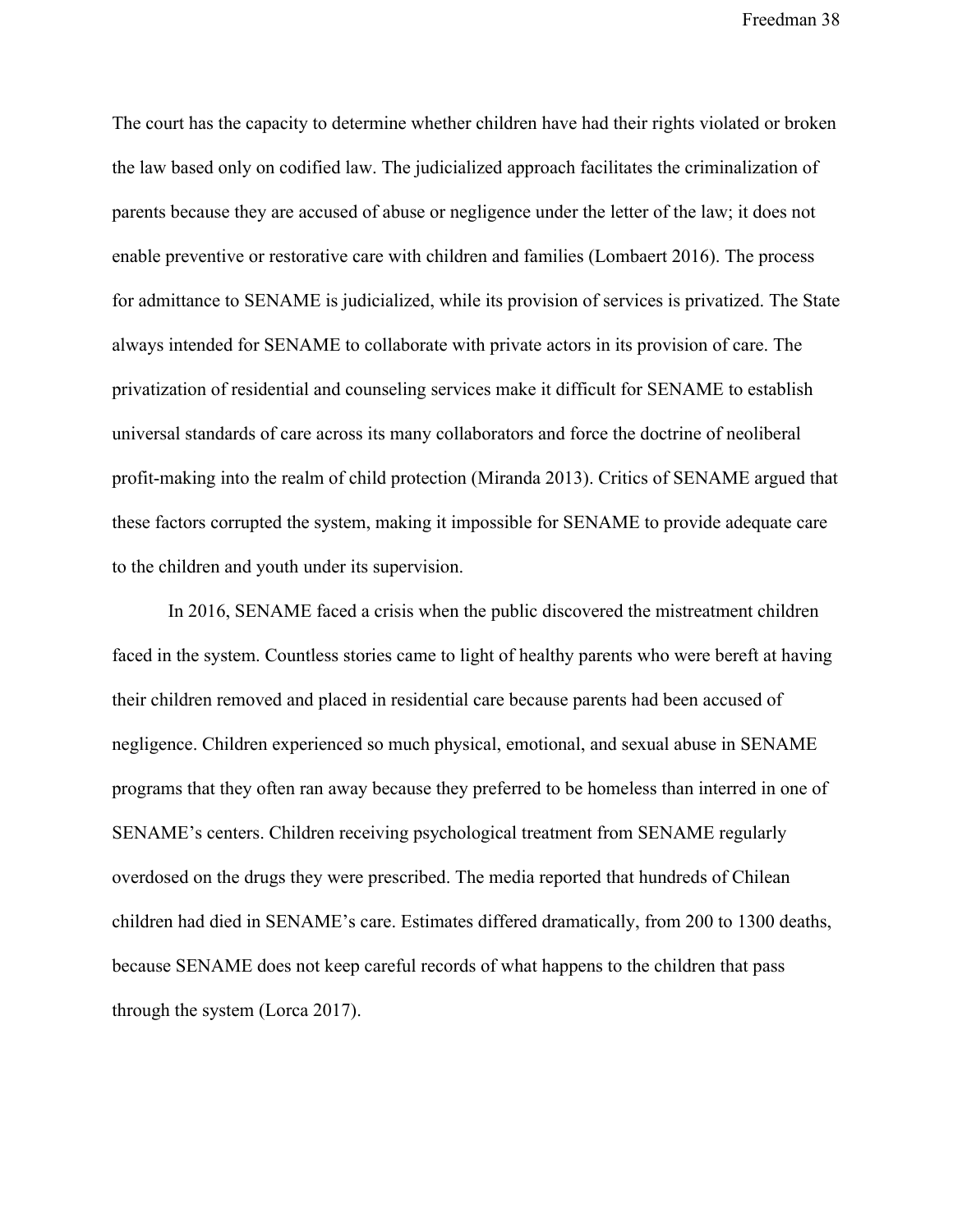In 2017, Chile passed a law to separate the two departments of SENAME. The juvenile justice department will remain under the auspices of the Ministry of Justice while the protection of children will become the responsibility of the Ministry for Social Development. A new Subsecretary of Infancy position will better address the need for public policy regarding the rights of Chilean children. There are also now many rules in place regarding the accreditation and record-keeping required of SENAME and its partner organizations (Figueroa 2017). Through these new reforms, SENAME hopes to confront that it abuses the most vulnerable children in Chilean society, including poor, homeless, and orphaned children, rather than protecting them. It is refocusing the system to work more on public policy and child development, not the criminalization of Chilean parents and youth. Still, none of the changes begin to address SENAME's contribution to the violence against Mapuche children and families.

# **Mapuche Families and SENAME**

Luis Marileo, a Mapuche youth, was first incarcerated by the Chilean State when he was 17 years old. As a child, Marileo had experienced direct violence at the hands of police officers who invaded his home and left him with a head injury. When he was attending high school in 2010, he was accused of terrorist activity under Chile's Anti-Terrorist Law for burning trucks and blocking roads, and the court sentenced him to incarceration in a SENAME facility. Within five months of imprisonment in SENAME, Marileo condemned the system for depriving Mapuche youth of liberty, keeping them from their families and communities, ignoring the harm the State caused them, and mistreating them in SENAME facilities (Parra 2017).

Though the Convention on the Rights of the Child includes articles on indigenous rights, SENAME has created little of its own policy addressing structural violence against indigenous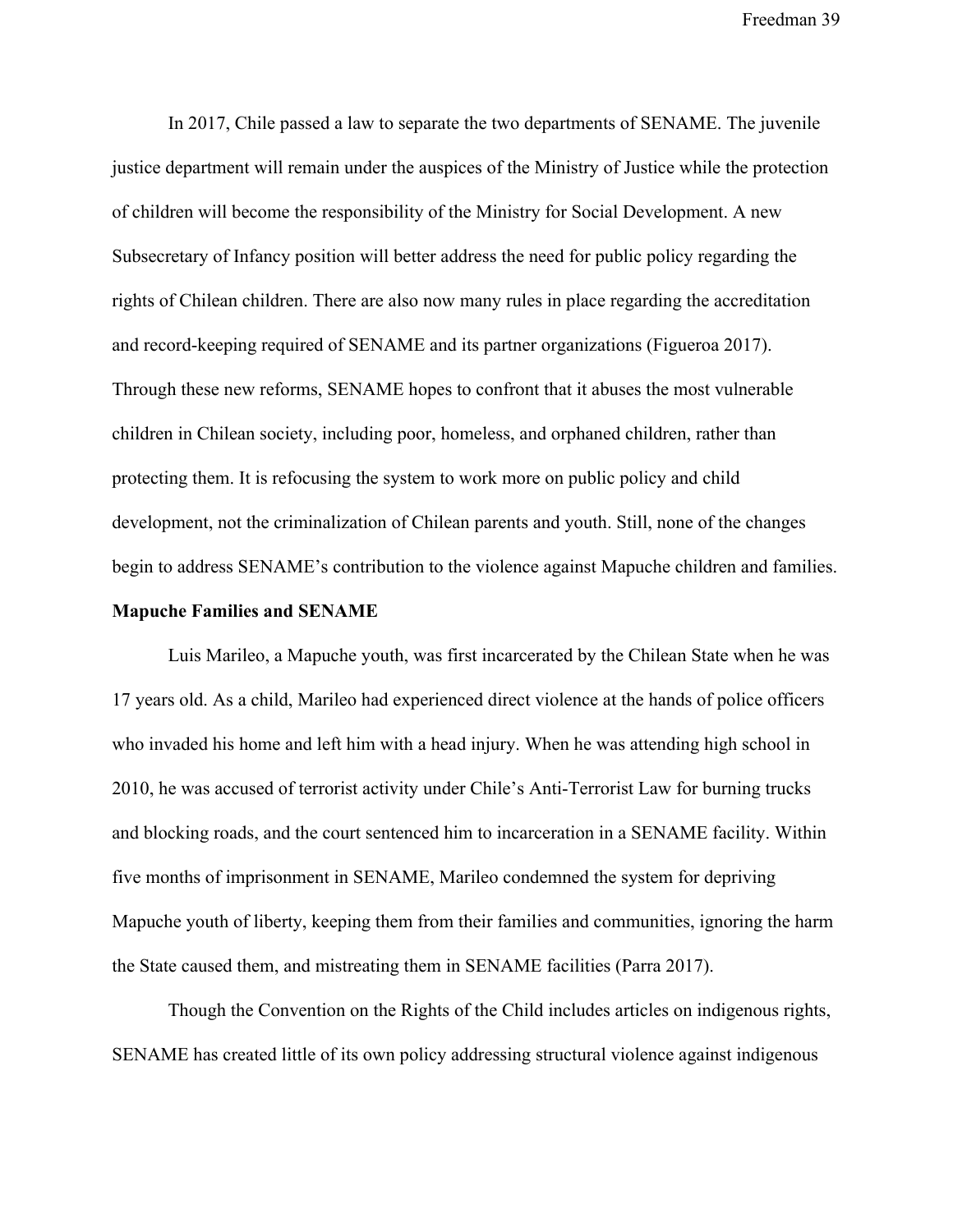youth. SENAME has only recently begun to recognize the existence of Mapuche children within its system. It officially acknowledged State violence against Mapuche children in 2014 when police brutality was escalating in the community of Ercilla but has not followed up with policies or practices that address the ongoing trauma to families as a result of this violence (Cooperativa 2014). For the most part, the institution perpetuates settler colonial violence against the Mapuche by confining, assmiliating, and even criminalizing Mapuche parents and youth, as evidenced by the case of Marileo.

Mapuche children that inhabit communities occupied by Chilean police forces regularly experience the violence and trauma of police brutality, violence that SENAME does not address. Mapuche children in these contested communities are shot at, hit, and taken hostage as police forces invade their homes and lands (Barbereau, Martel 2017). Between 2011 and 2015, 130 Mapuche children were victims of police violence in the Araucania region (Manque 2017). Mapuche children experience this violence directly and stand by as their parents and other family members are abused and detained by police forces, which has grave consequences for the health and well-being of the children. Police violence is the most extreme example of the violence Mapuche children face; they also confront the ongoing psychosocial harm of living in a settler colonial society that seeks to eliminate them at every opportunity. As a State institution, SENAME cannot condemn the State for its actions against Mapuche children despite its duty to provide all Chilean children with protection; it has no protocol to protect children when their abuser is the State itself (Manquian 2016).

Not only does SENAME fail to acknowledge settler colonial violence against Mapuche communities, it also has only recently begun to recognize that Mapuche children are part of its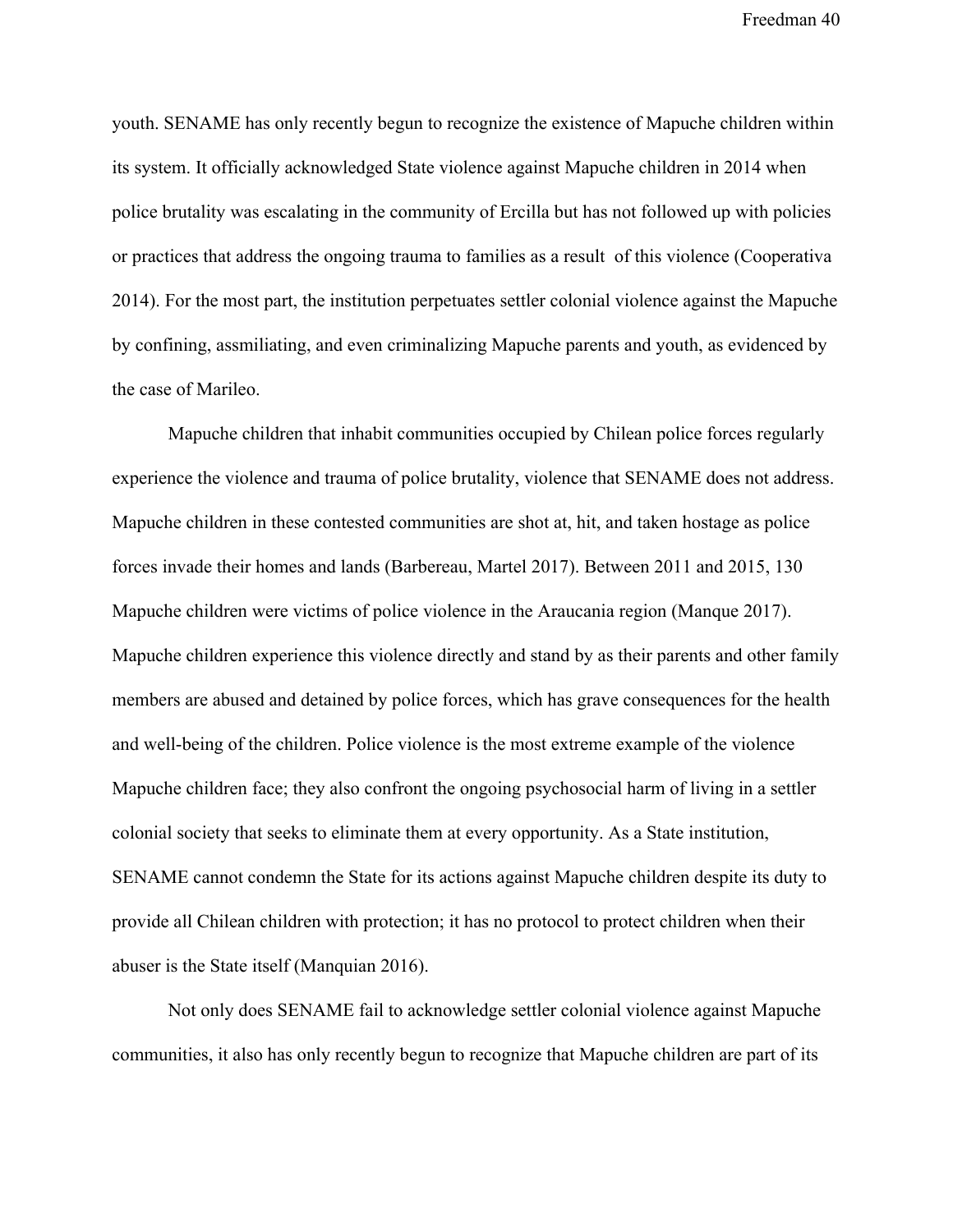system at all. Intake forms for children entering SENAME now include a question on whether a child belongs to an indigenous group, but this is a recent development within the last five years (Painemal 2016). In a discussion with a UNICEF official, the director of the SENAME branch in Araucania commented, "these problems of interculturalism are new for us because never before have we had Mapuche children in SENAME" (Zanzi 2016). Given SENAME's poor record-keeping, it is nearly impossible to ascertain from its archives how many Mapuche children it served in the past. However, SENAME's position as an institution in a settler colonial state that focuses on intervening with impoverished families suggests that this cannot be the case. Additionally, Mapuche communities are afraid of SENAME, a mistrust born out of many years of abuse in the name of child protection (Salas 2016). By refusing to see the Mapuche children it serves, SENAME performs the work of erasing indigenous identity and assimilating Mapuche children into a homogenous Chilean culture on behalf of the settler state.

Erasure of indigenous identity permits SENAME to mistreat the Mapuche youth within the system because it ignores their distinct background and needs. One SENAME functionary tells how Mapuche youth incarcerated in a SENAME center became depressed due to the distance from their communities and denial of their culture, including traditional food and artisanry as well as practices like taking mate. Mapuche youth would be targeted and bullied by other incarcerated youth because of incomprehension and discomfort of their differences and experienced violence at the hands of the guards as well. When their families would come to visit, the guards would pat down the elder women - physical contact that is unacceptable and disrespectful in Mapuche culture (Painemal 2016). Without culturally sensitive therapies and other approaches to care grounded in Mapuche culture, Mapuche children and youth in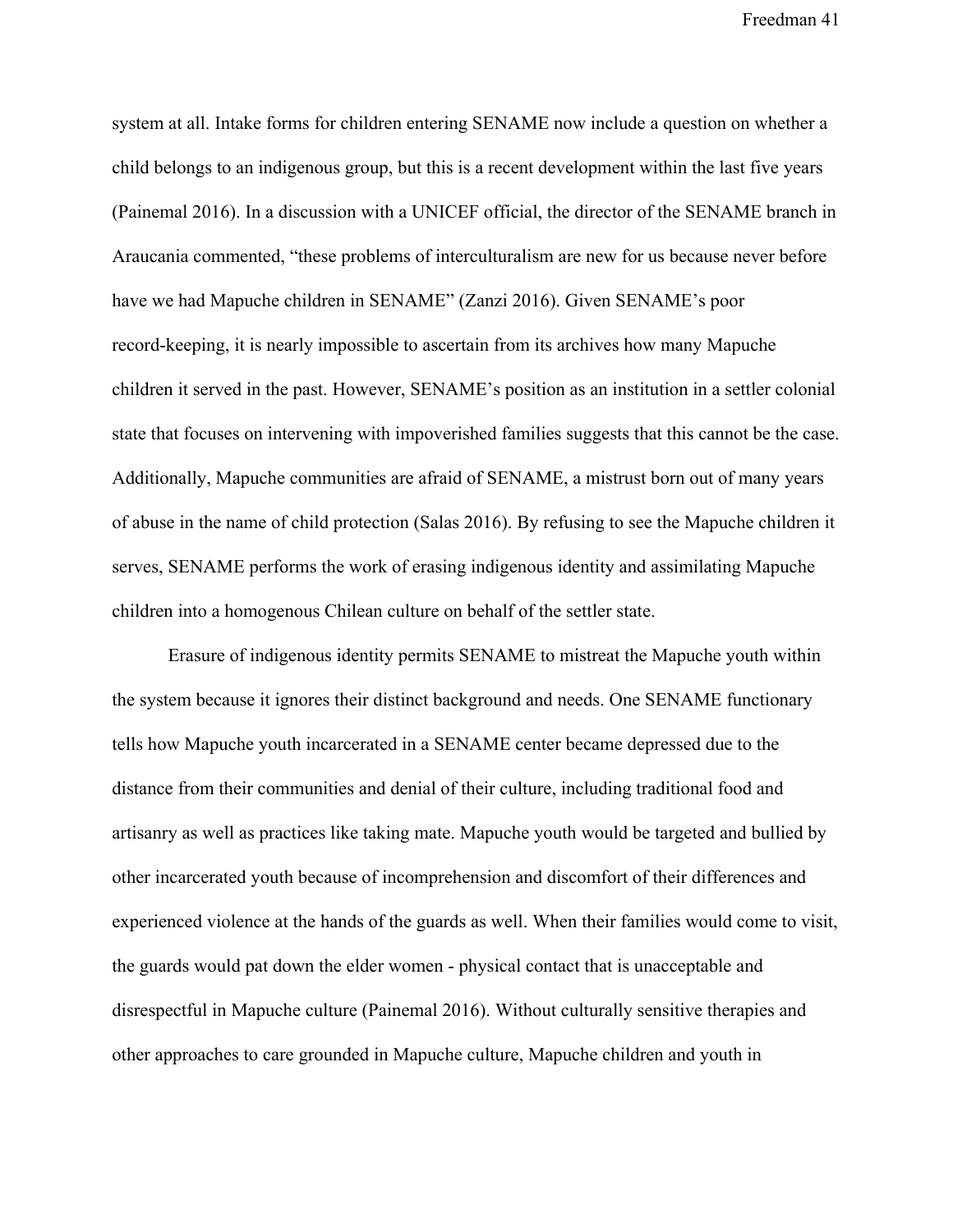SENAME cannot access the community and heritage that roots them and could restore them (Gone 2013). Far from caring for and rehabilitating Mapuche children and youth, SENAME makes them feel invisible.

In its interactions with Mapuche families. SENAME also performs some of the criminalization and carceral work of the State. The system's judicialized approach to sending children into child welfare criminalizes parents by accusing them of abuse or neglect, usually with a focus on poor families that cannot access sufficient resources. The settler state intervenes and assesses the care practices of Mapuche families using the measuring stick of the Convention on the Rights of the child, a Western legal doctrine from the international human rights regime, to determine whether or not parents are fit to care for their children. If the family tribunal decides parents are harming their children, it sends the children to residential care, effectively criminalizing parents for violating their children's rights. SENAME incarcerates Mapuche youth, who often receive harsher sanctions for their crimes, thus aiding the State in confining its indigenous population than other youth (Painemal 2016). Its carceral role sometimes connects with criminalizing indigenous resistance, such as in the case of Marileo, who was incarcerated in SENAME for activism labeled terrorism by the State.

SENAME participates in settler colonialism against Mapuche communities by ignoring direct violence towards Mapuche children, assimilating them into the culture of the system, and confining and criminalizing Mapuche children and families. SENAME will not officially recognize the brutality of the police forces that occupy Mapuche communities even though it affects children. It has only recently begun to see and record that Mapuche children are receiving care from the child welfare system in the first place. Without a log of its Mapuche population,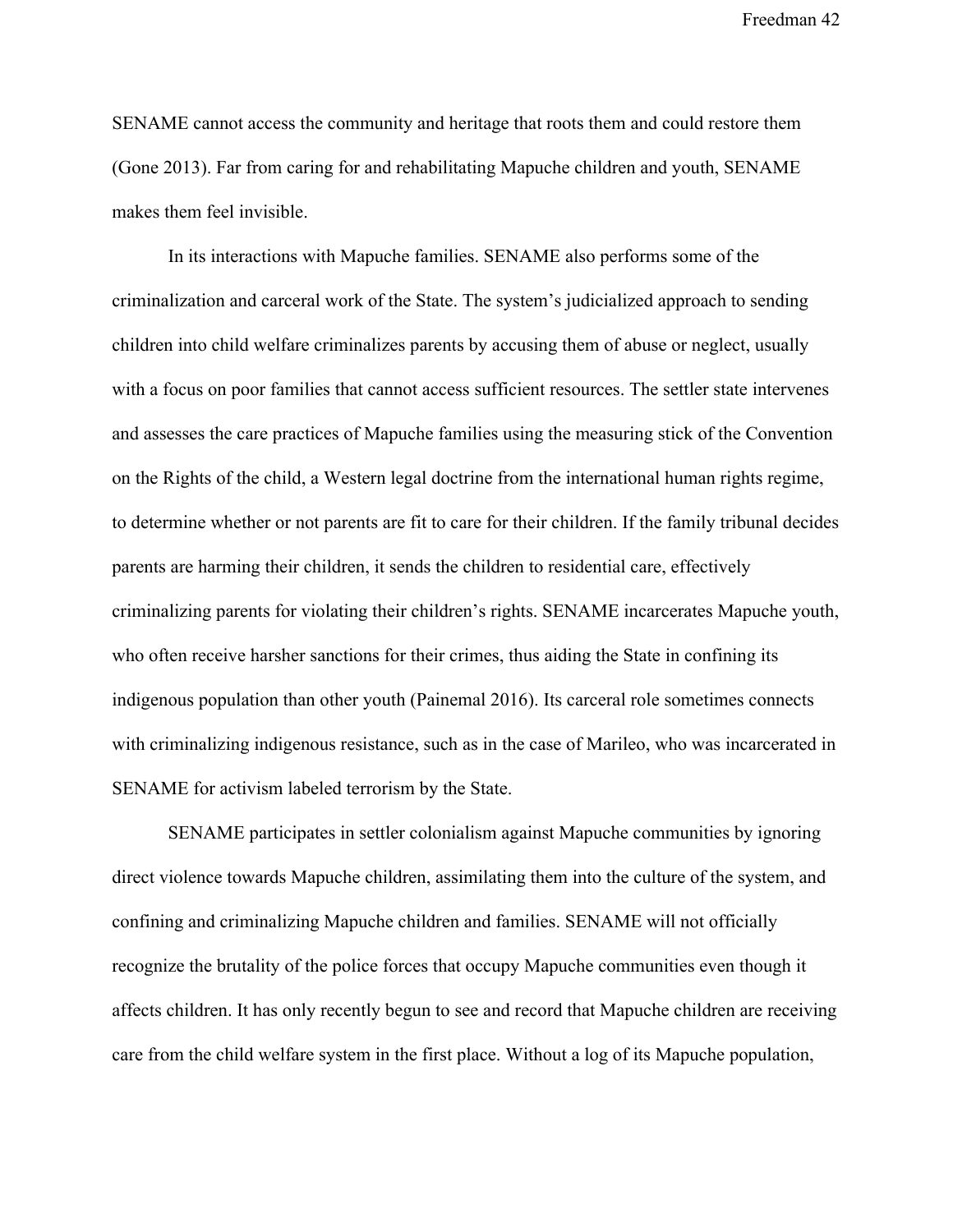SENAME has no incentive or ability to implement culturally sensitive care for Mapuche children, leaving them vulnerable to assimilation and violence within the system. Finally, SENAME's use of residential care to remove children from their parents and incarcerate them in institutions contributes to the confinement and criminalization of Mapuche families. For Mapuche families, rather than providing protection, SENAME is another perpetrator of settler colonial oppression.

### **SENAME's Intercultural Reforms**

While Marileo was incarcerated in SENAME, a team of professionals worked with him and other Mapuche youth to create an intercultural care plan.<sup>15</sup> These care providers wanted to address the differential needs of Mapuche youth in the system by supporting them in accessing their indigenous culture and diffusing the violence these youth experienced at the hands of the guards and other incarcerated youth. Their intercultural approach to care was echoed by SENAME when it hired an intercultural manager from a Mapuche community for its Araucania office in 2014. His position was intended to incorporate the needs of Mapuche families in SENAME's work as SENAME responded to criticism that it ignored or amplified State violence against Mapuche children. UNICEF has been collaborating with SENAME and the intercultural manager over the course of a decade to introduce intercultural care to the system in an effort to mitigate the harm SENAME causes to Mapuche children and to improve its capacity to support Mapuche families. SENAME's partner organizations have also introduced intercultural reforms as they seek to appropriately address the needs of Mapuche youth under their care.

<sup>&</sup>lt;sup>15</sup> Interculturalism is related to multiculturalism in that it concerns the inclusion of diverse groups in State systems but with greater emphasis on mutual respect and value between different cultures (Manquian 2016).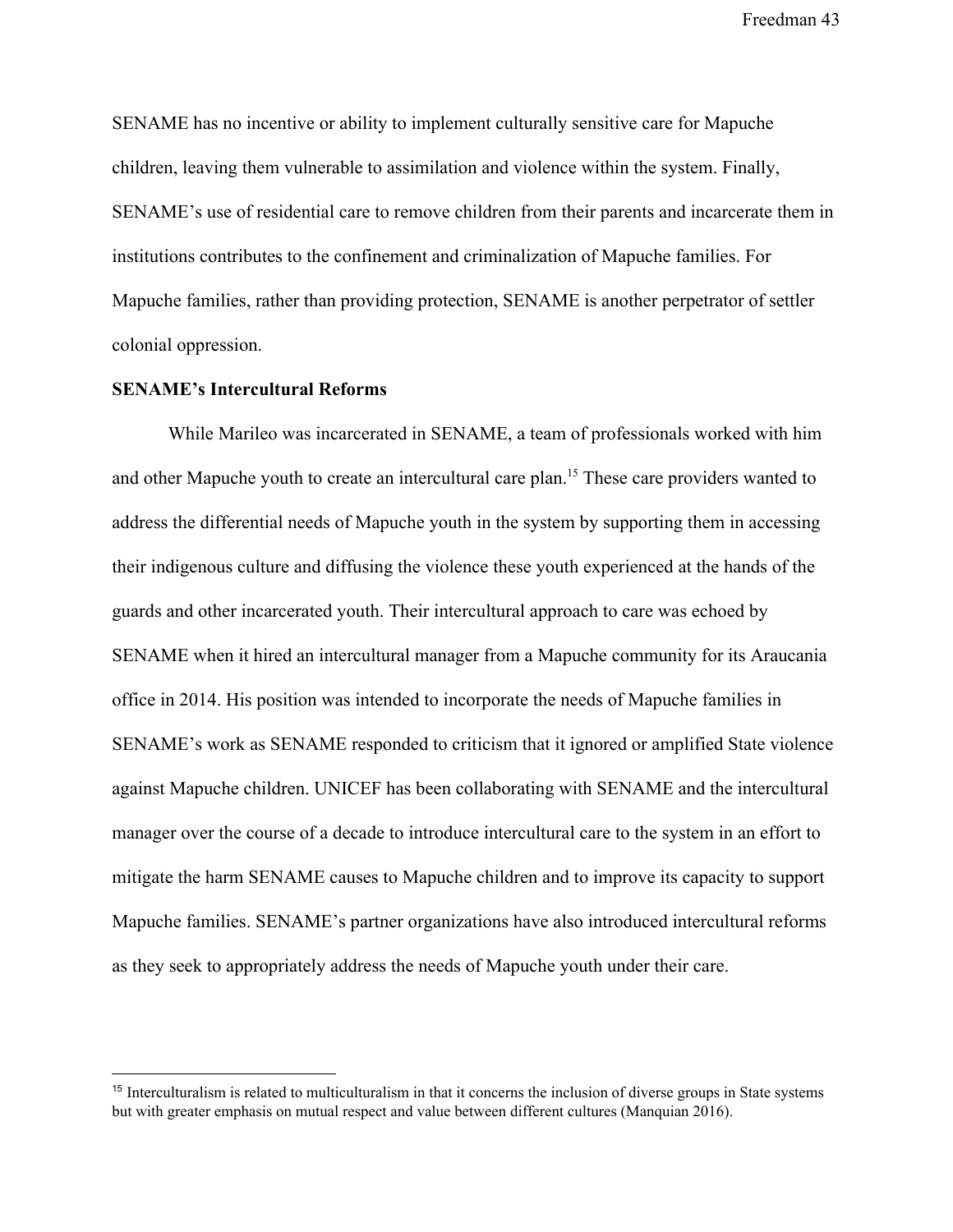On an individual level, Mapuche functionaries in SENAME collaborated with other service providers to deliver intercultural care to Luis Marileo and other Mapuche youth incarcerated by the Chilean State. Some of their biggest victories as an intercultural care team included securing separate visit space for Mapuche youth and their families. One functionary describes the scene: "It was necessary because their grandmother came. Their mother came. The children came. The head of the community came. A machi came. And they came in their traditional clothing that they had no reason to change into Chilean clothing to visit their son who was imprisoned. They have the right to dress as they thought they should" (Painemal 2016). Another was providing the youth with boiling water and herbs to have mate because "mate is an element of coexistence, socialization, establishing mutual care, and conversation" (Painemal 2016). As Park and Richards (2007) describe, these Mapuche workers knew that the Mapuche youth in SENAME were being unjustly criminalized and mistreated. They had some knowledge both of Mapuche culture and resistance, and they incorporated their own indigenous identity into the care of these youth in opposition to the demands of the State system.

On an institutional level, SENAME hired an intercultural manager in 2014 to incorporate interculturalism into its work with Mapuche families in Araucania. The position was created to appease Mapuche communities and human rights groups after SENAME received widespread criticism for its failure to address the protection of Mapuche children who were victims of police violence. Carlos Torres Manquian, the chief of a Mapuche community in Araucania, took the position and transformed it from a symbolic role into a role integral to SENAME's work in the region. Manquian contests the idea that intercultural care means reducing the needs of Mapuche children to drinking mate and crafting traditional artisanry; he fears that this understanding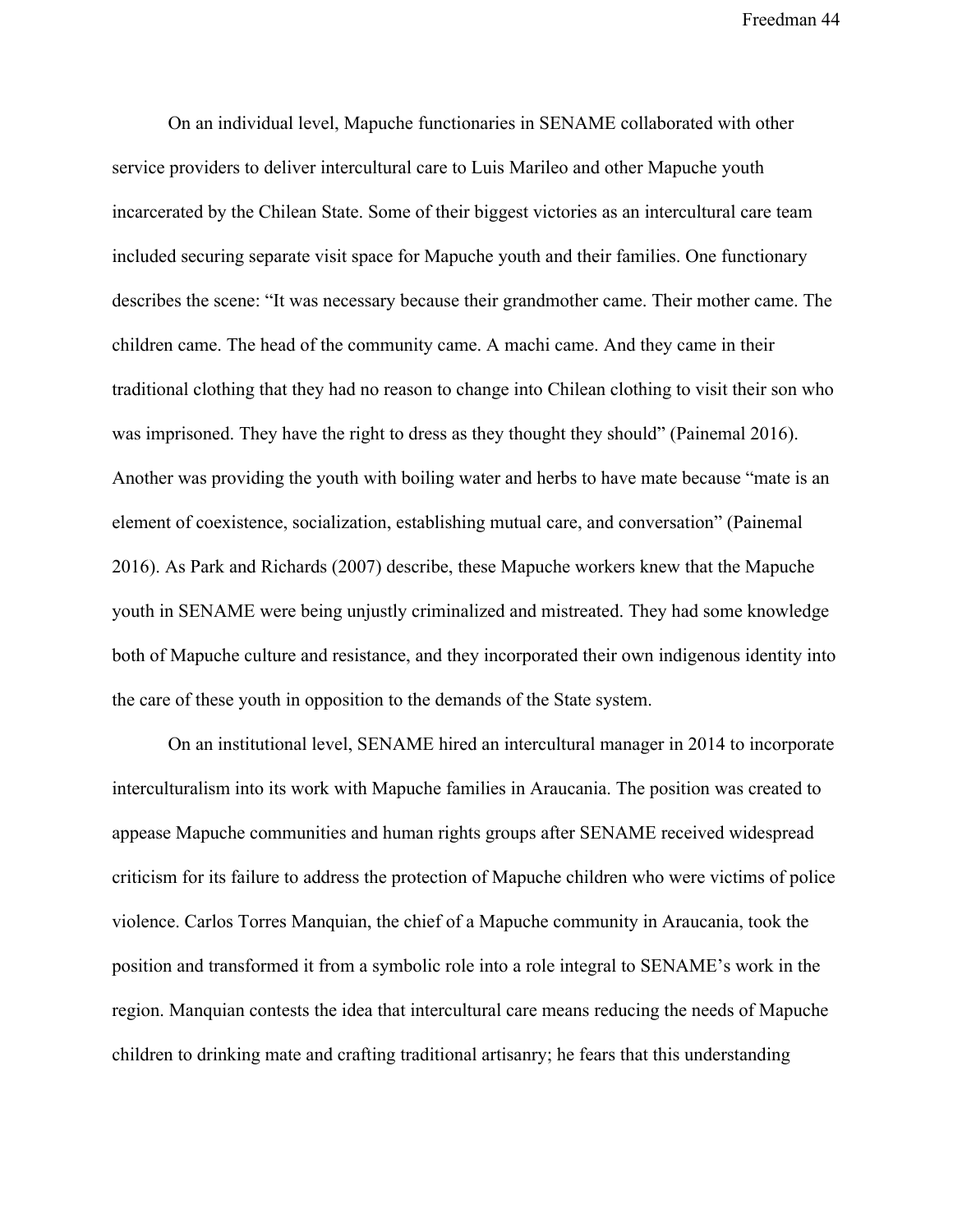folklorizes Mapuche families. Instead, he trains SENAME functionaries, administrators, and collaborators to approach their care to Mapuche families with a critical eye towards their own position of power within the institutional structure. He explains interculturalism as working to comprehend and respect the value of cultures other than one's own and employing that respect in every aspect of work with indigenous families. Manquian also occasionally accompanies SENAME officials on interventions with Mapuche families and attempts to minimize the number of Mapuche children taken from their families and placed into residential care. He, too, hopes to alleviate the harm SENAME causes to Mapuche families by demanding that employees at every level of the institution fully recognize the humanity of Mapuche people and allow that recognition to transform their approach to their work (Manquian 2016).

UNICEF Chile has collaborated with SENAME, including Manquian, on a long-term project to introduce intercultural practices and policies with a focus on protecting indigenous children, particularly Mapuche children in the Araucania region. In order to address the structural violence that Mapuche children experience, UNICEF Chile trains professionals before they enter direct work with children. It collaborated with the Catholic University of Temuco to design an intercultural curriculum for students that want to work as psychologists, lawyers, or social workers. This curriculum includes theories of interculturalism and how to have a more critical perspective on society and how it treats "others". It teaches the importance of respect for people of different cultures, acknowledgment of their differences, and collaboration with them on the provision of services. It also created guides for practices and workshops to carry out with Mapuche children in the child protection system in collaboration with Mapuche and non-Mapuche professionals from the region who work with Mapuche families (Carrasco 2016).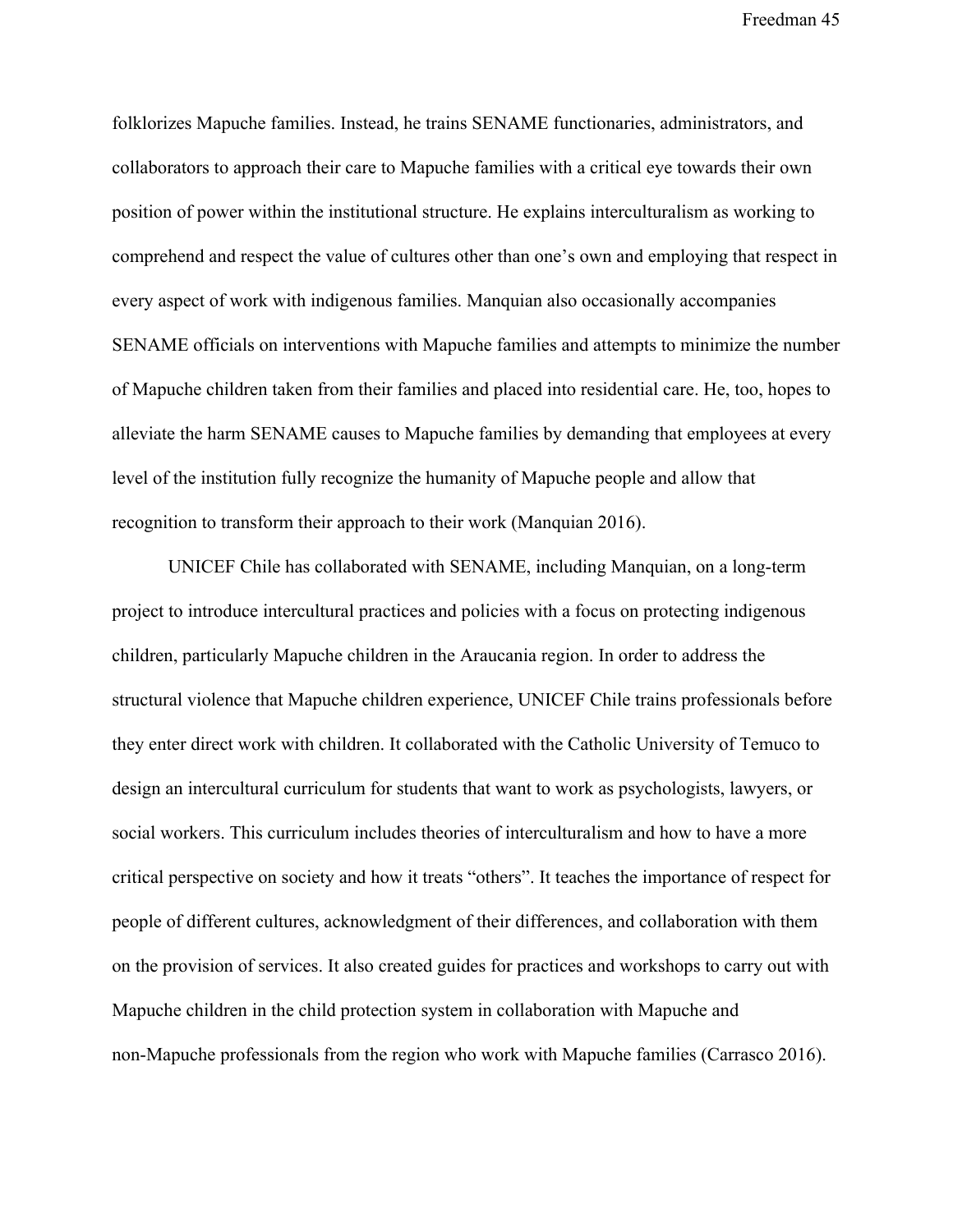UNICEF also participates in discussion groups regarding interculturalism and the formation of intercultural policy. These groups include public and private actors in order to address the best ways to protect the rights of Mapuche children and incorporate intercultural strategies in their care. The police force is part of these conversations, and UNICEF has performed trainings with police to encourage them to incorporate interculturalism into their practices. Now, UNICEF is working with the Araucanian branch of SENAME to include intercultural policy as part of SENAME's national reform. They have presented proposals based on their experiences with intercultural work in Araucania to national directors of SENAME. The current restructuring plan for SENAME includes an article about special protection of marginalized children including indigenous, migrant,and LGBTQ+ youth, and they hope that SENAME will begin to use an intercultural approach across Chile (Carrasco 2016).

Some of SENAME's partner organizations seek to be intercultural in their provision of services. These organizations are often private, so they can choose to use their resources to establish intercultural practices. Some organizations in Araucania have long recognized the need to create their own policy regarding interculturalism to work with Mapuche families. For example, the Fundación Tierra de Esperanza is a non-profit organization that supports children who have had their rights violated in the Araucania region, with financing from SENAME. Until 2009, the professionals working for the organization followed protocols of state institutions that financed them, but they began to realize that these protocols were not effective. They formed an Intercultural Team of professionals with a commitment to train on interculturalism, gain a historical comprehension of the Mapuche people, and begin to create intercultural policy and practices especially focused on the Mapuche. Now, they make their interventions with a critical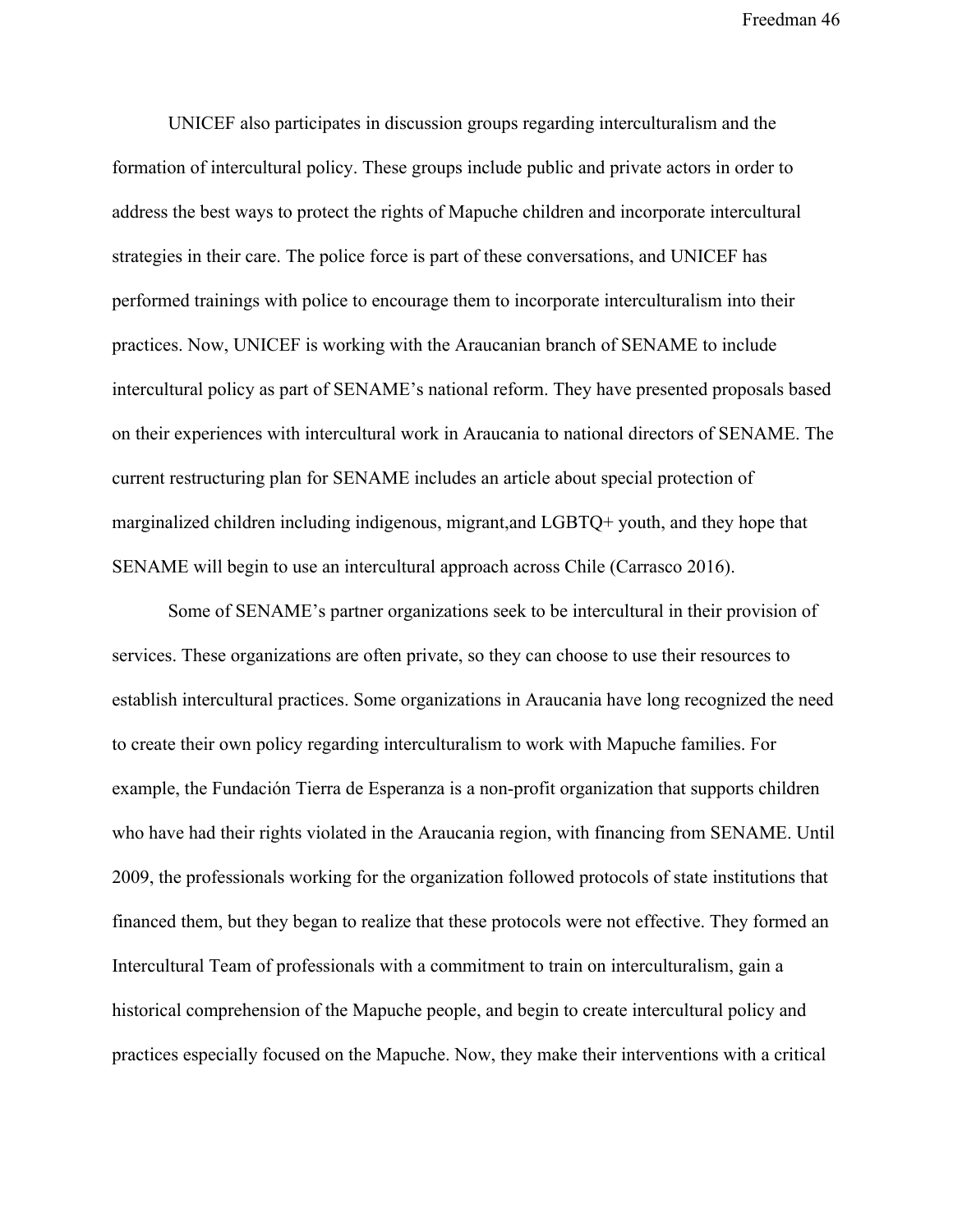perspective on their position of power as part of the system that oppresses the Mapuche. They understand that Mapuche families are complex actors that live distinct realities, so they plan their interventions in collaboration with these families. They strive to include the extended family and show respect towards the elders and ancestors. They have also incorporated the therapeutic work of machis into their interventions with Mapuche families (Arce 2015).

SENAME's execution of intercultural reforms is part of the regime of neoliberal multiculturalism implemented by the Chilean State. To divert calls for more radical reforms, SENAME acquiesces to include Mapuche professionals and intercultural ideas in its provision of care, which has the concurrent effect of demonstrating appropriate channels of participation for Mapuche families within the existing settler colonial system. Though Mapuche employees of SENAME seek to provide better care for youth like Marileo, and the intercultural manager promotes a critical intercultural approach in SENAME and its collaborating organizations, these individuals cannot dismantle the incarcerating, assimilating, and criminalizing work that SENAME performs on behalf of the Chilean settler state. Manquian and UNICEF Chile have sought to implement their reforms across the Araucania region, but SENAME has yet to adopt their work as official policy at the regional, much less national, level, demonstrating the tepid nature of SENAME's commitment to upholding the rights of indigenous children.

### **Mapuche Self-Recognition in SENAME**

During his incarceration, Marileo was not a passive subject to settler colonial violence; he engaged in a hunger strike to protest and decolonize the system. Hunger strikes have been a common tool of Mapuche resistance since 2004. Gómez-Barris (2012) explains that this tactic showcases Mapuche agency because it reveals the State's agenda of elimination and asserts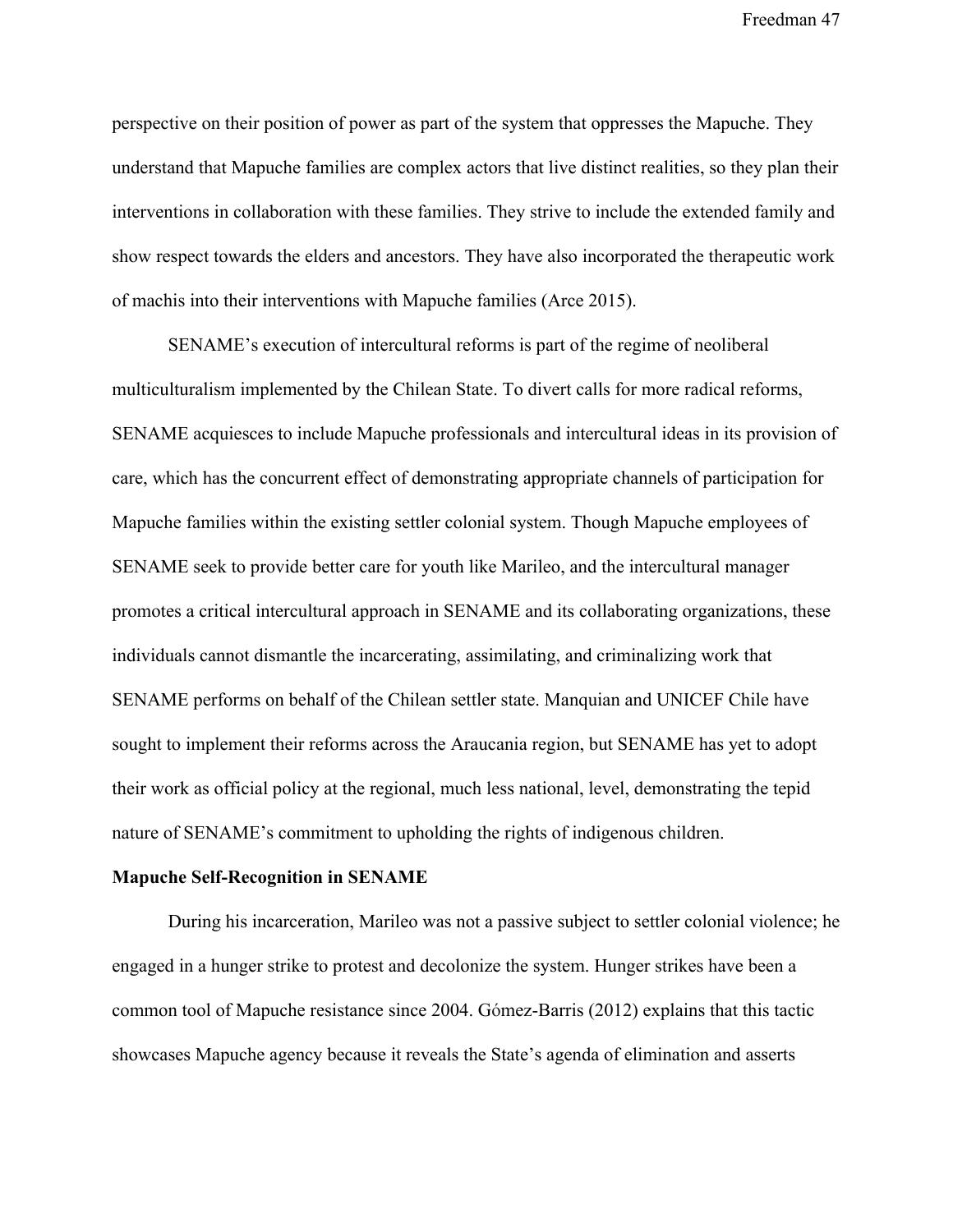Mapuche control over their own bodies. Choosing not to sustain oneself also connects Mapuche hunger strikers to a decolonial future: they sacrifice their physical being so the Mapuche community can persist.

In 2010, Marileo demanded that SENAME declare its contribution to settler colonialism and cease its violations of the rights of Mapuche children. After 41 days of Marileo's strike, SENAME conceded that it would acknowledge the Mapuche struggle and attempt to meet the needs of the Mapuche children it admitted (Comunidad de Historia Mapuche 2017). Marileo's actions resulted in many of SENAME's intercultural reforms, including establishing an intercultural care team and hiring an intercultural manager (Salas 2016). Engaging in his own process of recognition, Marileo affirmed his indigenous body through his hunger strike. He also forced SENAME to recognize itself as a participant in settler colonialism. Marileo shows that in spite of the violence of state systems and its limited commitment to reforms, Mapuche youth still fight to recognize themselves and strengthen their communities.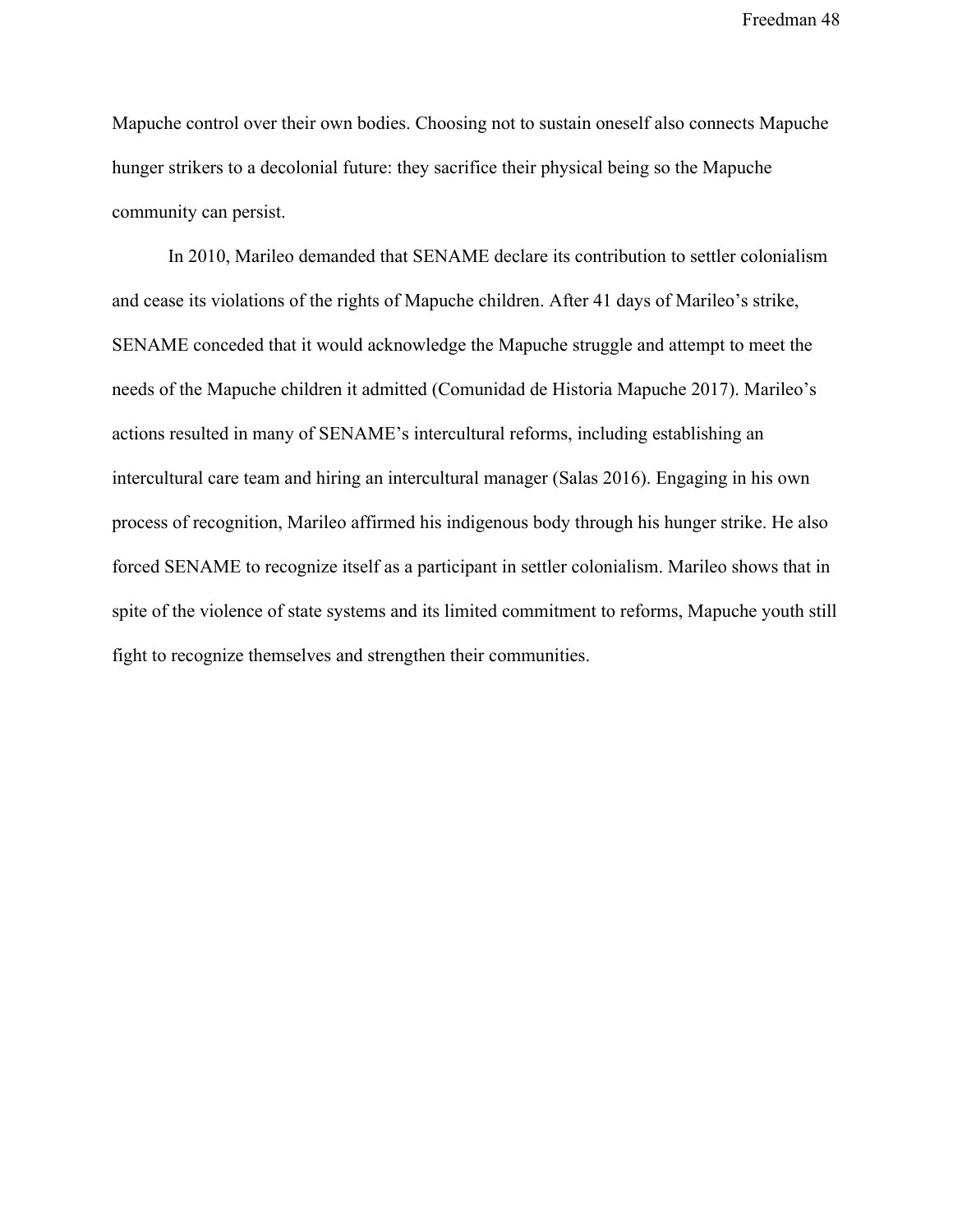## **A Mapuche Youth Vision of a Decolonized Chile**

Like Luis Marileo, indigenous people across the globe persist, surviving, thriving, and resisting in the face of the settler colonial regimes that would eliminate them. In earlier chapters, I discussed how Mapuche resistance acts, such as occupying ancestral Mapuche territory and burning equipment belonging to predatory forestry or hydroelectric corporations, led the settler state to deploy false terrorist claims against indigenous activists. I also described how Mapuche political prisoners, including youth, have engaged in hunger strikes to protest the criminalization and incarceration of Mapuche activists. Mapuche activists are often motivated not simply by settler colonial abuse but also by the endurance and richness of Mapuche modes of being that root many Mapuche communities.

In this chapter, I investigate how Mapuche resistance is embedded in the indigenous world that Mapuche people inhabit alongside the settler world. This is not to suggest that there is a pure Mapuche identity untouched by settler colonialism, but rather that the elements that constitute indigenous identity go beyond the definitions that settlers impose. First, I discuss the settler colonial state's use of discourse to preserve its hegemony and the counterhegemonic potential of recognizing the productive power of indigenous discourse. Then, I use Campbell and Burkholder's model for rhetorical analysis to examine the Federation of Mapuche Students (FEMAE) mission statement. This analysis allows me to highlight the ways in which this document of the Mapuche youth movement is founded in the Mapuche world, in part by using anthropological accounts of the Mapuche to draw relationships between FEMAE's work and Mapuche conceptions of selfhood, child rearing, ritual, and law. This reveals a Mapuche vision for a decolonized Chile.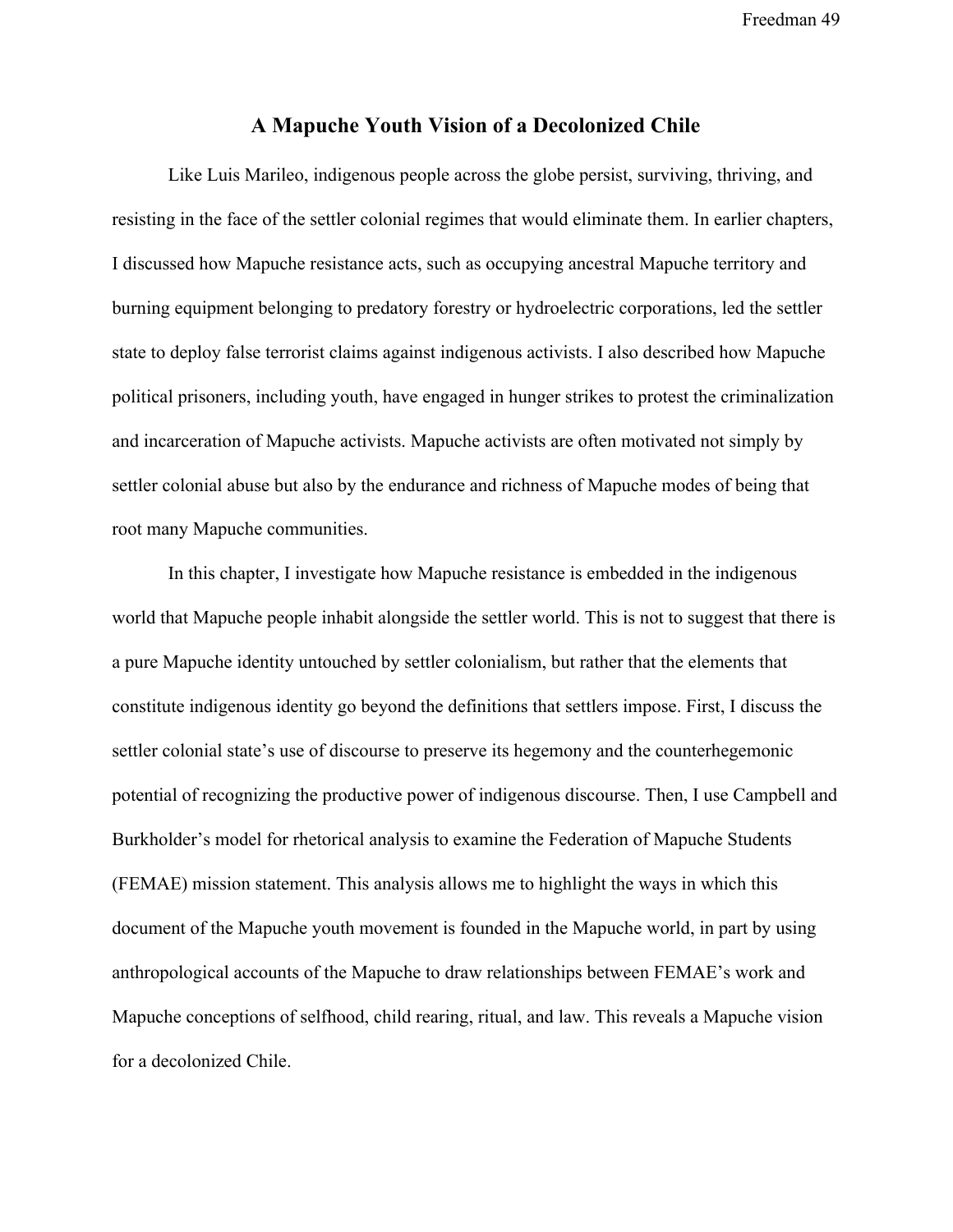## **Productive Power, Discourse, and Decolonization**

Settlers are not the only actors able to exercise power in the settler-native relationship. Barnett and Duvall (2005) describe four types of power that complicate an understanding of power as simply the ability to make actors behave according to your desires. They explain that constitution is another essential aspect of power, where actors have the ability to shape conceptions, actions, and discourse in relation to other actors. Productive power in particular informs discourse because it concerns the capacity of actors to establish, communicate, and disseminate their understandings of the world.

Settler colonists often wield great productive power as they tend to control the dissemination of discourse in settler states. Settlers use discourse to embed the understanding in a society that they have legitimate claim over indigenous lands, such as assimilationist materials in settler education systems or anti-terrorist laws. Epstein (2008) is concerned with the way discourses become powerful, transforming into a frame of reference wielded by hegemonic systems. She uses the example of anti-whaling discourse to describe how when one discourse rises to prominence, it results in one particular meaning being ascribed to words, signs, and symbols until it becomes common sense. Powerful discourse thus excludes alternatives; it fills words with one hegemonic meaning and invisibilizes the history and possibility that any other expressions or understandings might exist. A singular meaning is determined, and all others are negated.

In the case of the relationship between the Chilean State and the Mapuche, the settler state seeks to wield its productive power to define indigeneity. The immense structure of control in place as a result of settler colonialism means that for many inhabitants of settler states, the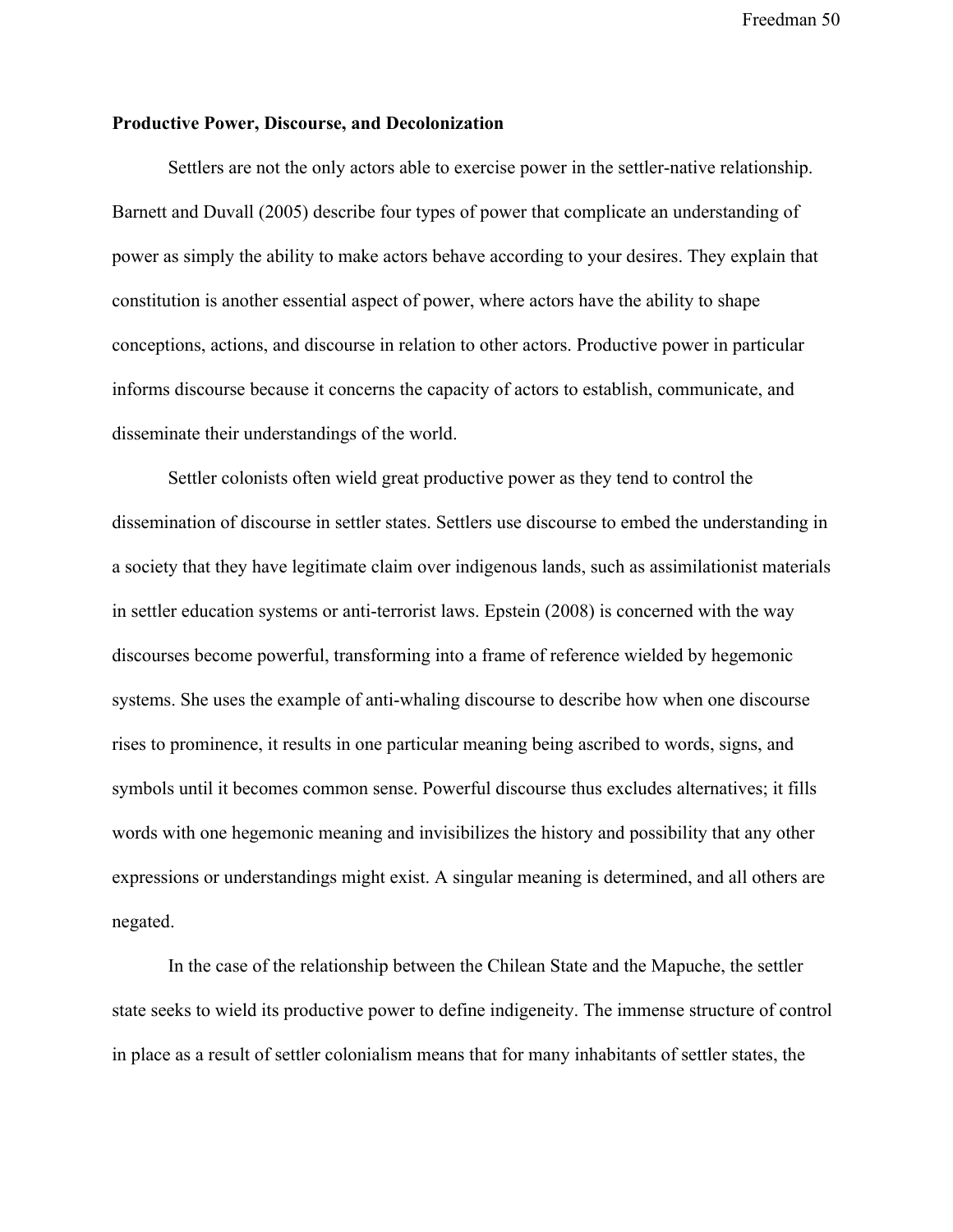settler definition of indigeneity becomes the only one. Doty (1996) writes, "The fact that particular meanings and identities have been widely taken to be fixed and true is indicative of the inextricable link between power and knowledge" (7). This link suggests that the Chilean State employs its power to determine one Mapuche identity that is "fixed and true" in order to shape what the settler world knows about indigenous peoples in a way that becomes taken for granted (Doty 1996, 7). Doty argues that the process of creating hegemonic definitions must be examined because, in fact, the negation of other epistemologies is not a given, but rather a tool of oppression.

Recognizing the productive power of Mapuche students is vital; an analysis of productive power shapes my approach to Mapuche student discourse. The Federation of Mapuche Students exercises productive power in its relationship with settler colonial structures, including the Chilean State and the Chilean student movement. Through its organizing, actions, and discourse, it constructs its own definition of Mapuche identity and the process by which the indigenous world can be recognized and liberated from the settlers. Barnett and Duvall (2005) explain that "to attend to the analysis of productive power is to focus on how diffuse and contingent social processes produce particular kinds of subjects, fix meanings and categories, and create what is taken for granted and the ordinary of world politics" (57). Settler colonialism and indigenous resistance are processes deeply embedded in each other, even contingent on each other in certain respects.<sup>16</sup> Interrogating Mapuche student discourse reveals the role these youth play in producing knowledge of themselves, their community, and their participatory processes rather

<sup>&</sup>lt;sup>16</sup> Settler colonialism requires indigenous resistance; indigenous communities display their resilience and refusal to be erased again and again over the course of settlement and ongoing marginalization. The settler state often responds to indigenous resistance by putting in place new measures to control the indigenous population, such as utilizing anti-terrorist laws to delegitimize indigenous demands for sovereignty.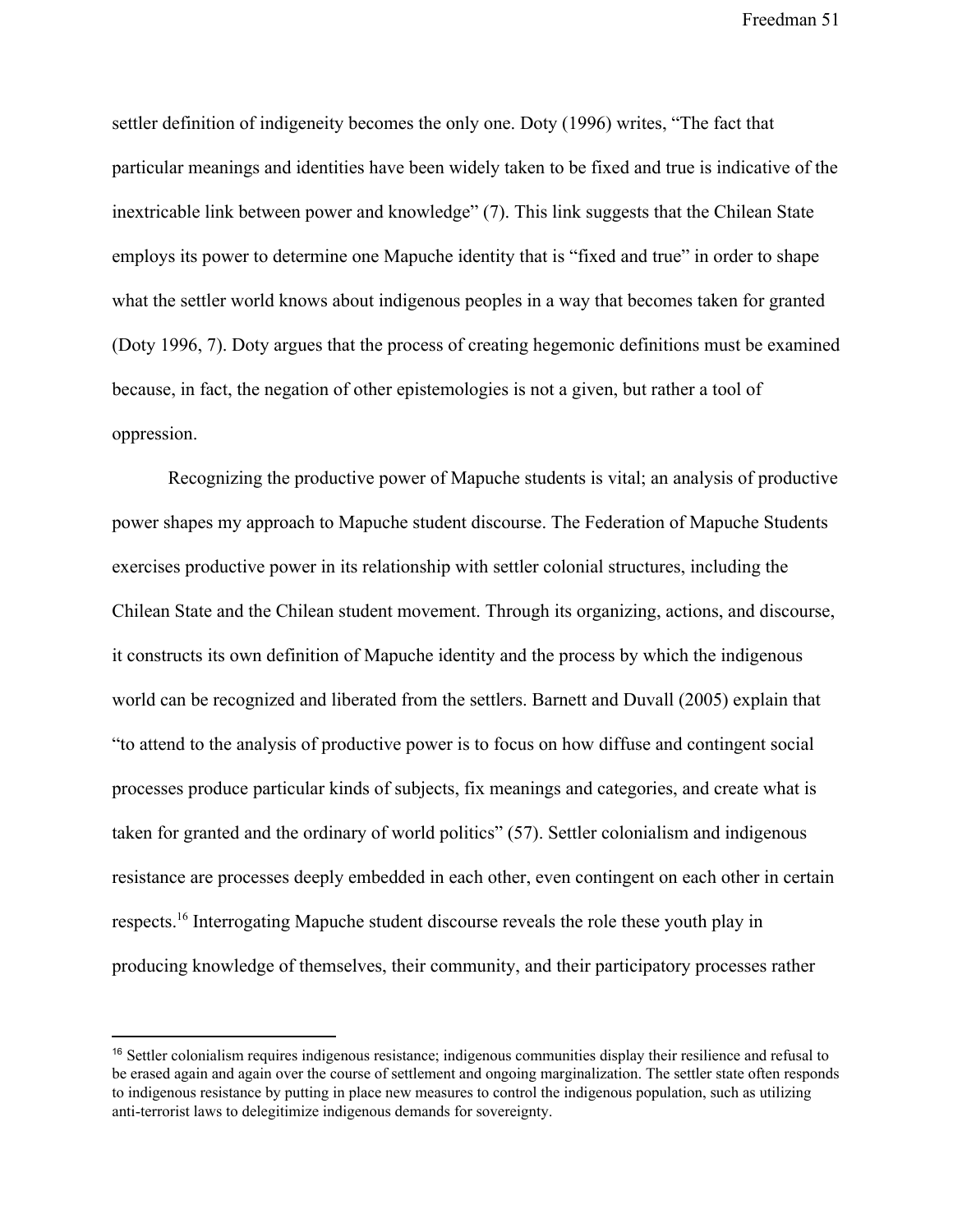than taking their negation by the settler state for granted. It also presents a counter-hegemonic understanding of being Mapuche, Mapuche resistance, and decolonization that dismantles the settler state's grip on knowledge production.

Campbell and Burkholder (1996) contribute a specific methodology to my project for organically approaching discourse outside the mainstream. They define their style as "descriptive analysis" in contrast with traditional discourse analysis that attempts to fit discourse into categories like *pathos, logos,* and *ethos.* They argue that "Contemporary critics must examine and develop critical systems to describe and evaluate such rhetoric in ways that do not *inevitably* force them to censure its purpose and strategies" (18). Both Epstein (2008) and Doty (1996) describe the dangers of accepting mainstream discourse as common sense, and Campbell and Burkholder's (1996) approach works to subvert those well-established, traditional academic frameworks. Descriptive analysis is "a careful and exhaustive examination of the discourse itself", which is "an essential premise of the organic approach" (Campbell, Burkholder 1996, 19). The method situates itself entirely within the discourse by investigating seven components of the work: purpose, persona, audience, tone, structure, supporting materials, and other strategies.

My goal in this chapter is to establish the productive power of Mapuche youth in envisioning decolonization of their indigenous world through their discourse. As Shilliam (2015) writes, "it is not possible to speak of a 'decolonial project' in the abstract, that is, as an academic enterprise separated from living knowledge traditions" (7). FEMAE's mission is steeped in the cultural wisdom of the Mapuche community, imbuing it with the potential to decolonize. FEMAE's choice to anchor itself in Mapuche wisdom demonstrates its commitment to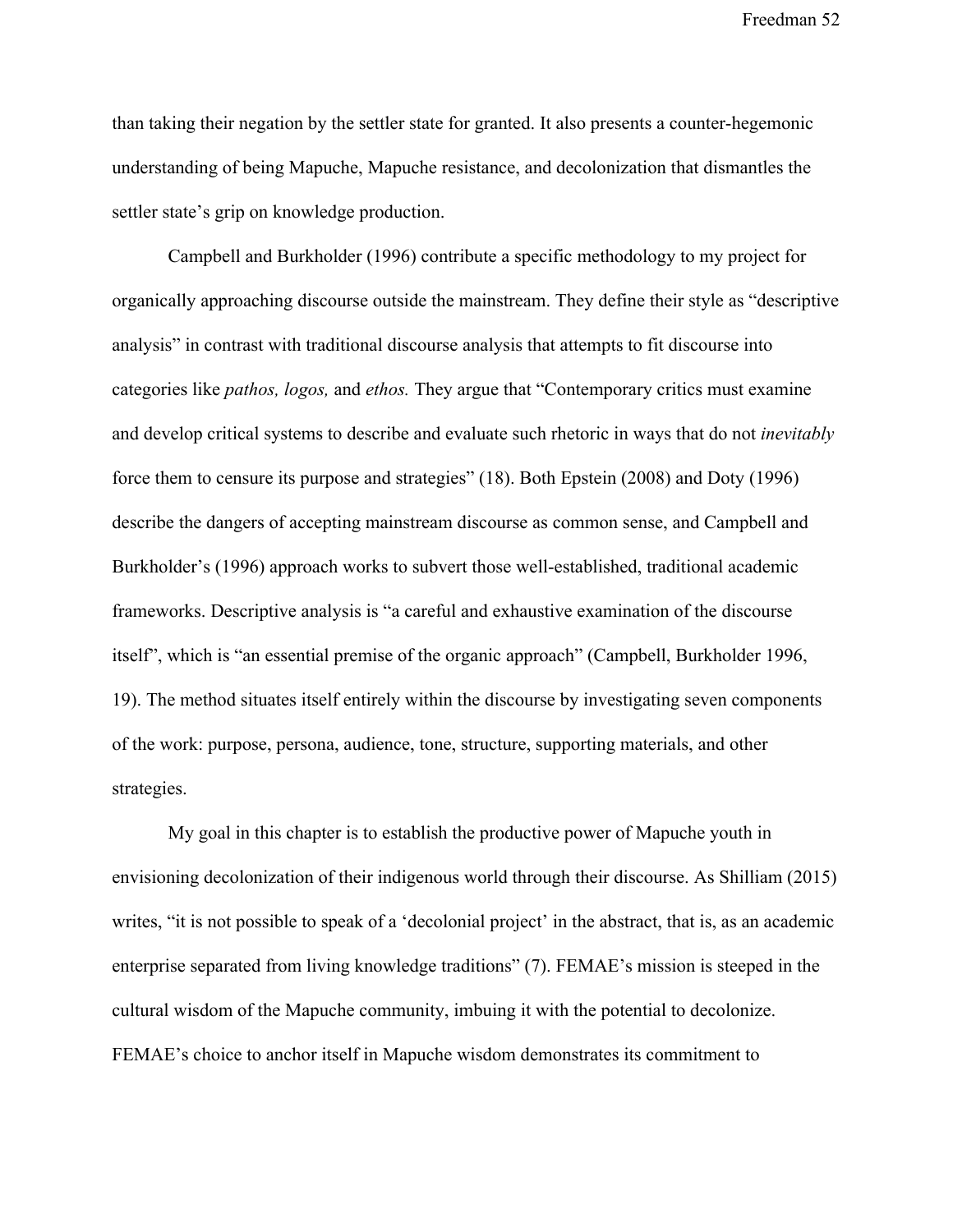decolonization because in opposition to the hegemonic knowledge production practices of settler states, decolonial science "*cultivates* knowledge, it does not *produce* knowledge" (Shilliam 2015, 24 - 25). Cultivating their own ancestral knowledge traditions allows these Mapuche students to share with the settler and indigenous worlds their own understanding of their Mapuche identity. This chapter builds on the discourse of Mapuche youth and wisdom of Mapuche knowledge traditions to facilitate a discussion of indigenous agency in setting the terms for decolonization.

## **A Brief History of the Mapuche Student Movement**

The Mapuche student movement of the present moment was born in 2011 in conjunction with student mobilizations across Chile.<sup>17</sup> Chilean students were frustrated with the privatization of education initiated by the constitution of the Pinochet government. They found the costs of education prohibitive, as private firms were more interested in profiting from students and leaving them in debt rather than providing them an affordable and quality education. Most of the money that the government allots to education funds privately held institutions, so public options are severely limited. Students from public and private universities across Chile organized to demand reform, including an end to profit-making through the education system, and universal access to quality, affordable education. Their actions involved public demonstrations like strikes and marches in what came to be called the Chilean Winter of Discontent as well as the formation of the Confederation of Chilean Students (CONFECH) to represent student interests in negotiations with the government (Webb, Radcliffe 2013).

<sup>&</sup>lt;sup>17</sup> Mapuche youth activism in pursuit of educational autonomy dates back to the origins of assimilationist schooling in Chile. After the Mapuche were moved onto reservations in the 1880s, many of the children of chiefs were sent to be educated by Catholic missionaries and join mainstream Chilean society. Several of the graduates of these mission schools went on to use the language and customs they learned at school to become prominent Mapuche intellectuals and lead movements of land reclamation. In this way, their education became a weapon against the new conquest of the State (Webb, Radcliffe 2013, 326).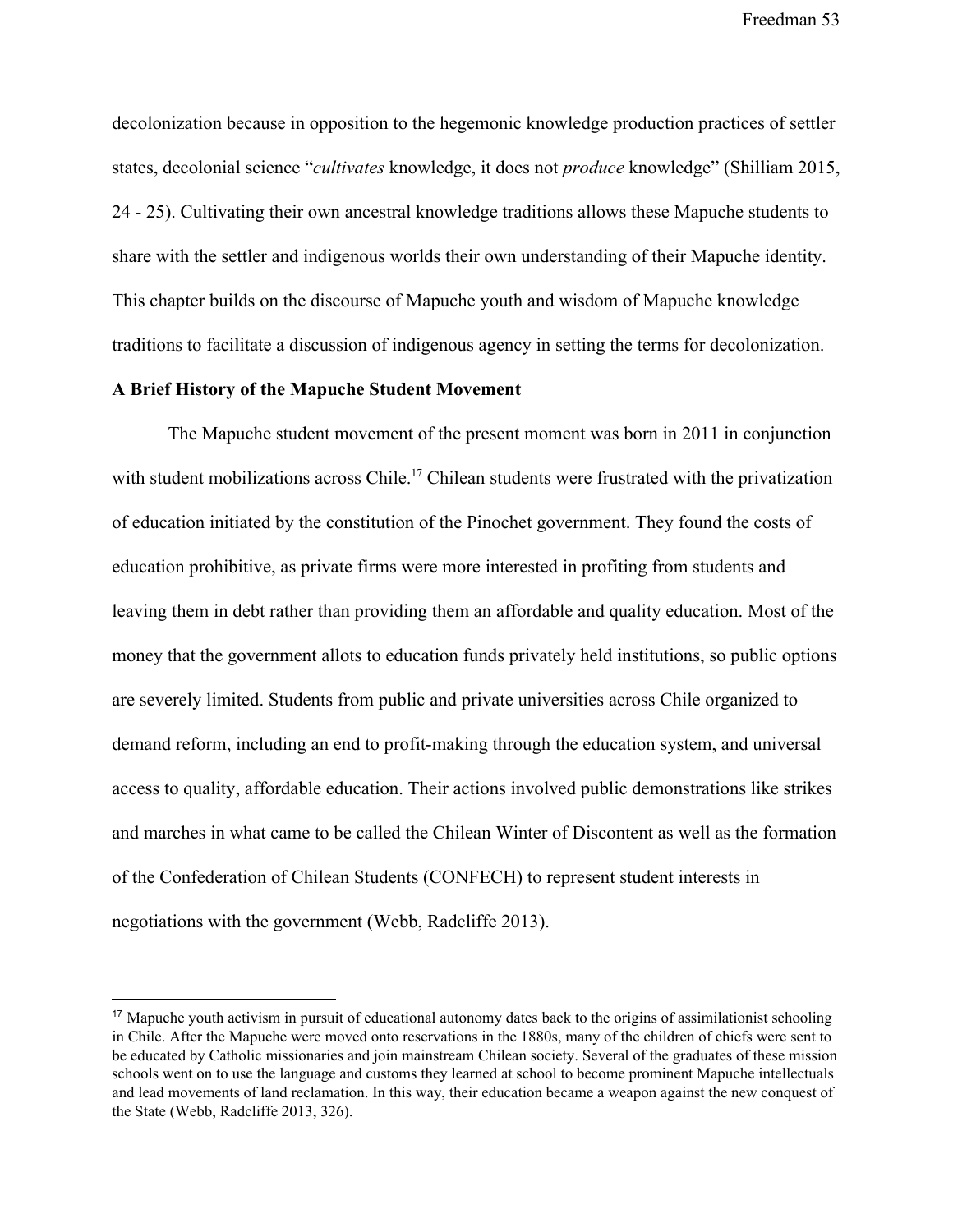The Federation of Mapuche Students (FEMAE) began to represent indigenous, especially Mapuche, interests in CONFECH. Mapuche students experience the negative consequences of the education system's structure differently than other Chilean students. For example, the Chilean government instituted scholarships for indigenous students in the 1990s to offset education costs in the name of reparations for the harm the State had caused indigenous communities. Still, only about 20% of indigenous students qualify for this scholarship, leaving close to 30,000 students to shoulder the immense financial burden of private education (Lepin 2012, 32). Besides cost, Mapuche students were concerned with bringing an end to the discrimination and lack of recognition they faced within educational systems. They wanted to bring attention to the ongoing oppression of their communities, including a lack of discussion in the classroom of military violence against Mapuche people as well as the use of education as an assimilationist tool. Thus, they hoped to advocate for a greater commitment to interculturalism and reparation in the Chilean education system (Lepin 2012).

Settler colonialism within the movement obstructed FEMAE's work, but Mapuche students found alternative routes to foment educational equity for indigenous students. Though CONFECH was happy to have indigenous students augment its numbers as it pursued its agenda, the organization did not collaborate with FEMAE to incorporate interculturalism or other demands of indigenous students into its work. Mapuche students found themselves marginalized within the education system and the student movement that sought to resist it (Caniguante 2014). Still, FEMAE articulates its goals and acts on them by sharing its own vision for a more equitable education system, hosting conferences for Mapuche students to take charge of their education and leading workshops on the Mapuche language, *mapuzugun*, to support Mapuche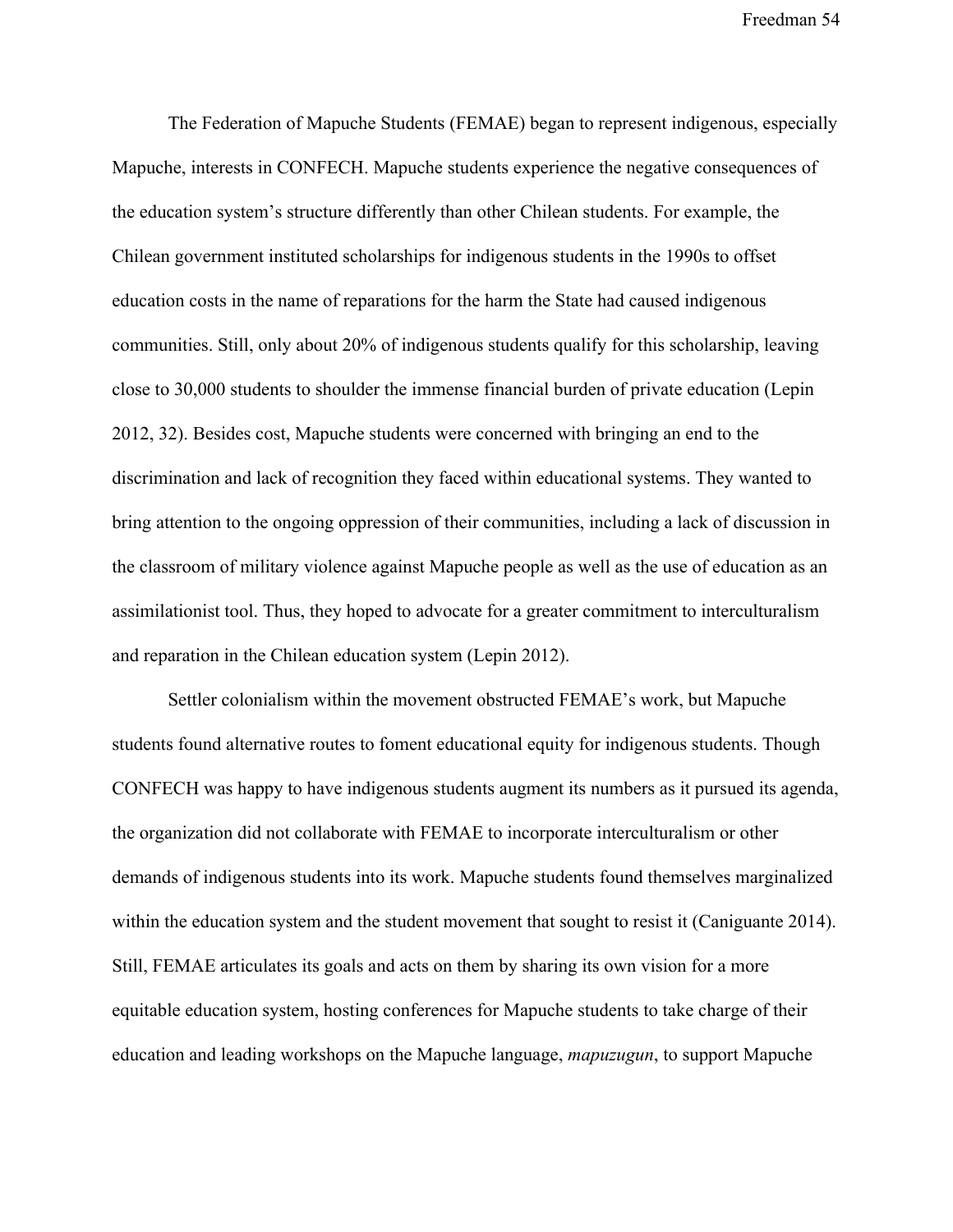students in laying claim to their cultural heritage. Though many critics question the effectiveness of the Chilean student movement in increasing educational access, FEMAE continues to organize around themes of interculturalism, including a march for Mapuzugun held on February 16, 2018 (Federación Mapuche de Estudiantes del Wallmapu 2018).

### **FEMAE's Mission**

Throughout its work advocating for Mapuche students, FEMAE gathered information through discussion, surveys, and other feedback on the priorities of its program participants. It used this input to craft a mission statement declaring its organizing principles, first and foremost laying claim to the educational rights of Mapuche people. I performed a descriptive analysis of FEMAE's statement to reveal the purpose and foundation of the group. I found that FEMAE uses the language of human rights and other legal discourse deemed acceptable by the settler state to demand access, mutual respect, and autonomy to learn Mapuche knowledge practices, including education in Mapuzugun. I analyze each section of FEMAE's statement in an effort to identify the major themes that structure and motivate this group as I set its organizing work in the context of a Mapuche world.

The Federation of Mapuche Students presents its mission statement on its website along with other materials sharing the purpose and work of the group. The mission statement appears under the heading *Reivindicacion de derechos educacionales del pueblo mapuche* or "Claim to the Educational Rights of the Mapuche People". Most other headings on the navigation bar are labeled in Mapuzugun rather than Spanish, with the exception of *¿Quienes Somos?* or "Who Are We?". The links in Mapuzugun lead to pages regarding conferences in Mapuzugun, publications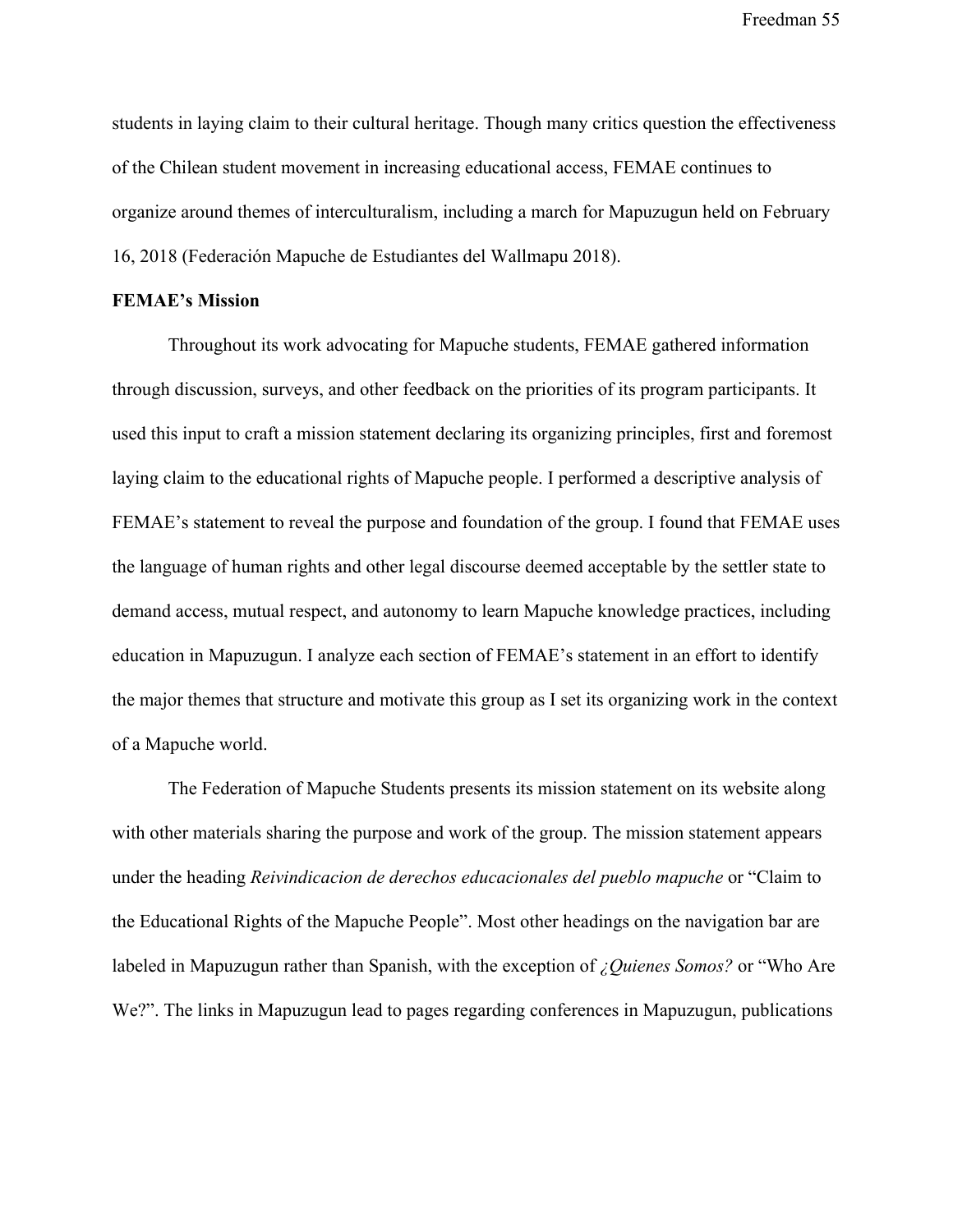by the group, and news. The bilingual presentation suggests that FEMAE's resources are intended first and foremost for Mapuche students who speak or hope to learn Mapuzugun.

FEMAE claims its right to an education in order to promote the value and development of Mapuche knowledge cultivation in the education system. Its mission is presented on a white page against a teal background and organized into two major blocks of text: background and demands. At the top of the page is a cartoon (pictured below) displaying the problem FEMAE hopes to address, the exclusion of Mapuche people from the education system. FEMAE's purpose is to construct an education that responds to the plurinationality, plurilingualism, and pluriculturalism that exist in Chile, and specifically in the Mapuche territory, as a right of Ancestral Peoples to conserve, develop, and practice their teachings, language, culture, and society, such as lifting up their own educational models with cultural pertinence (2015, 2). FEMAE frames its primary goal as both a desire and a challenge, asserting its agency in establishing an agenda and in executing it. It points out that many nationals, languages, and cultures exist across all of Chile and that it is concerned with working in Mapuche territory for Mapuche people.

FEMAE takes on the persona of a key change agent for the Mapuche people. It portrays the group as a space for both Mapuche and non-Mapuche actors to work together as an empowering advocate of social change and catalyst of Mapuche identity that formed in an effort to voice indigenous educational rights as part of the student protests of 2011 (2015, 1). It thus identifies itself as an actor that has the power to establish change in the Mapuche community as well as to include non-Mapuche members. FEMAE's approach to decolonization is not novel. Other Mapuche people have sought to nurture Mapuche epistemology and reclaim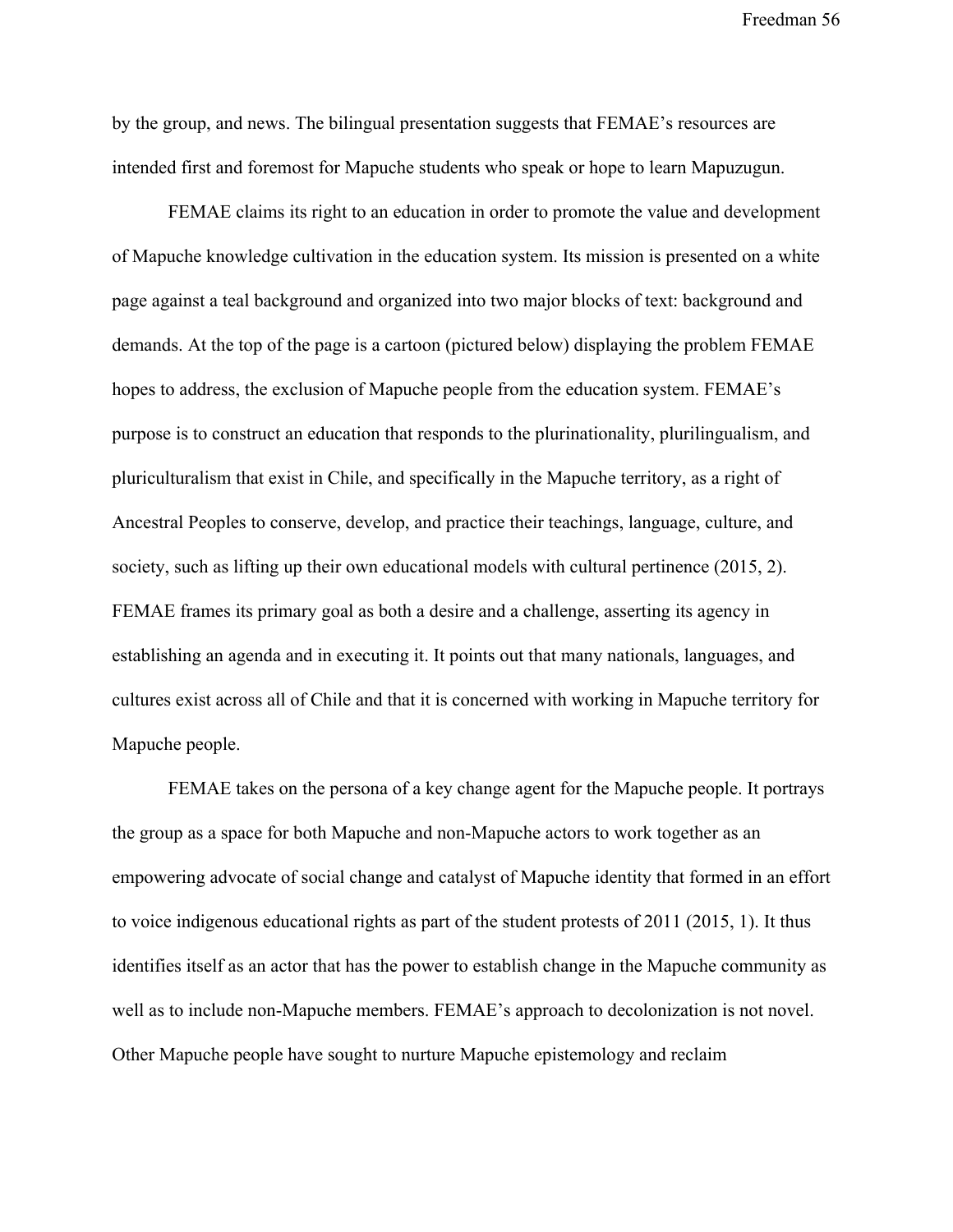interculturalism from the neoliberal settler regime (Rivera, Sepulveda 2011). FEMAE utilizes these mechanisms in service of its direct action towards Chile's educational system, maintaining the integral role of Mapuche youth in forwarding decolonization. Its persona serves to indicate the importance of the group in contributing to decolonial thought and practice.

As a powerful actor, FEMAE engages its audience on its own terms, setting a polished tone for its piece. The official audience for the mission statement is the CONFECH, but FEMAE hopes to build connections with all actors, whether national or international, who are working towards the symmetrical construction between States and indigenous peoples based on principles considered fundamental to Western society: Human Rights, Collective Rights, customary law, and interculturalism (2015, 2). The reproachful tone at points in the statement, as well as the focus of the demands, suggests that FEMAE's work is also intended for State actors who are willing to recognize and support Mapuche-driven intercultural work. FEMAE employs human rights terminology and the language around interculturalism to set a tone for the piece that will lend it legitimacy with its intended audience.

In its introduction, FEMAE introduces the problem, the organization's purpose, its persona, and its demands. FEMAE presents four demands around which to organize in order to achieve its purpose. The four demands are numbered not in Spanish, but rather in Mapuzugun (kine, epu, kvala, and meli) (2015, 2). The demands FEMAE outlines in the introduction are:

> 1. intercultural dialogue regarding recognition and reparation of conflicts generated by the Chilean State and the institutions that constitute it, in terms of its homogenizing, assimilating, and colonizing policies in Wallmapu.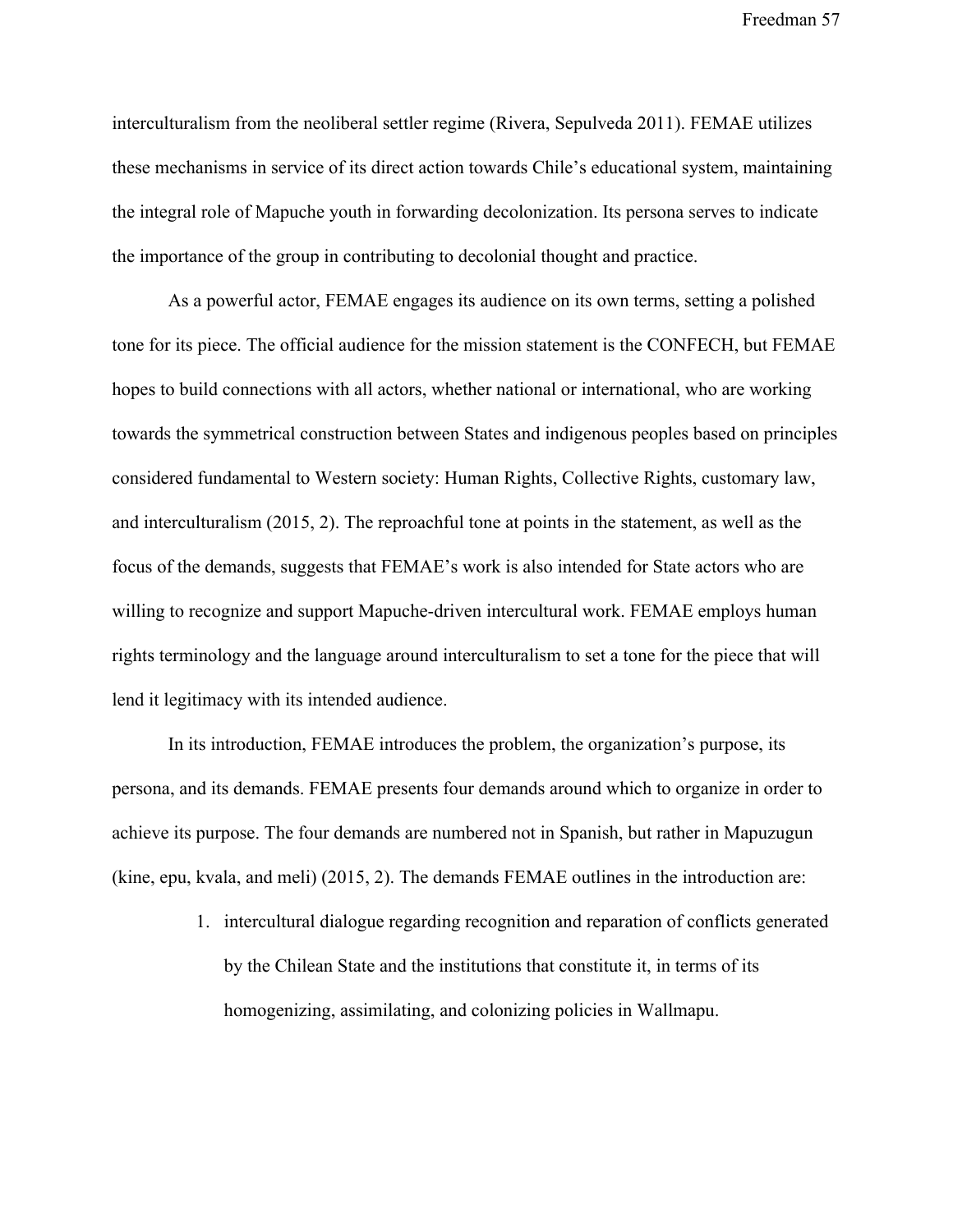- 2. Mapuzugun as a fundamental right of the Mapuche People, its implementation, development, and generation of status in institutions of higher education.
- 3. pluricultural and plurilingual formation in all educational institutions of the country with Mapuche presence and in Wallmapu (the Metropolitan Region, BioBio, Araucania, Los Rios, Los Lagos, Aysen).
- 4. reliance on their own educational institutions at each level of education, one of those being a Mapuche university for Wallmapu with the end of deciding and practicing, through education, the wisdom and language of the Mapuche People in service of the needs of Mapuche society (2015, 2).

It goes on to explain the history and objectives of each demand in the body of the statement.

FEMAE begins with the call for intercultural dialogue regarding State violence against the Mapuche. In this section, FEMAE focuses on the concept of interculturalism as a tool not only for intra-cultural fortification but also for decolonization. In order for interculturalism to serve this purpose, the State must recognize its policies that execute domination and discrimination in Mapuche territory. FEMAE demands symmetrical communication and relation between cultures present in Mapuche territory, privileging Mapuche wisdom and allowing the integration and coexistence of diverse societies (2015, 2).

If this is FEMAE's vision for interculturalism, the organization is quick to acknowledge the subversion of the term by the Chilean State. FEMAE explains that the State and its institutions have implemented interculturalism unilaterally based on the dominant society's values, further embedding the already existing hierarchy. FEMAE accuses the State of promoting false interculturalism or "mono-culturalism dressed up as interculturalism" (2015, 3). As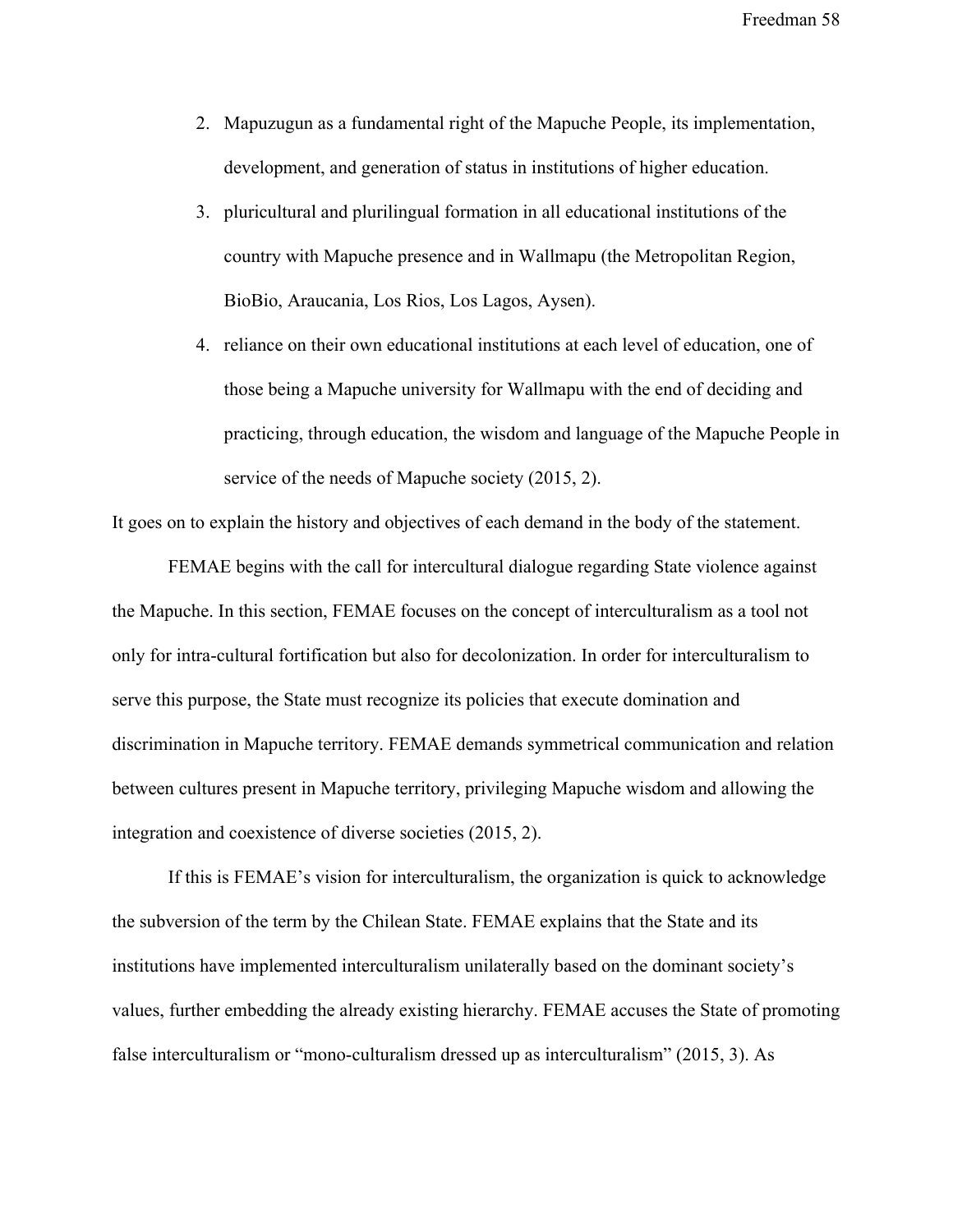FEMAE levels these claims against the State, it employs well-established liberal terms already subscribed to by the Chilean State to point out State hypocrisy and violence against the Mapuche. Demonstrating an effort to shift the term from the State's harmful understanding to one rooted in FEMAE's indigenous community, FEMAE's critique of the State's use of interculturalism is sandwiched between FEMAE's definitions of interculturalism.

FEMAE's understanding of the Mapuche vision of interculturalism thus differs significantly from the State's. According to FEMAE, interculturalism should be an equitable, participatory process between the Mapuche people and Chilean society which foregrounds collective and individual rights to fortify respect and value of diverse cultures in the plurinational, pluricultural, and plurilingual Chilean context (2015, 3). FEMAE harkens back to the language of its claim by reminding its audience that there are many nationals, languages, and cultures within Chile. It defines what decolonizing interculturalism must look like: truly constituted by multiple actors. Finally, FEMAE demands that in order for interculturalism to be decolonizing, it must be based in State reparations for Mapuche conflict and oppression (2015, 3). This recognition, for FEMAE, would be the first step in any potential intercultural dialogue between the Mapuche and the State. FEMAE's definition of interculturalism differs greatly from the interculturalism practiced by SENAME, but it resembles Marileo's demands during his hunger strike as well as Coulthard's (2014) process of self-recognition.

Apart from the importance of reciprocal dialogue, FEMAE also stresses that it is crucial that Mapuche people be able to exercise their right to communicate in Mapuzugun. FEMAE understands learning Mapuzugun to be fundamental to knowledge transmission for the Mapuche people as they communicate with each other regarding cosmovision, culture, art, and science. It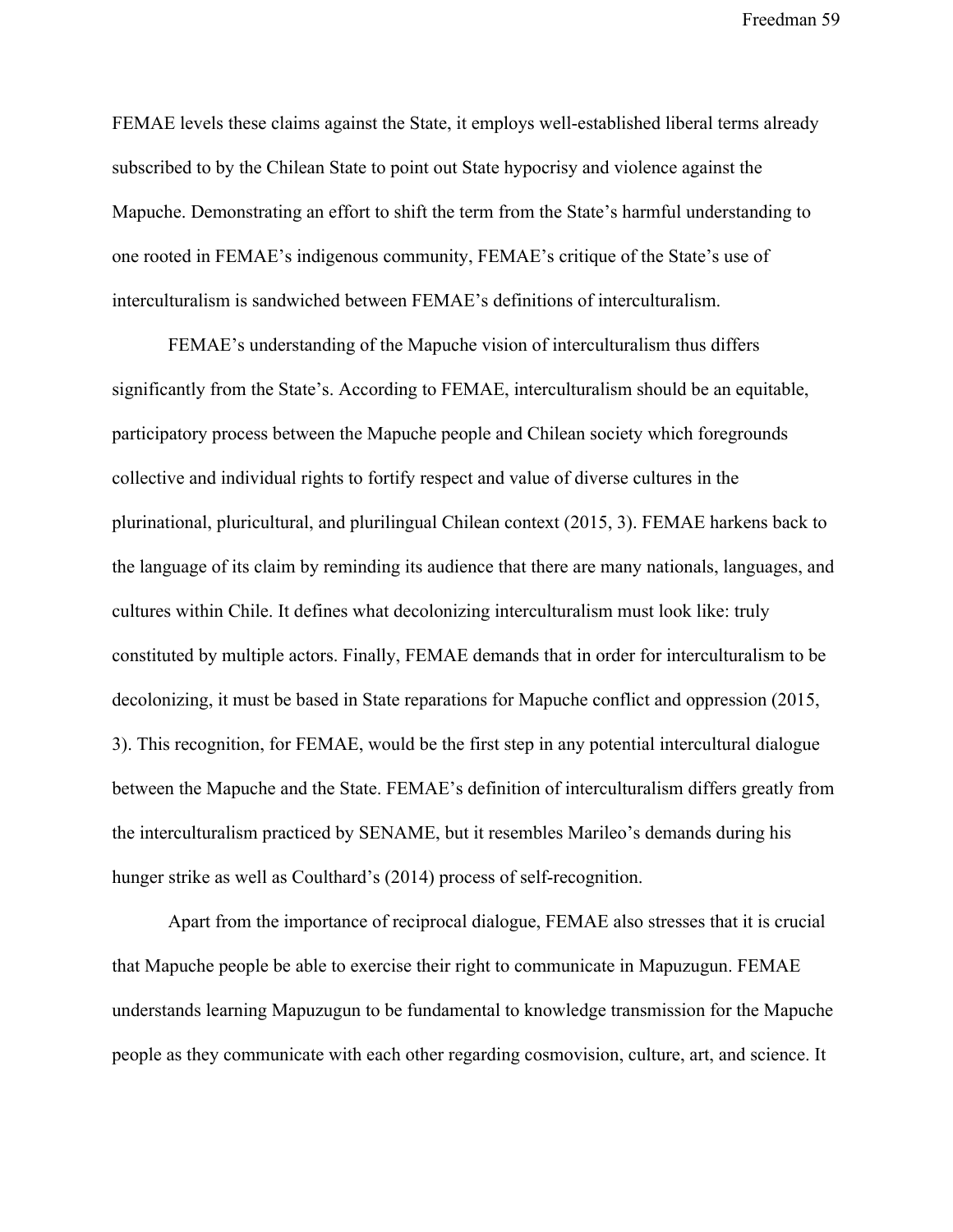sets the demand for Mapuzugun in a broader historical context, recognizing it as a demand for which Mapuche people have been organizing since Chilean settlers first occupied Mapuche territory (2015, 3). Reminding its audience that the education system's assimilationist structure erases Mapuche culture, which facilitates the loss of Mapuzugun, FEMAE squarely places responsibility on the shoulders of the Chilean State.

Accordingly, FEMAE hopes that learning Mapuzugun can be thoroughly incorporated into educational institutions. It suggests several strategies to promote education in Mapuzugun throughout the education system with emphasis on institutions in Mapuche territory. First, FEMAE demands that Mapuzugun be integrated into curricula with participation from community members on creating policies regarding Mapuzugun's inclusion rather than Mapuzugun being available only as an elective. It recommends Mapuche and non-Mapuche students become bilingual in Spanish and Mapuzugun to advance understanding between Mapuche and Chilean culture. It asserts that education in Mapuzugun must be based in local wisdom specific to different areas within the Mapuche territory to strengthen linguistic diversity. Finally, it prescribes linguistic internships where students can be immersed in the language and community, a program FEMAE already hosts. Learning Mapuzugun requires community participation, cross-cultural dialogue, and Mapuche knowledge practices (2015, 3). FEMAE emphasizes reciprocity and cultural wisdom as it seeks to revitalize the Mapuche language the Chilean State has endangered.

In FEMAE's third demand regarding pluricultural and plurilingual formation across Chilean educational institutions, the group calls for recognition of multiple, non-Western epistemologies. It identifies that the current education system relies on one Eurocentric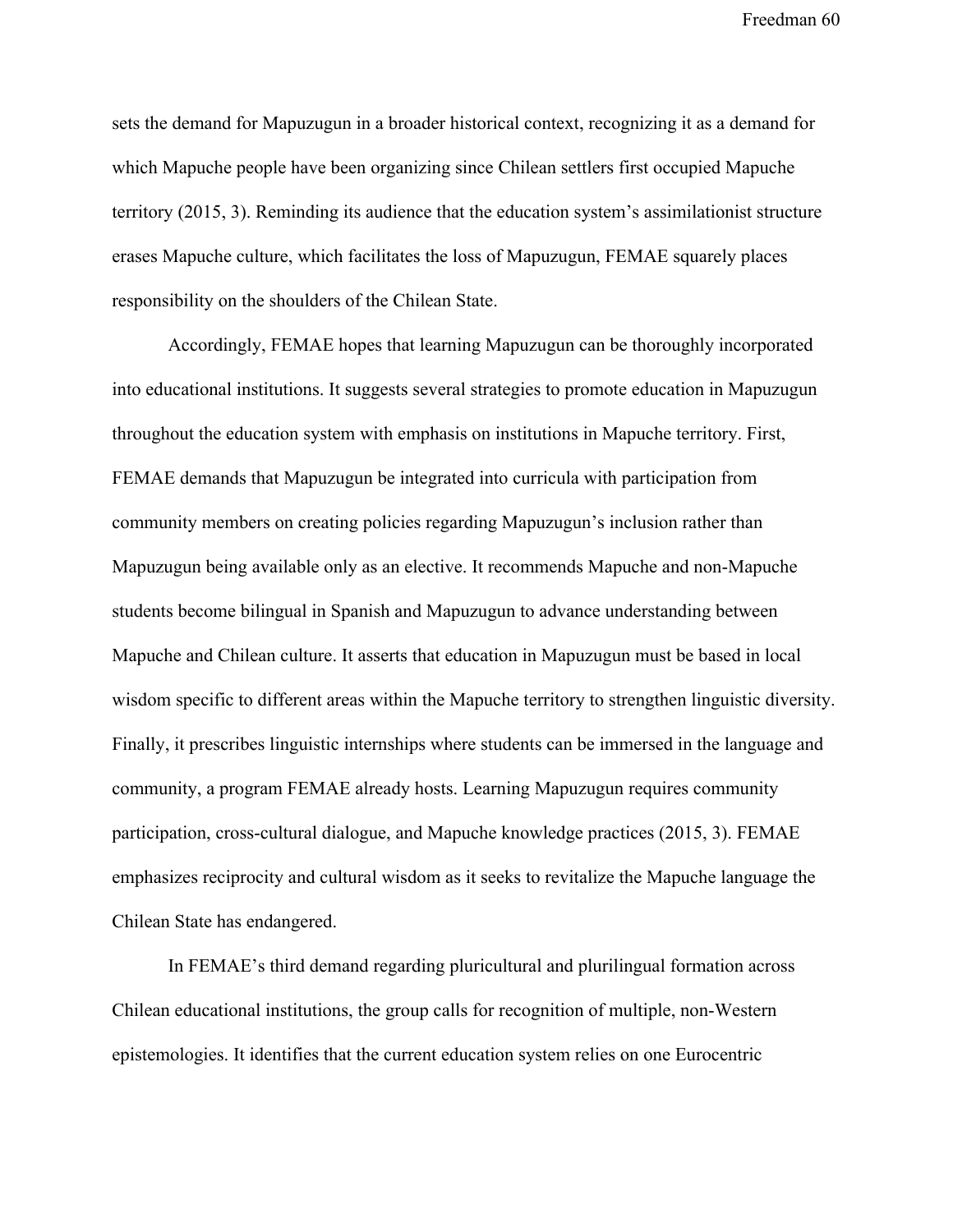knowledge tradition, which negates the possibility of interculturalism as FEMAE understands it. FEMAE explains that this approach leaves students ignorant and unable to recognize the wisdom and rights of indigenous peoples, rendering them part of the problem. If the system acknowledged multiple epistemologies in the form of policies and practices that include participation by indigenous peoples, even non-indigenous students would have access to intercultural education that facilitated respect for diverse cosmologies, including those of Mapuche people (2015, 3). FEMAE focuses on promoting community wisdom to dismantle hegemonic knowledge production by the Chilean State in a process that facilitates exchange and space for multiple worlds in the Chilean education system.

FEMAE also hopes for autonomous Mapuche educational institutions that can disseminate Mapuche knowledge traditions in service of the Mapuche community. It explains that a Mapuche university has historically been a demand of the Mapuche people that was reinvigorated during FEMAE's participation in social movements in 2011. It claims that the laws it referenced in its introduction guarantee that the Mapuche people have a right to a Mapuche University in the Mapuche territory because these laws guarantee autonomous indigenous education projects aimed at securing the preservation of indigenous communities. The Mapuche University would be administered by the Mapuche people and based in Mapuche knowledge to diminish the assimilationist effects of traditional Chilean higher education. It would re-assess and construct reciprocal protocols of investigation so that rather than extracting and exploiting Mapuche knowledge and history, it would collaborate with traditional authorities for research. The University would be inclusive of regional differences in Mapuche traditions across Mapuche territory (2015, 4). FEMAE envisions a space for Mapuche learning that is autonomous from the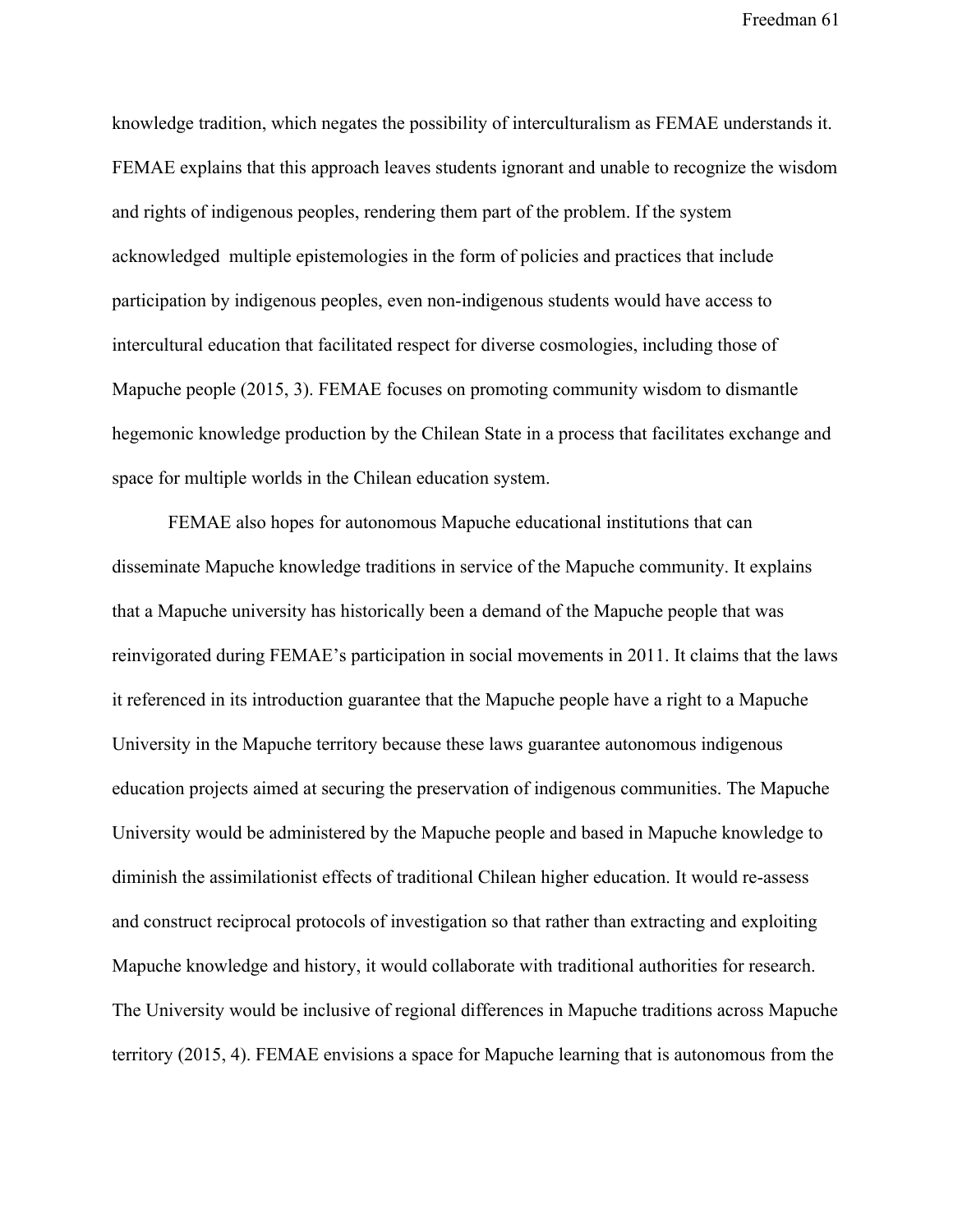Chilean State, thus eliminating the legacy of settler violence from an indigenous space and allowing freedom to celebrate and promote community leadership and wisdom.

In its conclusion, FEMAE makes a final call to action and acknowledges its supporters. It claims that all actors inhabiting indigenous territory must comprehend the wisdom, language, spirituality, and cultural activity of ancestral peoples. It gives thanks to Chilean students, Mapuche organizations, Mapuche homes, and finally, the communities from which it inherited the strength and conviction to engage in struggle and resistance. It draws the statement to a close by connecting its work with the work of Mapuche ancestors against the Chilean State, displaying that the Mapuche community, whether students' immediate families or ancestors historically engaged in struggle, is the base of FEMAE's strength and wisdom (2015, 4).

FEMAE employs the language of human rights to give itself standing to make its demands and to link its claim to an indigenous world with useful Western terminology to which the Chilean settler state already subscribes. The use of these terms encourages buy-in from organizations that identify themselves as promoting human rights or diversity. FEMAE specifically names eleven local and global treaties, constitutions, or laws to which Chile is a party that either explicitly or implicitly guarantee various indigenous rights. Some examples are the Convention on the Rights of the Child, the Convention on Biological Diversity which recognizes indigenous wisdom and traditions, a few articles of the Chilean constitution, and three Chilean laws: the Indigenous Law and two laws regarding universal access to quality education (2015, 2). FEMAE thus holds the Chilean State accountable to its legal commitments to acknowledge and support the claims of indigenous communities.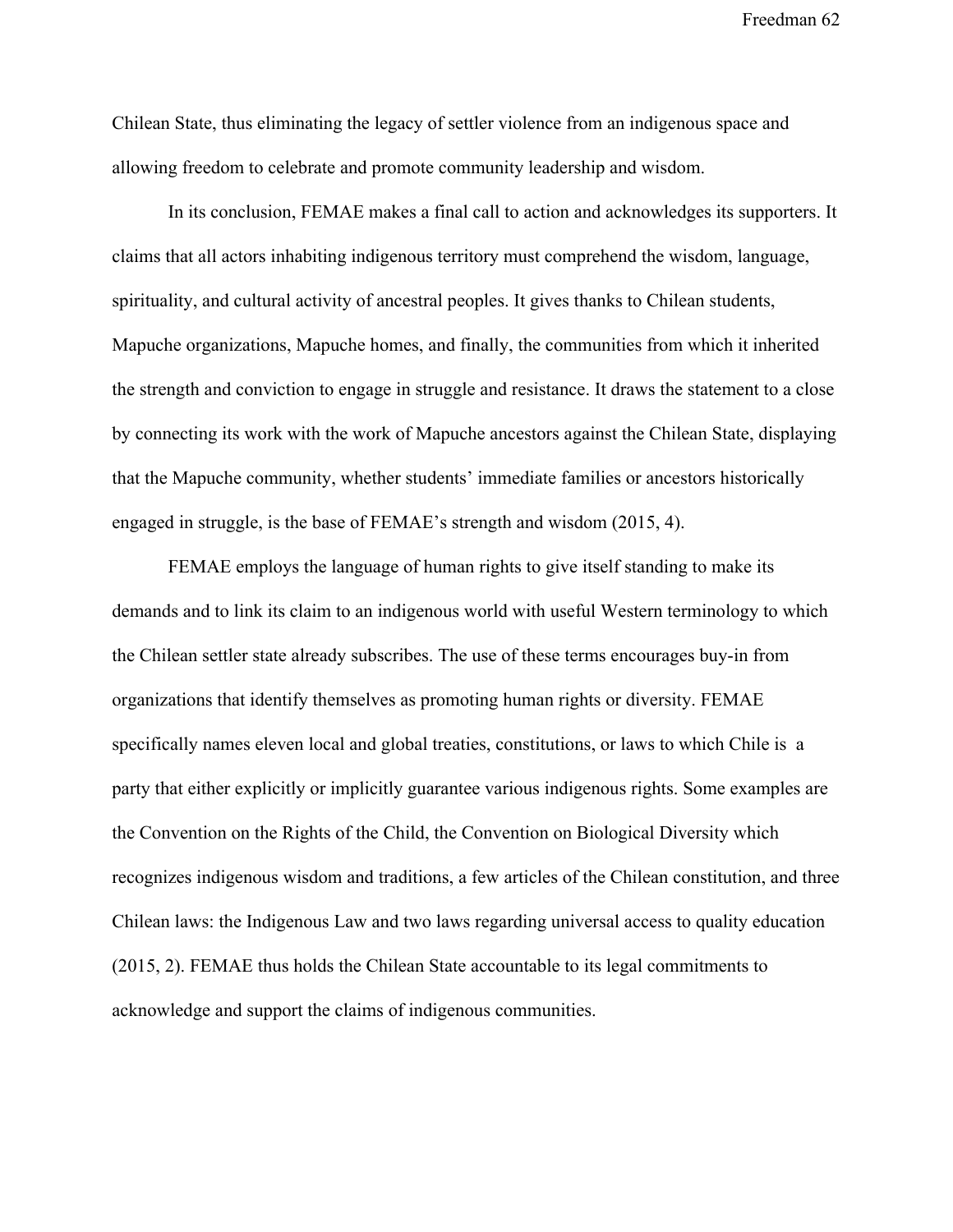Another strategy FEMAE uses in its statement is communicating in Mapuzugun rather than Spanish. This includes the numbers of its demands, the Mapuzugun word for Mapuche wisdom, and references to Mapuche territory as *Wallmapu*. The use of Mapuzugun all through the piece coincides with one of FEMAE's primary goals, which is to reinvigorate education in Mapuzugun. FEMAE does not translate any of the Mapuzugun it uses, which also indicates how it is positioning itself and gestures towards its intended audience. FEMAE is grounding itself in an indigenous world by utilizing the Mapuche language and reinforcing its role as a catalyst of Mapuche identity, in part by inviting other Mapuche students who speak or want to learn Mapuzugun by incorporating the language. Non-Mapuche allies encountering FEMAE's work must do so on Mapuche terms, which signals that FEMAE is redistributing power away from settlers' hegemonic knowledge systems.

### **Mapuche Youth Decolonize an Indigenous World**

FEMAE's mission statement is not only an assertion of indigenous student needs in the context of the education system, it is also a presentation of how deeply embedded Mapuche resistance is in an indigenous world. The connections between student activist work and indigenous worlding along with FEMAE's concrete demands indicates great potential for decolonization, in part because it shows how fundamentally settler colonialism in Chile has failed in its efforts to eliminate the Mapuche. In this section, I highlight moments in FEMAE's discourse that reference aspects of Mapuche culture in order to draw out the idea that resistance is constituted in part by culture. Lebow (2009) explains that, "Constitution addresses the question of who becomes actors, how they are recognised as such and how they must behave to sustain their identities and status" (212). Thus, explicating the cultural element that constitutes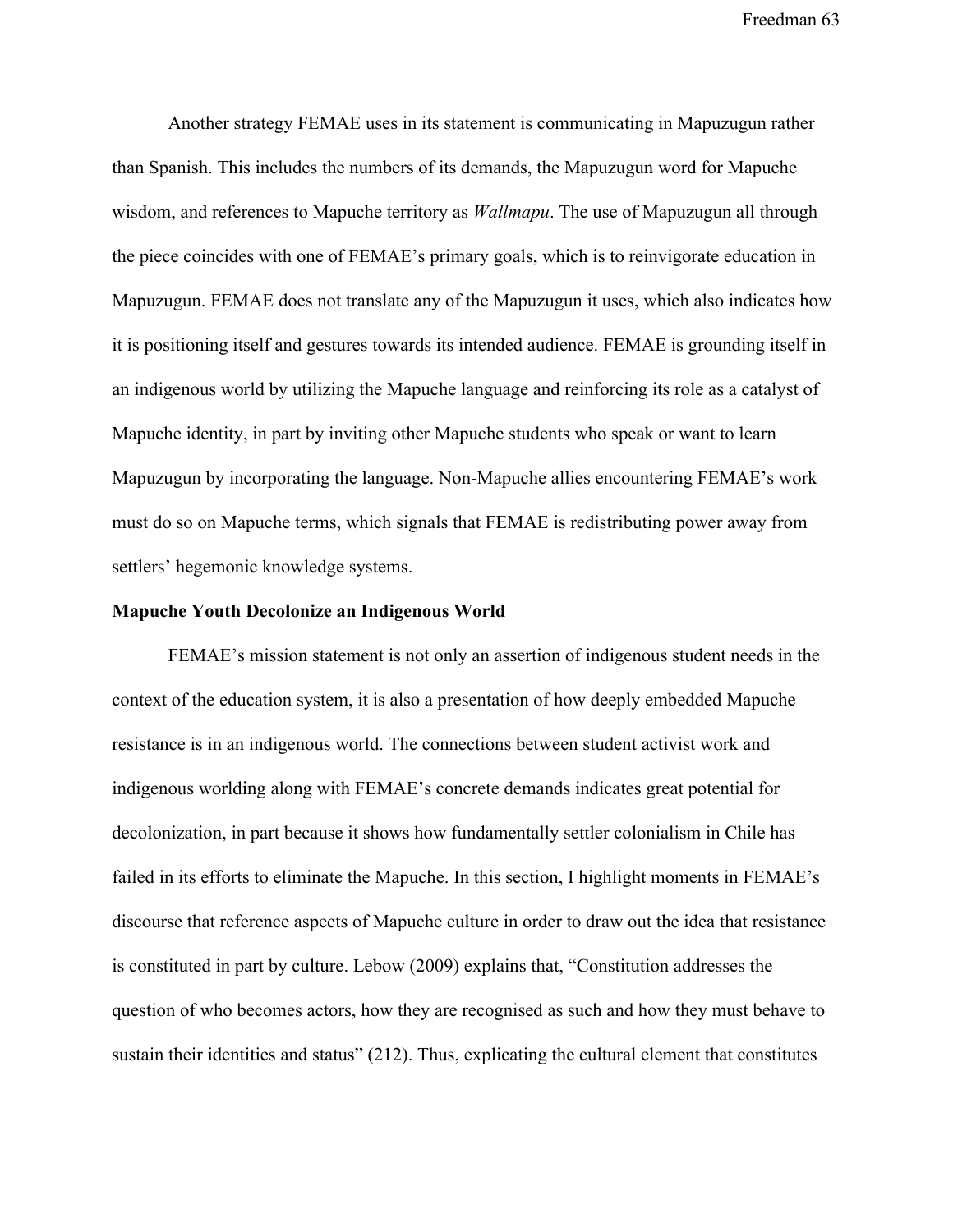part of Mapuche youth's productive power exhibits how they will use their power to approach decolonization. I discuss Mapuche conceptions of personhood, child rearing, spirituality and ritual, and text as the foundation for two essential parts of FEMAE's mission.

There are two fundamental aspects of Mapuche constructions of personhood woven through FEMAE's mission: individual autonomy and its connection to expressions of agency in social relationships. FEMAE demands that Mapuche people be recognized and treated with respect with epistemologies, culture, and language independent of the homogenous knowledge traditions into which the Chilean State seeks to assimilate indigenous people. FEMAE envisions autonomous Mapuche educational institutions including a Mapuche University where Mapuche people can exercise their power to constitute their own curricula grounded in the wisdom of their communities. FEMAE's call for autonomy is reflected in Mapuche conceptions of personhood, which emphasize each individual's autonomy to make choices that determine her course. The autonomy to choose one's actions is related to FEMAE's repeated hope to promote change by dialogue and other exchanges of learning across cultures. The Mapuche people understand expressions of autonomy in how one chooses to relate with others in the family, community, and outside world. Deciding to care for and value others is an important element of what defines personhood; therefore, mutual respect and exchange constitute part of FEMAE's vision of decolonization.

For the Mapuche, personhood is not fixed; one achieves and reconstitutes their personhood over the course of their lifetime by making choices to build relationships with others (Course 2013, 6). In this way, the process of becoming a person is ongoing and extending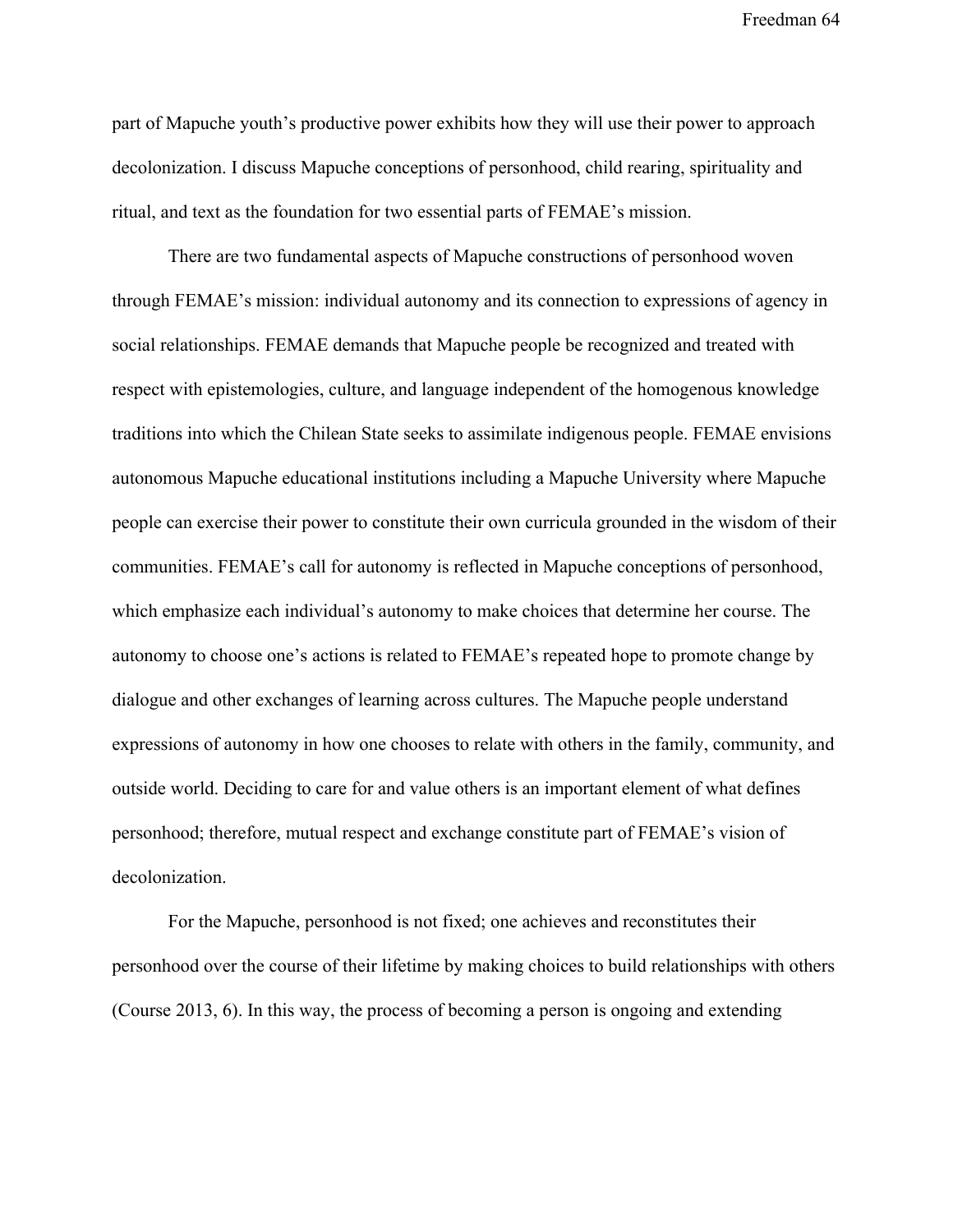outward.<sup>18</sup> It begins with interactions within the family before an individual's sociality grows to include the community, and eventually stretches across communities (Course 2013, 8). Typically, these relationships emphasize expressions of individuality as each Mapuche person actively chooses how they share and relate with others. Though the Mapuche may have a strong sense of autonomous self that they develop from an early age, their relationships in society are not individualistic. Thus, "the Mapuche case becomes another example of how individualistic—collectivistic or autonomy—interdependence orientations are not contradictory, but rather coexisting aspects in dynamic tension within individuals and cultures" (Murray et al. 2015, 392). Being an active agent is an important aspect of identity for many Mapuche, but that agency must be expressed in relation to others to be recognized and valued by the community.

Care for others is an integral part of establishing personhood, particularly for Mapuche women. Caring shows that one is able to participate in social and community relationships, which is part of what identifies one as a Mapuche person. This includes intentionally remembering other community members and taking concrete actions as a result to build emotional linkages (Murray et al. 2017, 375). For example, Mapuche regularly share *mate*, an herbal tea, as a way to come together and catch up about the day. This is also a time when elders share advice with youth as an intentional expression of care and a transmission of cultural knowledge. Mate is also a reminder of the value of showing care by simply being present for

<sup>&</sup>lt;sup>18</sup> Course (2013) explains that the difference between how the Mapuche exchange wine in comparison with chicha is a reflection of the centrifugal nature of Mapuche identity. He writes that "[w]ine tends to be received from and given to potential affines, or in local parlance, "friends" (*wenu* ̈*y*), while *chicha* tends to be shared with con-sanguines, with those of *kiñ e ku* ̈*pal*, "one descent."" (9) For the Mapuche, there is value in establishing exchange relationships with people outside of the family, particularly because for much of Chilean history, they have been confined to reservations. This keeps individuals in close contact with their family and community, which are considered similar to that individual. It is only by sharing wine, a commodity produced outside the context of the community, with people who are "different" that the Mapuche can engage fully in exchange and thus constitute their personhood (9).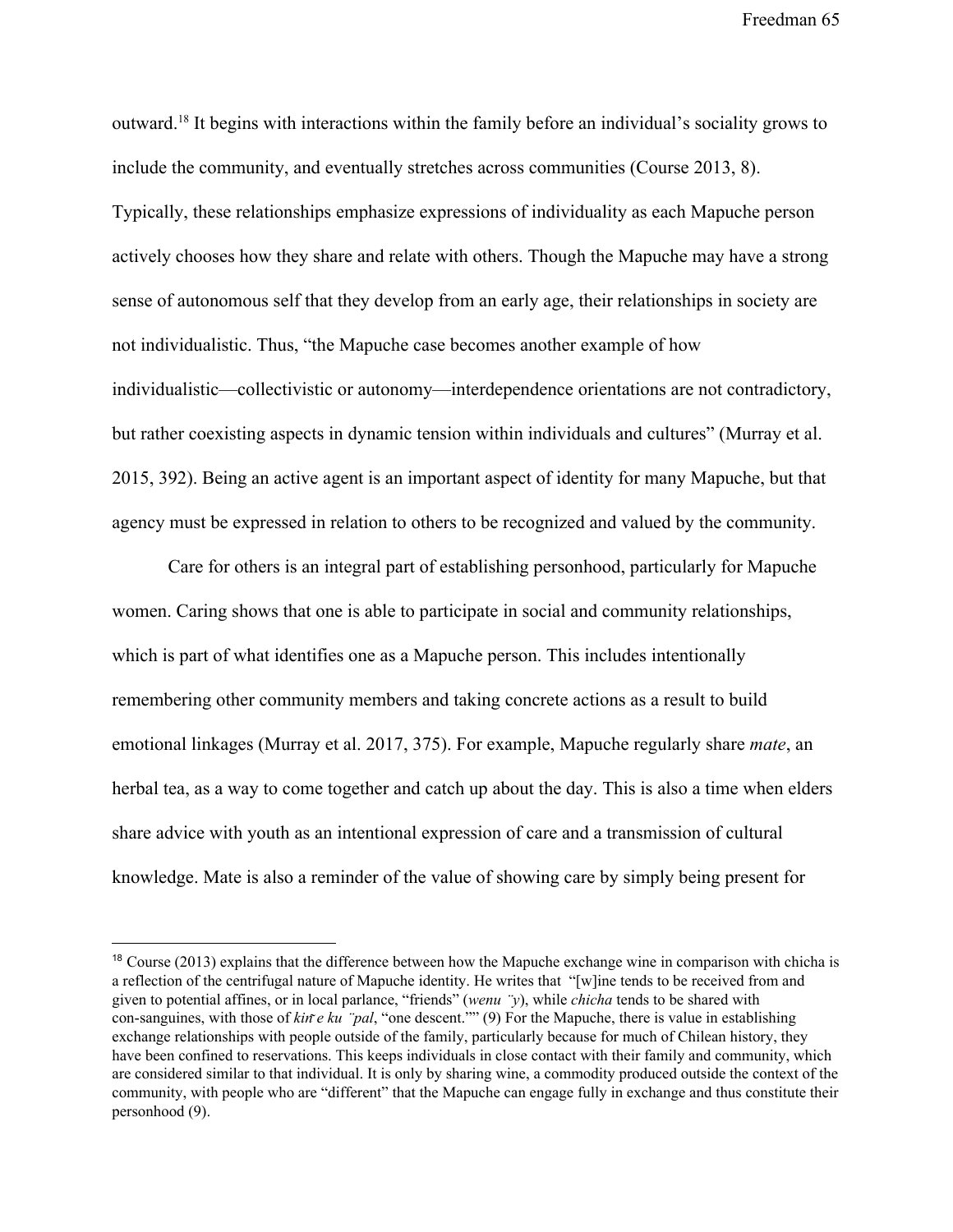each other (Murray et al. 2017, 376). Murray et al. (2017) explain that "[t]he various ways in which [care] takes place among rural Mapuche women reveal the importance of a constant orchestration and calibration of one's involvement in others' needs and requirements in everyday life, together with the ability to ask for assistance in ways that do not question one's autonomy and dignity" (380). In other words, it is ultimately the individual's choice to participate in caring activities that give care such value in the community and contribute to building personal identity.

This sense of autonomy and individual self manifest in the Mapuche approach to child-rearing. Children are understood to be "little people" with all of the power that entails. From early on, children are expected to take on a high level of independence and manage without constant visual observation by their parents. Instead, Mapuche parents develop listening as an important skill to ensure the safety of their offspring while still going about the daily business of the household and giving their children a sense of freedom (Murray et al. 2015). Not only that, children are given small responsibilities from early on to allow them to participate in the activities of the household. An interview participant describes the child as a fully active member of the family from an early age:

*In the old days, they gave the child certain duties. The child was not a passive being...For example, they gave her an animal. A little sheep. And she had the duty to take care of it...The process of cultural learning is not realized in a special context but rather she is already participating; already learning in the large trajectory of life. This role is very important because it prepares her to be a member of a group from the time she is very small. Thus, the process of learning is not associated with one era but rather occurs from the beginning* (Painemal 2016)*.*

Children's cultural learning is interwoven with their participation in their family's doings both in that they are contributing to the family and that they are fulfilling these responsibilities independently as they begin to constitute their personhood. Another example of this is that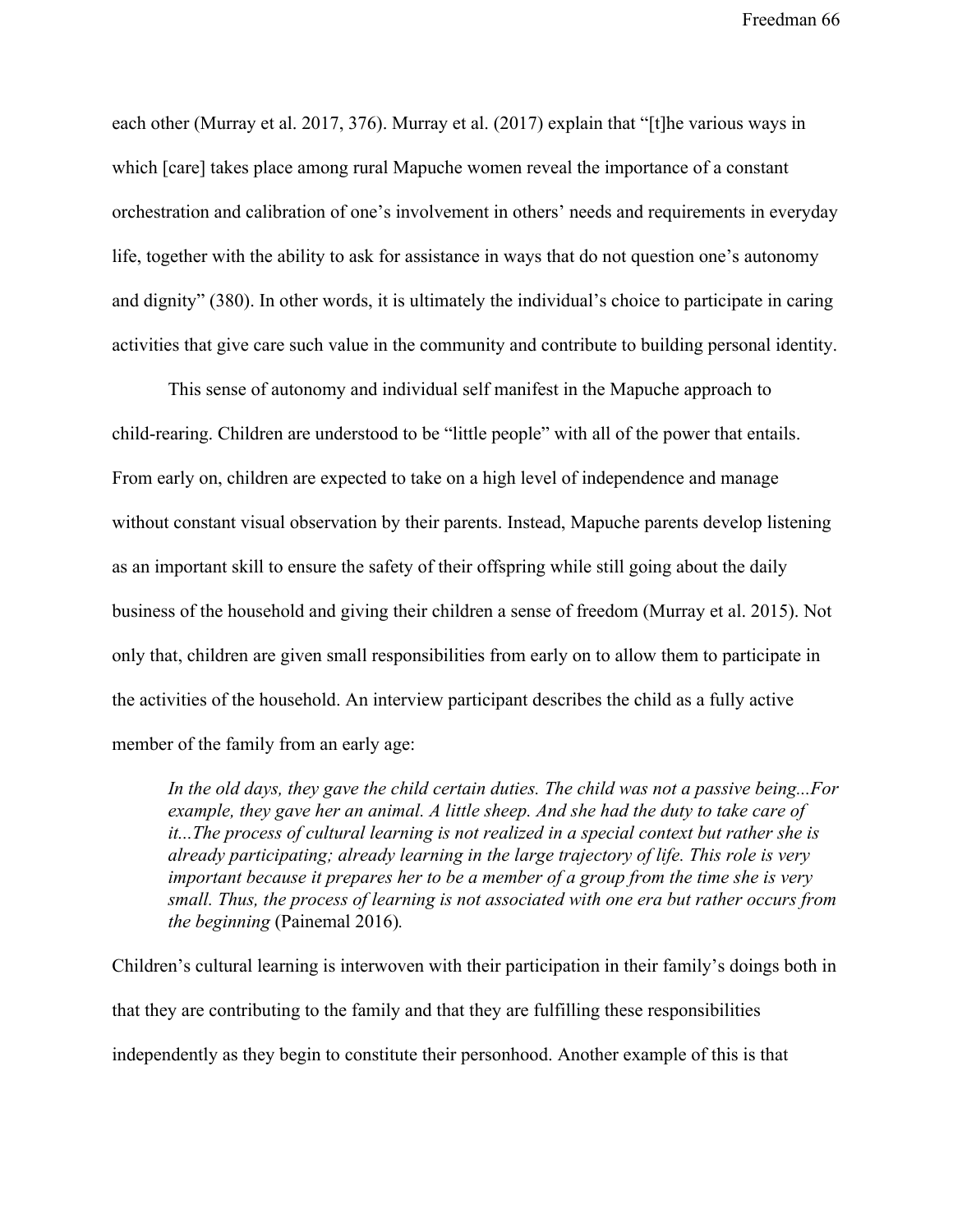children began to express ownership over their homeland from a very early age as well. Greeting is very important in Mapuche society, and young children begin to welcome guests into their homes or into outside spaces which they have inhabited for play (Murray et al. 2015, 390). These responsibilities and homemaking tendencies suggest that children are considered and treated as agents.

Mapuche children are encouraged to learn how to fully participate in their community's activities through observation. One interview participant describes the special crib that Mapuche people use to incorporate the child into the household:

*They would leave the child in a special crib so she could watch the activities that her parents were participating in. This cradle was a vertical cradle. They would tie the child in, and she would stay watching everything that happened around her. Thus, in this way she was participating in a sense in the world of the family* (Painemal 2016)*.*

This is an example of learning by observations that is expected for Mapuche children as part of

the development of their early autonomy, independence, and family/community membership.

Another interview participant shares how she chose to participate in this learning by observation

because she wanted to contribute to her family's work from a young age:

*Of the culture, they first showed me respect and love because before there was a lot of unity: the family, neighbors, communities. For example, in the work of harvest, everyone was united. And work that my mother showed me. And she didn't obligate me to work as the only daughter. But I wanted to learn, and I helped. By watching, I learned how they worked. And I liked it, so I practiced it afterwards* (Lincognir 2016)*.*

Once again, as a child, this interviewee was treated as an individual who could choose the extent of her participation in household activities, and it was ultimately her responsibility to take the initiative to contribute. Murray et al. (2015) reiterate that it is the responsibility of children to engage in observation, figure out what they have learned from it, and ultimately imitate it. "Concomitantly," they write, "parents do not attribute children's milestones to their own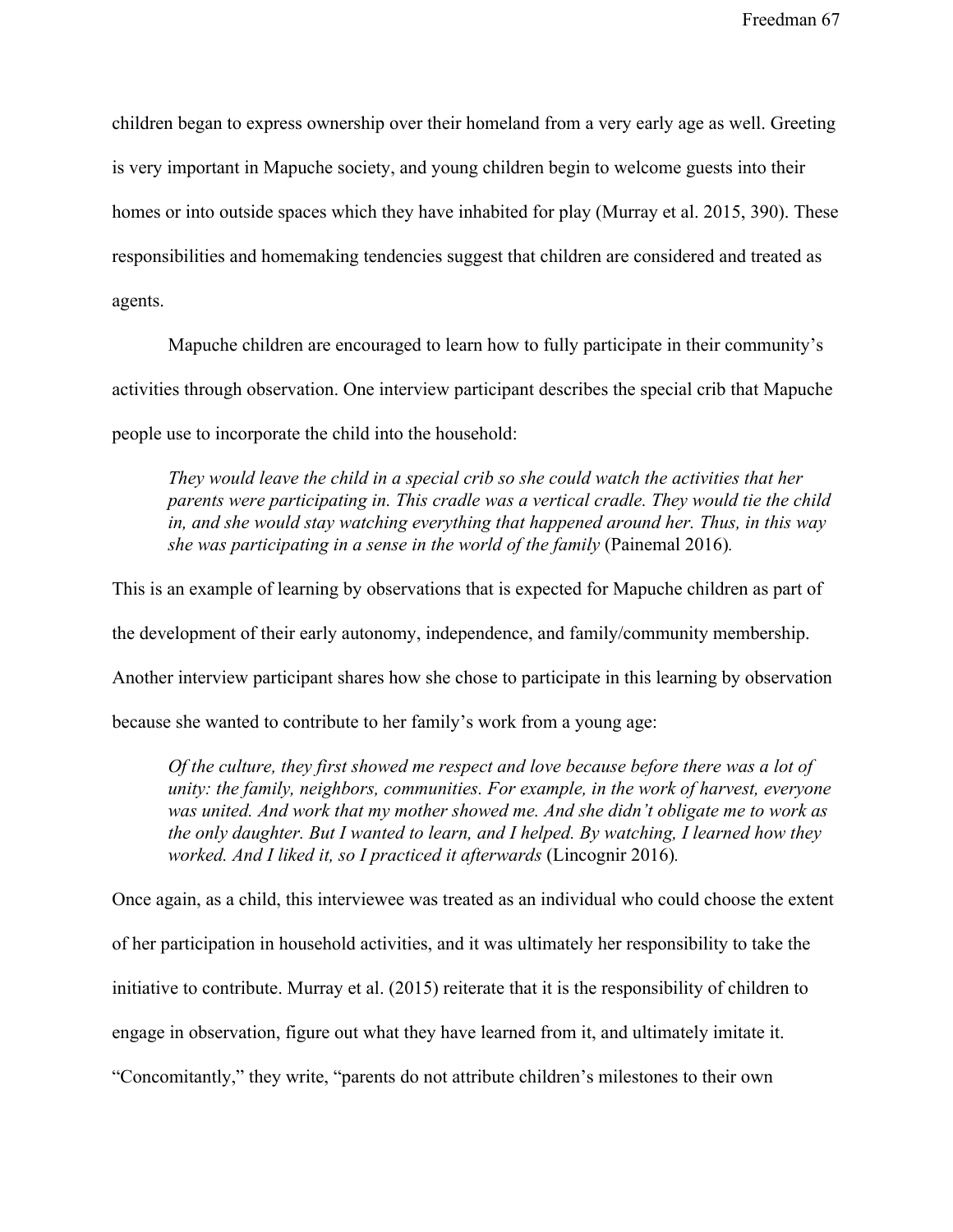involvement; they assume them to be a result of a child's own initiative" (387). Children are understood to be autonomous human beings that are integrated from the very beginning into the context of the family and the community.

FEMAE integrates its calls for autonomy with a desire to learn from existing community wisdom, including the ancestral authorities of the Mapuche people. It places Mapuche knowledge practices at the core of its demands for education in Mapuzugun, pluricultural and plurilingual formations in all Chilean educational institutions, and autonomous Mapuche educational institutions. These knowledge practices must form the basis for Mapuche education in order to revitalize and live out autonomous Mapuche cultural identity. For example, FEMAE imagines that research protocols and projects in a Mapuche university would include deference to and communication with Mapuche authorities. Mapuche authorities facilitate autonomous rituals that connect the Mapuche to their communities and to the Earth. Mapuche students might use the ritual space to model autonomous Mapuche practices and to navigate intersections between Mapuche and settler worlds.

Ritual is a major part of enacting the Mapuche relationship with land as well as integrating children into community and practice. Ritual is one activity through which the Mapuche transmit cultural knowledge across generations, often enforcing the exclusion of non-Mapuche people from ritual spaces. The spiritual authority that presides over rituals is the *machi*, a Mapuche shaman responsible for healing the community who is adept at navigating many conjoining worlds, including the Mapuche and settler worlds. One interview participant explains how children who participate in the *ngillatun*, a ritual for healing and reconnecting with the land, are being integrated into the community: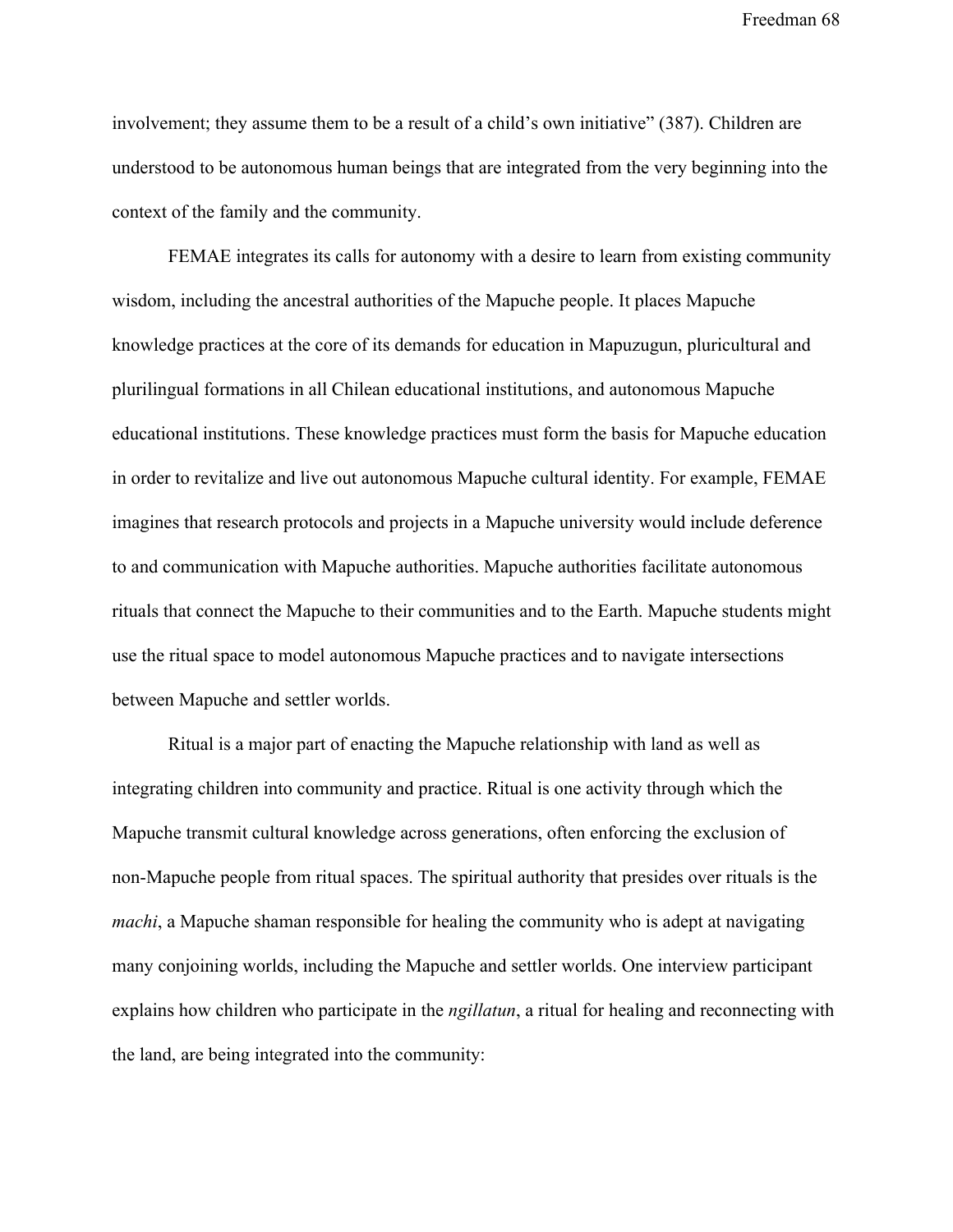*If there is autonomous space for the socialization process of infants, it is ceremonies...In ngillatun there is the connection with the spiritual world and furthermore the presence of specialists there like the machi that also does a healing for all of the community and for all of the family. They heal the Earth, they heal the family, and in that they involve the children. They participate in this activity, and they connect with something, with a root. A root is key for the process of child development* (Painemal 2016).

The first stage of Mapuche identity formation is connection with roots or lineage. Children are the products of their "four roots" or grandparents, from which they derive their "descent", which may include physical characteristics, behaviors, or community responsibilities (Course 2013, 7). Children are able to formalize and enact this connection in the context of the ritual.

The Mapuche have increasingly sought to keep outsiders from attending their ceremonies in part because they understand ritual as a necessarily autonomous space for the socialization of children:

*Mapuche ritual is one of the institutions that has been maintained throughout periods of change and transformation. It is the one place where the State has not been able to enter,* including that communities are careful that external folks do not attend (Painemal 2016).

Children and other community members are welcomed into an indigenous world that connects them with their lineage and with the land around them out of sight of settlers who seek to define and confine Mapuche being. Autonomous ritual spaces allow youth to observe independent transmission of community knowledge practices and culture.

In the *ngillatun* ritual, the machi perform a ritual to heal the community's land and families; machi mediate the connection between the Mapuche and the spirit world in community and individual healing rituals. Machi are primarily women, and their healing practices emphasize the importance of restoring wholeness after alienation from the community. This allows individuals to be re-integrated into their Mapuche body and resume their community activities, participation in which defines them as active Mapuche people (Bacigalupo 2003). Since the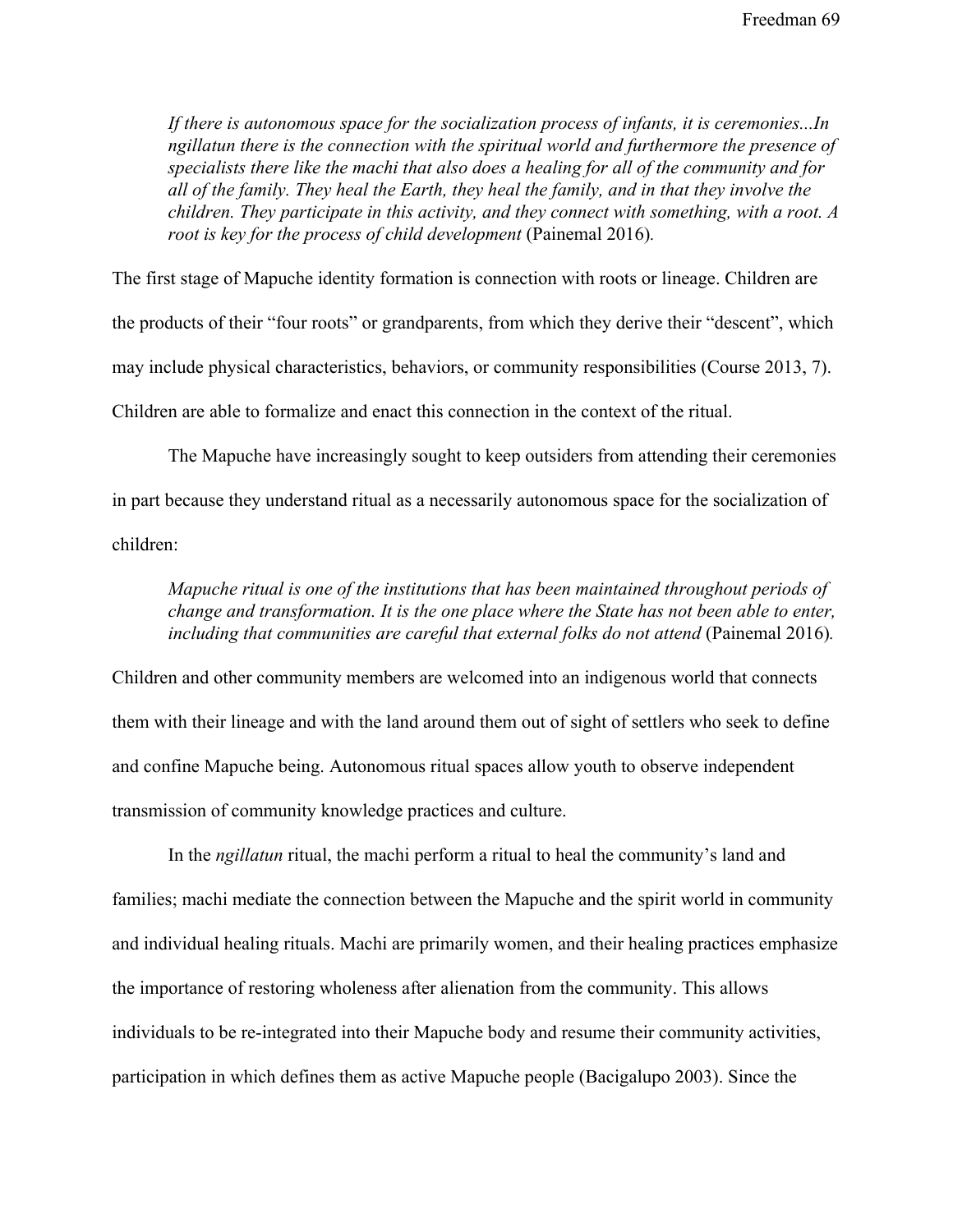primary role of the machi is to navigate between worlds as they interact with humans and spirits, they are adept at navigating the complexities of Mapuche identity in relation to the settler state. They do not construct their Mapuche identity as static but instead adapt themselves and their practices in conversation with the world around them.

A machi's adaptability allows her to use the tools of the settler state while maintaining her Mapuche practices and knowledge regime because her approach is born out of her role as a spiritual leader of the Mapuche community. Machi are impacted and shaped by what they learn from settlers, but they reclaim settler knowledge for use in a Mapuche context: "There has been a selective integration and resignification of foreign concepts, terms, medicine, and symbols into the preexisting Mapuche performance-based system of meaning" (Bacigalupo 2003, 43). Thus, Machi are constantly reforming what it means to be Mapuche; they "expand social, physical, and spiritual boundaries by creating an image of the empowered Mapuche body without boundary restrictions" (Bacigalupo 2003, 40). The content of a machi's knowledge as well as her approach to cultivating her knowledge, which is often transmitted through healing rituals, constitute part of FEMAE's incorporation of community wisdom into its vision of decolonization.

FEMAE utilizes Mapuche community wisdom as well as the Chilean State's commitments to international human rights regimes and national laws to claim a right to an autonomous Mapuche education. Mapuche people have used their own texts to craft counter-narratives to Chilean history as well as settler texts to learn from and resist the settler state. Machi's shamanic biographies assert their agency and present Mapuche people as victors in history. Mapuche people have often chosen which State laws or Bibles to subscribe to and put in conversation with Mapuche culture. For FEMAE to reference Chilean laws in the context of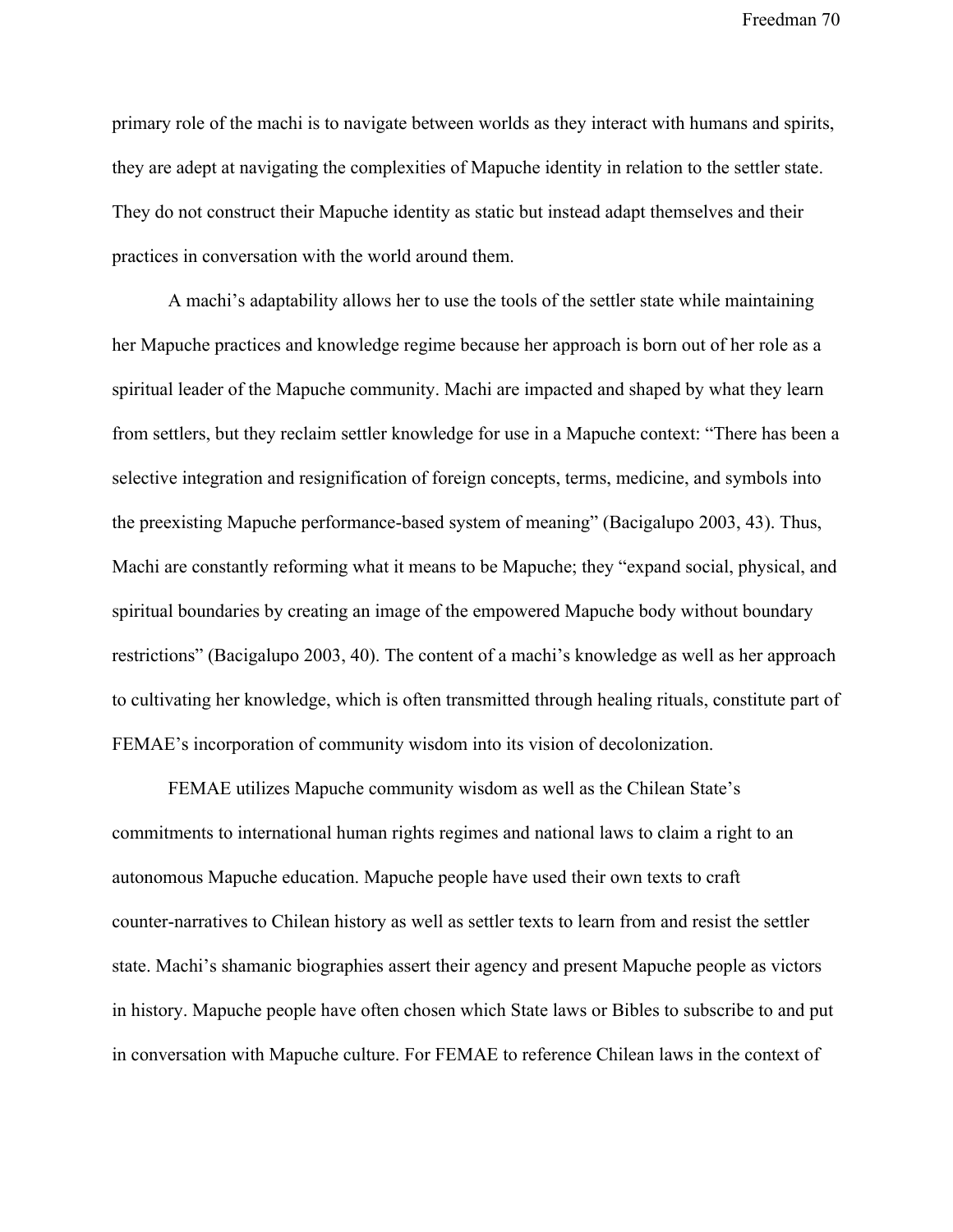their mission statement holds the Chilean State accountable to its legal obligation to indigenous people, establishes a widely recognized legal standing on which to base its claim, and appropriates Western laws in the creation of its own narrative.

Mapuche's selective use of shamanic biographies, Bibles, and other laws provide a textual basis for Mapuche history and resistance. Machi write biographies that connect them with past Machis through cycles of death and rebirth as well as present a linear historical narrative of Mapuche communities. As Machis carry on the spirits and spiritual traditions of the Mapuche, they "use shamanic biographical narratives to challenge conventional Chilean history—the history of their subordination to the state—and present themselves as the spiritual victors of that history" (Bacigalupo 2014, 652). Machis and other Mapuche people write texts like biographies to establish a Mapuche archive separate from histories officially recognized by the State. Learning alphabetic writing after colonization allowed Mapuche people to write both in Spanish and Mapuzugun as they co-opted State practices like making stamps or newspapers and made them Mapuche. Similarly, Mapuche people understood the Bible to be a tool of colonization but found aspects of Anglican and Catholic bibles to be useful in the context of Mapuche spirituality. They adopted elements of these texts and translated them into Mapuche settings (Bacigalupo 2014). In this tradition, FEMAE has translated "official" laws and put them in conversation with Mapuche wisdom in service of its work.

The Federation of Mapuche Students connects the decolonization of the Chilean education system with the restoration of a Mapuche world. Through its discourse and actions since it formed in 2011, FEMAE has asserted its productive power to establish a counter-hegemonic definition of Mapuche identity and shift the relationship between Mapuche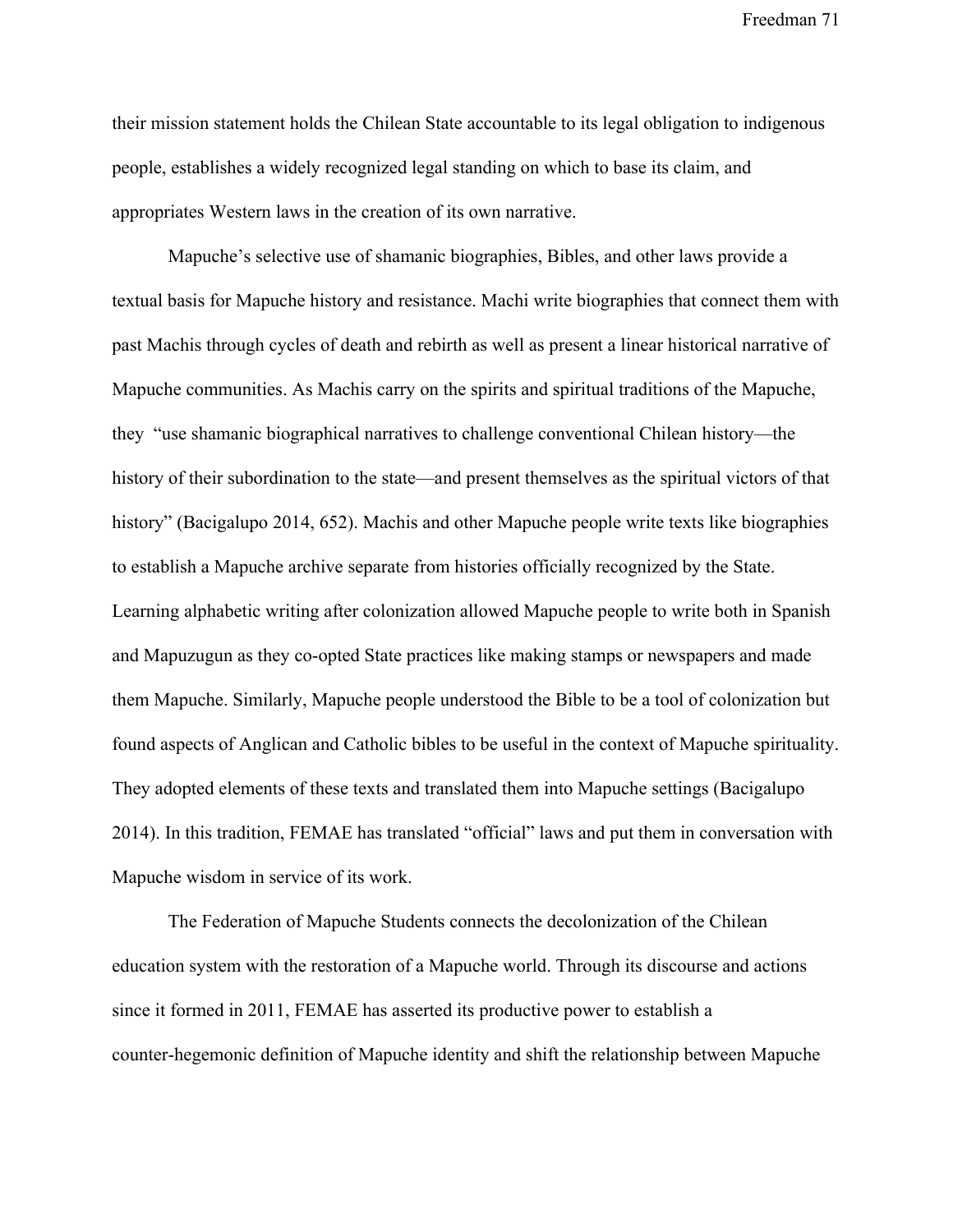students and Chilean settlers. FEMAE's mission statement develops a Mapuche youth vision and claim to a decolonized Chile, articulating that it is the community's youth that has the power and responsibility to catalyze social change and develop Mapuche identity. The group bases its claim in part on legal commitments the Chilean State has made to the indigenous community, utilizing international human rights statutes and Chilean laws to give standing to its proposal. The first step towards decolonization that FEMAE identifies is recognition by the State, through dialogue with Mapuche people, of the violence it has caused in Mapuche territory. FEMAE suggests that this first act of recognition will clear the way for the State to respect, comprehend, and incorporate Mapuche epistemologies in its policies and practices as well as facilitating space for greater Mapuche autonomy.

FEMAE is most interested in the integration of Mapuche culture into Chile's education system. Integration requires both restructuring the curricula of Chilean educational institutions to include Mapuche language, history, and knowledge traditions and creating Mapuche educational institutions run by and for the Mapuche community. FEMAE focuses these demands in the Mapuche territory, taking into account diversity of practices among regional Mapuche groups. FEMAE imagines that through mutual respect and acknowledgment of autonomy between Mapuche people and settlers, the Chilean education system can be decolonized, allowing Mapuche students, their families, and their communities to inhabit and learn in their indigenous world.

The Federation of Mapuche Students creates a beautiful vision of a decolonized education system and asserts its power as a collaborator to realize that vision. Despite the decrease in activity of the Chilean student movement, FEMAE continues to work in solidarity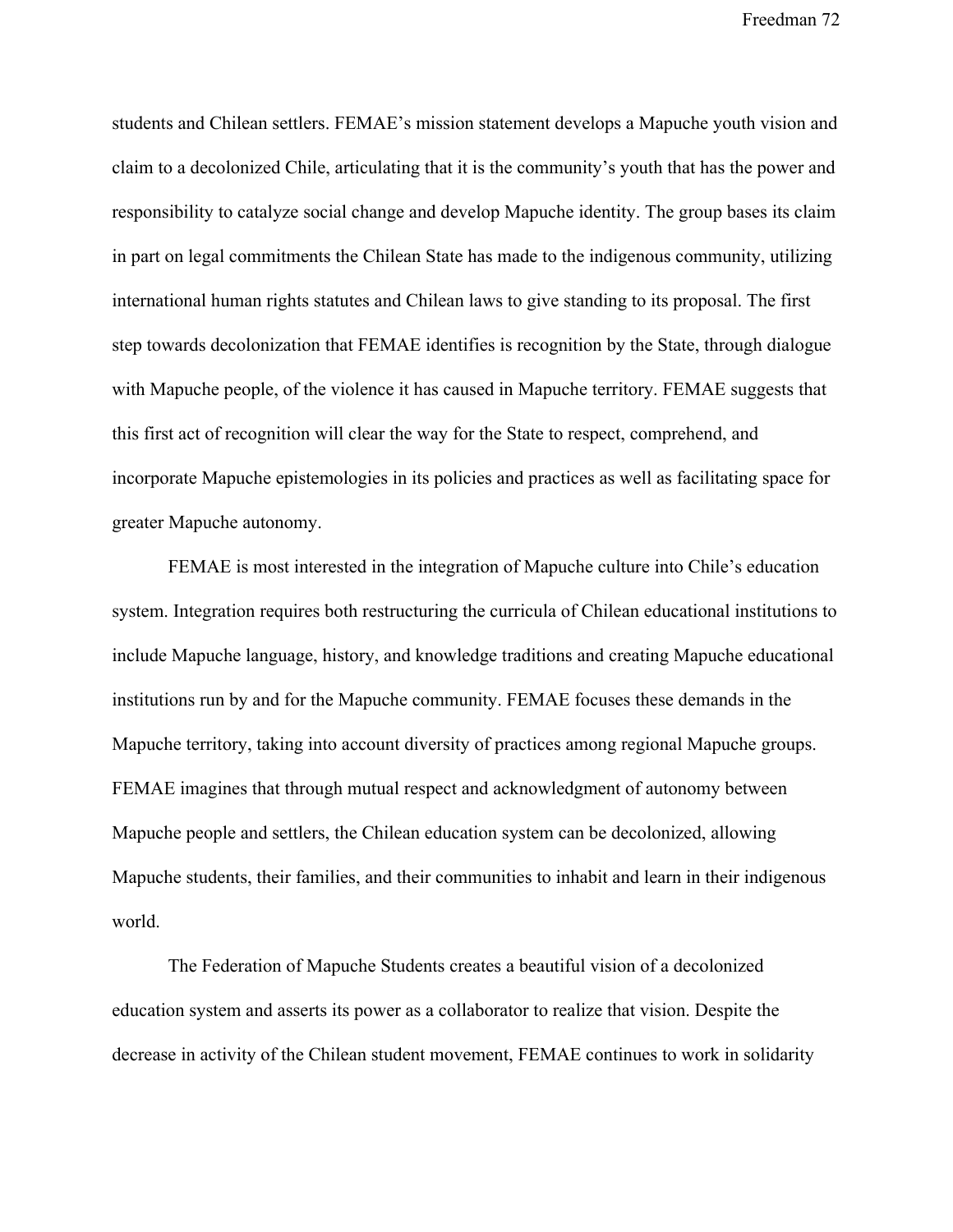with other Mapuche organizations for Mapuche liberation. This included participating in the seventh annual march for Mapuzugun on February 16, 2018 and standing with Mapuche horticultural workers when the central market in Temuco banned peddlers in March 2018. Solidarity remains key to FEMAE's mission and a Mapuche worldview, not only because Mapuche personhood is predicated on individuals making the autonomous choice to care for others and build relationships, but also because settler colonialism permeates Chilean State institutions and demands a united response.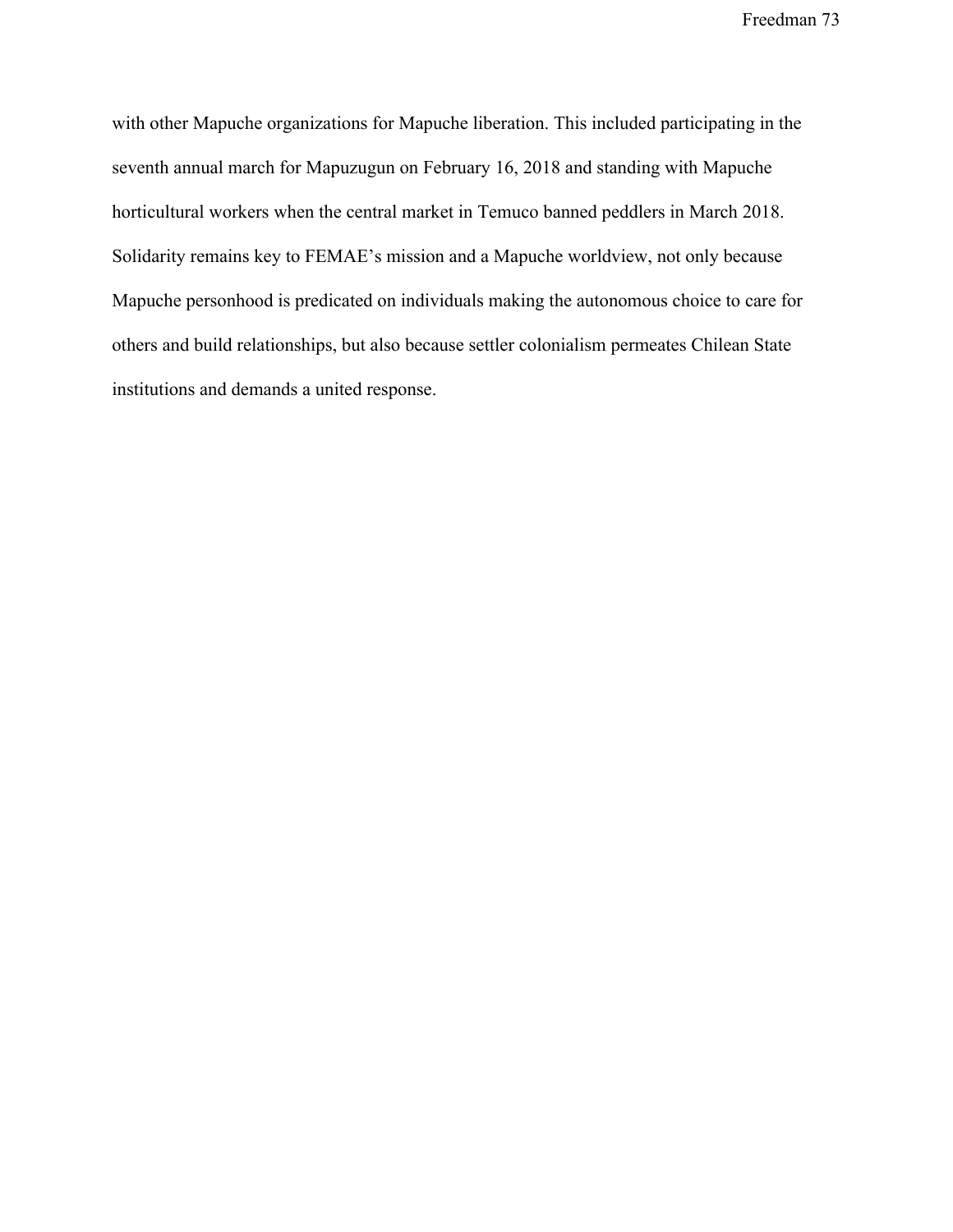## **Conclusion**

Luis Marileo, Mapuche activist, force for decolonization, and prisoner of settler colonialism, died on June 10, 2017, the day before his 25th birthday. He and a fellow community member were shot by a former police sergeant. Everyone who met Marileo described his unwavering commitment to liberation for the Mapuche, even when it meant putting his own body on the line. He demonstrated solidarity with his people and left his mark on the systems with which he came in contact. His vision was born from his Mapuche world and is sustained by other Mapuche activists, like the youth in the Federation of Mapuche Students. In this project, I investigated how Mapuche families engage with and resist settler colonialism in Chile in order to move towards decolonization. I found that the resilience of Mapuche youth creates the potential for the restoration of a Mapuche world.

The Mapuche community fights for decolonization against Chile's settler colonial apparatus. The work of Wolfe (2006), Veracini (2010), and Glenn (2015), among others, allows me to identify five settler colonial tactics, dispossession of land, confinement, assimilation, structural violence, and criminalization of resistance, that the Chile State utilizes to eliminate and control the Mapuche people. Chile's child protection system, SENAME, perpetuates settler colonialism by removing indigenous children from their communities, incarcerating them, ignoring the violence against indigenous families, and erasing indigenous identity. The confinement, assimilation, and structural violence that SENAME performs are all integral mechanisms of settler colonialism.

SENAME's intercultural programs further assimilate Mapuche families without facilitating a Mapuche process of self-recognition. Park and Richards (2007) and Coulthard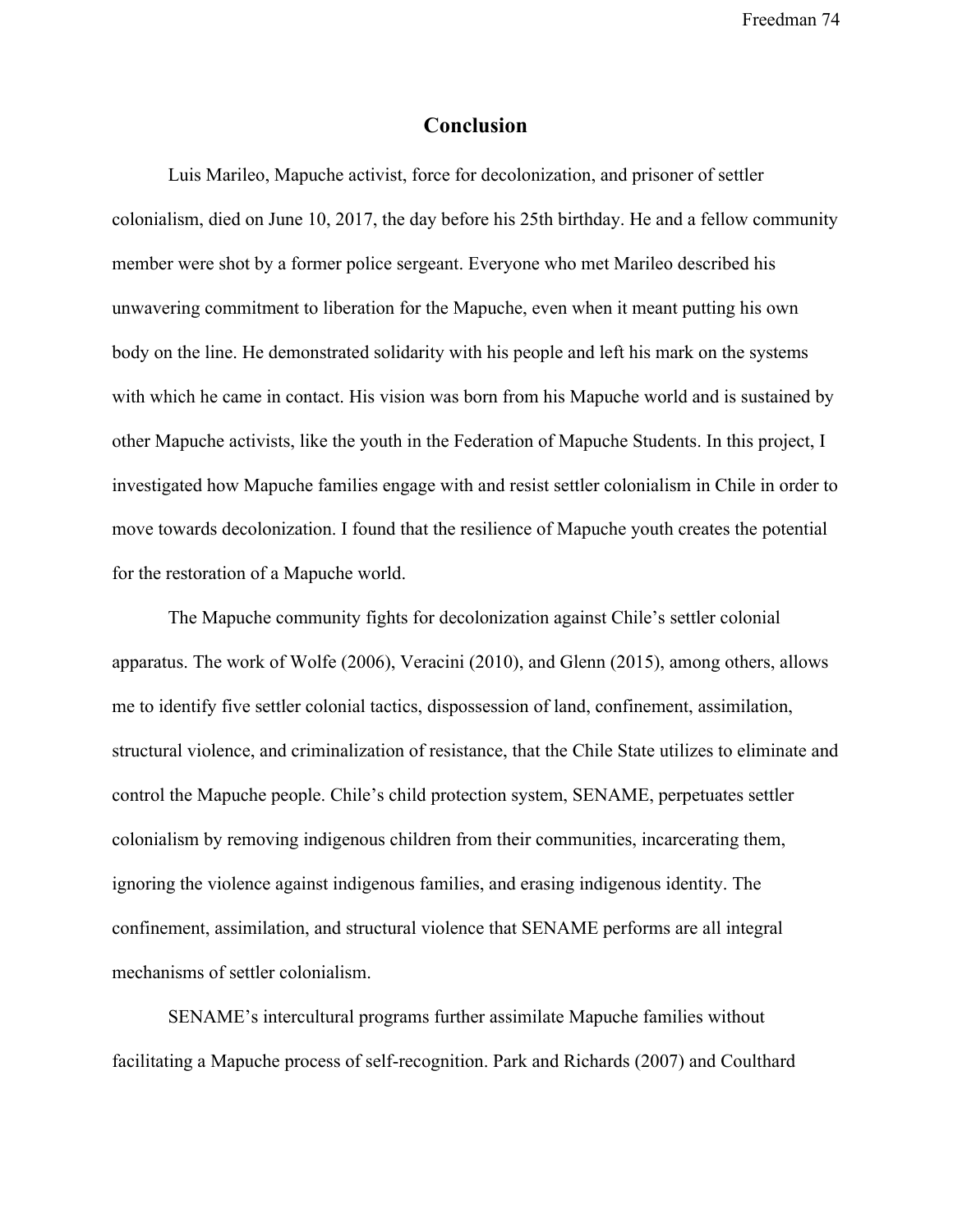(2014) discuss the danger of intercultural reforms and in contrast, the potential for indigenous self-recognition. SENAME's Mapuche employees and organizations like UNICEF seek to support Mapuche families within SENAME, but their efforts only reform settler colonial relationships without decolonizing them. Despite SENAME's mistreatment, Mapuche families resist and thrive against the system.

FEMAE provides invaluable tools for supporting Mapuche families in decolonizing oppressive State systems. Barnett and Duvall (2005) explain the importance of productive power like FEMAE's discourse in determining relationships between actors. Shilliam (2015) claims that decolonial science requires knowledge cultivation rather than production. The Federation of Mapuche Students asserts its power to imagine and implement a decolonized Chilean education system, laying claim to the right of Mapuche students to an education system that recognizes State violence and cultivates Mapuche autonomy and knowledge.

FEMAE illuminates elements of their vision of decolonization that might support other State systems like SENAME in dismantling settler colonialism. To break down structural violence, FEMAE first calls for the Chilean State to participate in a process of mutual recognition and dialogue with the Mapuche community, which requires the State to acknowledge the violence it perpetrates against Mapuche people. Then, it demands space for the Mapuche to practice and develop their living knowledge traditions, including their ancestral language Mapuzugun with oversight from community authorities. Next, it hopes for the establishment of autonomous Mapuche institutions, like a Mapuche university. SENAME could employ these same tenets of recognition, respect, and support for indigenous authority and identity to fulfill its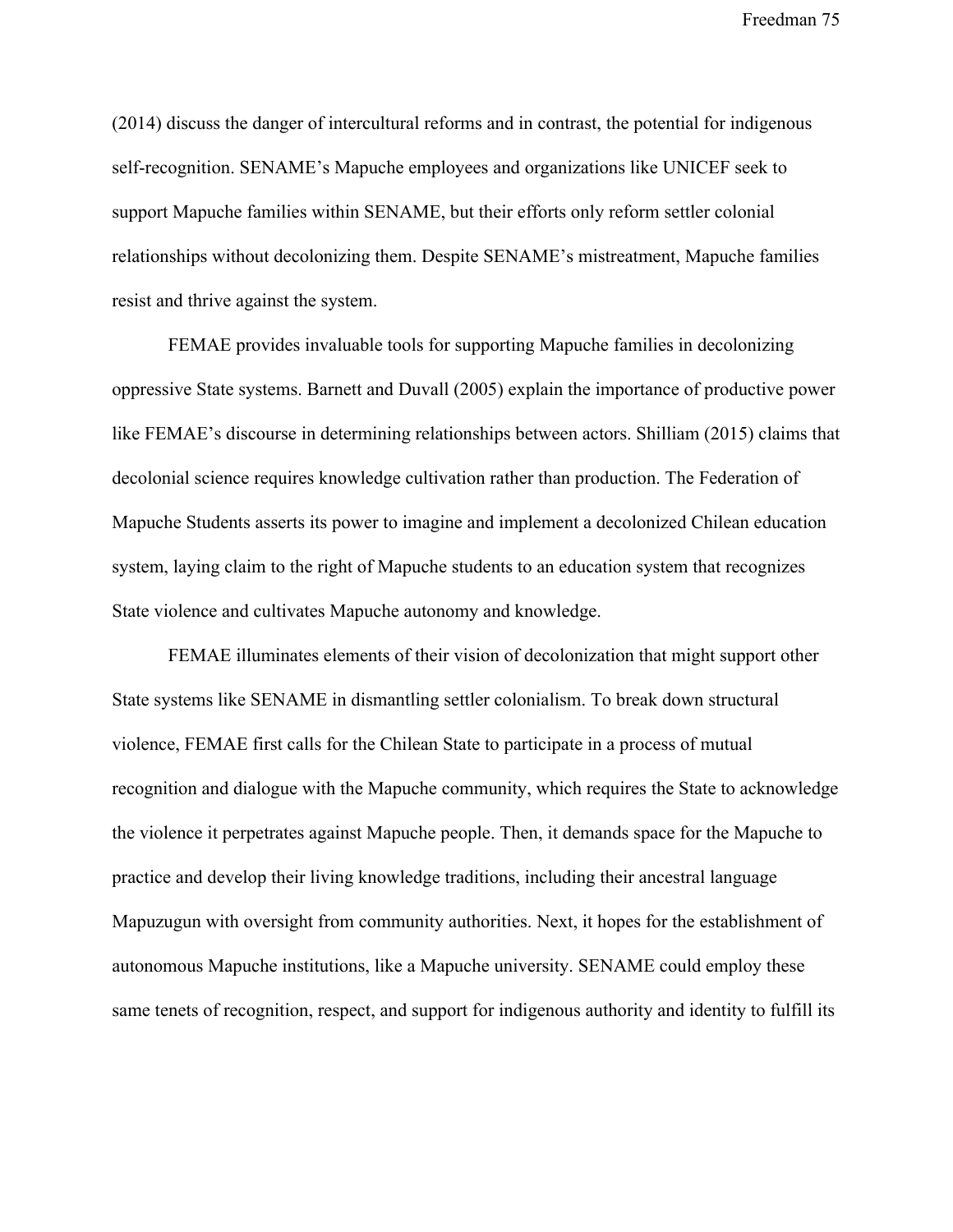mission of protecting the rights of children and families. The system must also reckon with the State's responsibility to relinquish stolen lands and restore a Mapuche world.

According to FEMAE's mission, first, the system must acknowledge the settler colonial violence that Mapuche families experience at the hands of police and State institutions, SENAME included. This would require dialogue between families that have been criminalized and incarcerated by SENAME, Mapuche authorities, SENAME professionals, and judges from the family tribunals. Through intercultural communication, SENAME would be invited to grapple with the settler state's violence against Mapuche children and its own role in traumatizing these families. Such a discussion would foreground the value of Mapuche knowledge and experience as both the State and the Mapuche mutually recognize each other as powerful actors and explore the nature of their settler colonial relationship.

Then, SENAME must facilitate a shift in power over the care of children who have had their rights violated or who have broken the law back to the Mapuche. Placing responsibility for child welfare into the hands of communities enables the ongoing transmission of Mapuche wisdom across generations and ensures that children have access to their ancestral lands. This would resituate child welfare in Mapuche territory rather than in SENAME's carceral centers, which occupy stolen Mapuche territory. Even for those Mapuche families who no longer inhabit their ancestral lands, if SENAME were to recognize Mapuche epistemology and authority, Mapuche children could access culturally sensitive care across Chile without facing violent assimilation by Chilean State systems. FEMAE declares that it is up to Mapuche youth to promote and defend their rights and communities. SENAME can play a role in securing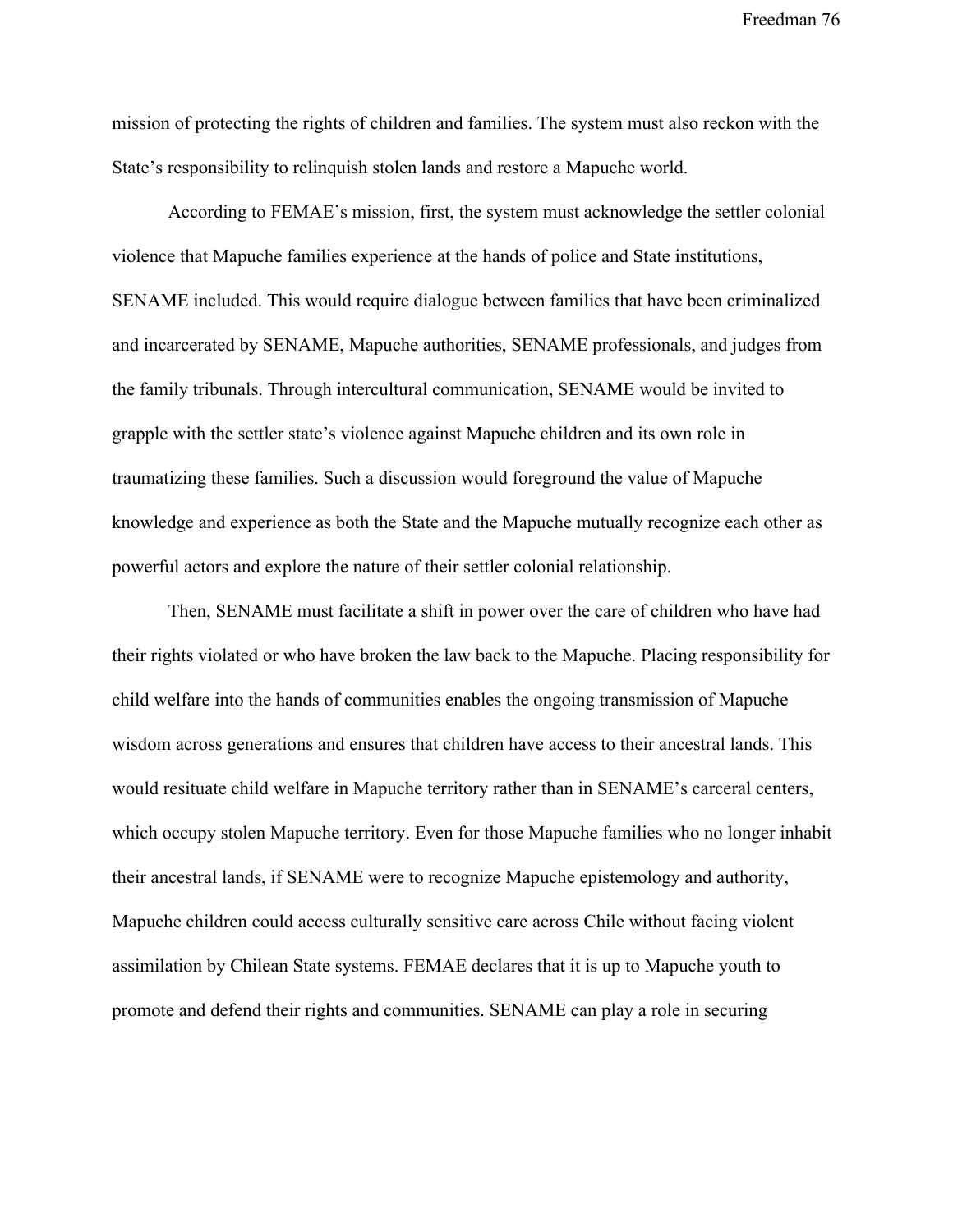Mapuche futurity by decolonizing Chilean child protection and supporting Mapuche youth and their communities.

In addition to FEMAE's vision, decolonization of a settler state may also require settlers to relinquish stolen indigenous lands. Settler colonialism is predicated on the dispossession of indigenous lands. Tuck and Yang (2012) discuss what decolonization must entail in a settler colonial context. They explain the dangers of conflating decolonization with initiatives that would provide indigenous people with rights under the currently existing settler regime. Tuck and Yang claim that using decolonization to describe anything other than restoring indigenous land and life allows settlers to "move to innocence" by continuing to identify themselves as part of the landscape that they occupy rather than as invaders (2012, 10). "Our goal in this essay is to remind readers what is unsettling about decolonization - what is unsettling and what should be unsettling," write Tuck and Yang (2012, 3). Though they do call for an interrogation of how settler colonialism permeates education systems and other settler institutions, they demand that the specific discourse of decolonization be employed unequivocally in relation to unsettlement of land and restoration of an indigenous world.

The existence of Chile, as well as the United States, Canada, and Australia, is made possible by settler conquest and theft. After illegitimately seizing indigenous lands, States establish private property regimes. Settlement and sale erases collective ownership and connection between indigenous groups and their territory. As forestry and hydroelectric corporations move into ancestral Mapuche lands, these private interests transform the landscape: they carve a path of destruction through deforestation and damming.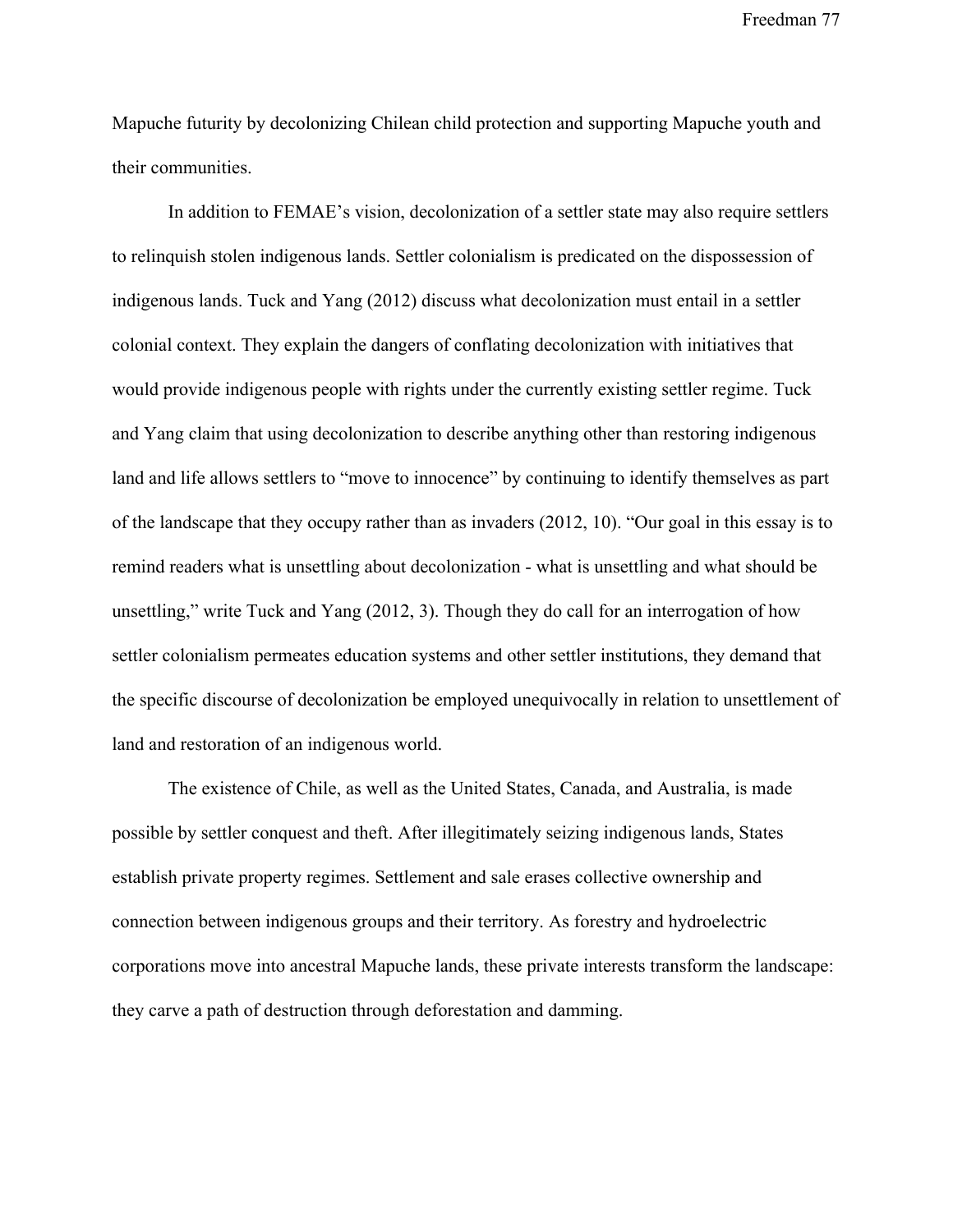The Chilean State's occupation also disrupts the Mapuche relationship with land from which they draw strength, wisdom, and sustenance. Mapuche spirituality connects Mapuche people to the Earth, to their ancestors, and to their own bodies and minds. Mapuche people do not all inhabit the Wallmapu, understand their relationship with the land in the same way, or perform traditional spiritual practices. Still, settlers must withdraw their false land claims and return occupied territory to these communities.

What does it mean to restore a Mapuche world? The settler state has appropriated much of ancestral Mapuche territory and devastated it beyond recognition. Mapuche people have fled to the city in search of a new world to occupy and new pathways to explore their indigenous identities. Mapuche activists like FEMAE constantly reimagine Mapuche being and resistance in conversation with their community and the settler world around them. The Chilean State has a responsibility: to end its occupation of Mapuche territory, return it to Mapuche communities, and revitalize it. This restored land will welcome Mapuche people to inhabit their indigenous world. Until then, Mapuche youth and families will continue organizing autonomous spaces, practicing living knowledge traditions, and redefining what it means to be Mapuche. They guarantee the future of their world by growing, learning, and fighting together.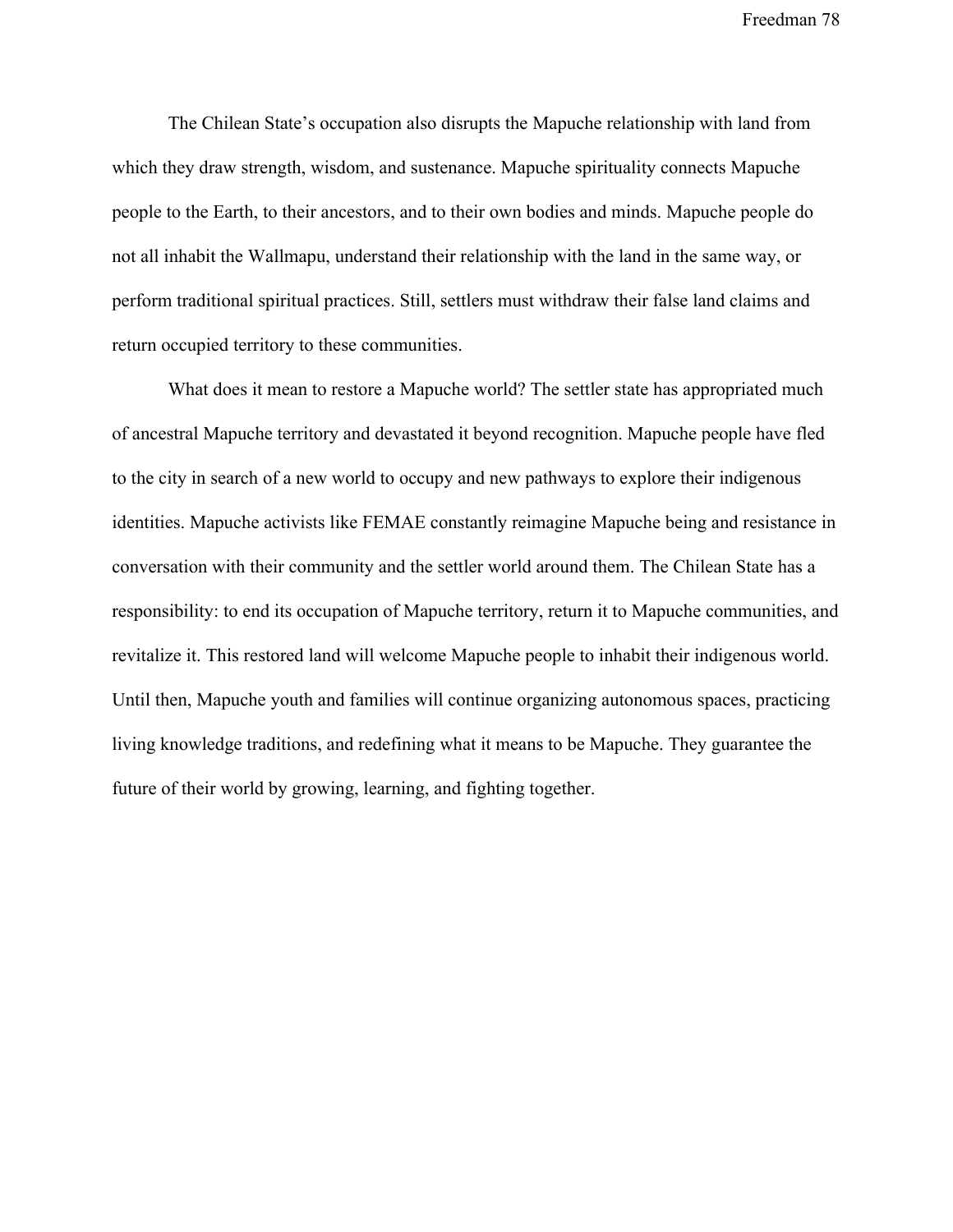## **Acknowledgments**

First and foremost, thank you to members of the Mapuche community, SENAME, and UNICEF that shared their perspectives with me through interviews and supported me in interrogating the relationships between the Chilean State and the Mapuche people.

Thanks to my academic adviser Paul Dosh for meeting me at Dunn Bros every week to provide me with invaluable insights, edits, and reflections on my work. Thanks also to David Blaney, who has supported my writing, recommended readings to me, and engaged thoughtfully with my ideas since I arrived at Macalester. Thanks Jesse Zarley for serving on my committee and contributing his expertise on the Mapuche people. Thanks to the Honors Colloquium for their unwavering willingness to peer edit and commiserate and to our intrepid leader Patrick Schmidt for his guidance and good humor. Thanks to David and Shelby for being the best cheerleaders of all time. Thanks to my dad and sister Sophie for being constant bulwarks and laughing at my jokes. Thanks to my mom. This project would have been impossible without her.

I dedicate this project to indigenous peoples engaged in anti-colonial struggles, in particular the Mapuche people who show incredible resilience in the face of ongoing dispossession by the Chilean settler state. Thanks to the Mapuche youth who envision and fight for decolonization of the Wallmapu; their strength sustains the Mapuche people and builds potential for global anti-colonial solidarity. Finally, I would like to acknowledge Luis Marileo, whose life was cut short by settler colonial violence in 2017, for always finding ways to resist and decolonize his body and mind. His commitment to the wellbeing of his community is a light that I hope will serve as a guide as I grapple with how I can work to dismantle my privilege in service of indigenous communities.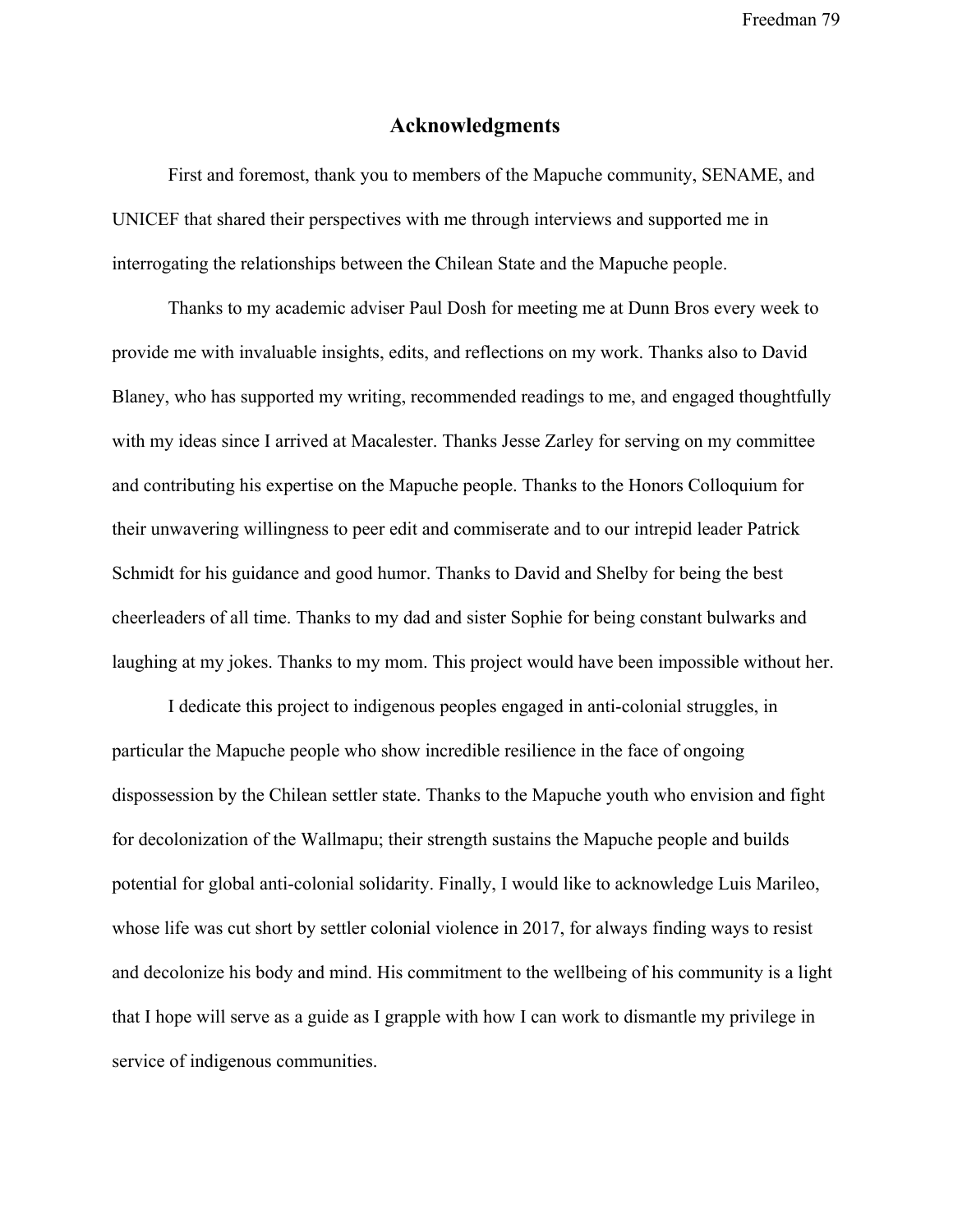## **References**

- Adams, David Wallace. 2006. "Beyond Bleakness: The Brighter Side of Indian Boarding Schools, 1870–1940." In *Boarding School Blues: Revisiting American Indian Educational Experiences,* eds. Clifford E. Trafzer, Jean A. Keller, Lorene Sisquoc. Lincoln: University of Nebraska Press, 35-64.
- Arce, Gianinna Muñoz. 2015. "Intervención social en contexto mapuche y descolonización del conocimiento." *Tabula Rasa* 23: 267-287.
- Arvin, Maile, Eve Tuck, and Angie Morrill. 2013. "Decolonizing Feminism: Challenging Connections Between Settler Colonialism and Heteropatriarchy." *Feminist Formations* 25 (1): 8-34.
- Bacigalupo, Ana. 2003. "Rethinking Identity and Feminism: Contributions of Mapuche Women and *Machi* from Southern Chile." *Hypatia* 18 (2): 32-57.
- Bacigalupo, Ana. 2014. "The Potency of Indigenous "Bibles" and Biographies: Mapuche Shamanic Literacy and Historical Consciousness." *American Ethnologist* 41 (4): 648-663.
- Barbereau, Laura & Marion Martel. 2017. "En el Wallmapu, el Estado vulnera los derechos de los niños y niñas mapuches." June 30. [http://www.eldesconcierto.cl/2017/06/30/en-el-wallmapu-el-estado-vulnera-los-derechos](http://www.eldesconcierto.cl/2017/06/30/en-el-wallmapu-el-estado-vulnera-los-derechos-de-los-ninos-y-ninas-mapuche/)[de-los-ninos-y-ninas-mapuche/](http://www.eldesconcierto.cl/2017/06/30/en-el-wallmapu-el-estado-vulnera-los-derechos-de-los-ninos-y-ninas-mapuche/) (April 8, 2018).
- Barnett, Michael, and Raymond Duvall. 2005. "Power in International Politics." *International Organization* 59 (1): 39-75.
- Brockie, Teresa N., Morgan Heinzelmann, and Jessica Gill. 2013. "A Framework to Examine the Role of Epigenetics in Health Disparities among Native Americans." *Nursing Research and Practice*. 2013: 1-9.
- Calbucura, Jorge. 1996. "El proceso legal de abolición de la propiedad colectiva: el caso mapuche."<http://www.mapuche.info/mapuint/calbu01.htm>(January 8. 2018).
- Campbell, Karlyn K., and Thomas R. Burkholder. 1997. *Critiques of Contemporary Rhetoric*. Belmont: Wadsworth Publishing.
- Cancino, Rita. 2013. "Los Mapuches de Chile y la violencia cultural: la lucha por su cultura y lengua." *Sociedad y Discurso* 23: 78-103.
- Caniguante, German. 2014. "Desde Wallmapu sacan la voz: La FEMAE, la CONFECH y la Reforma Educacional Racista." August 27. [http://www.radiovillafrancia.cl/desde-wallmapu-sacan-la-voz-la-femae-la-confech-y-la-re](http://www.radiovillafrancia.cl/desde-wallmapu-sacan-la-voz-la-femae-la-confech-y-la-reforma-educacional-racista#sthash.zcUoFzZd.tMknL6u0.dpbs) [forma-educacional-racista#sthash.zcUoFzZd.tMknL6u0.dpbs](http://www.radiovillafrancia.cl/desde-wallmapu-sacan-la-voz-la-femae-la-confech-y-la-reforma-educacional-racista#sthash.zcUoFzZd.tMknL6u0.dpbs) (April 8, 2018).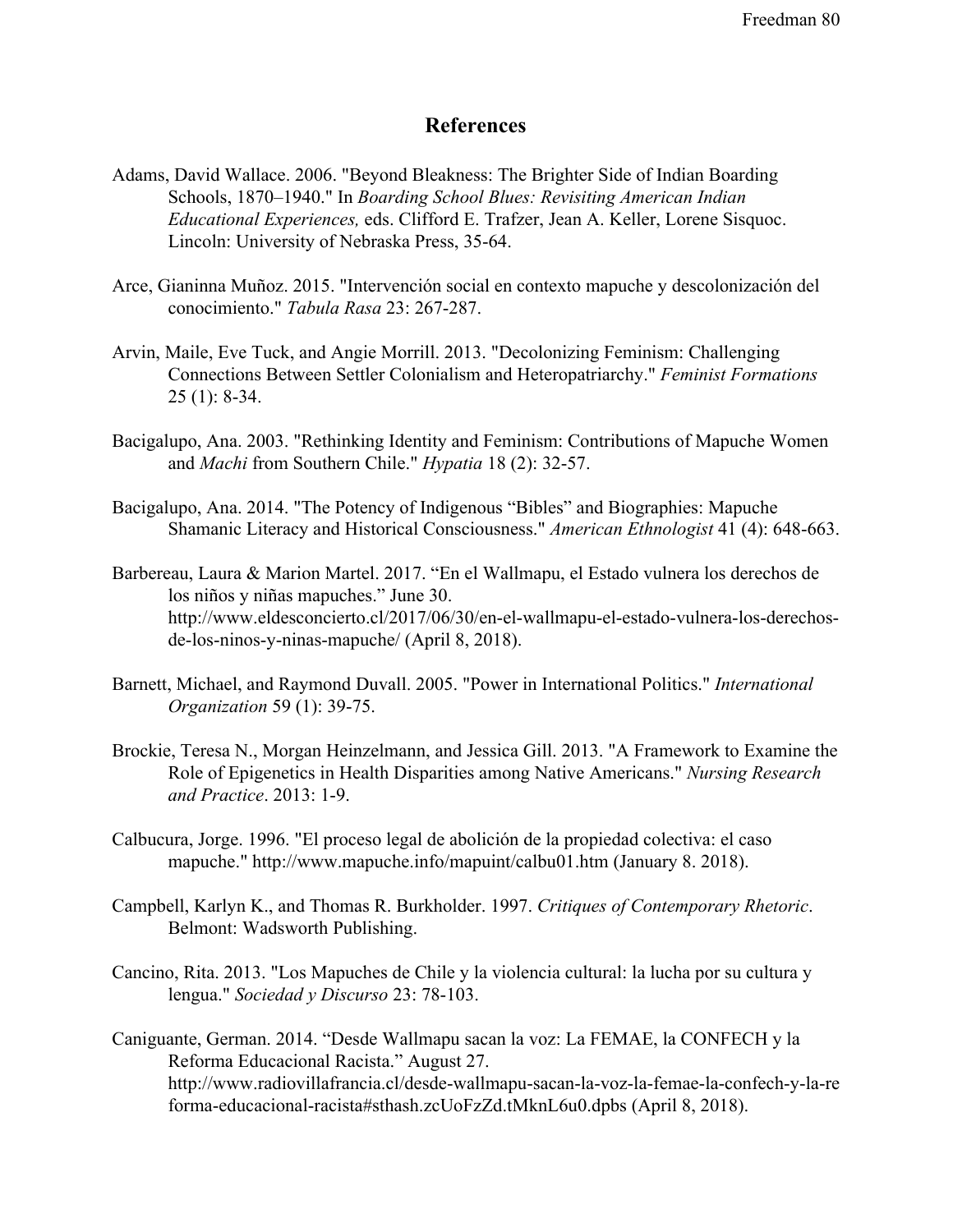Carrasco, Rodrigo Andrés Mardones, and Daniel Alejandro Cheuque Porras. 2010. "Represión política y salud mental en niños, niñas y adolescentes mapuche en el Chile contemporáneo." *Revista Electrónica de Psicología Política* 8 (24): 35-55.

Carrasco, Sebastian. Interviewed by Maxine Freedman. Santiago, Chile, November 18, 2016.

- Carter, Daniel. 2010. "Chile's Other History: Allende, Pinochet, and Redemocratisation in Mapuche Perspective." *Studies in Ethnicity and Nationalism* 10 (1): 59-75.
- Cave, Alfred A. 2003. "Abuse of Power: Andrew Jackson and the Indian Removal Act of 1830." *The Historian* 65 (6): 1330-1353.
- Chile Ministry of Justice. 1979. "Decreto ley 2465: crea el Servicio Nacional de Menores y fija el texto de su ley orgánica." January 16. https://www.leychile.cl/Navegar?idNorma=6929&idParte=0 (April 8, 2018).
- Comunidad de Historia Mapuche. 2017. "Ayer fue asesinado Luis Marileo, pero la bala que lo mató fue disparada hace mucho antes." June 11. [https://www.comunidadhistoriamapuche.cl/ayer-fue-asesinado-luis-marileo-la-bala-lo-ma](https://www.comunidadhistoriamapuche.cl/ayer-fue-asesinado-luis-marileo-la-bala-lo-mato-fue-disparada-mucho/) [to-fue-disparada-mucho/](https://www.comunidadhistoriamapuche.cl/ayer-fue-asesinado-luis-marileo-la-bala-lo-mato-fue-disparada-mucho/) (April 8, 2018).
- Cooperativa.cl. 2014. "Sename reconoció daño sicologico y fisico a menores mapuches en Ercilla." Cooperativa. June 23. [http://www.cooperativa.cl/noticias/pais/pueblos-originarios/mapuche/sename-reconocio](http://www.cooperativa.cl/noticias/pais/pueblos-originarios/mapuche/sename-reconocio-dano-sicologico-y-fisico-a-menores-mapuche-en-ercilla/2014-06-23/172642.html)[dano-sicologico-y-fisico-a-menores-mapuche-en-ercilla/2014-06-23/172642.html](http://www.cooperativa.cl/noticias/pais/pueblos-originarios/mapuche/sename-reconocio-dano-sicologico-y-fisico-a-menores-mapuche-en-ercilla/2014-06-23/172642.html) (April 8, 2018).
- Convention on the Rights of the Child. 1989. United Nations.
- Coulthard, Glen Sean. 2014. *Red Skin, White Masks: Rejecting the Colonial Politics of Recognition*. Minneapolis: University of Minnesota Press.
- Course, Magnus. 2013. "The Apple is Grown, the Grape is Given: Two Modes of Mapuche Exchange." *The Journal of Latin American and Caribbean Anthropology* 18 (1): 1-13.
- Cunneen, Chris. 2011. "Indigeneity, Sovereignty, and the Law: Challenging the Processes of Criminalization." *South Atlantic Quarterly* 110 (2): 309-327.
- Doty, Roxanne Lynn. 1996. *Imperial Encounters: The Politics of Representation in North-South Relations*. Minneapolis: University of Minnesota Press.
- Epstein, Charlotte. 2008. *The Power of Words in International Relations: Birth of an Anti-whaling Discourse*. Boston: MIT Press.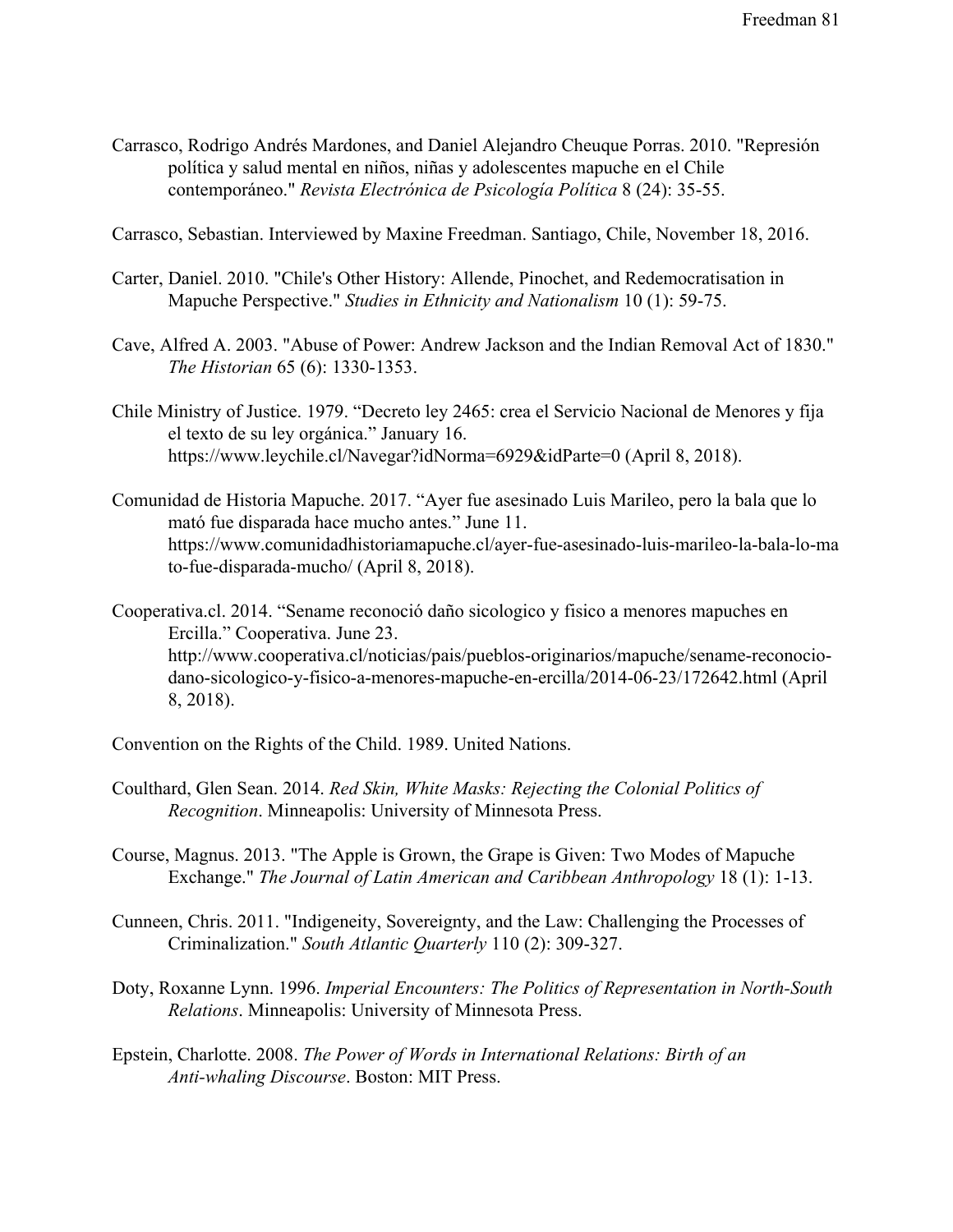- Farmer, Paul E., Bruce Nizeye, Sara Stulac, and Salmaan Keshavjee. 2006. "Structural Violence and Clinical Medicine." *PLOS medicine* 3 (10), 1686-1691.
- Federación Mapuche de Estudiantes (FEMAE). 2015. "Reivindicación de derechos educacionales del pueblo Mapuche." *Federación Mapuche de Estudiantes*.
- "Federación Mapuche de Estudiantes del Wallmapu's Facebook Page." 2018. Facebook.com. Last modified April 8, 2018.<https://www.facebook.com/femae.wajmapu/>. (April 8, 2018)
- Figueroa, Natalia. 2017. "Proyecto que reforma Sename: entre lo mediático y el poco peso político." Diario y Radio U Chile. April 6. [http://radio.uchile.cl/2017/04/06/proyecto-que-reforma-sename-entre-lo-mediatico-y-el-p](http://radio.uchile.cl/2017/04/06/proyecto-que-reforma-sename-entre-lo-mediatico-y-el-poco-peso-politico/) [oco-peso-politico/](http://radio.uchile.cl/2017/04/06/proyecto-que-reforma-sename-entre-lo-mediatico-y-el-poco-peso-politico/) (April 8, 2018).
- Florida Department of State. 2018. "The Seminole Wars." Florida Department of State. [http://dos.myflorida.com/florida-facts/florida-history/seminole-history/the-seminole-wars](http://dos.myflorida.com/florida-facts/florida-history/seminole-history/the-seminole-wars/) [/](http://dos.myflorida.com/florida-facts/florida-history/seminole-history/the-seminole-wars/) (April 8, 2018).
- Galtung, Johan. 1969. "Violence, Peace, and Peace Research. " *Journal of Peace Research* 6 (3): 167-191.
- Gissi, Nicolás. 2004. "Segregación espacial Mapuche en la ciudad:¿Negación o revitalización identitaria?." *Revista de Urbanismo* 9: 1-12.
- Glenn, Evelyn Nakano. 2015. "Settler Colonialism as Structure: A Framework for Comparative Studies of US Race and Gender Formation." *Sociology of Race and Ethnicity* 1 (1): 52-72.
- Gómez-Barris, Macarena. 2012. "Mapuche Hunger Acts: Epistemology of the Decolonial." *TRANSMODERNITY: Journal of Peripheral Cultural Production of the Luso-Hispanic World* 1 (3): 120-132.
- Gone, Joseph P. 2013. "A Community-based Treatment for Native American Historical Trauma: Prospects for Evidence-based Practice." *Spirituality in Clinical Practice* 1: 78-94.
- Gott, Richard. 2007. "Latin America as a White Settler Society. " *Bulletin of Latin American Research* 26 (2): 269-289.
- Grant, E. M. 2016. "Designing Carceral Environments for Indigenous Prisoners: A Comparison of Approaches in Australia, Canada, Aotearoa New Zealand, the US and Greenland (Kalaallit Nunaat)." *Advancing Corrections Journal* 1: 26-47.
- Heat-Moon, William L. 2013. "A Stark Reminder of How the U.S. Forced American Indians into a New Way of Life." *Smithsonian Mag*, (November).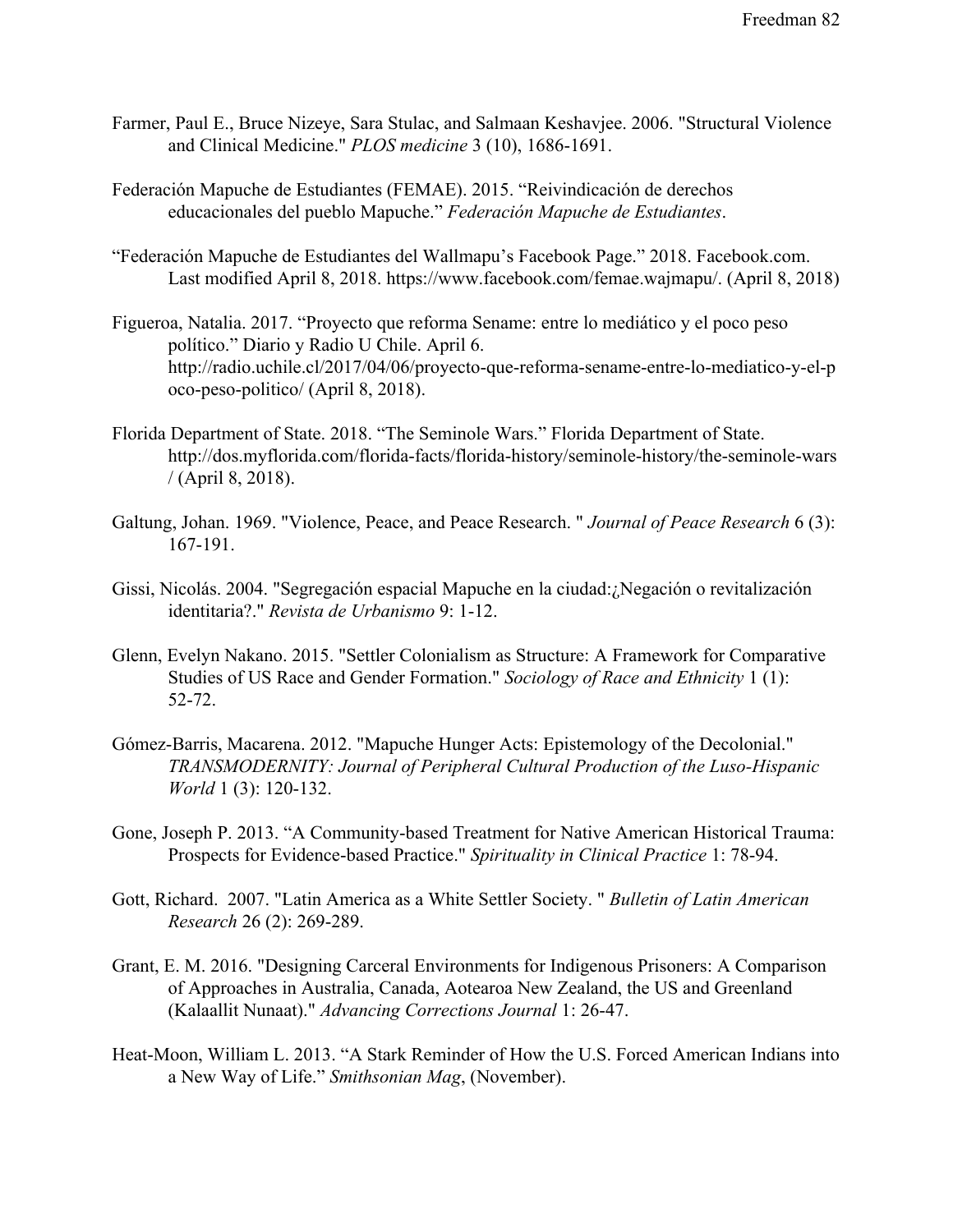- Hegel, Georg Wilhelm Friedrich, H. C. Brockmeyer, and W. T. Harris. 1869. "Hegel's phenomenology of spirit." *The Journal of Speculative Philosophy* 2 (4): 229-241.
- Jacobs, Margaret D. 2006. "Indian Boarding Schools in Comparative Perspective: The Removal of Indigenous Children in the United States and Australia, 1880-1940." In *Boarding School Blues: Revisiting American Indian Educational Experiences,* eds. Clifford E. Trafzer, Jean A. Keller, Lorene Sisquoc. Lincoln: University of Nebraska Press, 202-231.
- Jacobs, Margaret D. 2009. *White Mother to a Dark Race: Settler Colonialism, Maternalism, and the Removal of Indigenous Children in the American West and Australia, 1880-1940*. Lincoln: University of Nebraska Press.
- Krieken, Robert. 1999. "The Barbarism of Civilization: Cultural Genocide and the 'Stolen Generations'." *The British Journal of Sociology* 50 (2): 297-315.
- Lebow, Richard Ned. 2009. "Constitutive Causality: Imagined Spaces and Political Practices." *Millennium* 38 (2): 211-239.
- Leong, Karen J., and Myla Vicenti Carpio. 2016. "Carceral Subjugations: Gila River Indian Community and Incarceration of Japanese Americans on Its Lands." *Amerasia Journal* 42 (1): 103-120.
- Lepin, Pablo Andres Millalen. 2012. "Movimiento estudiantil Mapuche, lucha política y represión armada en Chile." *Boletín Onteaiken* 13: 30-34.
- Lincognir, Norma. Interviewed by Maxine Freedman. Chapod, Chile. November 16, 2016.
- LLaitul, Hector. 2014. "La ley antiterrorista y la criminalización de la causa Mapuche." June 3. <http://www.elmostrador.cl/noticias/opinion/2014/06/03/511660/> (April 8, 2018).
- Locke, John. 1772. *Two treatises of government*.
- Lomawaima, K. Tsianina. 1993. "Domesticity in the Federal Indian Schools: The Power of Authority over Mind and Body." *American Ethnologist* 20 (2): 227-240.

Lombaert, Erik. Interviewed by Maxine Freedman. Temuco, Chile, October 19, 2016.

- Long, William R. 1992. "Culture: Indians in Chile Newly Defiant: Few Peoples Resisted Conquest More Fiercely than the Mapuches. Now They are Waging a Campaign to Get Their Land Back." August 11. [http://articles.latimes.com/1992-08-11/news/wr-5356\\_1\\_mapuche-communities](http://articles.latimes.com/1992-08-11/news/wr-5356_1_mapuche-communities) (April 8, 2018).
- Lorca, Monserrat. 2016. "Vidas que matan: la historia oculta del SENAME. Maltrato, abuso sexual y abandono." *Clarinet*.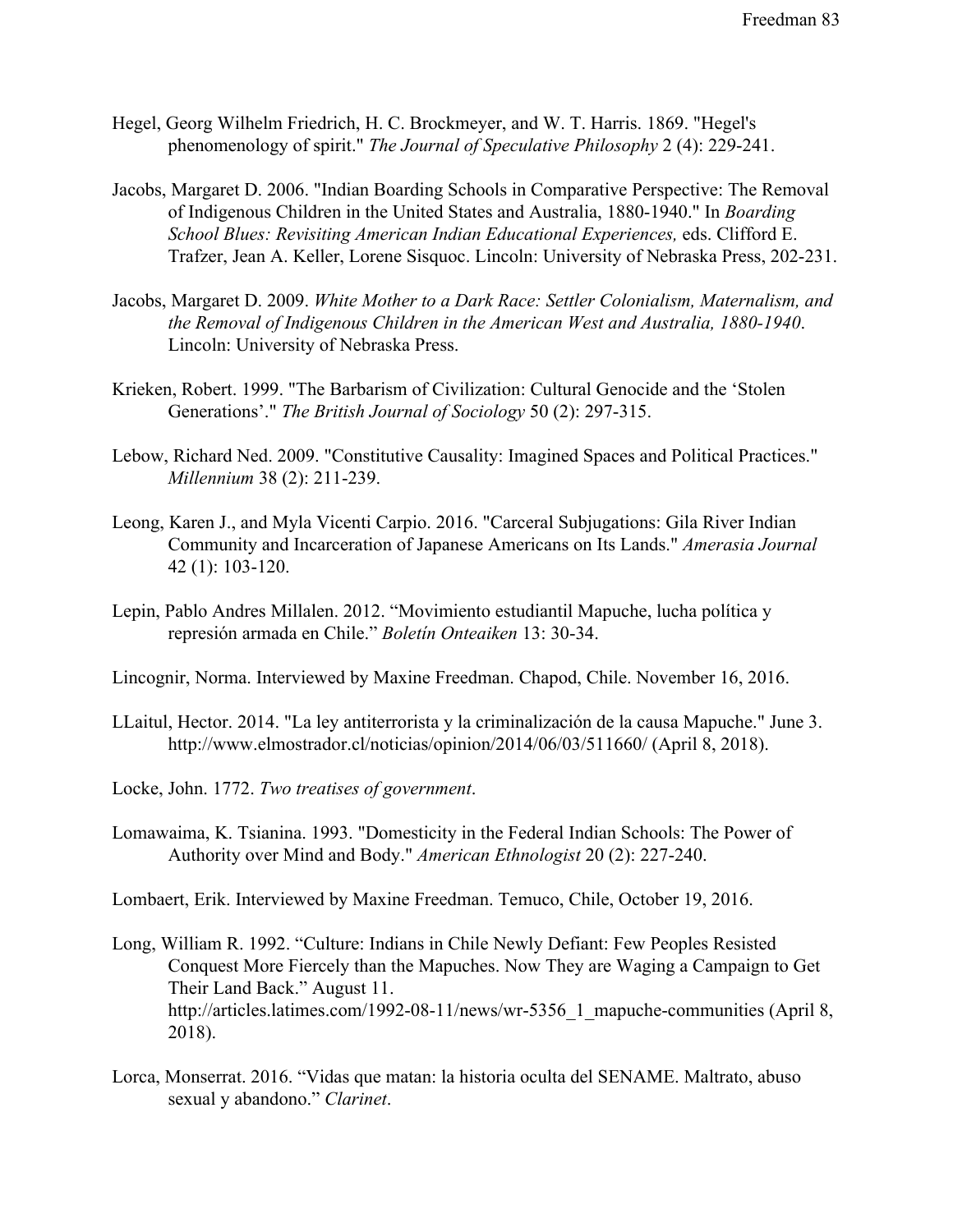[http://www.clarinet.cl/nuevo/index.php/chile/cronica/3676-vidas-que-matan-la-historia-o](http://www.clarinet.cl/nuevo/index.php/chile/cronica/3676-vidas-que-matan-la-historia-oculta-del-sename-maltrato-abuso-sexual-y-abandono) [culta-del-sename-maltrato-abuso-sexual-y-abandono](http://www.clarinet.cl/nuevo/index.php/chile/cronica/3676-vidas-que-matan-la-historia-oculta-del-sename-maltrato-abuso-sexual-y-abandono) (April 8, 2018).

- Manque, Catalina. 2017. "Nacion Mapuche. 176 casos de ninos, ninas y adolescentes, afectados por violencia estatal en reivindicacion de tierras." *Resumen Latinoamericano*. July 8. [http://www.resumenlatinoamericano.org/2017/07/08/nacion-mapuche-176-casos-de-nino](http://www.resumenlatinoamericano.org/2017/07/08/nacion-mapuche-176-casos-de-ninos-ninas-y-adolescentes-afectados-por-violencia-estatal-en-reivindicacion-de-tierras/) [s-ninas-y-adolescentes-afectados-por-violencia-estatal-en-reivindicacion-de-tierras/](http://www.resumenlatinoamericano.org/2017/07/08/nacion-mapuche-176-casos-de-ninos-ninas-y-adolescentes-afectados-por-violencia-estatal-en-reivindicacion-de-tierras/) (February 20, 2018).
- Manquian, Carlos Torres. Interviewed by Maxine Freedman. Temuco, Chile, November 10, 2016.
- Marx, Karl. 1867. "Capital, volume I."
- Merino, María-Eugenia, David John Mellor, Jose Luis Saiz, and Daniel Quilaqueo. 2009. "Perceived Discrimination amongst the Indigenous Mapuche People in Chile: Some Comparisons with Australia." *Ethnic and Racial Studies* 32 (5): 802-822.
- Milanich, Nara B. 2010. *Children of Fate: Childhood, Class, and the State in Chile, 1850–1930*. Durham: Duke University Press.
- Minority Rights Group. 2018. "Chile Mapuche." *World Directory of Minorities and Indigenous Peoples.* <http://minorityrights.org/minorities/mapuche-2/> (April 8, 2018).
- Miranda, Oriana. 2013. "El Sename funciona como un tiradero de todos los niños pobres de Chile." Diario y Radio U Chile. August 13. [http://radio.uchile.cl/2013/08/13/el-sename-funciona-como-un-tiradero-de-todos-los-nino](http://radio.uchile.cl/2013/08/13/el-sename-funciona-como-un-tiradero-de-todos-los-ninos-pobres-de-chile/) [s-pobres-de-chile/](http://radio.uchile.cl/2013/08/13/el-sename-funciona-como-un-tiradero-de-todos-los-ninos-pobres-de-chile/) (April 8, 2018).
- Murray, Marjorie, Sofia Bowen, Nicole Segura, and Marisol Verdugo. 2015. "Apprehending Volition in Early Socialization: Raising "Little Persons" among Rural Mapuche Families." *Ethos* 43 (4): 376-401.
- Murray, Marjorie, Sofia Bowen, Marisol Verdugo, and Jona Holtmannspötter. 2017. "Care and Relatedness among Rural Mapuche Women: Issues of Carino and Empathy." *Ethos* 45, (3): 367-385.
- Moses, A. Dirk. 2000. "An Antipodean Genocide? The Origins of the Genocidal Moment in the Colonization of Australia." *Journal of Genocide Research* 2 (1): 89-106.
- Nelson, Talia. 2011. "Historical and Contemporary American Indian Injustices: The Ensuing Psychological Effects."Capstone Thesis. University of Massachusetts, Amherst - Commonwealth Honors College*.*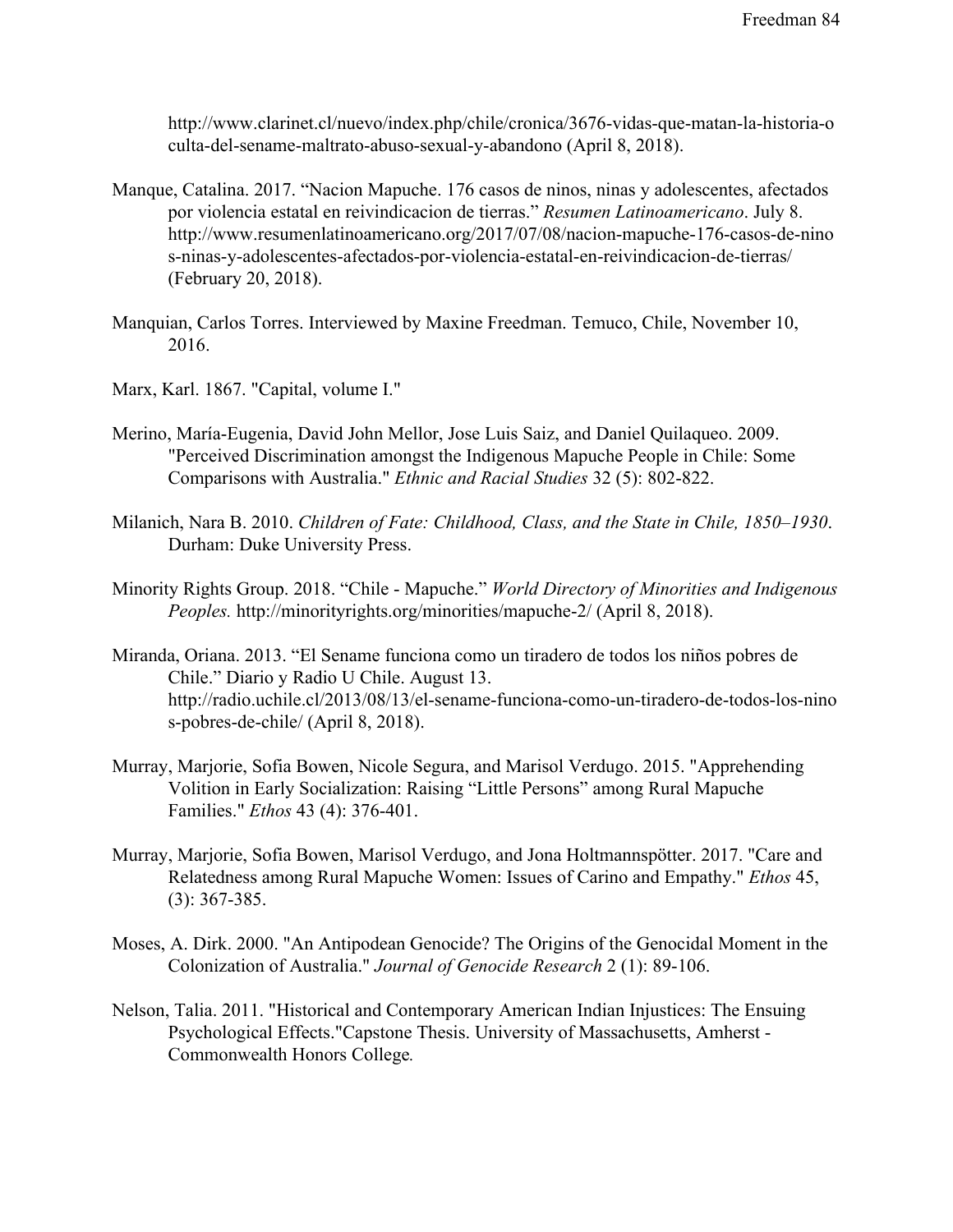- NU CEPAL and Alianza Territorial Mapuche. 2012. "Desigualdades territoriales y exclusión social del pueblo mapuche en Chile: Situación en la comuna de Ercilla desde un enfoque de derechos." *Documentos de Projectos* 473.
- Painemal, Nirza. Interviewed by Maxine Freedman. Nueva Imperial, Chile, November 4, 2016.
- Painemal, Wladimir. Interviewed by Maxine Freedman. Temuco, Chile, November 11, 2016.
- Park, Yun-Joo, and Patricia Richards. 2007. "Negotiating Neoliberal Multiculturalism: Mapuche Workers in the Chilean State." *Social forces* 85 (3): 1319-1339.
- Parra, Francisco. 2017. "El historial de violencia contra Luis Marileo Cariqueo, el comunero mapuche asesinado por un ex carabinero en Ercilla." July 13. [http://www.eldesconcierto.cl/2017/06/13/el-historial-de-violencia-contra-luis-marileo-car](http://www.eldesconcierto.cl/2017/06/13/el-historial-de-violencia-contra-luis-marileo-cariqueo-el-comunero-mapuche-asesinado-por-un-ex-carabinero-en-ercilla/) [iqueo-el-comunero-mapuche-asesinado-por-un-ex-carabinero-en-ercilla/](http://www.eldesconcierto.cl/2017/06/13/el-historial-de-violencia-contra-luis-marileo-cariqueo-el-comunero-mapuche-asesinado-por-un-ex-carabinero-en-ercilla/) (April 8, 2018).
- Quijano, Anibal. 2000. "Coloniality of Power and Eurocentrism in Latin America." *International Sociology* 15 (2): 215-232.
- Radcliffe, Sarah, and Andrew Webb. 2016. "Mapuche Youth Between Exclusion and the Future: Protest, Civic Society and Participation in Chile." *Children's Geographies* 14 (1): 1-19.
- Richards, Patricia. 2010. "Of Indians and Terrorists: How the State and Local Elites Construct the Mapuche in Neoliberal Multicultural Chile." *Journal of Latin American Studies* 42  $(1)$ : 59-90.
- Rivera, Felipe, and Bastien Sepúlveda. 2011. "Hacia la descolonización del conocimiento en América Latina: reflexiones a partir del caso mapuche en Chile." *Cuadernos Interculturales* 9 (17) 113-133.
- Rodriguez, Dylan. 2017. "'Mass Incarceration' as Misnomer." Lecture. Abolish Border Imperialism! A Convergence for Abolition and Decolonization. St. Paul, MN.
- Rojas, Cristina. 2002. *Civilization and Violence: Regimes of Representation in Nineteenth-Century Colombia*. Minneapolis: University of Minnesota Press.
- Salas, Ana Cortez. Interviewed by Maxine Freedman. Santiago, Chile, November 18, 2016.
- Shilliam, Robbie. 2015. *The Black Pacific: Anti-colonial Struggles and Oceanic Connections*. London: Bloomsbury Publishing.
- Shohat, Ella. 1992. "Notes on the" Post-Colonial". *Social Text* 31/32: 99-113.
- Smith, Andrea. 2010. "Queer Theory and Native Studies: The Heteronormativity of Settler Colonialism." *GLQ: A Journal of Lesbian and Gay Studies* 16 (1-2): 41-68.